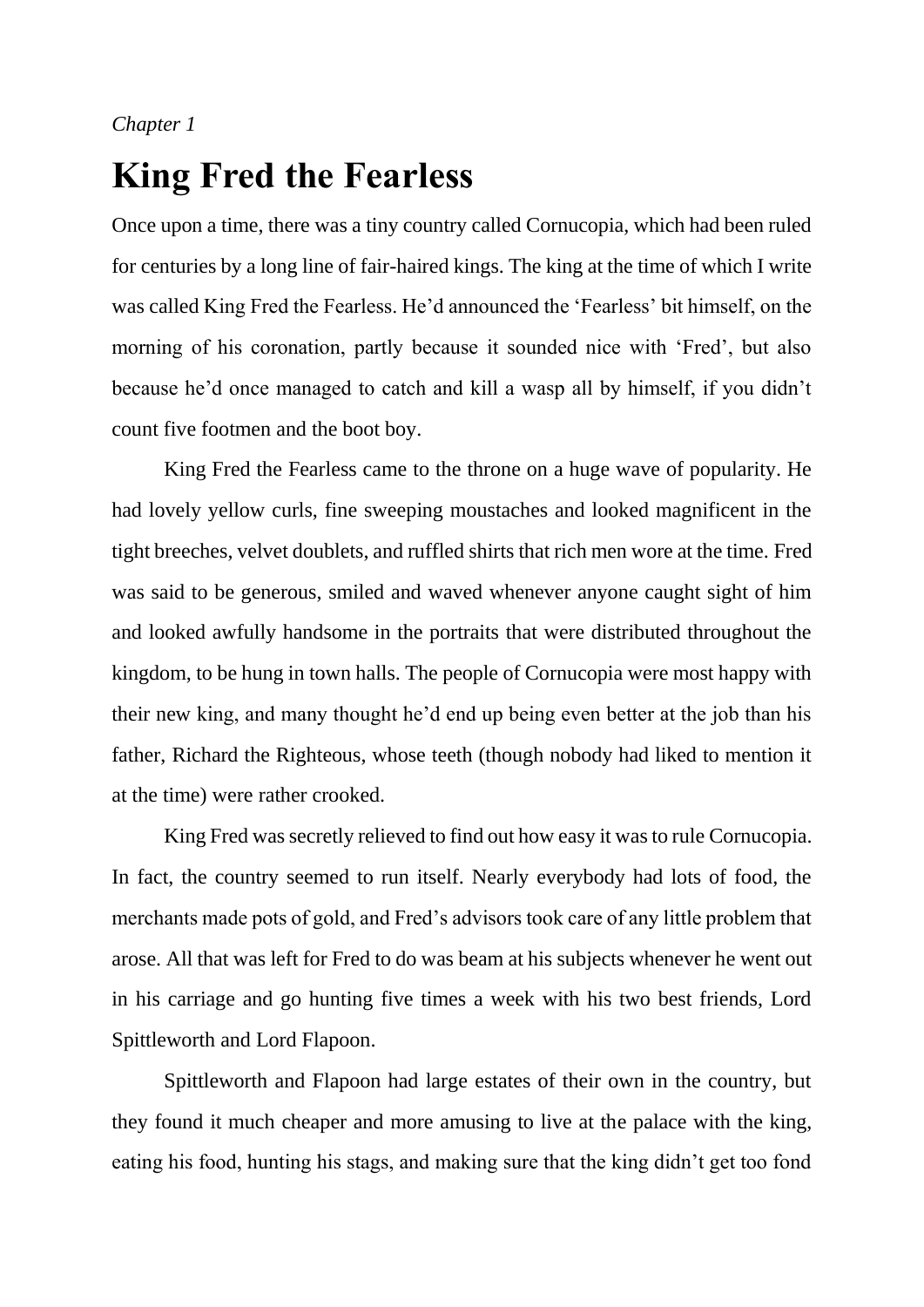of any of the beautiful ladies at court. They had no wish to see Fred married, because a queen might spoil all their fun. For a time, Fred had seemed to rather like Lady Eslanda, who was as dark and beautiful as Fred was fair and handsome, but Spittleworth had persuaded Fred that she was far too serious and bookish for the country to love her as queen. Fred didn't know that Lord Spittleworth had a grudge against Lady Eslanda. He'd once asked her to marry *him*, but she'd turned him down.

Lord Spittleworth was very thin, cunning, and clever. His friend Flapoon was ruddy-faced, and so enormous that it required six men to heave him onto his massive chestnut horse. Though not as clever as Spittleworth, Flapoon was still far sharper than the king.

Both lords were expert at flattery, and pretending to be astonished by how good Fred was at everything from riding to tiddlywinks. If Spittleworth had a particular talent, it was persuading the king to do things that suited Spittleworth, and if Flapoon had a gift, it was for convincing the king that nobody on earth was as loyal to the king as his two best friends.

Fred thought Spittleworth and Flapoon were jolly good chaps. They urged him to hold fancy parties, elaborate picnics, and sumptuous banquets, because Cornucopia was famous, far beyond its borders, for its food. Each of its cities was known for a different kind, and each was the very best in the world.

The capital of Cornucopia, Chouxville, lay in the south of the country, and was surrounded by acres of orchards, fields of shimmering golden wheat, and emerald-green grass, on which pure white dairy cows grazed. The cream, flour, and fruit produced by the farmers here was then given to the exceptional bakers of Chouxville, who made pastries.

Think, if you please, of the most delicious cake or biscuit you have ever tasted. Well, let me tell you they'd have been downright ashamed to serve that in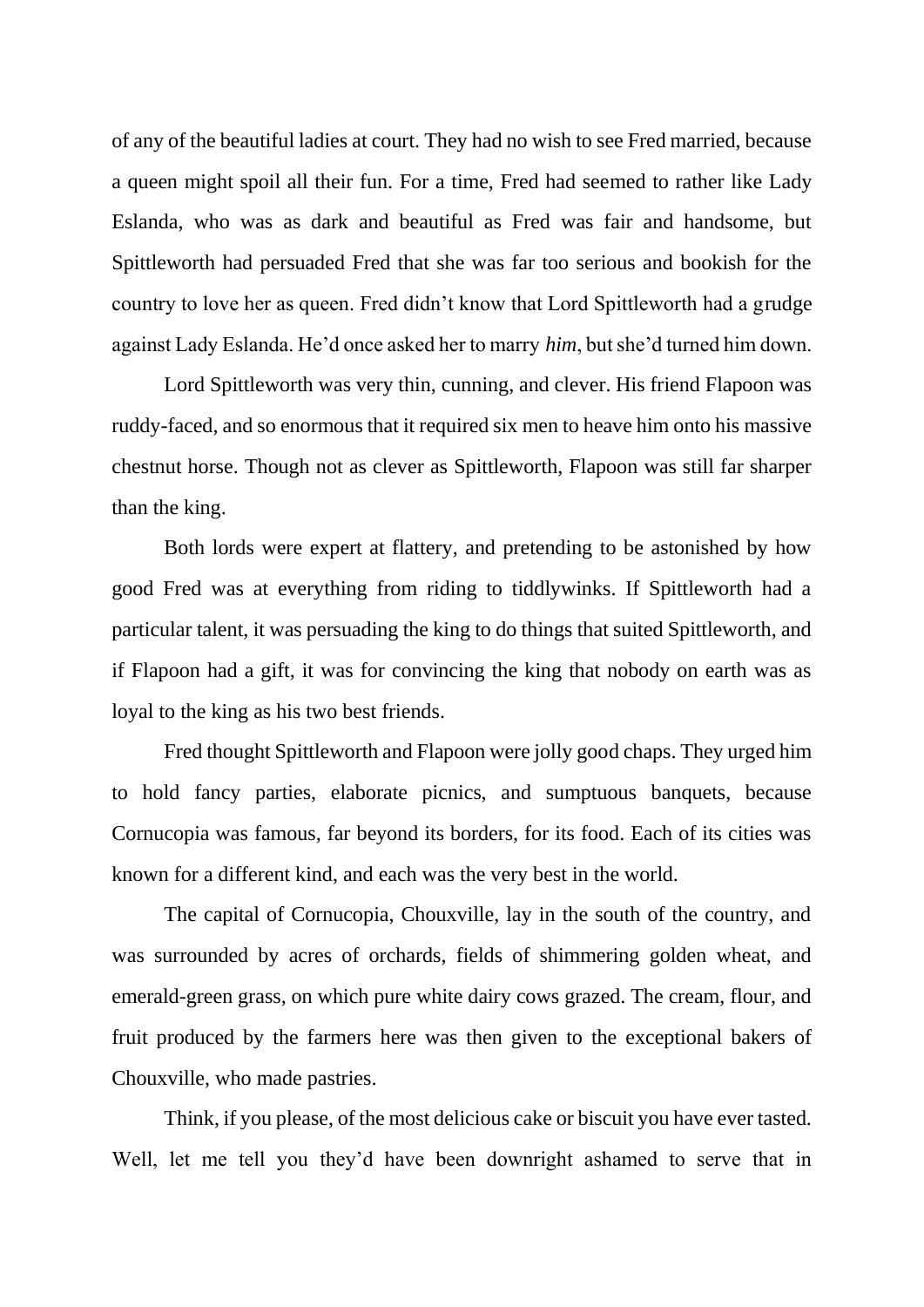Chouxville. Unless a grown man's eyes filled with tears of pleasure as he bit into a Chouxville pastry, it was deemed a failure and never made again. The bakery windows of Chouxville were piled high with delicacies such as Maidens' Dreams, Fairies' Cradles, and, most famous of all, Hopes-of-Heaven, which were so exquisitely, painfully delicious that they were saved for special occasions and everybody cried for joy as they ate them. King Porfirio, of neighbouring Pluritania, had already sent King Fred a letter, offering him the choice of any of his daughters' hands in marriage in exchange for a lifetime's supply of Hopes-of-Heaven, but Spittleworth had advised Fred to laugh in the Pluritanian ambassador's face.

'His daughters are nowhere *near* pretty enough to exchange for Hopes-of-Heaven, sire!' said Spittleworth.

To the north of Chouxville lay more green fields and clear, sparkling rivers, where jet-black cows and happy pink pigs were raised. These in turn served the twin cities of Kurdsburg and Baronstown, which were separated from each other by an arching stone bridge over the main river of Cornucopia, the Fluma, where brightly coloured barges bore goods from one end of the kingdom to another.

Kurdsburg was famous for its cheeses: huge white wheels, dense orange cannonballs, big crumbly blue-veined barrels and little baby cream cheeses smoother than velvet.

Baronstown was celebrated for its smoked and honey-roasted hams, its sides of bacon, its spicy sausages, its melting beefsteaks, and its venison pies.

The savoury fumes rising from the chimneys of the red-brick Baronstown stoves mingled with the odorous tang wafting from the doorways of the Kurdsburg cheesemongers, and for forty miles all around, it was impossible not to salivate breathing in the delicious air.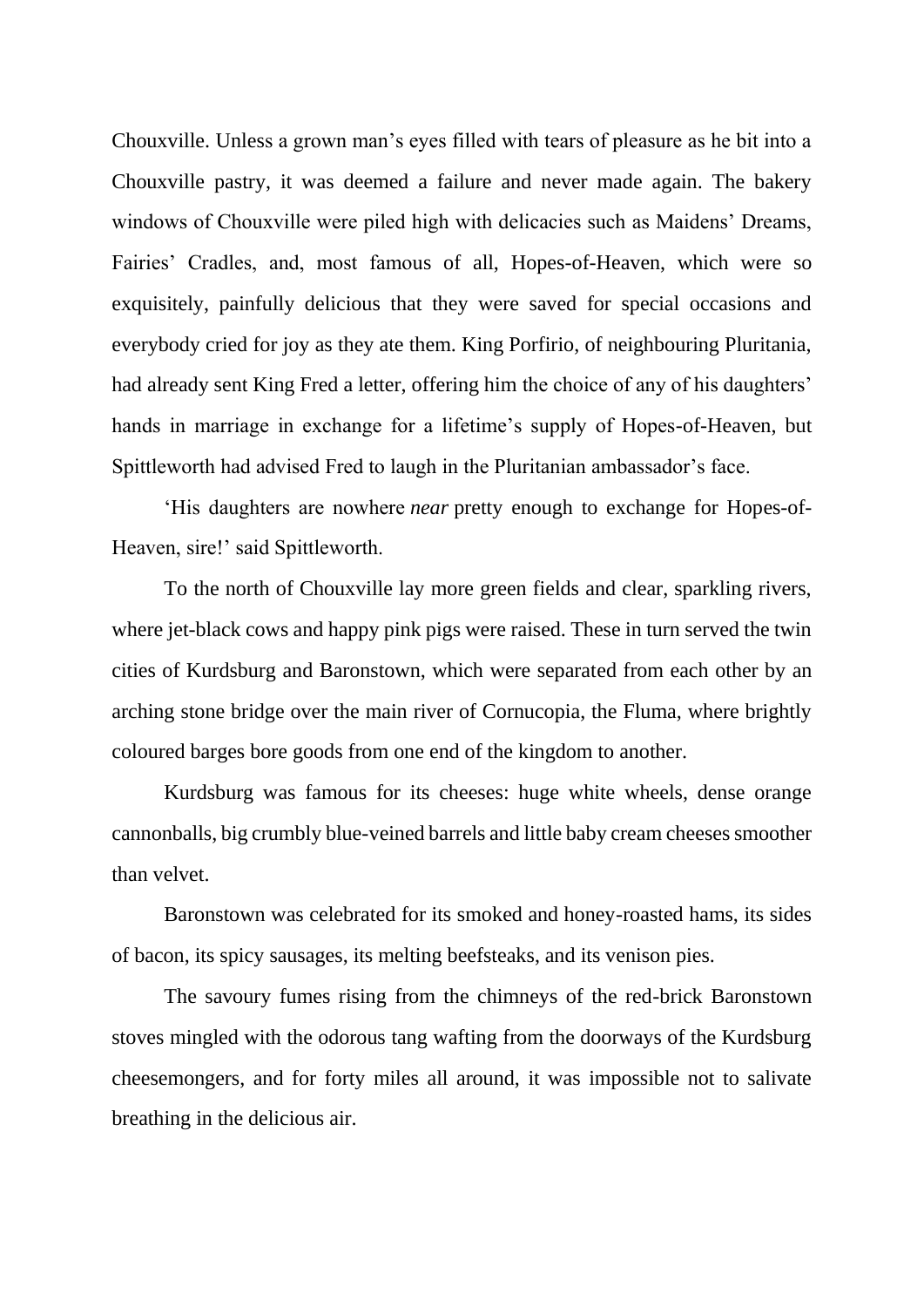A few hours north of Kurdsburg and Baronstown, you came upon acres of vineyards bearing grapes as large as eggs, each of them ripe and sweet and juicy. Journey onwards for the rest of the day and you reached the granite city of Jeroboam, famous for its wines. They said of the Jeroboam air that you could get tipsy simply walking its streets. The best vintages changed hands for thousands upon thousands of gold coins, and the Jeroboam wine merchants were some of the richest men in the kingdom.

But a little north of Jeroboam, a strange thing happened. It was as though the magically rich land of Cornucopia had exhausted itself by producing the best grass, the best fruit, and the best wheat in the world. Right at the northern tip came the place known as the Marshlands, and the only things that grew there were some tasteless, rubbery mushrooms and thin dry grass, only good enough to feed a few mangy sheep.

The Marshlanders who tended the sheep didn't have the sleek, well-rounded, well-dressed appearance of the citizens of Jeroboam, Baronstown, Kurdsburg, or Chouxville. They were gaunt and ragged. Their poorly nourished sheep never fetched very good prices, either in Cornucopia or abroad, so very few Marshlanders ever got to taste the delights of Cornucopian wine, cheese, beef, or pastries. The most common dish in the Marshlands was a greasy mutton broth, made of those sheep who were too old to sell.

The rest of Cornucopia found the Marshlanders an odd bunch – surly, dirty, and ill-tempered. They had rough voices, which the other Cornucopians imitated, making them sound like hoarse old sheep. Jokes were made about their manners and their simplicity. As far as the rest of Cornucopia was concerned, the only memorable thing that had ever come out of the Marshlands was the legend of the Ickabog.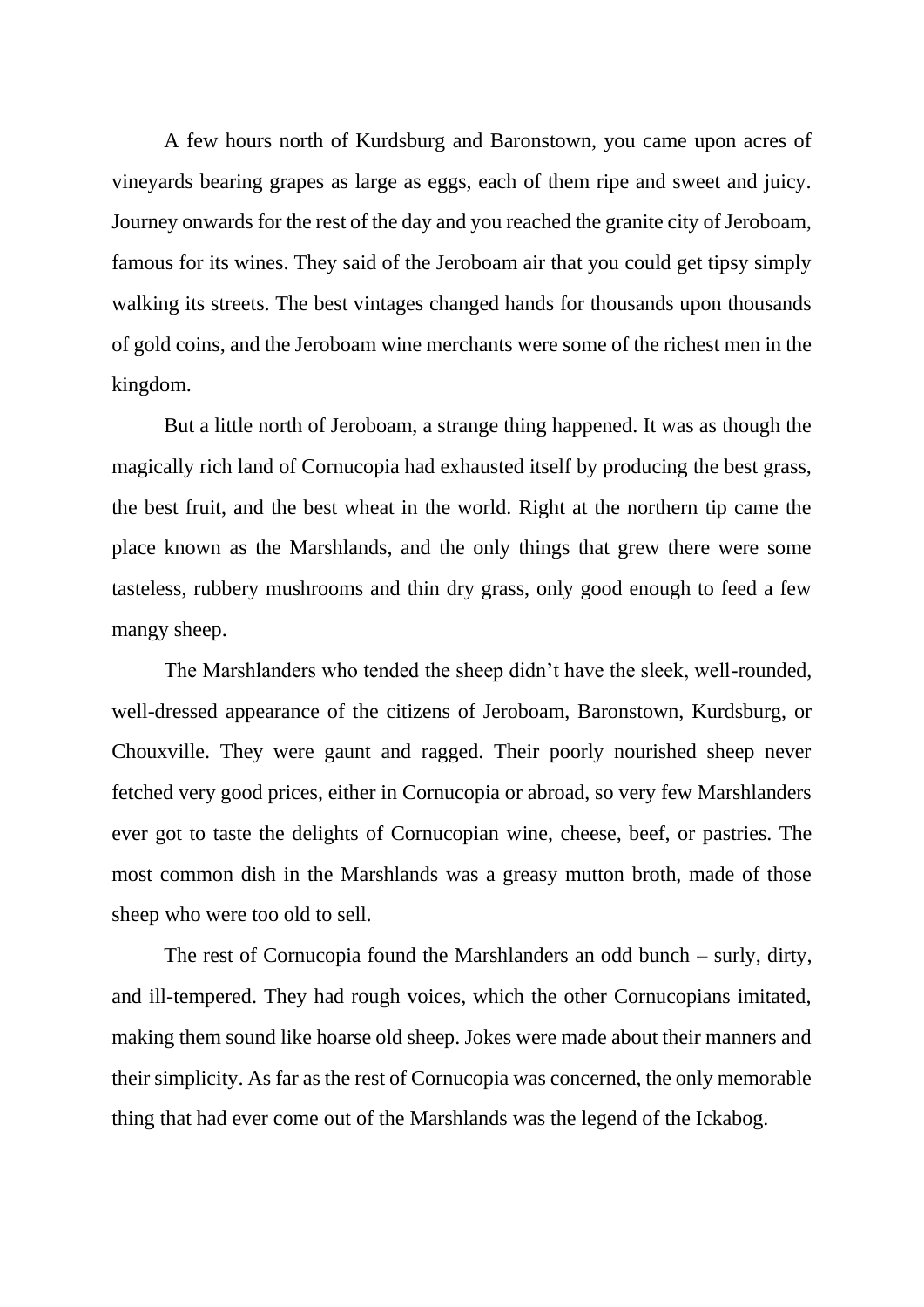#### *Chapter 2*

### **The Ickabog**

The legend of the Ickabog had been passed down by generations of Marshlanders, and spread by word of mouth all the way to Chouxville. Nowadays, everybody knew the story. Naturally, as with all legends, it changed a little depending on who was telling it. However, every story agreed that a monster lived at the very northernmost tip of the country, in a wide patch of dark and often misty marsh too dangerous for humans to enter. The monster was said to eat children and sheep. Sometimes it even carried off grown men and women who strayed too close to the marsh at night.

The habits and appearance of the Ickabog changed depending on who was describing it. Some made it snakelike, others dragonish or wolflike. Some said it roared, others that it hissed, and still others said that it drifted as silently as the mists that descended on the marsh without warning.

The Ickabog, they said, had extraordinary powers. It could imitate the human voice to lure travellers into its clutches. If you tried to kill it, it would mend magically, or else split into two Ickabogs; it could fly, spurt fire, shoot poison – the Ickabog's powers were as great as the imagination of the teller.

'Mind you don't leave the garden while I'm working,' parents all over the kingdom would tell their children, 'or the Ickabog will catch you and eat you all up!' And throughout the land, boys and girls played at fighting the Ickabog, tried to frighten each other with the tale of the Ickabog, and even, if the story became too convincing, had nightmares about the Ickabog.

Bert Beamish was one such little boy. When a family called the Dovetails came over for dinner one night, Mr Dovetail entertained everybody with what he claimed was the latest news of the Ickabog. That night, five-year-old Bert woke,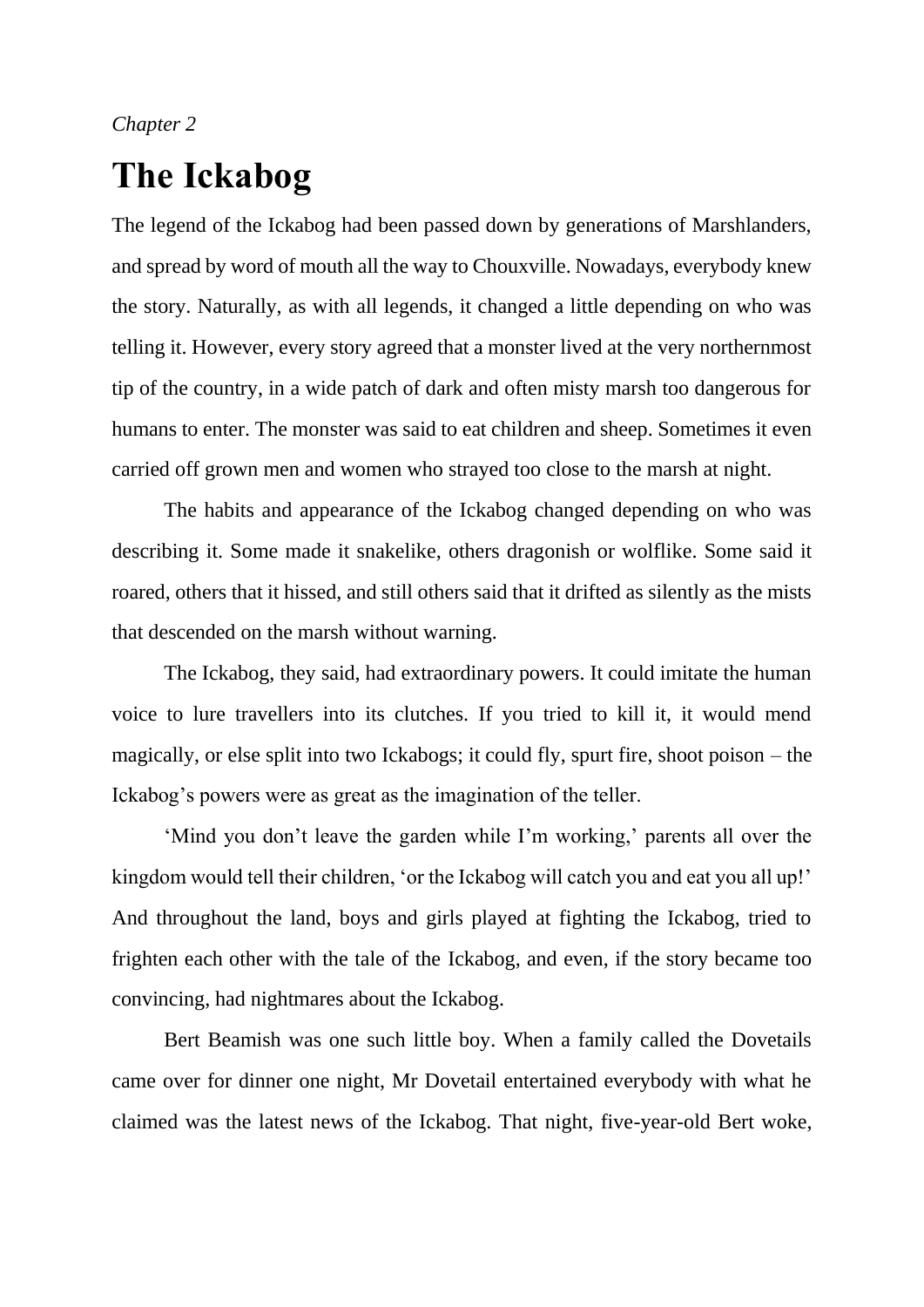sobbing and terrified, from a dream in which the monster's huge white eyes were gleaming at him across a foggy marsh into which he was slowly sinking.

'There, there,' whispered his mother, who'd tiptoed into his room with a candle and now rocked him backwards and forwards in her lap. 'There is no Ickabog, Bertie. It's just a silly story.'

'B-but Mr Dovetail said sheep have g-gone missing!' hiccoughed Bert.

'So they have,' said Mrs Beamish, 'but not because a monster took them. Sheep are foolish creatures. They wander off and get lost in the marsh.'

'B-but Mr Dovetail said p-people disappear, too!'

'Only people who're silly enough to stray onto the marsh at night,' said Mrs Beamish. 'Hush now, Bertie, there is no monster.'

'But Mr D-Dovetail said p-people heard voices outside their windows and in the m-morning their chickens were gone!'

Mrs Beamish couldn't help but laugh.

'The voices they heard are ordinary thieves, Bertie. Up in the Marshlands they pilfer from each other all the time. It's easier to blame the Ickabog than to admit their neighbours are stealing from them!'

'Stealing?' gasped Bert, sitting up in his mother's lap and gazing at her with solemn eyes. 'Stealing's very naughty, isn't it, Mummy?'

'It's very naughty indeed,' said Mrs Beamish, lifting up Bert, placing him tenderly back into his warm bed and tucking him in. 'But luckily, we don't live near those lawless Marshlanders.'

She picked up her candle and tiptoed back towards the bedroom door.

'Night, night,' she whispered from the doorway. She'd normally have added, 'Don't let the Ickabog bite,' which was what parents across Cornucopia said to their children at bedtime, but instead she said, 'Sleep tight.'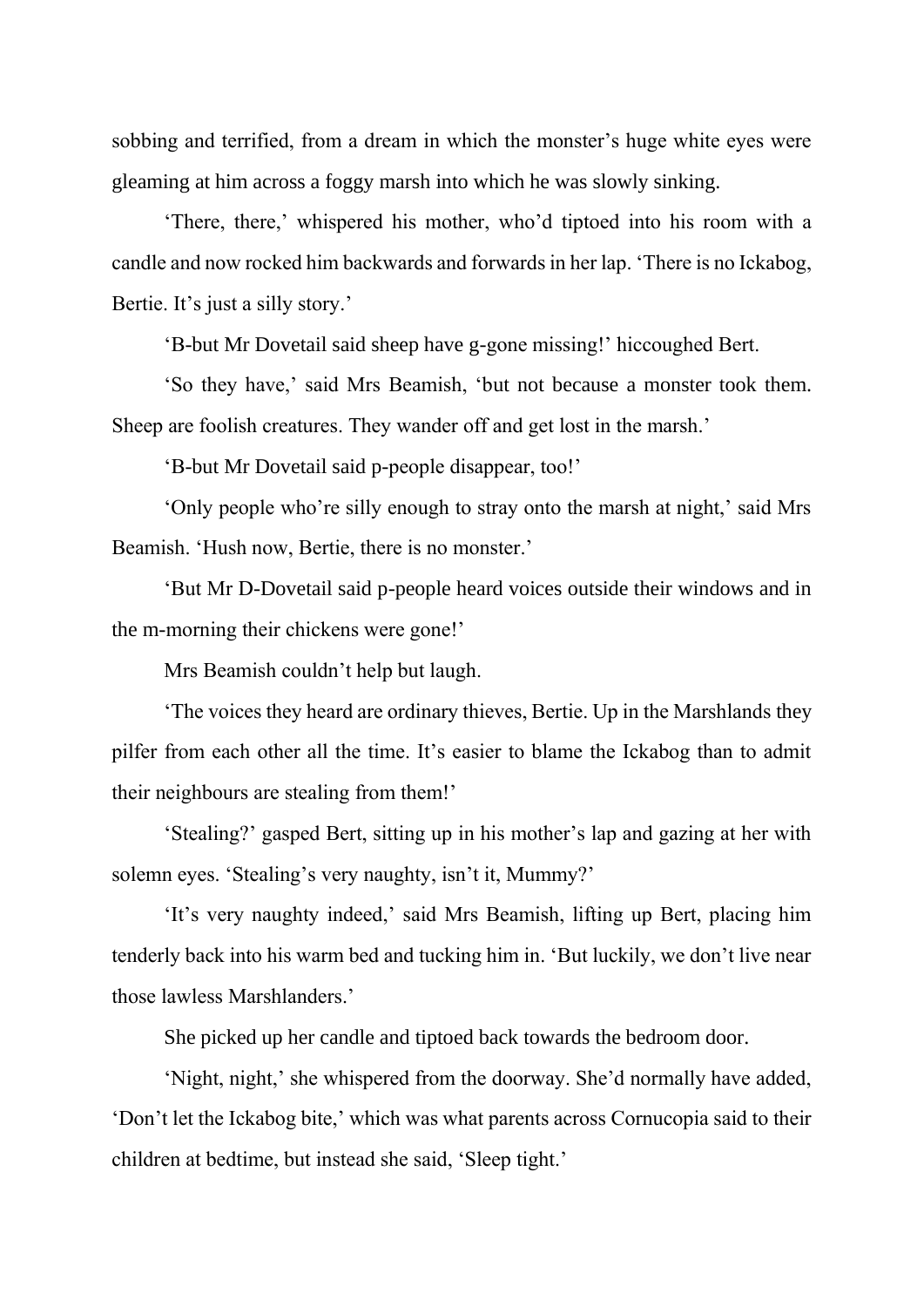Bert fell asleep again, and saw no more monsters in his dreams.

It so happened that Mr Dovetail and Mrs Beamish were great friends. They'd been in the same class at school, and had known each other all their lives. When Mr Dovetail heard that he'd given Bert nightmares, he felt guilty. As he was the best carpenter in all of Chouxville, he decided to carve the little boy an Ickabog. It had a wide, smiling mouth full of teeth and big, clawed feet, and at once it became Bert's favourite toy.

If Bert, or his parents, or the Dovetails next door, or anybody else in the whole kingdom of Cornucopia had been told that terrible troubles were about to engulf Cornucopia, all because of the myth of the Ickabog, they'd have laughed. They lived in the happiest kingdom in the world. What harm could the Ickabog do?

The Beamish and Dovetail families both lived in a place called the City-Within-The-City. This was the part of Chouxville where all the people who worked for King Fred had houses. Gardeners, cooks, tailors, pageboys, seamstresses, stonemasons, grooms, carpenters, footmen, and maids: all of them occupied neat little cottages just outside the palace grounds.

The City-Within-The-City was separated from the rest of Chouxville by a high white wall, and the gates in the wall stood open during the day, so that the residents could visit friends and family in the rest of Chouxville, and go to the markets. By night, the sturdy gates were closed, and everyone in the City-Within-The-City slept, like the king, under the protection of the Royal Guard.

Major Beamish, Bert's father, was head of the Royal Guard. A handsome, cheerful man who rode a steel-grey horse, he accompanied King Fred, Lord Spittleworth, and Lord Flapoon on their hunting trips, which usually happened five times a week. The king liked Major Beamish, and he also liked Bert's mother,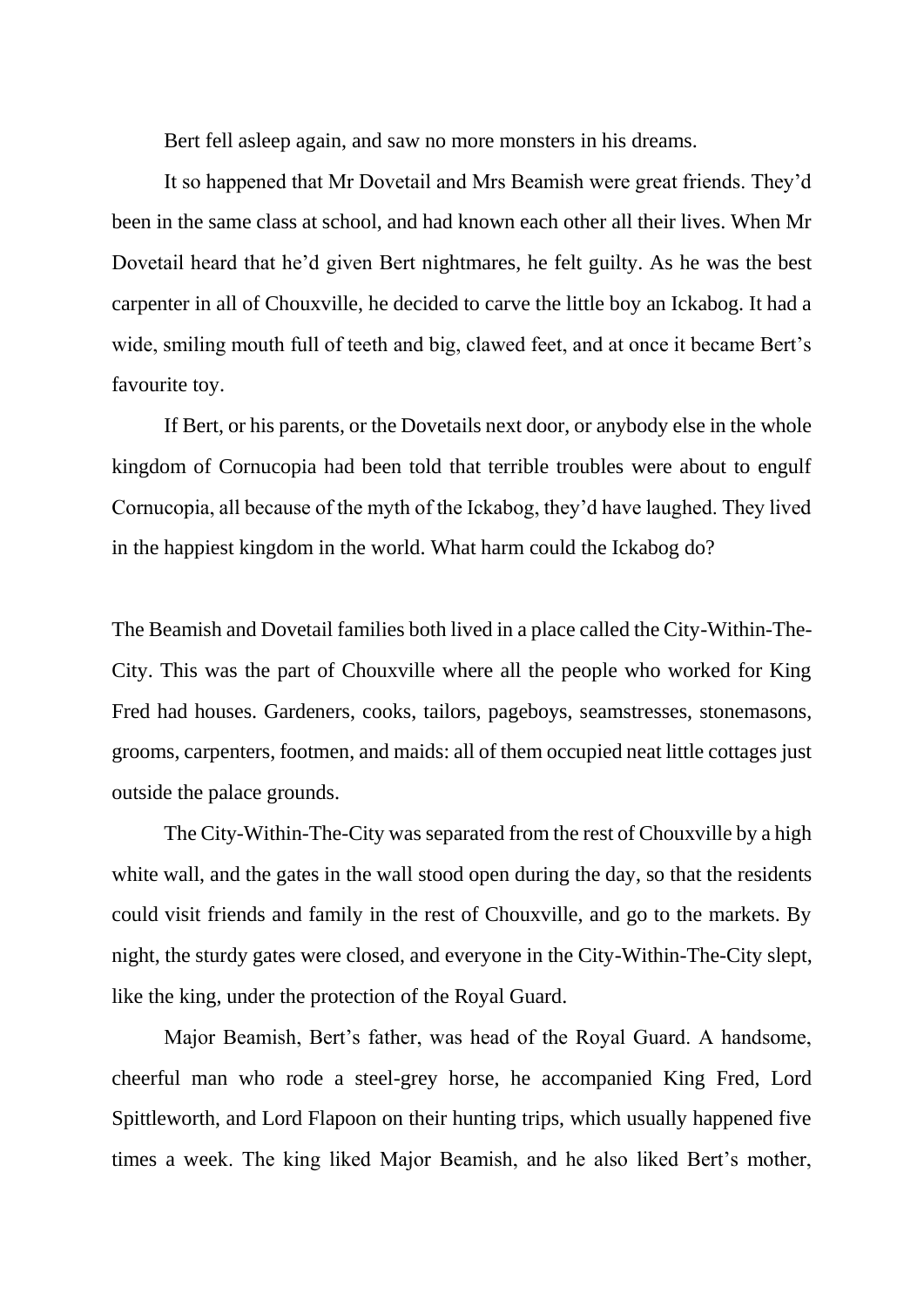because Bertha Beamish was the king's own private pastry chef, a high honour in that city of world-class bakers. Due to Bertha's habit of bringing home fancy cakes that hadn't turned out absolutely perfectly, Bert was a plump little boy, and sometimes, I regret to say, the other children called him 'Butterball' and made him cry.

Bert's best friend was Daisy Dovetail. The two children had been born days apart, and acted more like brother and sister than playmates. Daisy was Bert's defender against bullies. She was skinny but fast, and more than ready to fight anyone who called Bert 'Butterball'.

Daisy's father, Dan Dovetail, was the king's carpenter, repairing and replacing the wheels and shafts on his carriages. As Mr Dovetail was so clever at carving, he also made bits of furniture for the palace.

Daisy's mother, Dora Dovetail, was the Head Seamstress of the palace – another honoured job, because King Fred liked clothes, and kept a whole team of tailors busy making him new costumes every month.

It was the king's great fondness for finery that led to a nasty incident which the history books of Cornucopia would later record as the beginning of all the troubles that were to engulf that happy little kingdom. At the time it happened, only a few people within the City-Within-The-City knew anything about it, though for some, it was an awful tragedy.

What happened was this.

The King of Pluritania came to pay a formal visit to Fred (still hoping, perhaps, to exchange one of his daughters for a lifetime's supply of Hopes-of-Heaven) and Fred decided that he must have a brand-new set of clothes made for the occasion: dull purple, overlaid with silver lace, with amethyst buttons, and grey fur at the cuffs.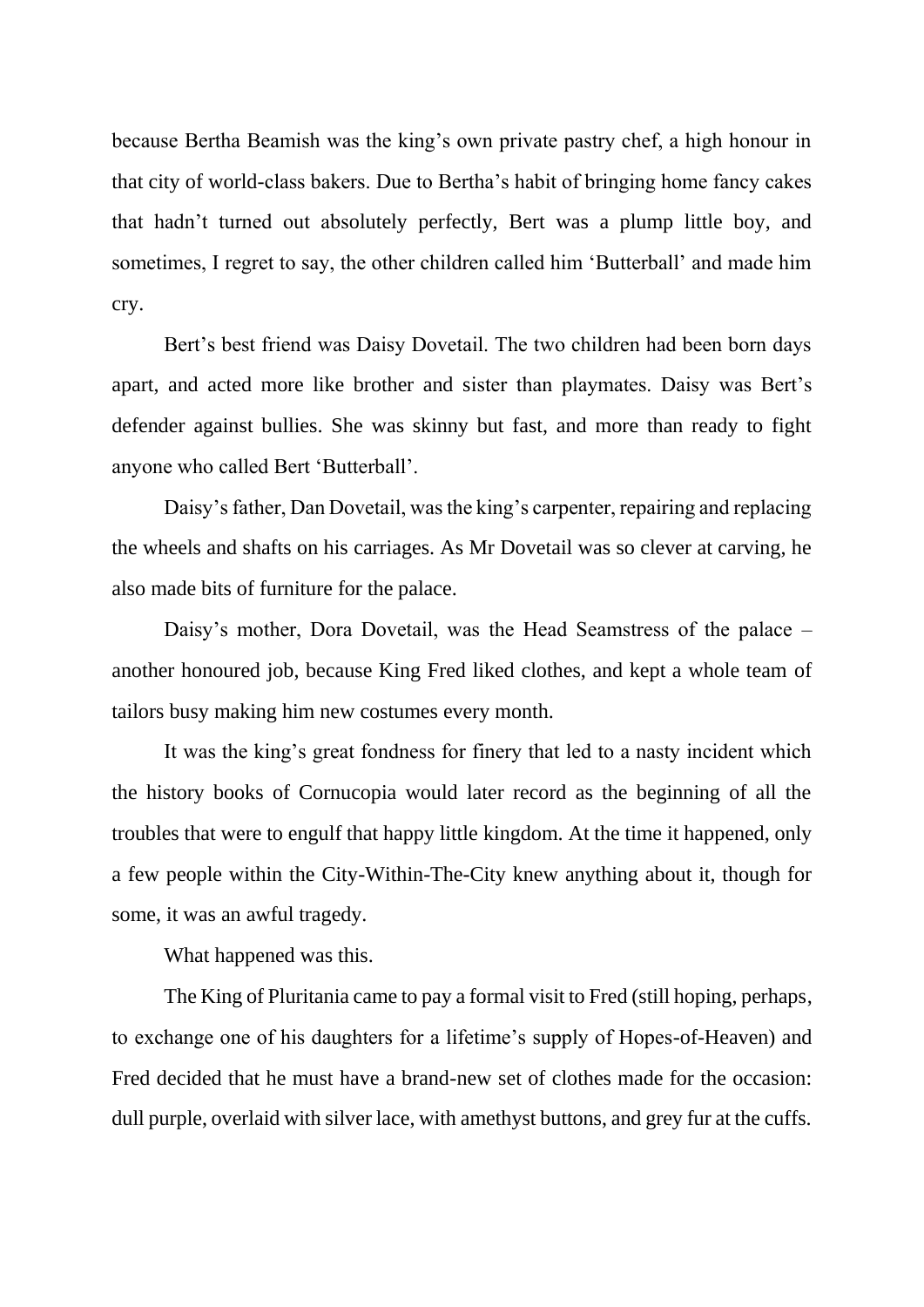Now, King Fred had heard something about the Head Seamstress not being quite well, but he hadn't paid much attention. He didn't trust anyone but Daisy's mother to stitch on the silver lace properly, so gave the order that nobody else should be given the job. In consequence, Daisy's mother sat up three nights in a row, racing to finish the purple suit in time for the King of Pluritania's visit, and at dawn on the fourth day, her assistant found her lying on the floor, dead, with the very last amethyst button in her hand.

The king's Chief Advisor came to break the news, while Fred was still having his breakfast. The Chief Advisor was a wise old man called Herringbone, with a silver beard that hung almost to his knees. After explaining that the Head Seamstress had died, he said:

'But I'm sure one of the other ladies will be able to fix on the last button for Your Majesty.'

There was a look in Herringbone's eye that King Fred didn't like. It gave him a squirming feeling in the pit of his stomach.

While his dressers were helping him into the new purple suit later that morning, Fred tried to make himself feel less guilty by talking the matter over with Lords Spittleworth and Flapoon.

'I mean to say, if I'd known she was seriously ill,' panted Fred, as the servants heaved him into his skin-tight satin pantaloons, 'naturally I'd have let someone else sew the suit.'

'Your Majesty is so kind,' said Spittleworth, as he examined his sallow complexion in the mirror over the fireplace. 'A more tender-hearted monarch was never born.'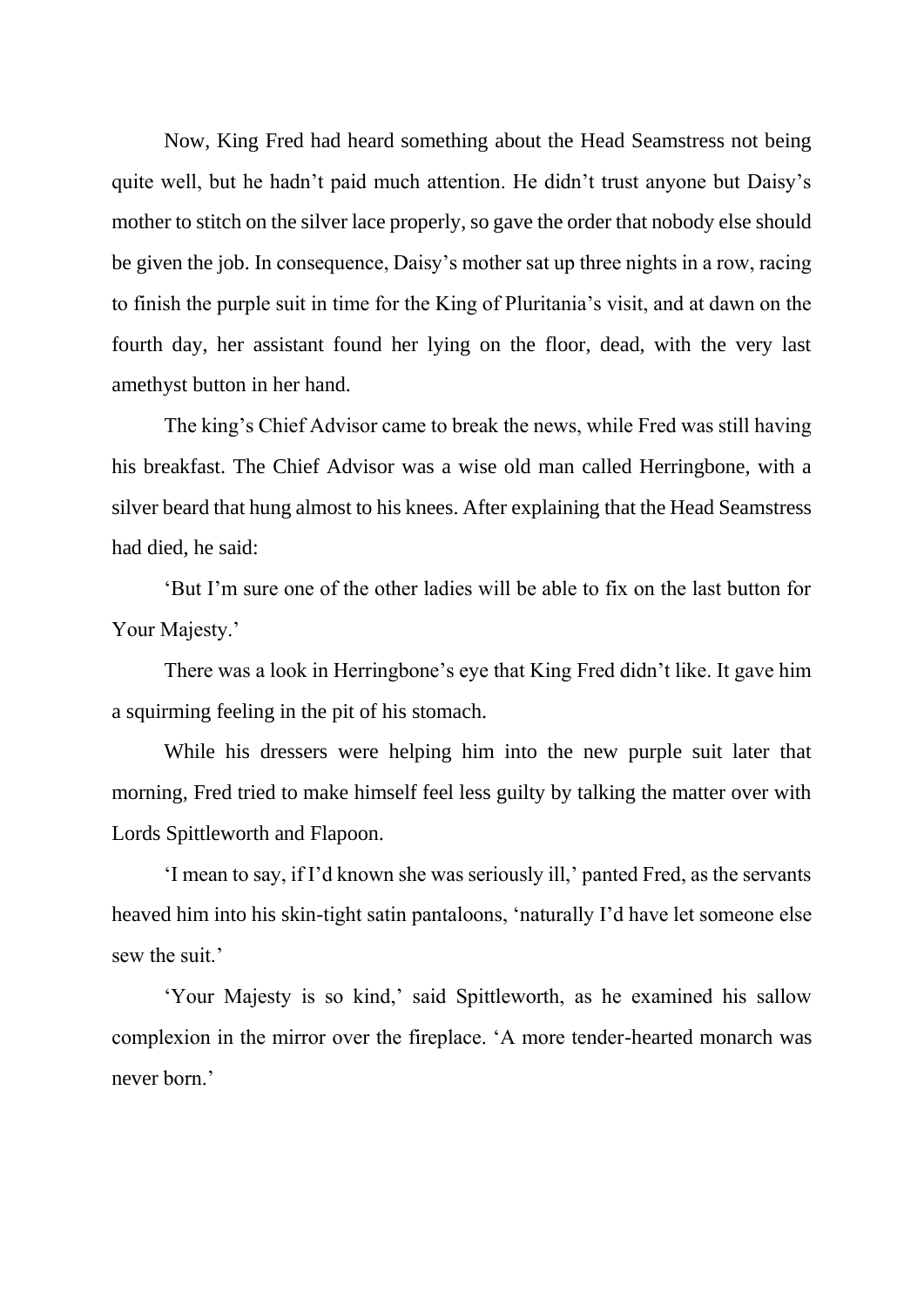'The woman should have spoken up if she felt unwell,' grunted Flapoon from a cushioned seat by the window. 'If she's not fit to work, she should've said so. Properly looked at, that's disloyalty to the king. Or to your suit, anyway.'

'Flapoon's right,' said Spittleworth, turning away from the mirror. 'Nobody could treat his servants better than you do, sire.'

'I *do* treat them well, don't I?' said King Fred anxiously, sucking in his stomach as the dressers did up his amethyst buttons. 'And after all, chaps, I've got to look my blasted best today, haven't I? You know how dressy the King of Pluritania always is!'

'It would be a matter of national shame if you were any less well-dressed than the King of Pluritania,' said Spittleworth.

'Put this unhappy occurrence out of your mind, sire,' said Flapoon. 'A disloyal seamstress is no reason to spoil a sunny day.'

And yet, in spite of the two lords' advice, King Fred couldn't be quite easy in his mind. Perhaps he was imagining it, but he thought Lady Eslanda looked particularly serious that day. The servants' smiles seemed colder, and the maids' curtsies a little less deep. As his court feasted that evening with the King of Pluritania, Fred's thoughts kept drifting back to the seamstress, dead on the floor, with the last amethyst button clutched in her hand.

Before Fred went to bed that night, Herringbone knocked on his bedroom door. After bowing deeply, the Chief Advisor asked whether the king was intending to send flowers to Mrs Dovetail's funeral.

'Oh – oh, yes!' said Fred, startled. 'Yes, send a big wreath, you know, saying how sorry I am and so forth. You can arrange that, can't you, Herringbone?'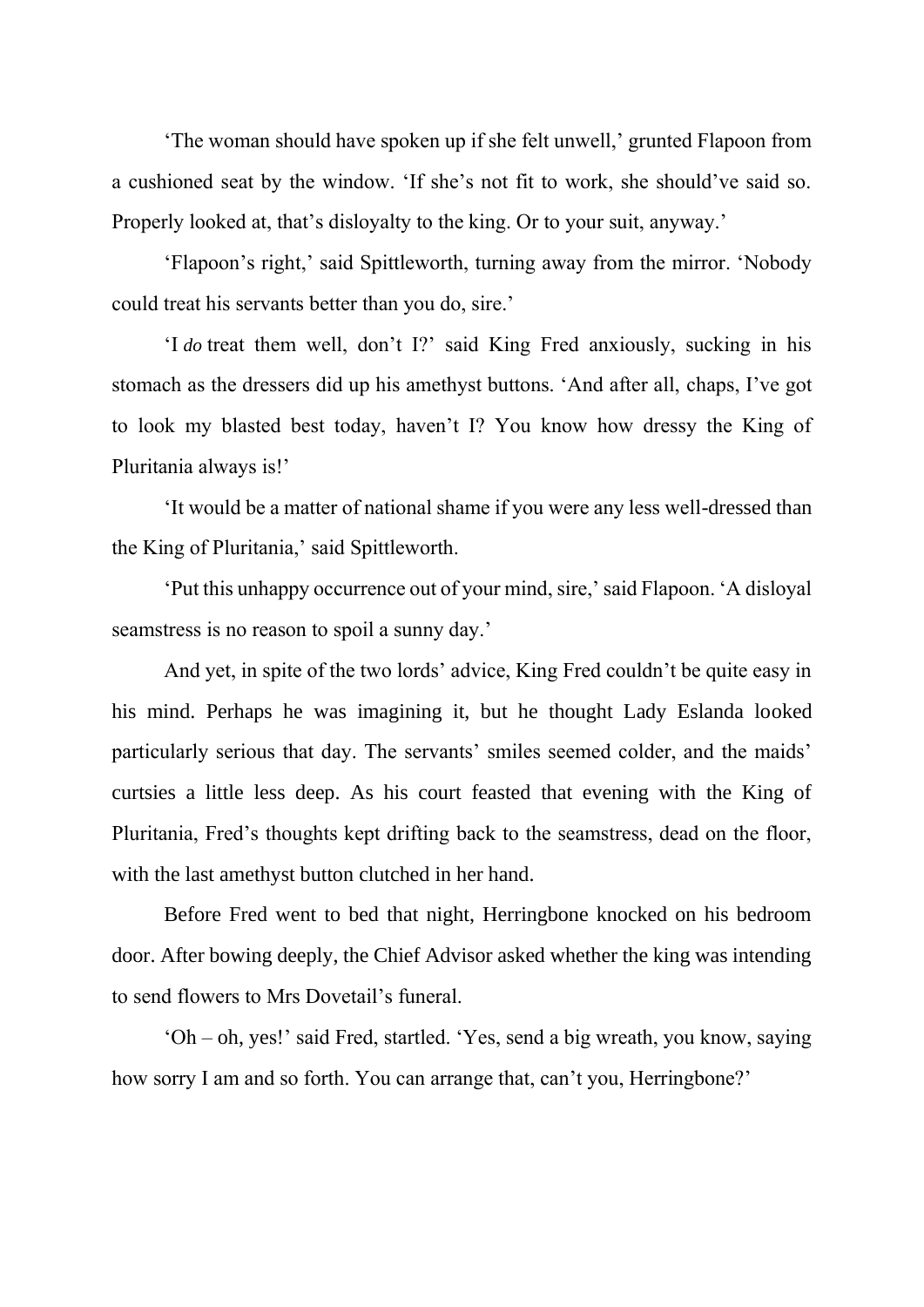'Certainly, sire,' said the Chief Advisor. 'And – if I may ask – are you planning to visit the seamstress's family, at all? They live, you know, just a short walk from the palace gates.'

'Visit them?' said the king pensively. 'Oh, no, Herringbone, I don't think I'd like – I mean to say, I'm sure they aren't expecting that.'

Herringbone and the king looked at each other for a few seconds, then the Chief Advisor bowed and left the room.

Now, as King Fred was used to everyone telling him what a marvellous chap he was, he really didn't like the frown with which the Chief Advisor had left. He now began to feel cross rather than ashamed.

'It's a bally pity,' he told his reflection, turning back to the mirror in which he'd been combing his moustaches before bed, 'but after all, I'm the king and she was a seamstress. If *I* died, I wouldn't have expected *her* to—'

But then it occurred to him that if he died, he'd expect the whole of Cornucopia to stop whatever they were doing, dress all in black and weep for a week, just as they'd done for his father, Richard the Righteous.

'Well, anyway,' he said impatiently to his reflection, 'life goes on.'

He put on his silk nightcap, climbed into his four-poster bed, blew out the candle and fell asleep.

#### *Chapter 4*

# **The Quiet House**

Mrs Dovetail was buried in the graveyard in the City-Within-The-City, where generations of royal servants lay. Daisy and her father stood hand-in-hand, looking down at the grave, for a long time. Bert kept looking back at Daisy as his tearful mother and grim-faced father led him slowly away. Bert wanted to say something to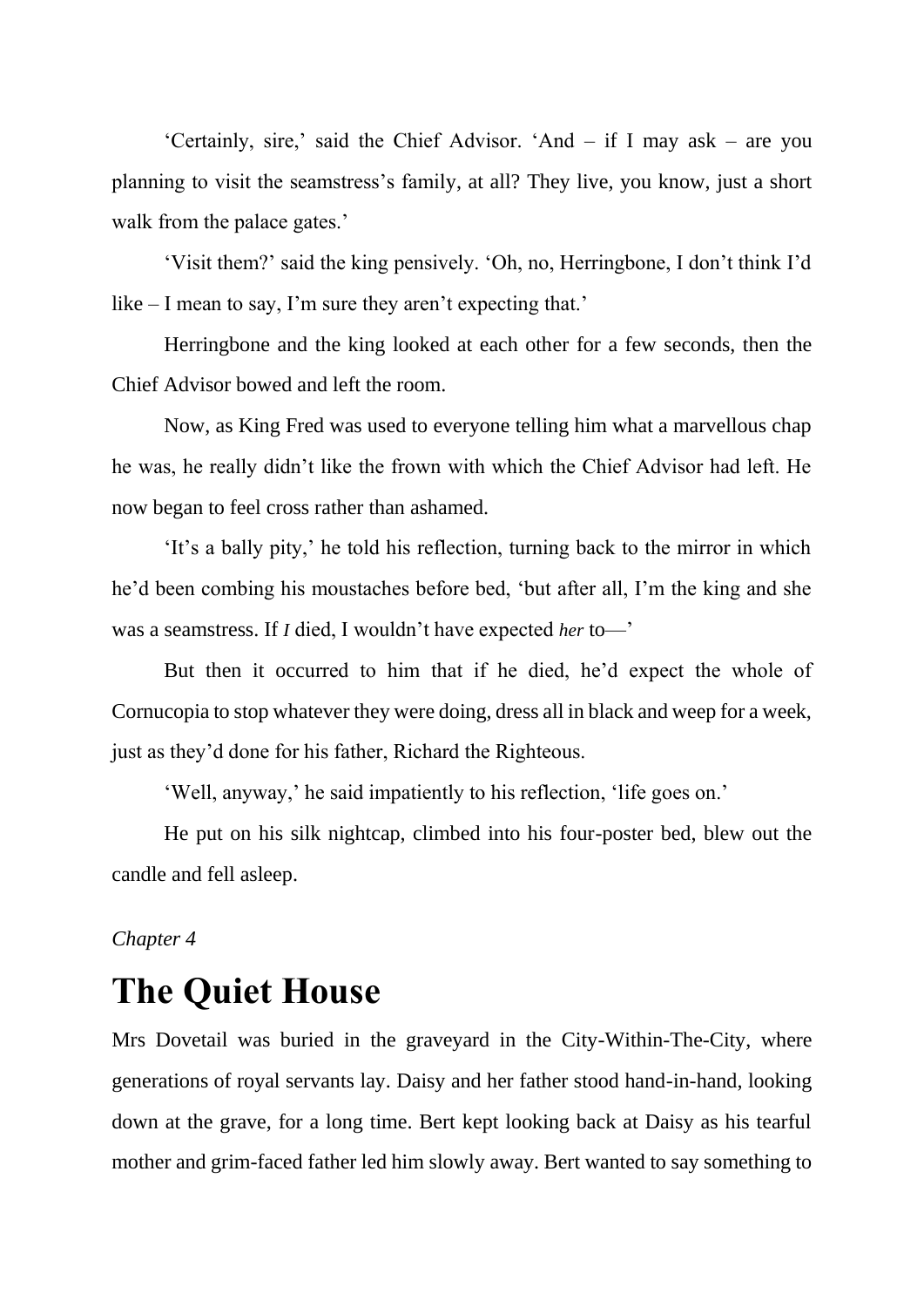his best friend, but what had happened was too enormous and dreadful for words. Bert could hardly bear to imagine how he'd feel if his mother had disappeared forever into the cold, hard earth.

When all their friends had gone, Mr Dovetail moved the purple wreath sent by the king away from Mrs Dovetail's headstone, and put in its place the small bunch of snowdrops that Daisy had collected that morning. Then the two Dovetails walked slowly home to a house they knew would never be the same again.

A week after the funeral, the king rode out of the palace with the Royal Guard to go hunting. As usual, everyone along his route came rushing out into their gardens to bow, curtsy, and cheer. As the king bowed and waved back, he noticed that the front garden of one cottage remained empty. It had black drapes at the windows and the front door.

'Who lives there?' he asked Major Beamish.

'That – that's the Dovetail house, Your Majesty,' said Beamish.

'Dovetail, Dovetail,' said the king, frowning. 'I've heard that name, haven't I?'

'Er… yes, sire,' said Major Beamish. 'Mr Dovetail is Your Majesty's carpenter and Mrs Dovetail is – was – Your Majesty's Head Seamstress.'

'Ah, yes,' said King Fred hurriedly, 'I – I remember.'

And spurring his milk-white charger into a canter, he rode swiftly past the black-draped windows of the Dovetail cottage, trying to think of nothing but the day's hunting that lay ahead.

But every time the king rode out after that, he couldn't help but fix his eyes on the empty garden and the black-draped door of the Dovetail residence, and every time he saw the cottage, the image of the dead seamstress clutching that amethyst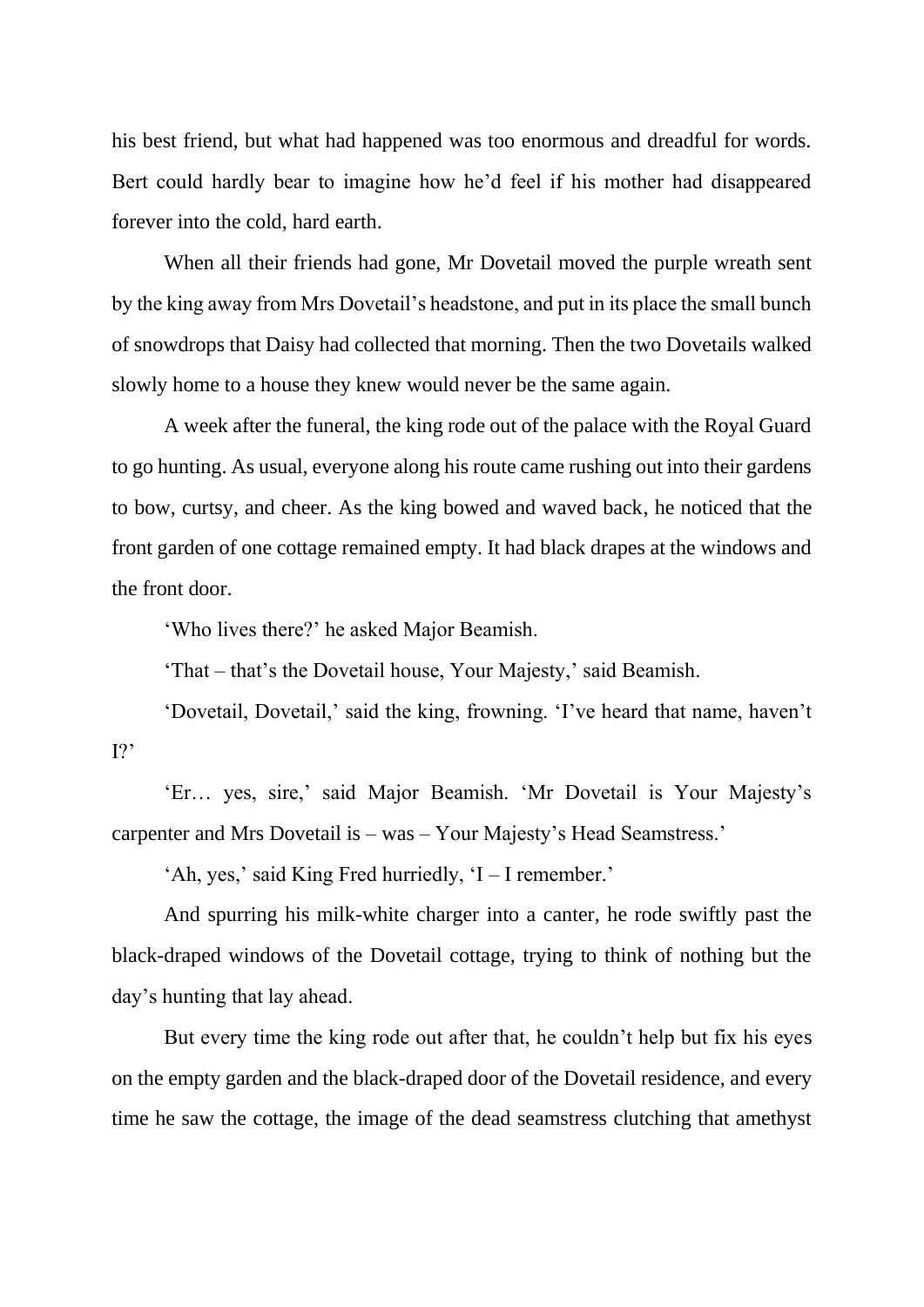button came back to him. Finally, he could bear it no longer, and summoned the Chief Advisor to him.

'Herringbone,' he said, not looking the old man in the eye, 'there's a house on the corner, on the way to the park. Rather a nice cottage. Large-ish garden.'

'The Dovetail house, Your Majesty?'

'Oh, that's who lives there, is it?' said King Fred airily. 'Well, it occurs to me that it's rather a big place for a small family. I think I've heard there are only two of them, is that correct?'

'Perfectly correct, Your Majesty. Just two, since the mother—'

'It doesn't really seem fair, Herringbone,' King Fred said loudly, 'for that nice, spacious cottage to be given to only two people, when there are families of five or six, I believe, who'd be happy with a little more room.'

'You'd like me to move the Dovetails, Your Majesty?'

'Yes, I think so,' said King Fred, pretending to be very interested in the tip of his satin shoe. 'Very well, Your Majesty,' said the Chief Advisor, with a deep bow. 'I shall ask them to swap with Roach's family, who I'm sure would be glad of more space, and I shall put the Dovetails in the Roaches' house.'

'And where is that, exactly?' asked the king nervously, for the last thing he wanted was to see those black drapes even nearer the palace gates.

'Right on the edge of the City-Within-The-City,' said the Chief Advisor. 'Very close to the graveyard, in f—'

'That sounds suitable,' interrupted King Fred, leaping to his feet. 'I have no need of details. Just make it happen, Herringbone, there's a good chap.'

And so, Daisy and her father were instructed to swap houses with the family of Captain Roach, who, like Bert's father, was a member of the king's Royal Guard.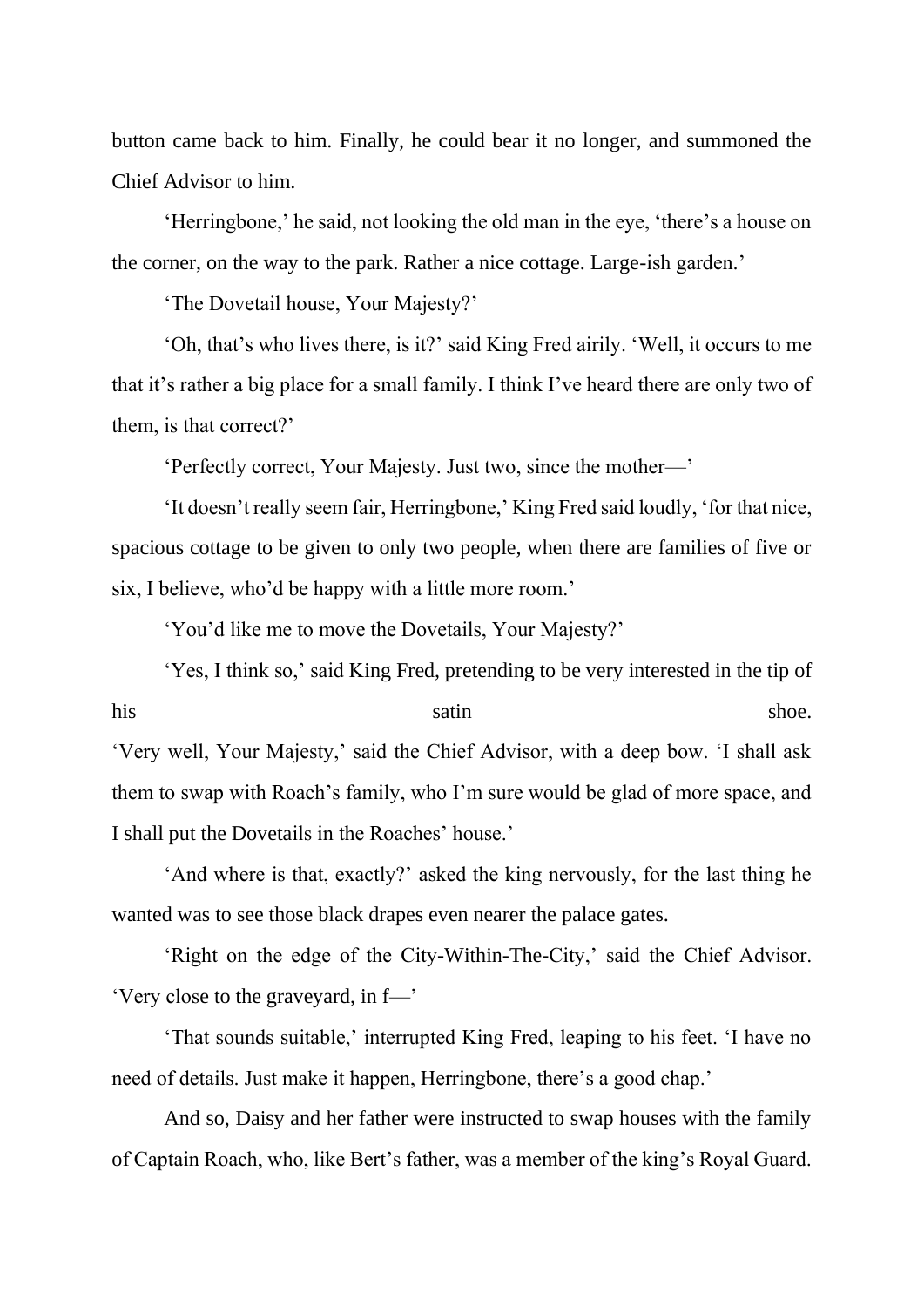The next time King Fred rode out, the black drapes had vanished from the door and the Roach children – four strapping brothers, the ones who'd first christened Bert Beamish 'Butterball' – came running into the front garden and jumped up and down, cheering and waving Cornucopian flags. King Fred beamed and waved back at the boys. Weeks passed, and King Fred forgot all about the Dovetails, and was happy again. *Chapter 5*

# **Daisy Dovetail**

For some months after Mrs Dovetail's shocking death, the king's servants were divided into two groups. The first group whispered that King Fred had been to blame for the way she'd died. The second preferred to believe there'd been some kind of mistake, and that the king couldn't have known how ill Mrs Dovetail was before giving the order that she must finish his suit.

Mrs Beamish, the pastry chef, belonged to the second group. The king had always been very nice to Mrs Beamish, sometimes even inviting her into the dining room to congratulate her on particularly fine batches of Dukes' Delights or Folderol Fancies, so she was sure he was a kind, generous, and considerate man.

'You mark my words, somebody forgot to give the king a message,' she told her husband, Major Beamish. 'He'd *never* make an ill servant work. I know he must feel simply awful about what happened.'

'Yes,' said Major Beamish, 'I'm sure he does.'

Like his wife, Major Beamish wanted to think the best of the king, because he, his father, and his grandfather before him had all served loyally in the Royal Guard. So even though Major Beamish observed that King Fred seemed quite cheerful after Mrs Dovetail's death, hunting as regularly as ever, and though Major Beamish knew that the Dovetails had been moved out of their old house to live down by the graveyard, he tried to believe that the king was sorry for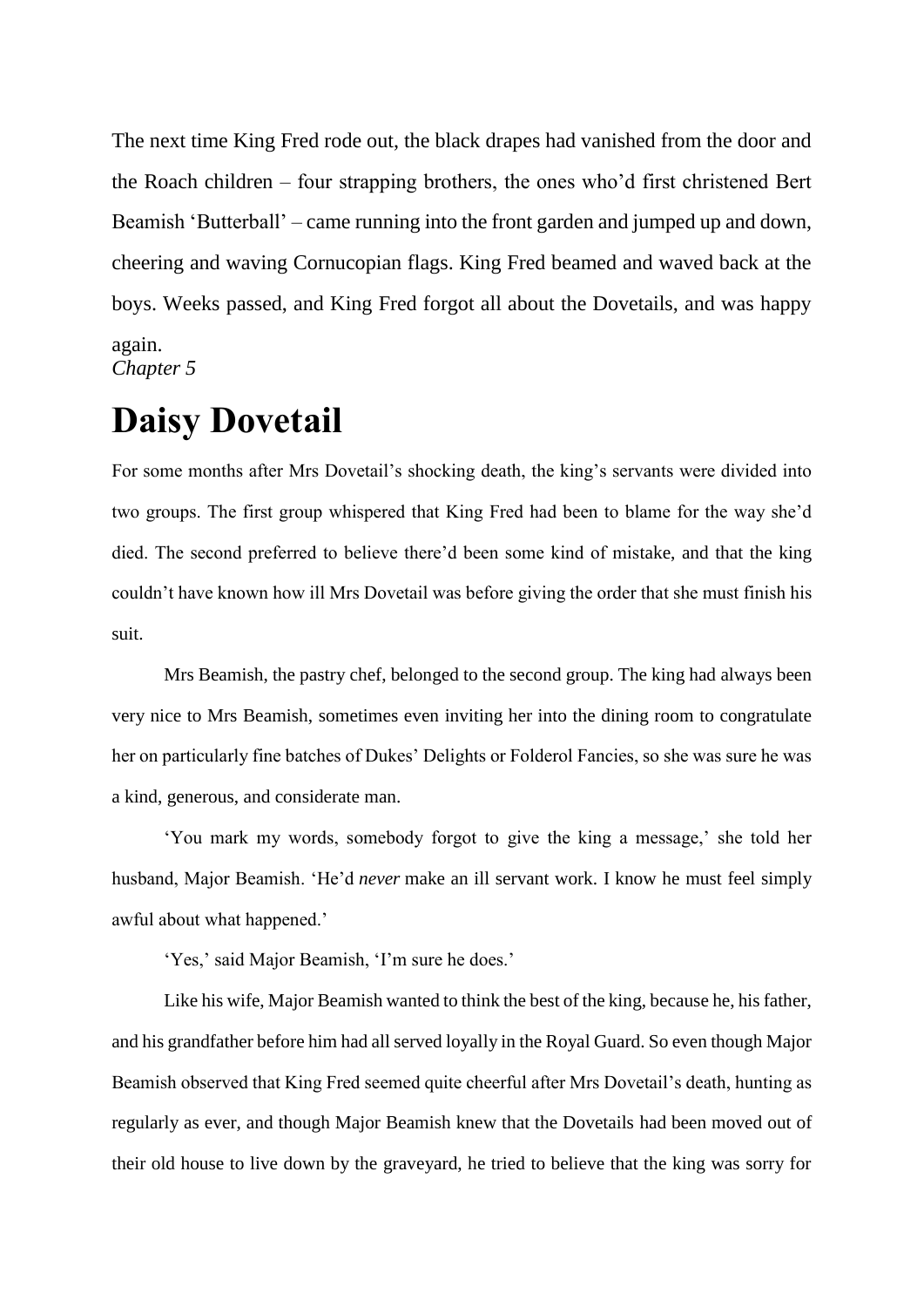what had happened to his seamstress, and that he'd had no hand in moving her husband and daughter.

The Dovetails' new cottage was a gloomy place. Sunlight was blocked out by the high yew trees that bordered the graveyard, although Daisy's bedroom window gave her a clear view of her mother's grave, through a gap between dark branches. As she no longer lived next door to Bert, Daisy saw less of him in her free time, although Bert went to visit Daisy as often as possible. There was much less room to play in her new garden, but they adjusted their games to fit.

What Mr Dovetail thought about his new house, or the king, nobody knew. He never discussed these matters with his fellow servants, but went quietly about his work, earning the money he needed to support his daughter and raising Daisy as best he could without her mother.

Daisy, who liked helping her father in his carpenter's workshop, had always been happiest in overalls. She was the kind of person who didn't mind getting dirty and she wasn't very interested in clothes. Yet in the days following the funeral, she wore a different dress every day to take a fresh posy to her mother's grave. While alive, Mrs Dovetail had always tried to make her daughter look, as she put it, 'like a little lady', and had made her many beautiful little gowns, sometimes from the offcuts of material that King Fred graciously let her keep after she'd made his superb costumes.

And so a week passed, then a month, and then a year, until the dresses her mother had sewn her were all too small for Daisy, but she still kept them carefully in her wardrobe. Other people seemed to have forgotten what had happened to Daisy, or had got used to the idea of her mother being gone. Daisy pretended that she was used to it too. On the surface, her life returned to something like normal. She helped her father in the workshop, did her schoolwork and played with her best friend, Bert, but they never spoke about her mother, and they never talked about the king. Every night, Daisy lay with her eyes fixed on the distant white headstone shining in the moonlight, until she fell asleep.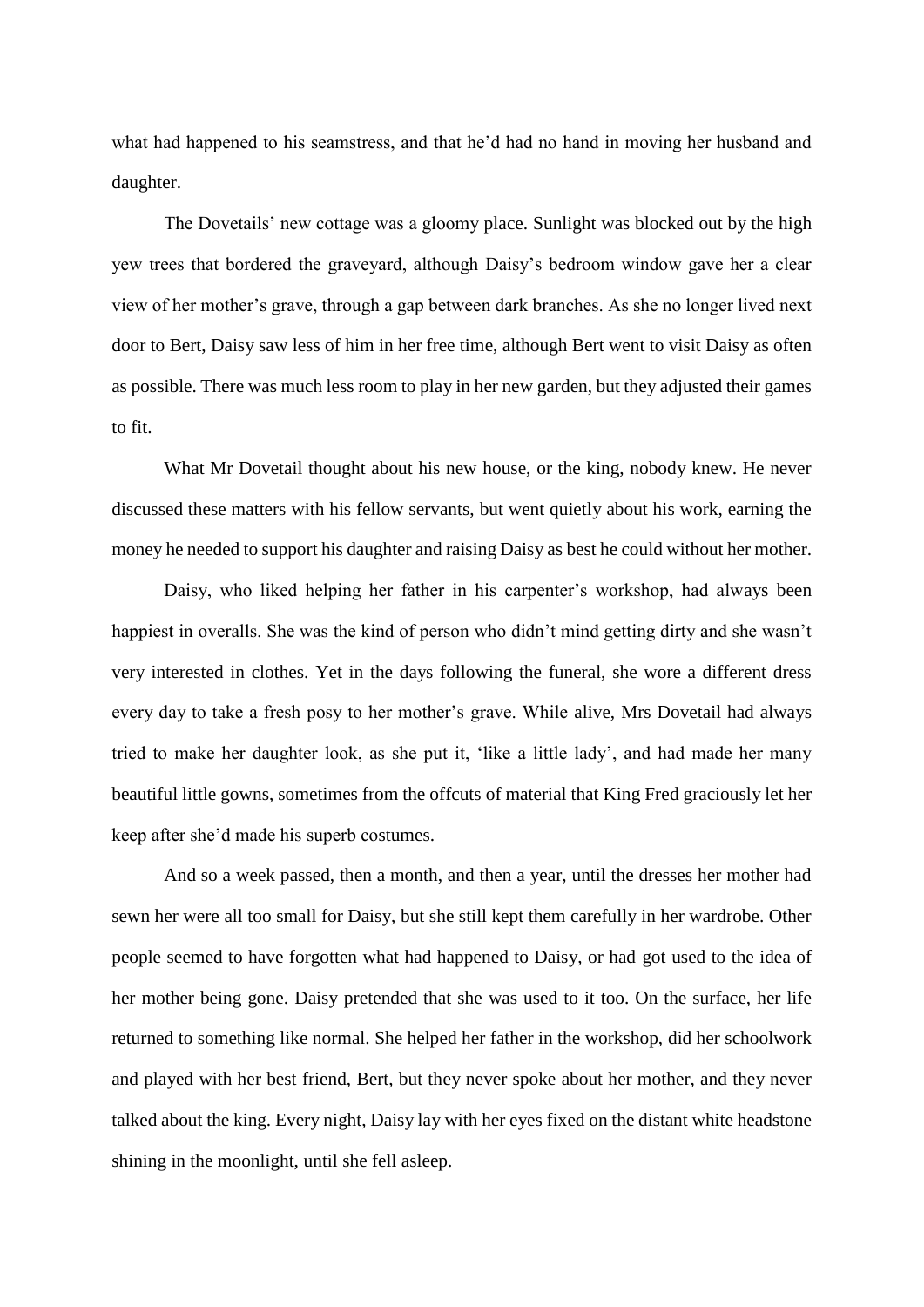### *Chapter 6*

### **The Fight in the Courtyard**

There was a courtyard behind the palace where peacocks walked, fountains played, and statues of former kings and queens kept watch. As long as they didn't pull the peacocks' tails, jump in the fountains, or climb the statues, the children of the palace servants were allowed to play in the courtyard after school. Sometimes Lady Eslanda, who liked children, would come and make daisy chains with them, but the most exciting thing of all was when King Fred came out onto the balcony and waved, which made all the children cheer, bow, and curtsy as their parents had taught them.

The only time the children fell silent, ceased their games of hopscotch, and stopped pretending to fight the Ickabog, was when the lords Spittleworth and Flapoon passed through the courtyard. These two lords weren't fond of children at all. They thought the little brats made far too much noise in the late afternoon, which was precisely the time when Spittleworth and Flapoon liked to take a nap between hunting and dinner.

One day, shortly after Bert and Daisy's seventh birthdays, when everyone was playing as usual between the fountains and the peacocks, the daughter of the new Head Seamstress, who was wearing a beautiful dress of rose-pink brocade, said:

'Oh, I *do* hope the king waves at us today!'

'Well, I don't,' said Daisy, who couldn't help herself, and didn't realise how loudly she'd spoken.

The children all gasped and turned to look at her. Daisy felt hot and cold at once, seeing them all glaring.

'You shouldn't have said that,' whispered Bert. As he was standing right next to Daisy, the other children were staring at him too.

'I don't care,' said Daisy, colour rising in her face. She'd started now, so she might as well finish. 'If he hadn't worked my mother so hard, she'd still be alive.'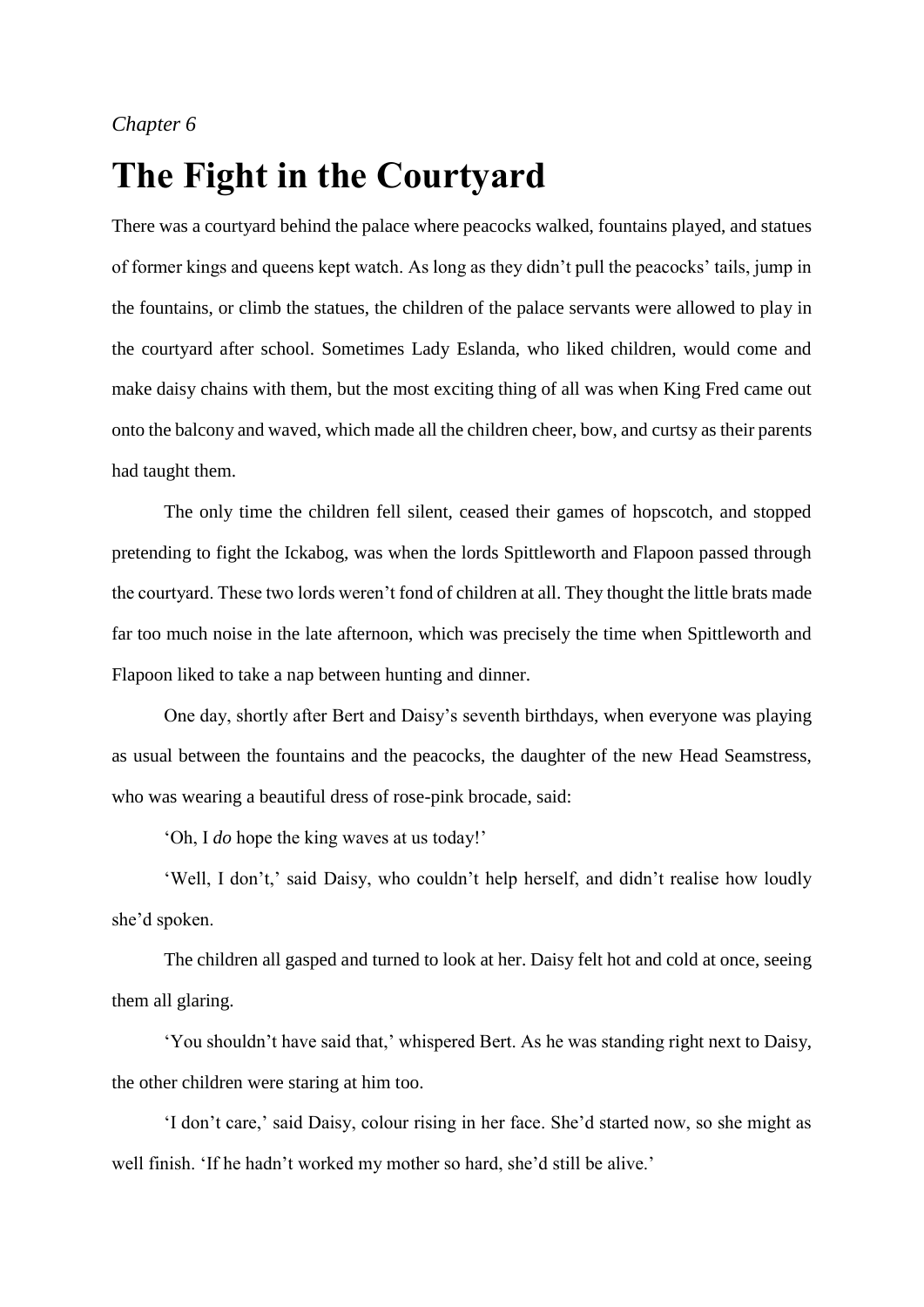Daisy felt as though she'd been wanting to say that out loud for a very long time.

There was another gasp from all the surrounding children, and a maid's daughter actually squealed in terror.

'He's the best king of Cornucopia we've ever had,' said Bert, who'd heard his mother say so many times.

'No, he isn't,' said Daisy loudly. 'He's selfish, vain, and cruel!'

'Daisy!' whispered Bert, horrified. 'Don't be – don't be *silly!*'

It was the word 'silly' that did it. 'Silly', when the new Head Seamstress's daughter smirked and whispered behind her hand to her friends, while pointing at Daisy's overalls? 'Silly', when her father wiped away his tears in the evenings, thinking Daisy wasn't looking? 'Silly', when to talk to her mother she had to visit a cold white headstone?

Daisy drew back her hand, and smacked Bert right around the face.

Then the oldest Roach brother, whose name was Roderick and who now lived in Daisy's old bedroom, shouted, 'Don't let her get away with it, Butterball!' and led all the boys in shouts of 'Fight! Fight! Fight!'

Terrified, Bert gave Daisy's shoulder a half-hearted shove, and it seemed to Daisy that the only thing to do was to launch herself at Bert, and everything became dust and elbows until suddenly the two children were pulled apart by Bert's father, Major Beamish, who'd come running out of the palace on hearing the commotion, to find out what was going on.

'Dreadful behaviour,' muttered Lord Spittleworth, walking past the major and the two sobbing, struggling children.

But as he turned away, a broad smirk spread over Lord Spittleworth's face. He was a man who knew how to turn a situation to good use, and he thought he might have found a way to banish children – or some of them, anyway – from the palace courtyard.

*Chapter 7*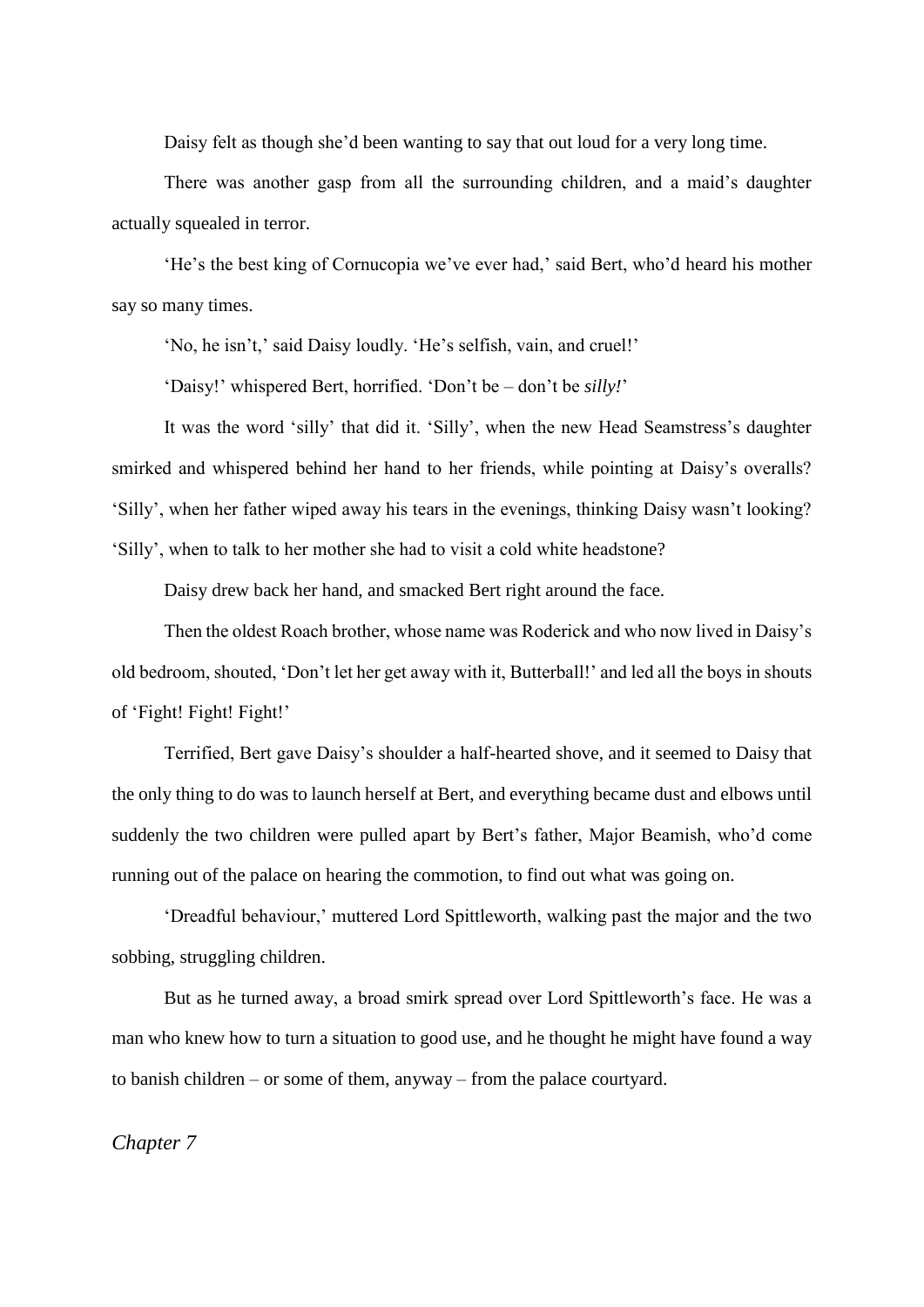## **Lord Spittleworth Tells Tales**

That night, the two lords dined, as usual, with King Fred. After a sumptuous meal of Baronstown venison, accompanied by the finest Jeroboam wine, followed by a selection of Kurdsburg cheeses and some of Mrs Beamish's featherlight Fairies' Cradles, Lord Spittleworth decided the moment had come. He cleared his throat, then said:

'I do hope, Your Majesty, that you weren't disturbed by that disgusting fight among the children in the courtyard this afternoon?'

'Fight?' repeated King Fred, who'd been talking to his tailor about the design for a new cloak, so had heard nothing. 'What fight?'

'Oh dear… I thought Your Majesty knew,' said Lord Spittleworth, pretending to be startled. 'Perhaps Major Beamish could tell you all about it.'

But King Fred was amused rather than disturbed.

'Oh, I believe scuffles among children are quite usual, Spittleworth.'

Spittleworth and Flapoon exchanged looks behind the king's back, and Spittleworth tried again.

'Your Majesty is, as ever, the very soul of kindness,' said Spittleworth.

'Of course, some kings,' Flapoon muttered, brushing crumbs off the front of his waistcoat, 'if they'd heard that a child spoke of the crown so disrespectfully…'

'What's that?' exclaimed Fred, the smile fading from his face. 'A child spoke of me… disrespectfully?' Fred couldn't believe it. He was used to the children shrieking with excitement when he bowed to them from the balcony.

'I believe so, Your Majesty,' said Spittleworth, examining his fingernails, 'but, as I mentioned… it was Major Beamish who separated the children… he has all the details.'

The candles sputtered a little in their silver sticks.

'Children… say all manner of things, in fun,' said King Fred. 'Doubtless the child meant no harm.'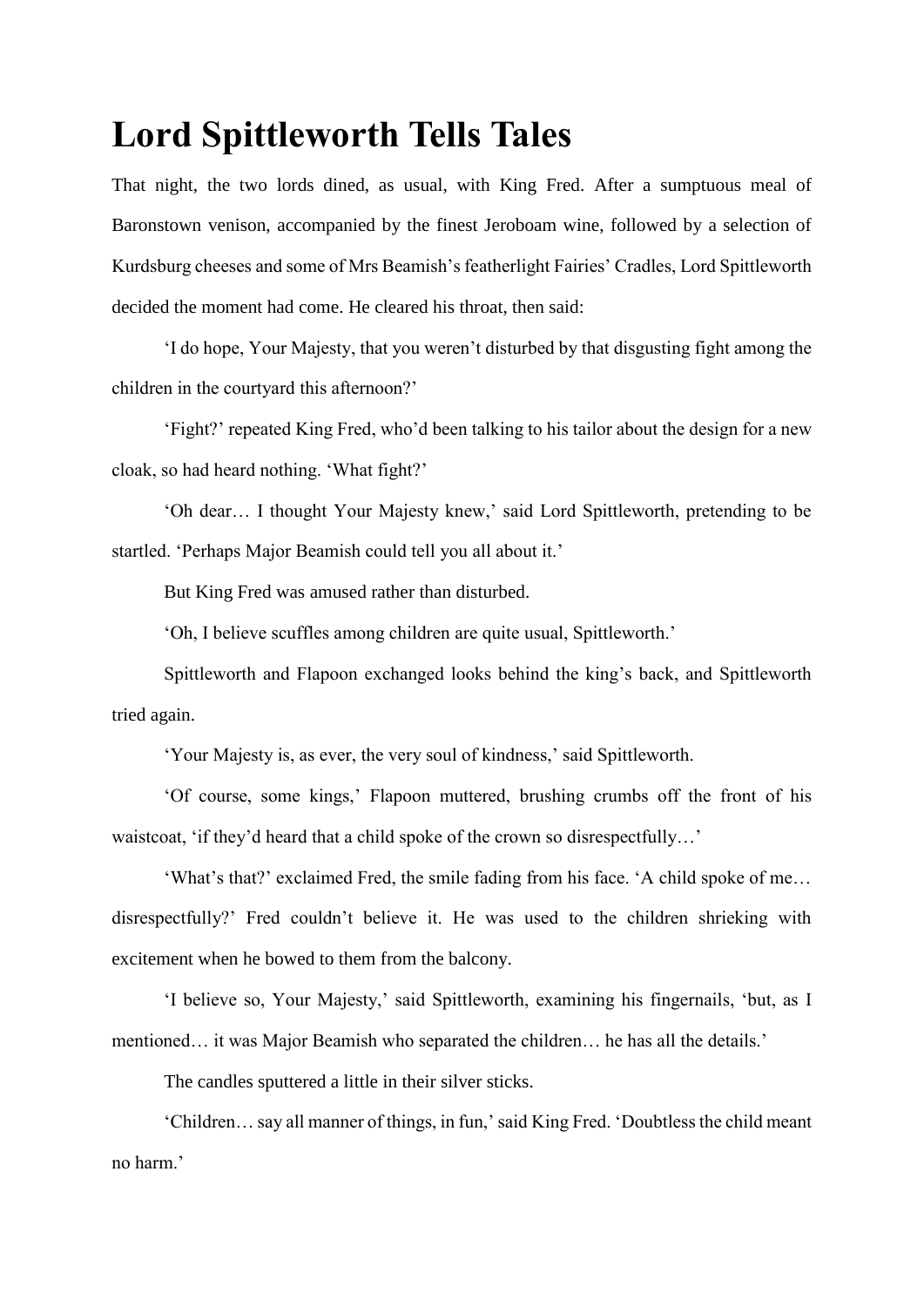'Sounded like bally treason to me,' grunted Flapoon.

'But,' said Spittleworth swiftly, 'it is Major Beamish who knows the details. Flapoon and I may, perhaps, have misheard.'

Fred sipped his wine. At that moment, a footman entered the room to remove the pudding plates.

'Cankerby,' said King Fred, for such was the footman's name, 'fetch Major Beamish here.'

Unlike the king and the two lords, Major Beamish didn't eat seven courses for dinner every night. He'd finished his supper hours ago, and was getting ready for bed when the summons from the king arrived. The major hastily swapped his pyjamas for his uniform, and dashed back to the palace, by which time King Fred, Lord Spittleworth, and Lord Flapoon had retired to the Yellow Parlour, where they were sitting on satin armchairs, drinking more Jeroboam wine and, in Flapoon's case, eating a second plate of Fairies' Cradles.

'Ah, Beamish,' said King Fred, as the major made a deep bow. 'I hear there was a little commotion in the courtyard this afternoon.'

The major's heart sank. He'd hoped that news of Bert and Daisy's fight wouldn't reach the king's ears.

'Oh, it was really nothing, Your Majesty,' said Beamish.

'Come, come, Beamish,' said Flapoon. 'You should be proud that you've taught your son not to tolerate traitors.'

'I… there was no question of treachery,' said Major Beamish. 'They're only children, my lord.'

'Do I understand that your son defended me, Beamish?' said King Fred.

Major Beamish was in a most unfortunate position. He didn't want to tell the king what Daisy had said. Whatever his own loyalty to the king, he quite understood why the motherless little girl felt the way she did about Fred, and the last thing he wanted to do was to get her into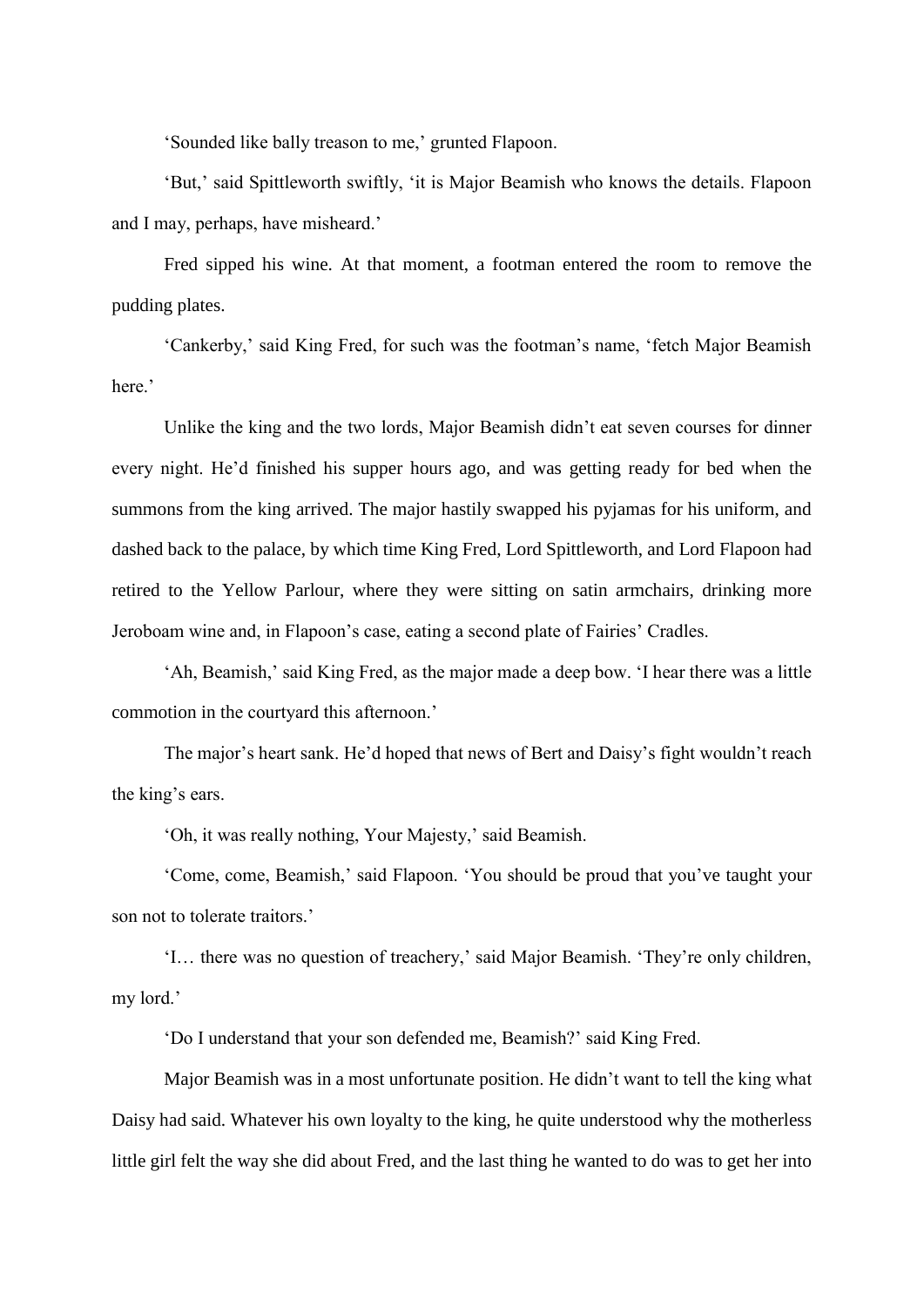trouble. At the same time, he was well aware that there were twenty witnesses who could tell the king exactly what Daisy had said, and was sure that, if he lied, Lord Spittleworth and Lord Flapoon would tell the king that he, Major Beamish, was also disloyal and treacherous.

'I… yes, Your Majesty, it's true that my son Bert defended you,' said Major Beamish. 'However, allowance must surely be made for the little girl who said the… the unfortunate thing about Your Majesty. She's passed through a great deal of trouble, Your Majesty, and even unhappy grown-ups may talk wildly at times.'

'What kind of trouble has the girl passed through?' asked King Fred, who couldn't imagine any good reason for a subject to speak rudely of him.

'She… her name is Daisy Dovetail, Your Majesty,' said Major Beamish, staring over King Fred's head at a picture of his father, King Richard the Righteous. 'Her mother was the seamstress who—'

'Yes, yes, I remember,' said King Fred loudly, cutting Major Beamish off. 'Very well, that's all, Beamish. Off you go.'

Somewhat relieved, Major Beamish bowed deeply again and had almost reached the door when he heard the king's voice.

'What *exactly* did the girl say, Beamish?'

Major Beamish paused with his hand on the doorknob. There was nothing else for it but to tell the truth.

'She said that Your Majesty is selfish, vain, and cruel,' said Major Beamish. Not daring to look at the king, he left the room.

# **The Day of Petition**

*Selfish, vain, and cruel. Selfish, vain, and cruel.*

The words echoed in the king's head as he pulled on his silk nightcap. It couldn't be true, could it? It took Fred a long time to fall asleep, and when he woke in the morning he felt, if anything, worse.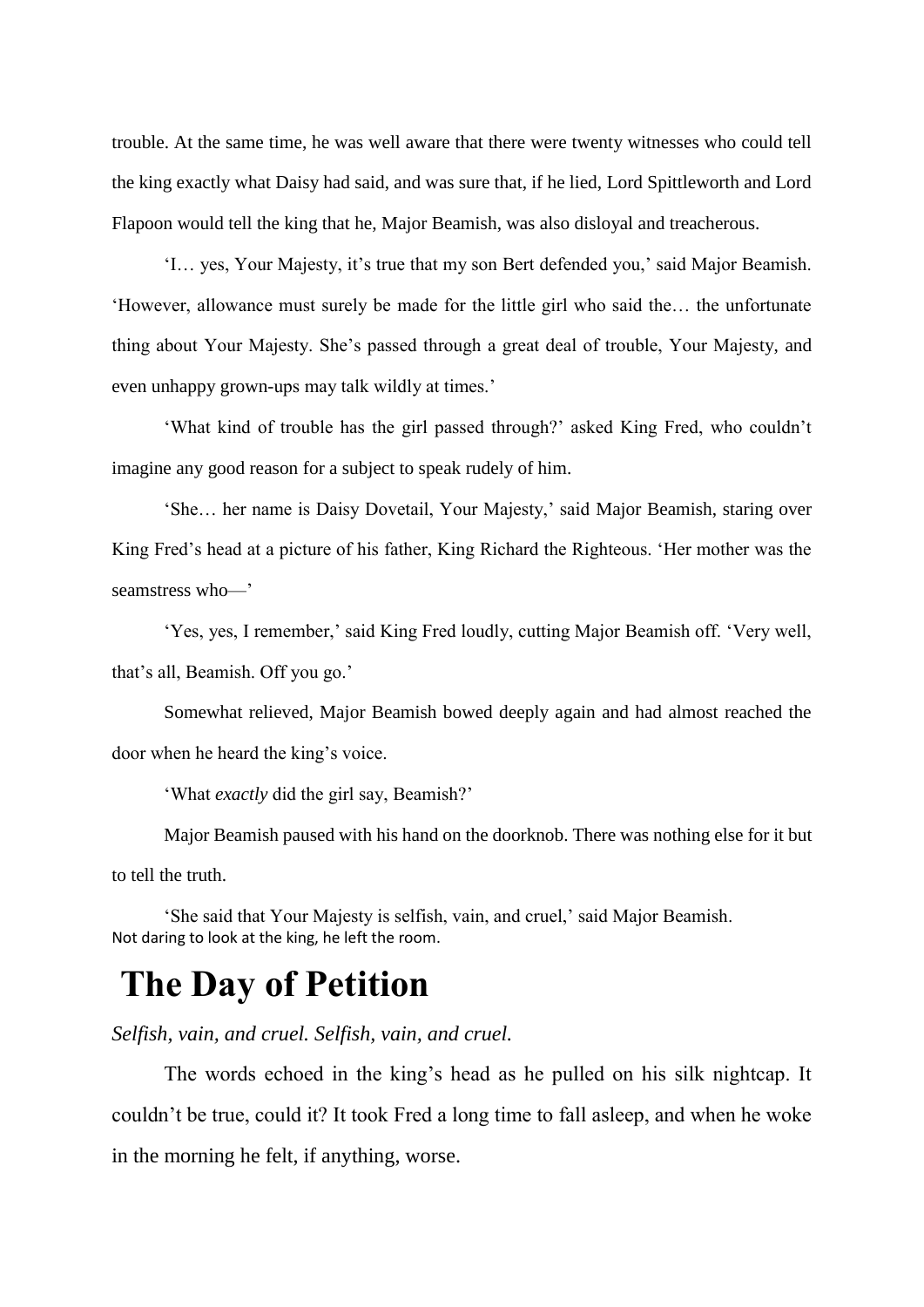He decided he wanted to do something kind, and the first thing that occurred to him was to reward Beamish's son, who'd defended him against that nasty little girl. So he took a small medallion that usually hung around the neck of his favourite hunting dog, asked a maid to thread ribbon through it, and summoned the Beamishes to the palace. Bert, whom his mother had pulled out of class and hurriedly dressed in a blue velvet suit, was struck speechless in the presence of the king, which Fred enjoyed, and he spent several minutes speaking kindly to the boy, while Major and Mrs Beamish nearly burst with pride in their son. Finally, Bert returned to school, with his little gold medal around his neck, and was made much of in the playground that afternoon by Roderick Roach, who was usually his biggest bully. Daisy said nothing at all and when Bert caught her eye, he felt hot and uncomfortable, and shoved the medal out of sight beneath his shirt.

The king, meanwhile, still wasn't entirely happy. An uneasy feeling stayed with him, like indigestion, and again, he found it hard to sleep that night.

When he woke the next day, he remembered that it was the Day of Petition.

The Day of Petition was a special day held once a year, when the subjects of Cornucopia were permitted an audience with the king. Naturally, these people were carefully screened by Fred's advisors before they were allowed to see him. Fred never dealt with big problems. He saw people whose troubles could be solved with a few gold coins and a few kind words: a farmer with a broken plough, for instance, or an old lady whose cat had died. Fred had been looking forward to the Day of Petition. It was a chance to dress up in his fanciest clothes, and he found it so touching to see how much he meant to the ordinary people of Cornucopia.

Fred's dressers were waiting for him after breakfast, with a new outfit he'd requested just the previous month: white satin pantaloons and matching doublet, with gold and pearl buttons; a cloak edged with ermine and lined in scarlet; and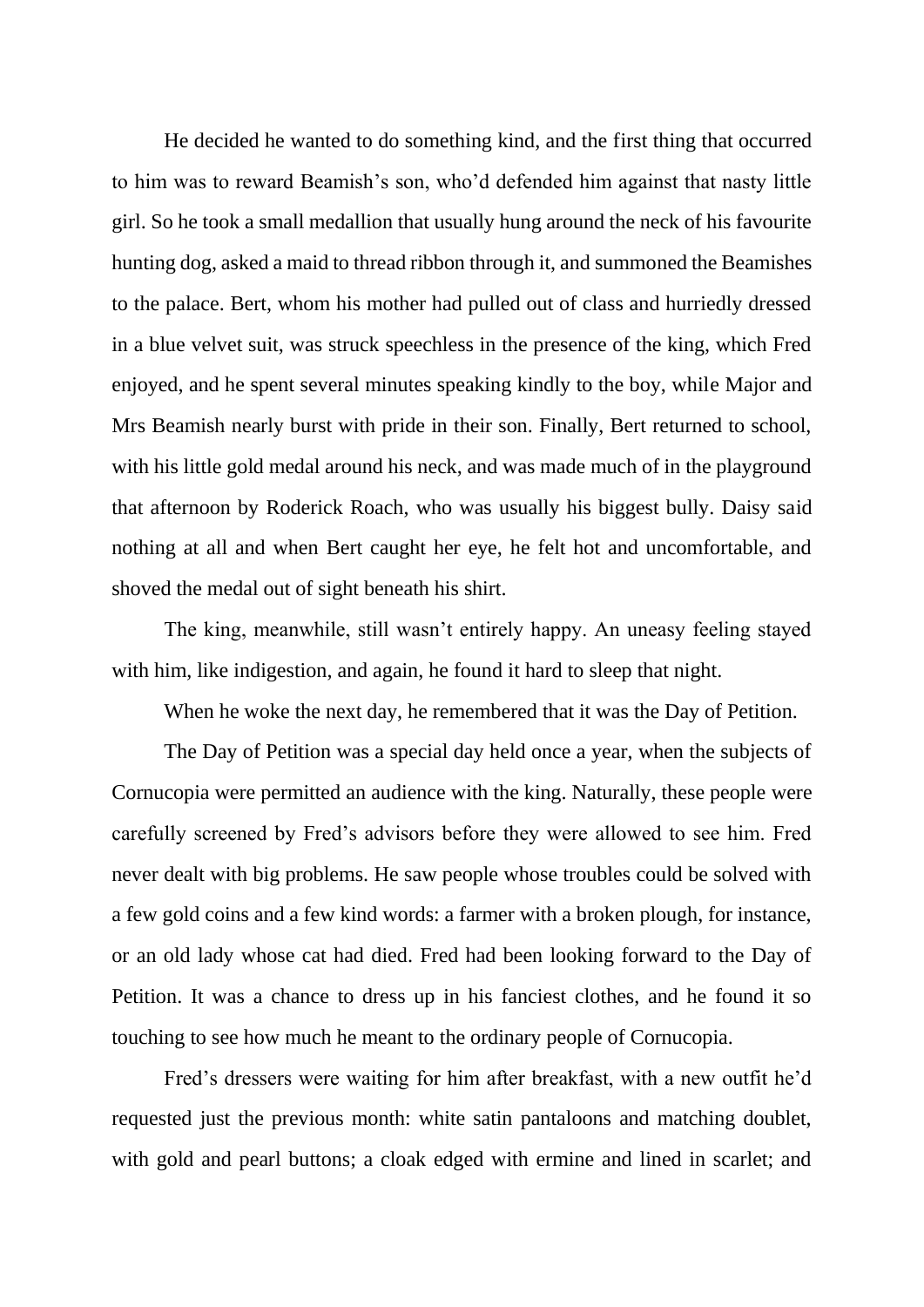white satin shoes with gold and pearl buckles. His valet was waiting with the golden tongs, ready to curl his moustaches, and a pageboy stood ready with a number of jewelled rings on a velvet cushion, waiting for Fred to make his selection.

'Take all that away, I don't want it,' said King Fred crossly, waving at the outfit the dressers were holding up for his approval. The dressers froze. They weren't sure they'd heard correctly. King Fred had taken an immense interest in the progress of the costume, and had requested the addition of the scarlet lining and fancy buckles himself. 'I said, take it away!' he snapped, when nobody moved. 'Fetch me something plain! Fetch me that suit I wore to my father's funeral!'

'Is… is Your Majesty quite well?' enquired his valet, as the astonished dressers bowed and hurried away with the white suit, and returned in double-quick time with a black one.

'Of course I'm well,' snapped Fred. 'But I'm a man, not a frivolling popinjay.'

He shrugged on the black suit, which was the plainest he owned, though still rather splendid, having silver edging to the cuffs and collar, and onyx and diamond buttons. Then, to the astonishment of the valet, he permitted the man to curl only the very ends of his moustaches, before dismissing both him and the pageboy bearing the cushion full of rings.

*There*, thought Fred, examining himself in the mirror. *How can I be called vain? Black* definitely *isn't one of my best colours.*

So unusually speedy had Fred been in getting dressed, that Lord Spittleworth, who was making one of Fred's servants dig earwax out of his ears, and Lord Flapoon, who was guzzling a plate of Dukes' Delights which he'd ordered from the kitchens, were caught by surprise, and came running out of their bedrooms, pulling on their waistcoats and hopping as they put on their boots.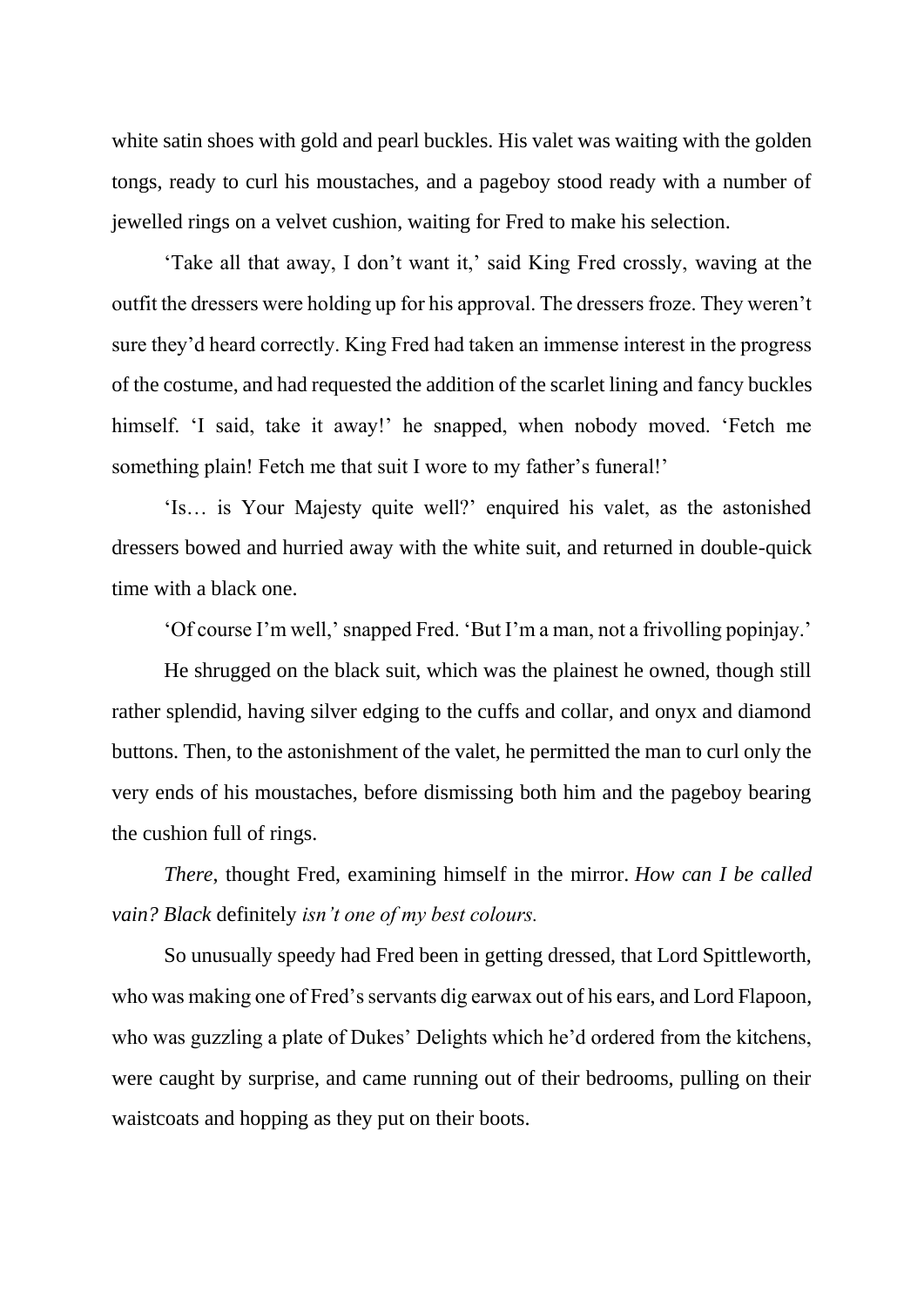'Hurry up, you lazy chaps!' called King Fred, as the two lords chased him down the corridor. 'There are people waiting for my help!'

*And would a selfish king hurry to meet simple people who wanted favours from him?* thought Fred. *No, he wouldn't!*

Fred's advisors were shocked to see him on time, and plainly dressed, for Fred. Indeed, Herringbone, the Chief Advisor, wore an approving smile as he bowed.

'Your Majesty is early,' he said. 'The people will be delighted. They've been queuing since dawn.'

'Show them in, Herringbone,' said the king, settling himself on his throne, and gesturing to Spittleworth and Flapoon to take the seats on either side of him.

The doors were opened, and one by one, the petitioners entered.

Fred's subjects often became tongue-tied when they found themselves faceto-face with the real, live king, whose picture hung in their town halls. Some began to giggle, or forgot what they'd come for, and once or twice people fainted. Fred was particularly gracious today, and each petition ended with the king handing out a couple of gold coins, or blessing a baby, or allowing an old woman to kiss his hand.

Today, though, while he smiled and handed out gold coins and promises, the words of Daisy Dovetail kept echoing in his head. *Selfish, vain, and cruel.* He wanted to do something special to prove what a wonderful man he was – to show that he was ready to sacrifice himself for others. Every king of Cornucopia had handed out gold coins and trifling favours on the Day of Petition: Fred wanted to do something so splendid that it would ring down the ages, and you didn't get into the history books by replacing a fruit farmer's favourite hat.

The two lords on either side of Fred were becoming bored. They'd much rather have been left to loll in their bedrooms until lunchtime than sit here listening to peasants talking about their petty troubles. After several hours, the last petitioner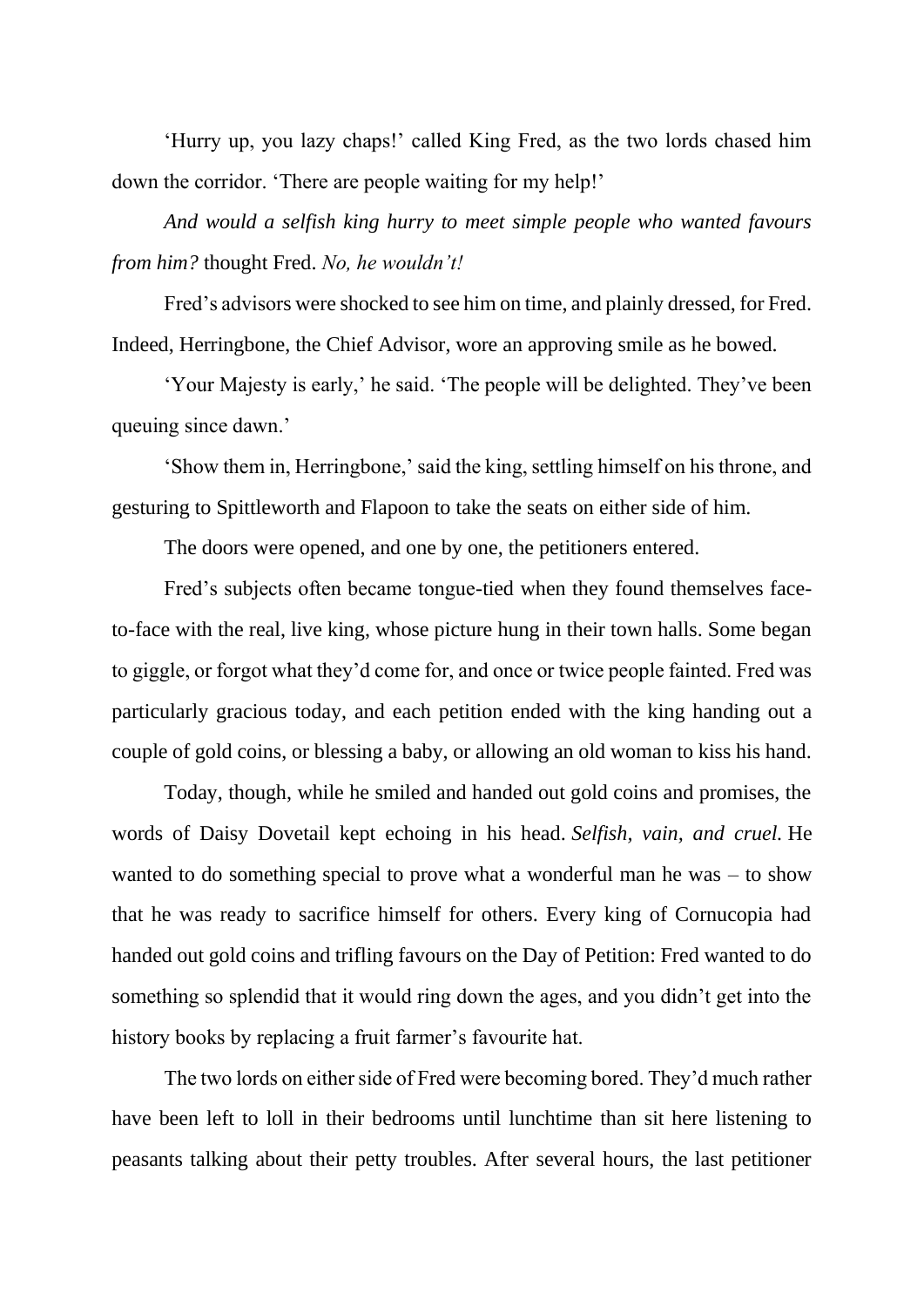passed gratefully out of the Throne Room, and Flapoon, whose stomach had been rumbling for nearly an hour, heaved himself out of his chair with a sigh of relief.

'Lunchtime!' boomed Flapoon, but just as the guards were attempting to close the doors, a kerfuffle was heard, and the doors flew open once more.

#### *Chapter 9*

# **The Shepherd's Story**

'Your Majesty,' said Herringbone, hurrying towards King Fred, who'd just risen from the throne. 'There is a shepherd from the Marshlands here to petition you, sire. He's a little late – I could send him away, if Your Majesty wants his lunch?'

'A Marshlander!' said Spittleworth, waving his scented handkerchief beneath his nose. 'Imagine, sire!'

'Dashed impertinence, being late for the king,' said Flapoon.

'No,' said Fred, after a brief hesitation. 'No – if the poor fellow has travelled this far, we shall see him. Send him in, Herringbone.'

The Chief Advisor was delighted at this further evidence of a new, kind, and considerate king, and hurried off to the double doors to tell the guards to let the shepherd inside. The king settled himself back on his throne and Spittleworth and Flapoon sat back down on their chairs, their expressions sour.

The old man who now tottered up the long red carpet towards the throne was very weather-beaten and rather dirty, with a straggly beard, and ragged, patched clothes. He snatched off his cap as he approached the king, looking thoroughly frightened, and when he reached the place where people usually bowed or curtsied, he fell to his knees instead.

'Your Majesty!' he wheezed.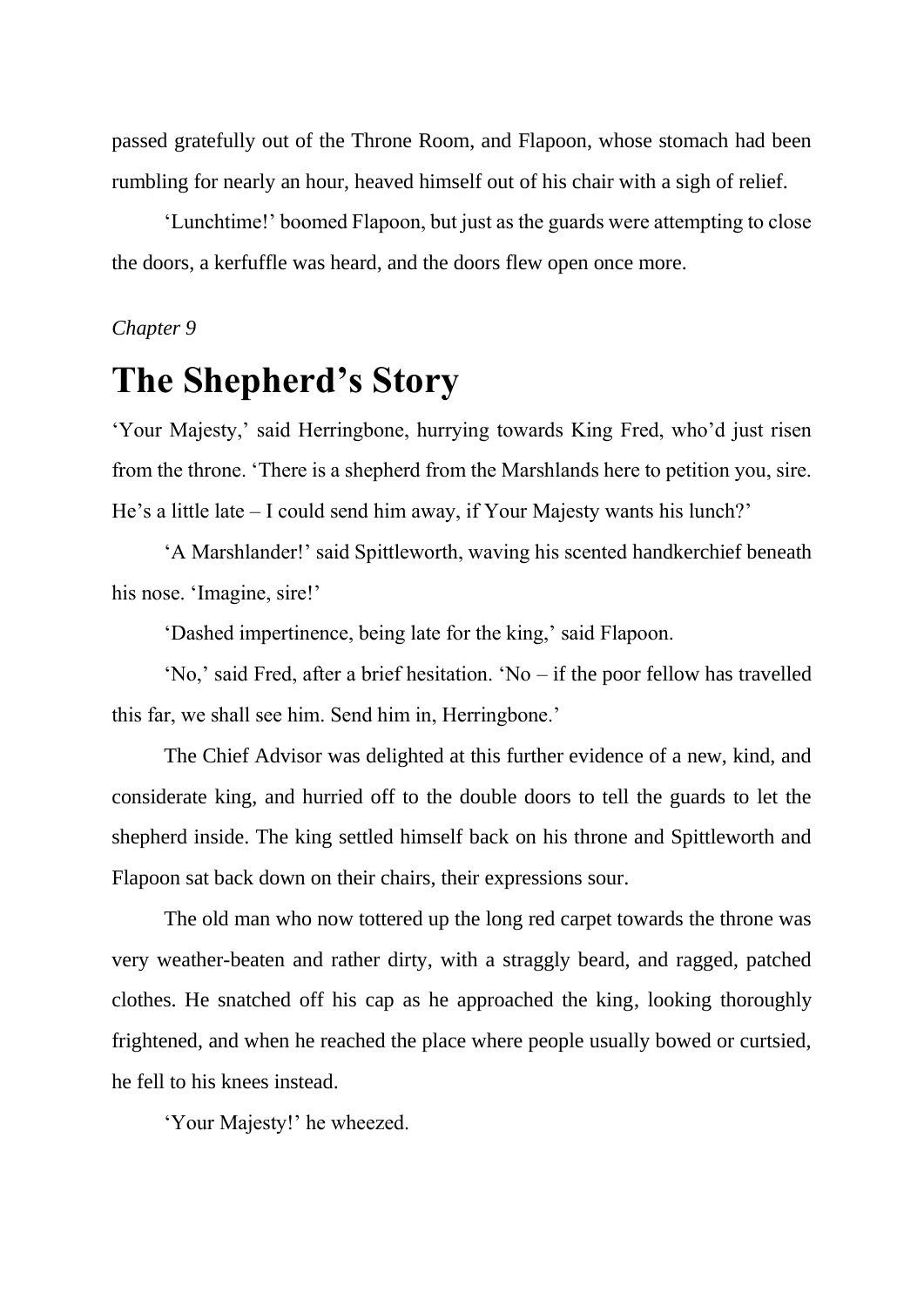'Your Maaaaaa-jesty,' Spittleworth imitated him softly, making the old shepherd sound like a sheep.

Flapoon's chins trembled with silent laughter.

'Your Majesty,' continued the shepherd, 'I have travelled for five long days for to see ye. It has been a hard journey. I has ridden in hayricks when I could, and walked when I couldn't, and my boots is all holes—'

'Oh, get on with it, do,' muttered Spittleworth, his long nose still buried in his handkerchief.

'—but all the time I was travelling, I thought of old Patch, sire, and how ye'd help me if I could but reach the palace—'

'What is "old Patch", good fellow?' asked the king, his eyes upon the shepherd's much-darned trousers.

''Tis my old dog, sire – or was, I should perhaps say,' replied the shepherd, his eyes filling with tears.

'Ah,' said King Fred, fumbling with the money purse at his belt. 'Then, good shepherd, take these few gold coins and buy yourself a new—'

'Nay, sire, thank ye, but it bain't a question of the gold,' said the shepherd. 'I can find meself a puppy easy enough, though it'll never match old Patch.' The shepherd wiped his nose on his sleeve. Spittleworth shuddered.

'Well, then, why have you come to me?' asked King Fred, as kindly as he knew how.

'To tell ye, sire, how Patch met his end.'

'Ah,' said King Fred, his eyes wandering to the golden clock on the mantelpiece. 'Well, we'd love to hear the story, but we are rather wanting our lunch—'

''Twas the Ickabog that ate him, sire,' said the shepherd.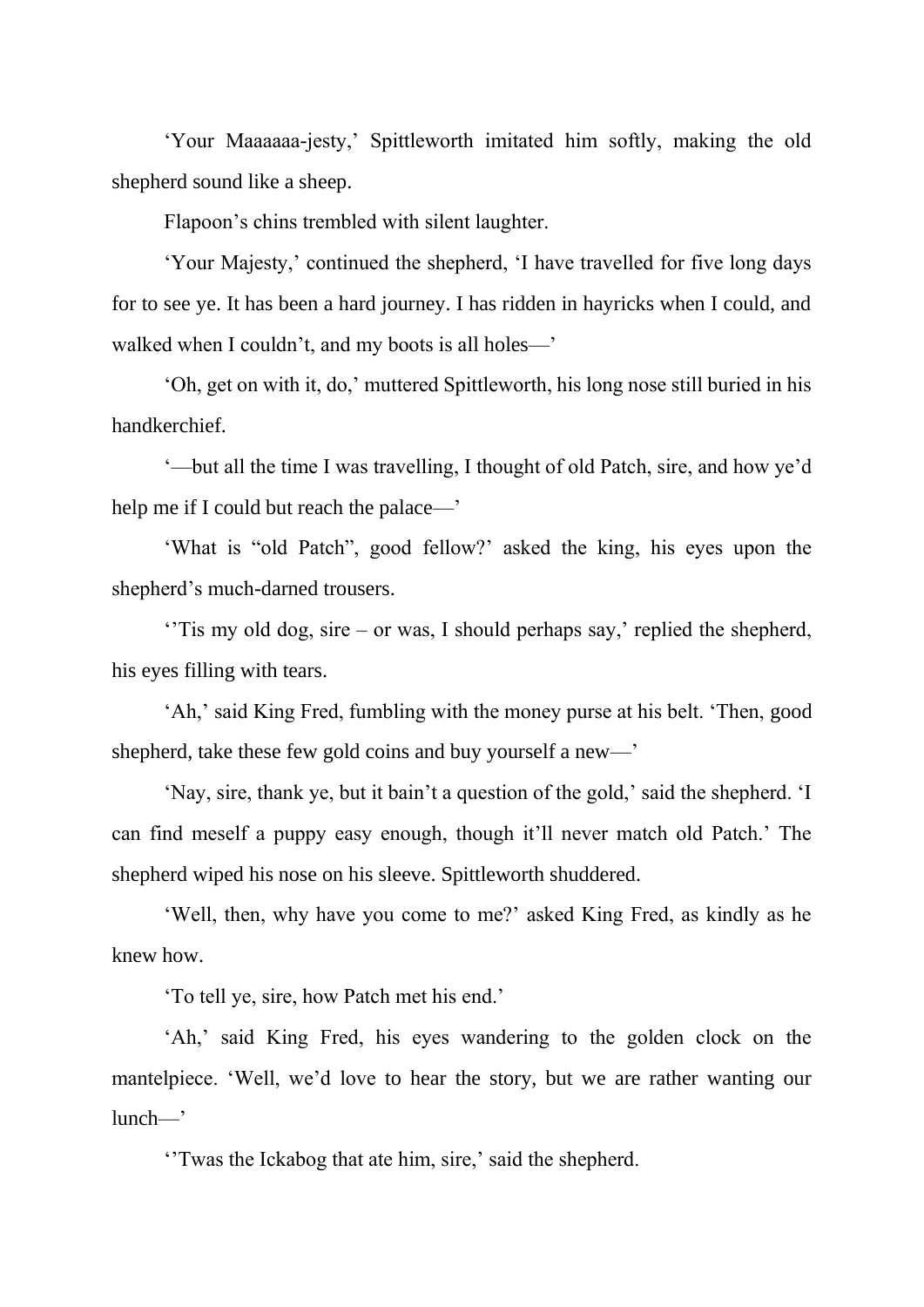There was an astonished silence, and then Spittleworth and Flapoon burst out laughing.

The shepherd's eyes overflowed with tears which fell sparkling onto the red carpet.

'Ar, they've laughed at me from Jeroboam to Chouxville, sire, when I've told 'em why I was coming to see ye. Laughed themselves silly, they have, and told me I was daft in the head. But I seen the monster with me own two eyes, and so did poor Patch, afore he was ate.'

King Fred felt a strong urge to laugh along with the two lords. He wanted his lunch and he wanted to get rid of the old shepherd, but at the same time, that horrid little voice was whispering *selfish, vain, and cruel* inside his head.

'Why don't you tell me what happened?' King Fred said to the shepherd, and Spittleworth and Flapoon stopped laughing at once.

'Well, sire,' said the shepherd, wiping his nose on his sleeve again, ''twas twilight and right foggy and Patch and me was walking home round the edge of the marsh. Patch sees a marshteazle—'

'Sees a what?' asked King Fred.

'A marshteazle, sire. Them's bald rat-like things what lives in the marsh. Not bad in pies if ye don't mind the tails.'

Flapoon looked queasy.

'So Patch sees the marshteazle,' the shepherd continued, 'and he gives chase. I shouts for Patch and shouts, sire, but he was too busy to come back. And then, sire, I hears a yelp. "Patch!" I cries. "Patch! What's got ye, lad?" But Patch don't come back, sire. And then I sees it, through the fog,' said the shepherd in a low voice. 'Huge, it is, with eyes like lanterns and a mouth as wide as that there throne, and its wicked teeth shining at me. And I forgets old Patch, sire, and I runs and runs and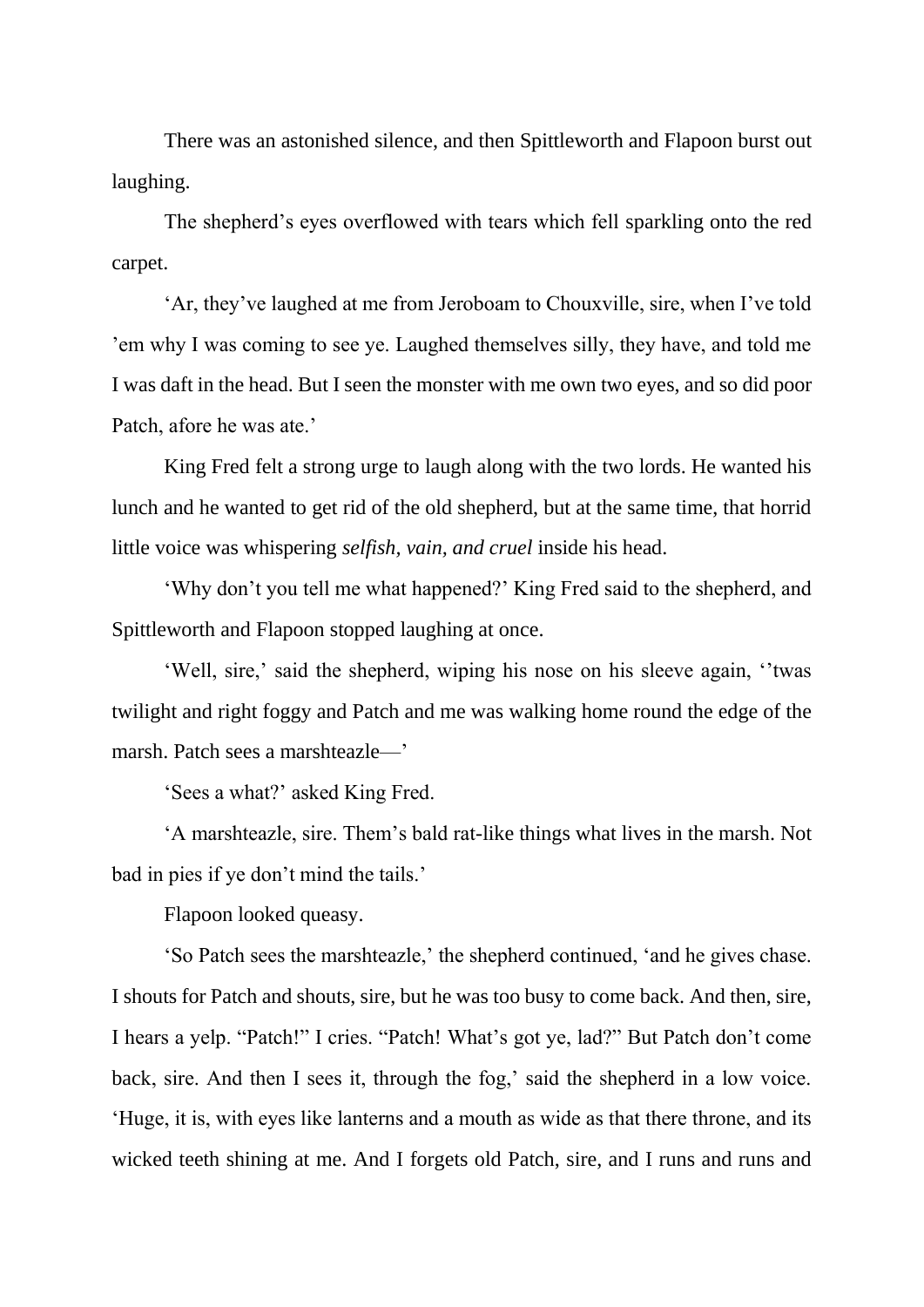runs all the way home. And next day I sets off, sire, to come and see ye. The Ickabog ate me dog, sire, and I wants it punished!'

The king looked down at the shepherd for a few seconds. Then, very slowly, he got to his feet.

'Shepherd,' said the king, 'we shall travel north this very day to investigate the matter of the Ickabog once and for all. If any trace of the creature can be found, you may rest assured that it shall be tracked to its lair and punished for its impudence in taking your dog. Now, take these few gold coins and hire yourself a ride back home in a haycart!

'My lords,' said the king, turning to the stunned Spittleworth and Flapoon, 'pray change into your riding gear and follow me to the stables. There is a new hunt afoot!'

### *Chapter 10*

### **King Fred's Quest**

King Fred strode from the Throne Room feeling quite delighted with himself. Nobody would ever again say that he was selfish, vain, and cruel! For the sake of a smelly, simple old shepherd and his worthless old mongrel, he, King Fred the Fearless, was going to hunt the Ickabog! True, there was no such thing, but it was still dashed fine and noble of him to ride to the other end of the country, in person, to prove it!

Quite forgetting lunch, the king rushed upstairs to his bedroom, shouting for his valet to come and help him out of the dreary black suit and help him into his battledress, which he'd never had the chance to wear before. The tunic was scarlet, with buttons of gold, a purple sash, and lots of medals that Fred was allowed to wear because he was king, and when Fred looked in the mirror and saw how well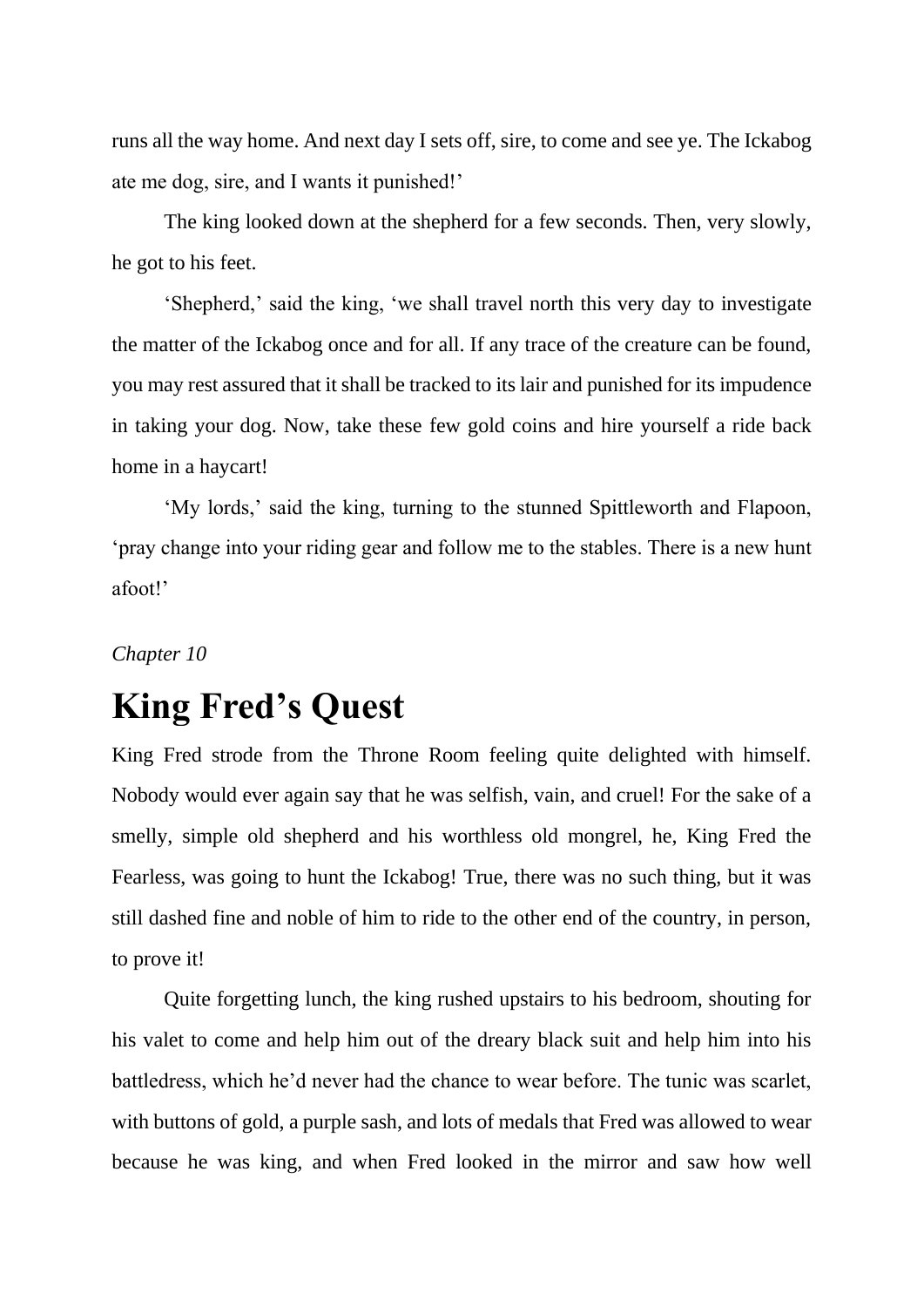battledress became him, he wondered why he didn't wear it all the time. As his valet lowered the king's plumed helmet onto his golden curls, Fred imagined himself painted wearing it, seated on his favourite milk-white charger and spearing a serpentlike monster with his lance. King Fred the Fearless indeed! Why, he half hoped there really was an Ickabog, now.

Meanwhile, the Chief Advisor was sending word throughout the City-Within-The-City that the king was setting off on a tour of the country, and that everyone should be ready to cheer him as he left. Herringbone made no mention of the Ickabog, because he wanted to prevent the king from looking foolish, if he could.

Unfortunately, the footman called Cankerby had overheard two advisors muttering together about the king's strange scheme. Cankerby immediately told the between maid, who spread the word all over the kitchens, where a sausage seller from Baronstown was gossiping with the cook. In short, by the time the king's party was ready to leave, word had spread all through the City-Within-The-City that the king was riding north to hunt the Ickabog, and news was also beginning to leak out into wider Chouxville.

'Is it a joke?' the capital's inhabitants asked each other, as they thronged out onto the pavements, ready to cheer the king. 'What does it mean?'

Some shrugged and laughed and said that the king was merely having fun. Others shook their heads and muttered that there must be more to it than that. No king would ride out, armed, to the north of the country without good reason. What, the worried folk asked each other, does the king know, that we do not?

Lady Eslanda joined the other ladies of the court on a balcony, to watch the soldiers assembling.

I shall now tell you a secret, which nobody else knew. Lady Eslanda would never have married the king, even if he'd asked her. You see, she was secretly in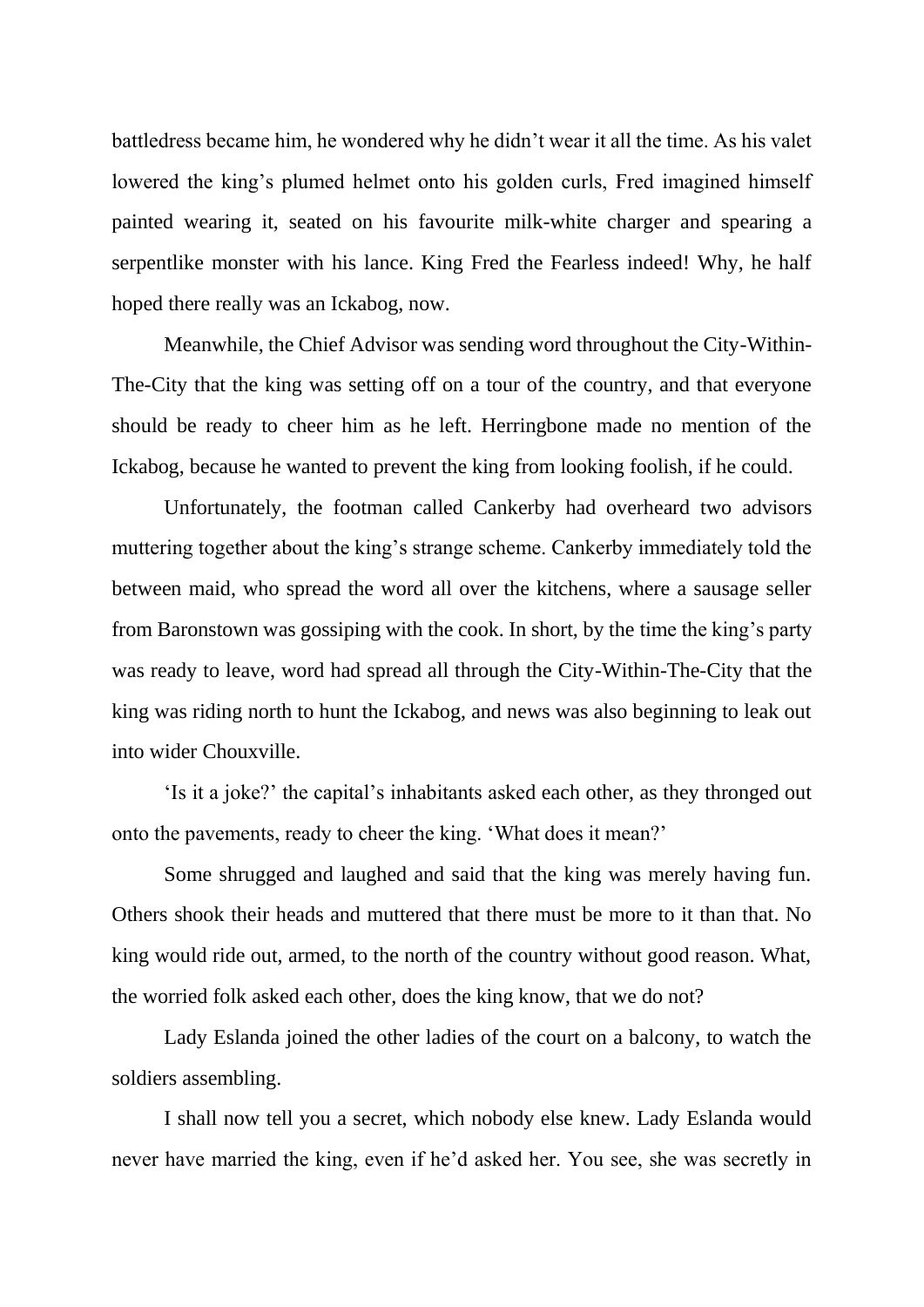love with a man called Captain Goodfellow, who was now chatting and laughing with his good friend Major Beamish in the courtyard below. Lady Eslanda, who was very shy, had never been able to bring herself to talk to Captain Goodfellow, who had no idea that the most beautiful woman at court was in love with him. Both Goodfellow's parents, who were dead, had been cheesemakers from Kurdsburg. Though Goodfellow was both clever and brave, these were the days when no cheesemaker's son would expect to marry a highborn lady.

Meanwhile, all the servants' children were being let out of school early to watch the battle party set off. Mrs Beamish the pastry chef naturally rushed to collect Bert, so that he'd have a good spot to watch his father passing by.

When the palace gates opened at last, and the cavalcade rode out, Bert and Mrs Beamish cheered at the top of their lungs. Nobody had seen battledress for a very long time. How exciting it was, and how fine! The sunlight played upon the golden buttons, silver swords, and the gleaming trumpets of the buglers, and up on the palace balcony, the handkerchiefs of the ladies of the court fluttered in farewell, like doves.

At the front of the procession rode King Fred, on his milk-white charger, holding scarlet reins and waving at the crowds. Right behind him, riding a thin yellow horse and wearing a bored expression, was Spittleworth, and next came Flapoon, furiously lunch-less and sitting on his elephantine chestnut.

Behind the king and the two lords trotted the Royal Guard, all of them on dapple-grey horses, except for Major Beamish, who rode his steel-grey stallion. It made Mrs Beamish's heart flutter to see her husband looking so handsome.

'Good luck, Daddy!' shouted Bert, and Major Beamish (though he really shouldn't have done) waved at his son.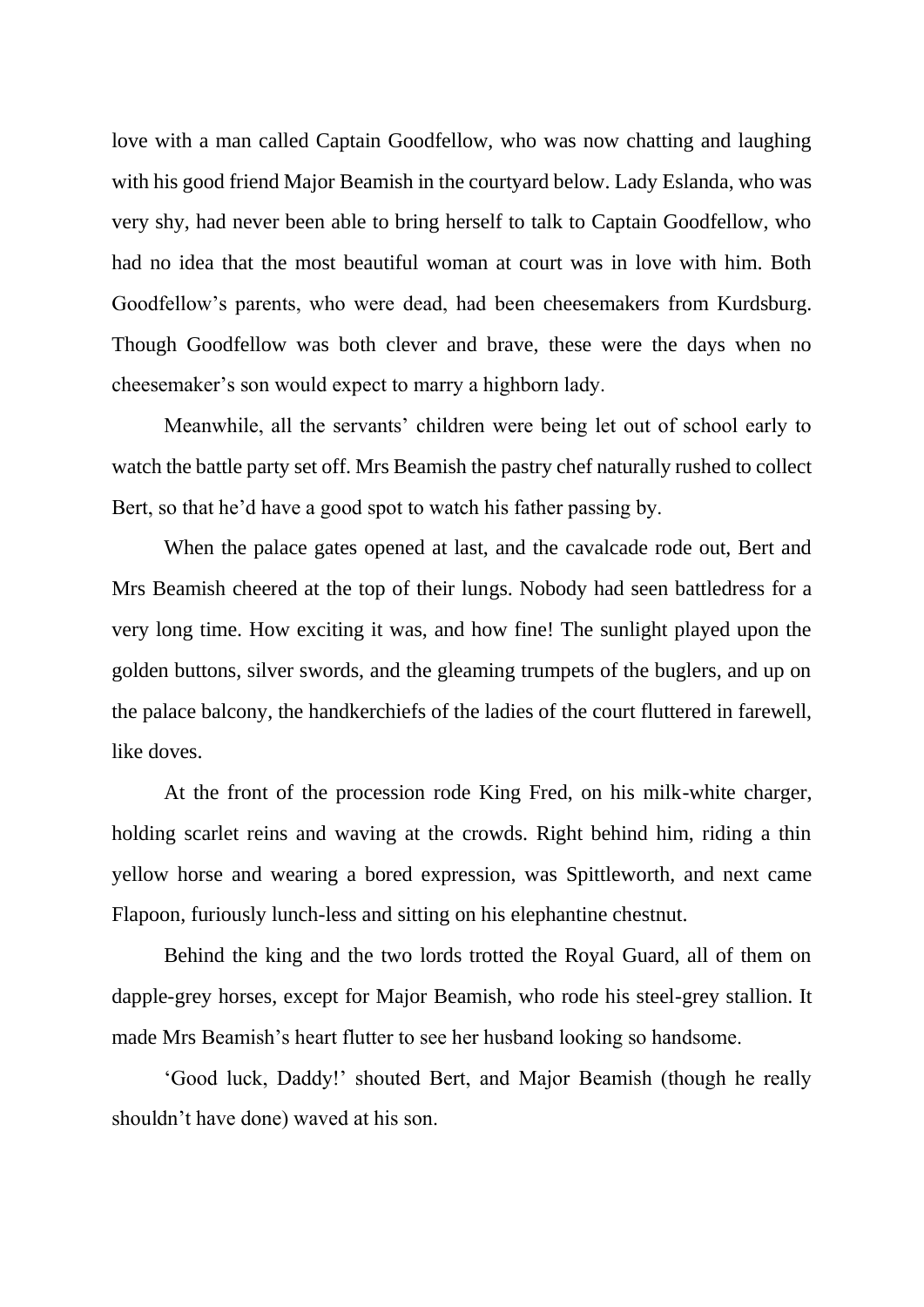The procession trotted down the hill, smiling at the cheering crowds of the City-Within-The-City, until it reached the gates in the wall onto wider Chouxville. There, hidden by the crowds, was the Dovetails' cottage. Mr Dovetail and Daisy had come out into their garden, and they were just able to see the plumes in the helmets of the Royal Guard riding past.

Daisy didn't feel much interest in the soldiers. She and Bert still weren't talking to each other. In fact, he'd spent morning break with Roderick Roach, who often jeered at Daisy for wearing overalls instead of a dress, so the cheering and the sound of the horses didn't raise her spirits at all.

'There isn't really an Ickabog, Daddy, is there?' she asked.

'No, Daisy,' sighed Mr Dovetail, turning back to his workshop, 'there's no Ickabog, but if the king wants to believe in it, let him. He can't do much harm up in the Marshlands.'

Which just goes to show that even sensible men may fail to see a terrible, looming danger. *Chapter 11*

## **The Journey North**

King Fred's spirits rose higher and higher as he rode out of Chouxville and into the countryside. Word of the king's sudden expedition to find the Ickabog had now spread to the farmers who worked the rolling green fields, and they ran with their families to cheer the king, the two lords and the Royal Guard as they passed.

Not having had any lunch, the king decided to stop in Kurdsburg to eat a late dinner.

'We'll rough it here, chaps, like the soldiers we are!' he cried to his party as they entered the city famed for its cheese, 'and we'll set out again at first light!'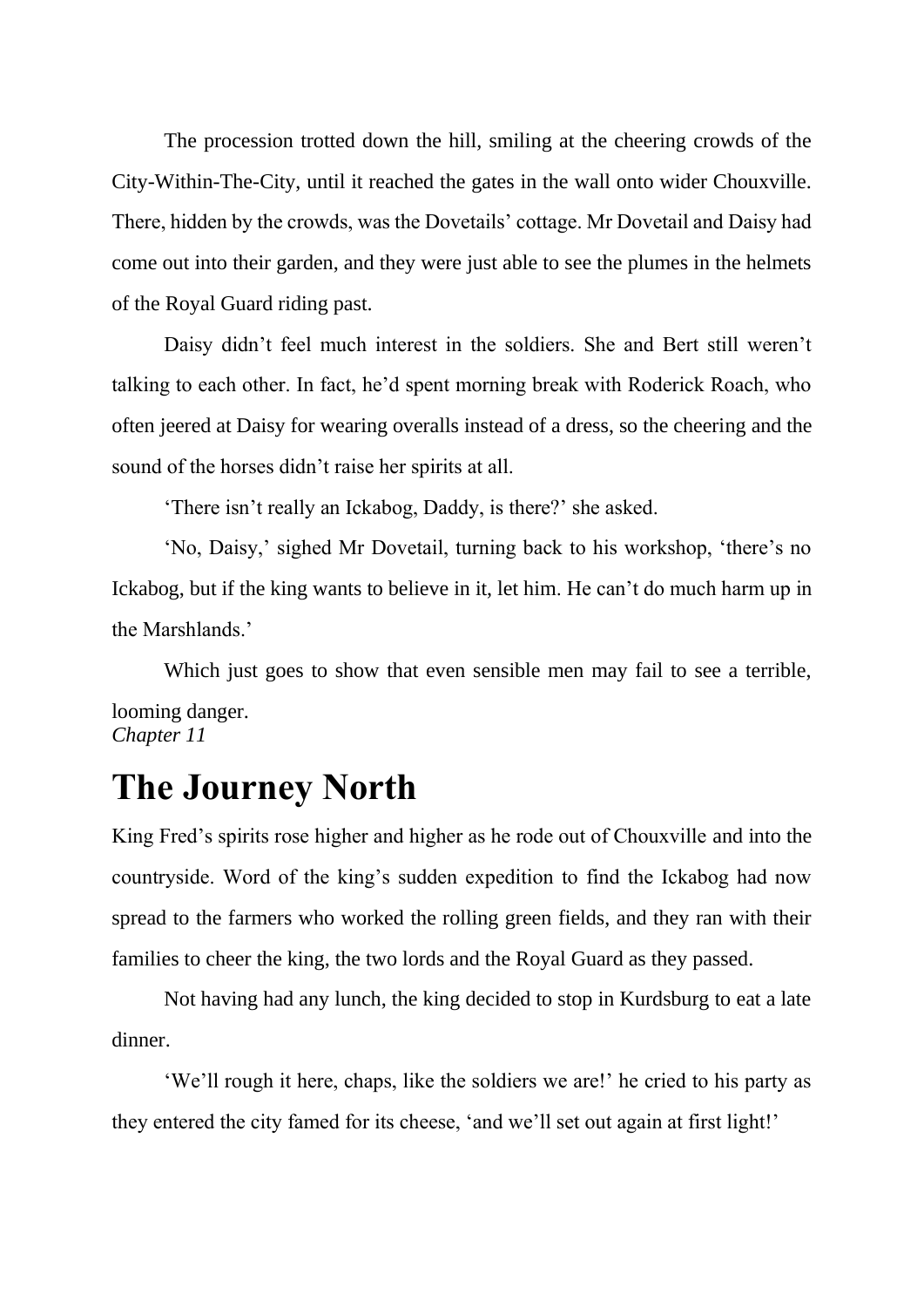But, of course, there was no question of the king roughing it. Visitors at Kurdsburg's finest inn were thrown out onto the street to make way for him, so Fred slept that night in a brass bed with a duck-down mattress, after a hearty meal of toasted cheese and chocolate fondue. The lords Spittleworth and Flapoon, on the other hand, were forced to spend the night in a little room over the stables. Both were rather sore after a long day on horseback. You may wonder why that was, if they went hunting five times a week, but the truth was that they generally sneaked off to sit behind a tree after half an hour's hunting, where they ate sandwiches and drank wine until it was time to go back to the palace. Neither was used to spending hours in the saddle, and Spittleworth's bony bottom was already starting to blister.

Early the following morning, the king was brought word by Major Beamish that the citizens of Baronstown were very upset the king had chosen to sleep in Kurdsburg rather than their splendid city. Eager not to dent his popularity, King Fred instructed his party to ride in an enormous circle through the surrounding fields, being cheered by farmers all the way, so that they ended up in Baronstown by nightfall. The delicious smell of sizzling sausages greeted the royal party, and a delighted crowd carrying torches escorted Fred to the best room in the city. There he was served roasted ox and honey ham, and slept in a carved oak bed with a goosedown mattress, while Spittleworth and Flapoon had to share a tiny attic room usually occupied by two maids. By now, Spittleworth's bottom was extremely painful, and he was furious that he'd been forced to ride forty miles in a circle, purely to keep the sausagemakers happy. Flapoon, who'd eaten far too much cheese in Kurdsburg and had consumed three beefsteaks in Baronstown, was awake all night, groaning with indigestion.

Next day, the king and his men set off again, and this time they headed north, soon passing through vineyards from which eager grape pickers emerged to wave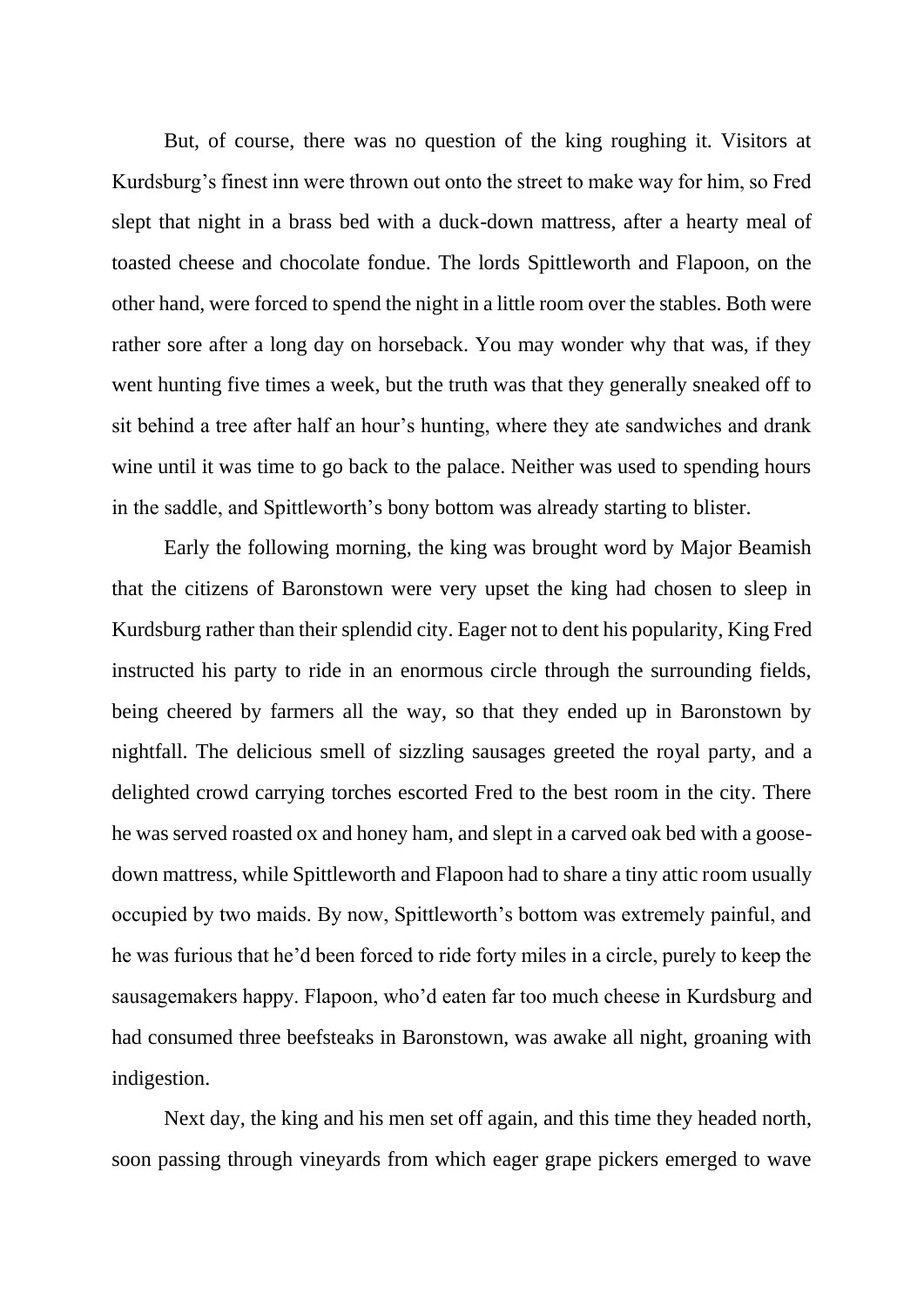Cornucopian flags and receive waves from the jubilant king. Spittleworth was almost crying from pain, in spite of the cushion he'd strapped to his bottom, and Flapoon's belches and moans could be heard even over the clatter of hooves and jingle of bridles.

Upon arrival at Jeroboam that evening, they were greeted by trumpets and the entire city singing the national anthem. Fred feasted on sparkling wine and truffles that night, before retiring to a silken four-poster bed with a swansdown mattress. But Spittleworth and Flapoon were forced to share a room over the inn's kitchen with a pair of soldiers. Drunken Jeroboam dwellers were reeling about in the street, celebrating the presence of the king in their city. Spittleworth spent much of the night sitting in a bucket of ice, and Flapoon, who'd drunk far too much red wine, spent the same period being sick in a second bucket in the corner.

At dawn next morning, the king and his party set out for the Marshlands, after a famous farewell from the citizens of Jeroboam, who saw him on his way with a thunderous popping of corks that made Spittleworth's horse rear and ditch him on the road. Once they'd dusted Spittleworth off and put the cushion back on his bottom, and Fred had stopped laughing, the party proceeded.

Soon they'd left Jeroboam behind, and could hear only birdsong. For the first time in their entire journey, the sides of the road were empty. Gradually, the lush green land gave way to thin, dry grass, crooked trees, and boulders.

'Extraordinary place, isn't it?' the cheerful king shouted back to Spittleworth and Flapoon. 'I'm jolly glad to see these Marshlands at last, aren't you?'

The two lords agreed, but once Fred had turned to face the front again, they made rude gestures and mouthed even ruder names at the back of his head.

At last, the royal party came across a few people, and how the Marshlanders stared! They fell to their knees like the shepherd in the Throne Room, and quite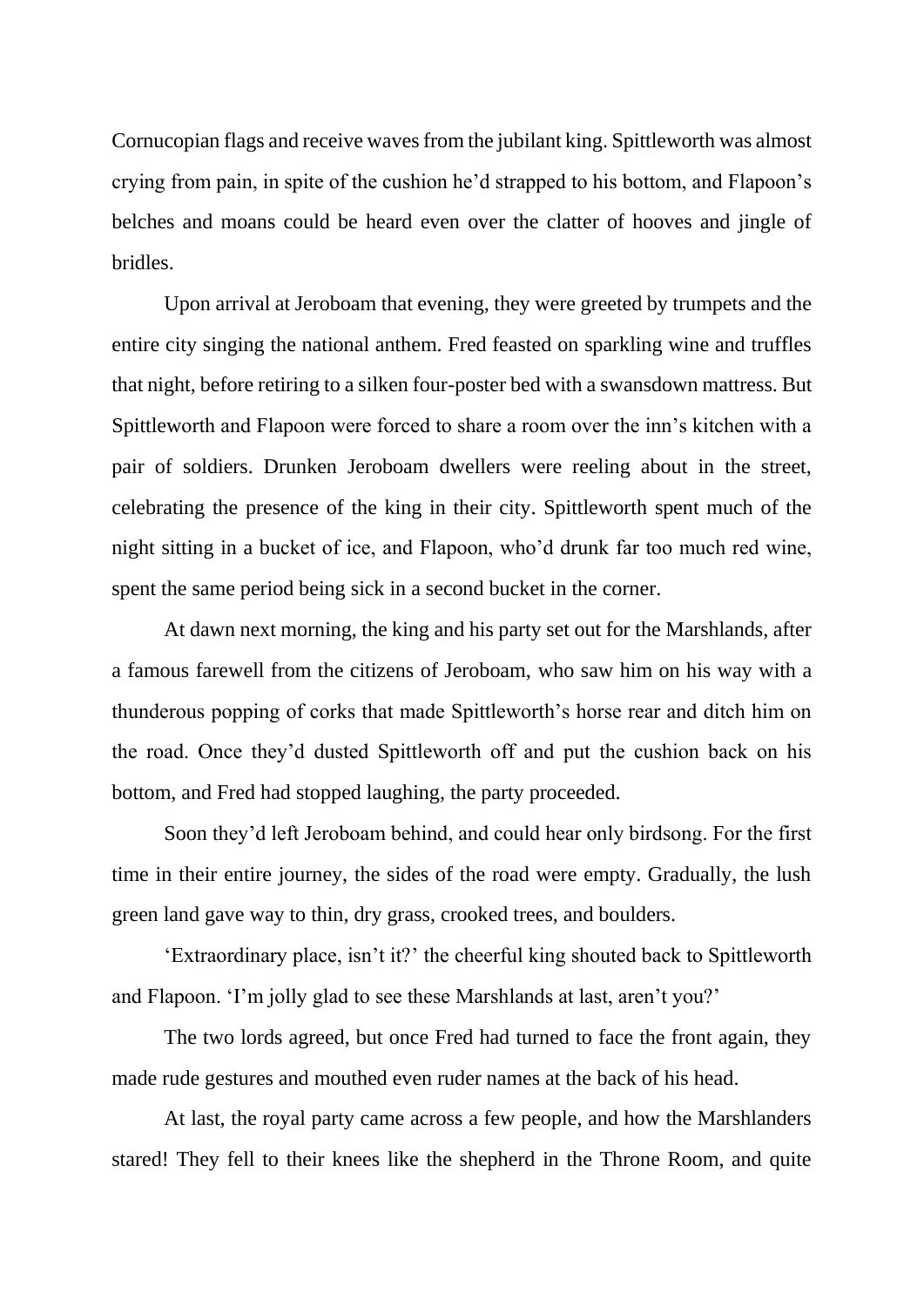forgot to cheer or clap, but gaped as though they'd never seen anything like the king and the Royal Guard before – which, indeed, they hadn't, because while King Fred had visited all the major cities of Cornucopia after his coronation, nobody had thought it worth his while to visit the faraway Marshlands.

'Simple people, yes, but rather touching, aren't they?' the king called gaily to his men, as some ragged children gasped at the magnificent horses. They'd never seen animals so glossy and well fed in their lives.

'And where are we supposed to stay tonight?' Flapoon muttered to Spittleworth, eyeing the tumbledown stone cottages. 'No taverns here!'

'Well, there's one comfort, at least,' Spittleworth whispered back. 'He'll have to rough it like the rest of us, and we'll see how much he likes it.'

They rode on through the afternoon and at last, as the sun began to sink, they caught sight of the marsh where the Ickabog was supposed to live: a wide stretch of darkness studded with strange rock formations.

'Your Majesty!' called Major Beamish. 'I suggest we set up camp now and explore the marsh in the morning! As Your Majesty knows, the marsh can be treacherous! Fogs come suddenly here. We'd do best to approach it by daylight!'

'Nonsense!' said Fred, who was bouncing up and down in his saddle like an excited schoolboy. 'We can't stop now, when it's in sight, Beamish!'

The king had given his order, so the party rode on until, at last, when the moon had risen and was sliding in and out behind inky clouds, they reached the edge of the marsh. It was the eeriest place any of them had ever seen, wild and empty and desolate. A chilly breeze made the rushes whisper, but otherwise it was dead and silent.

'As you see, sire,' said Lord Spittleworth after a while, 'the ground is very boggy. Sheep and men alike would be sucked under if they wandered out too far.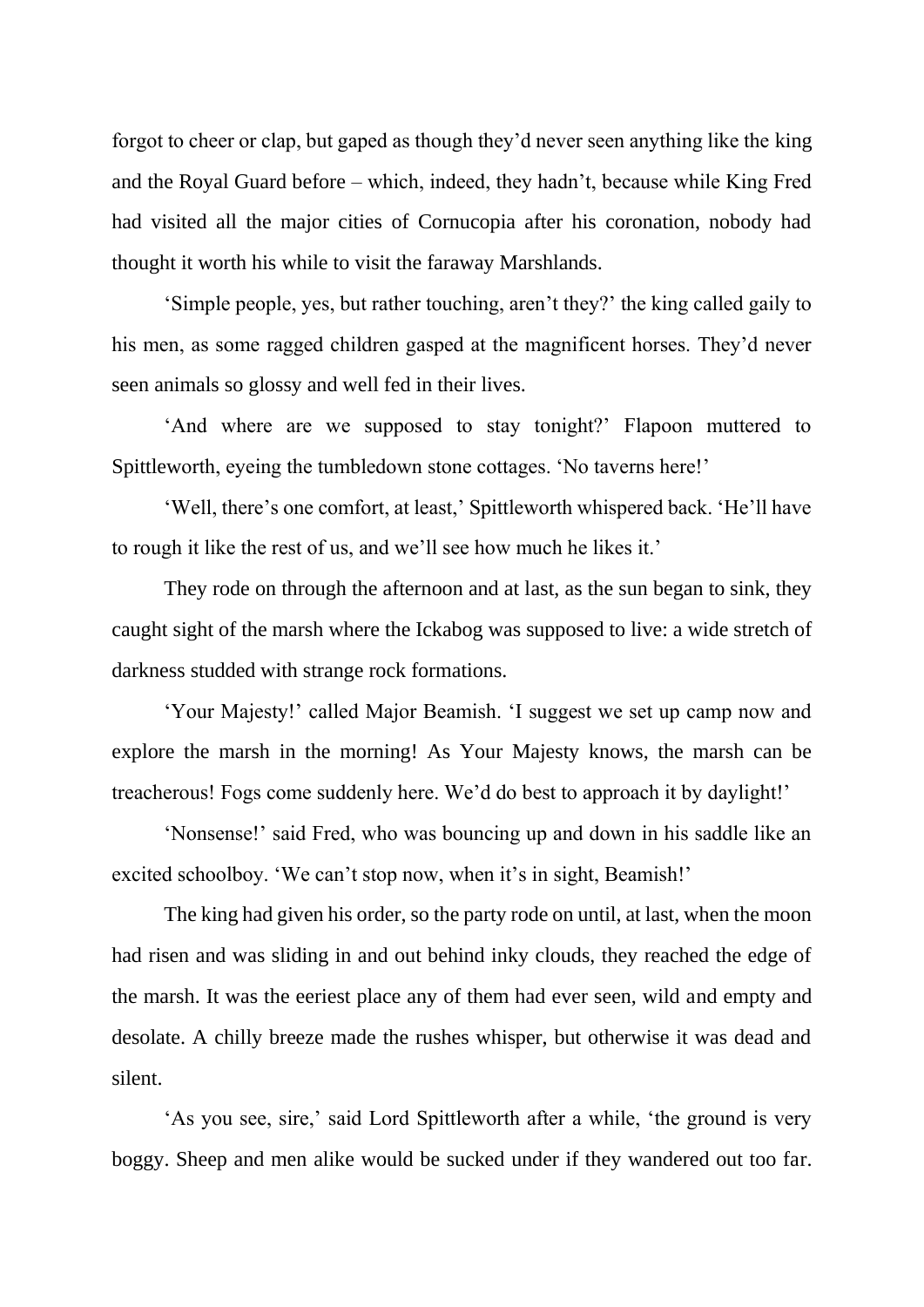Then, the feeble-minded might take these giant rocks and boulders for monsters in the dark. The rustling of these weeds might even be taken for the hissing of some creature.'

'Yes, true, very true,' said King Fred, but his eyes still roamed over the dark marsh, as though he expected the Ickabog to pop up from behind a rock.

'Shall we pitch camp then, sire?' asked Lord Flapoon, who'd saved some cold pies from Baronstown and was eager for his supper.

'We can't expect to find even an imaginary monster in the dark,' pointed out Spittleworth.

'True, true,' repeated King Fred regretfully. 'Let us – good gracious, how foggy it has become!'

And sure enough, as they'd stood looking out across the marsh, a thick white fog had rolled over them so swiftly and silently that none of them had noticed it. *Chapter 12*

## **The King's Lost Sword**

Within seconds, it was as though each of the king's party was wearing a thick white blindfold. The fog was so dense they couldn't see their own hands in front of their faces. The mist smelled of the foul marsh, of brackish water and ooze. The soft ground seemed to shift beneath their feet as many of the men turned unwisely on the spot. Trying to catch sight of each other, they lost all sense of direction. Each man felt adrift in a blinding white sea, and Major Beamish was one of the few to keep his head.

'Have a care!' he called. 'The ground is treacherous. Stay still, don't attempt to move!'

But King Fred, who was suddenly feeling rather scared, paid no attention. He set off at once in what he thought was the direction of Major Beamish, but within a few steps he felt himself sinking into the icy marsh.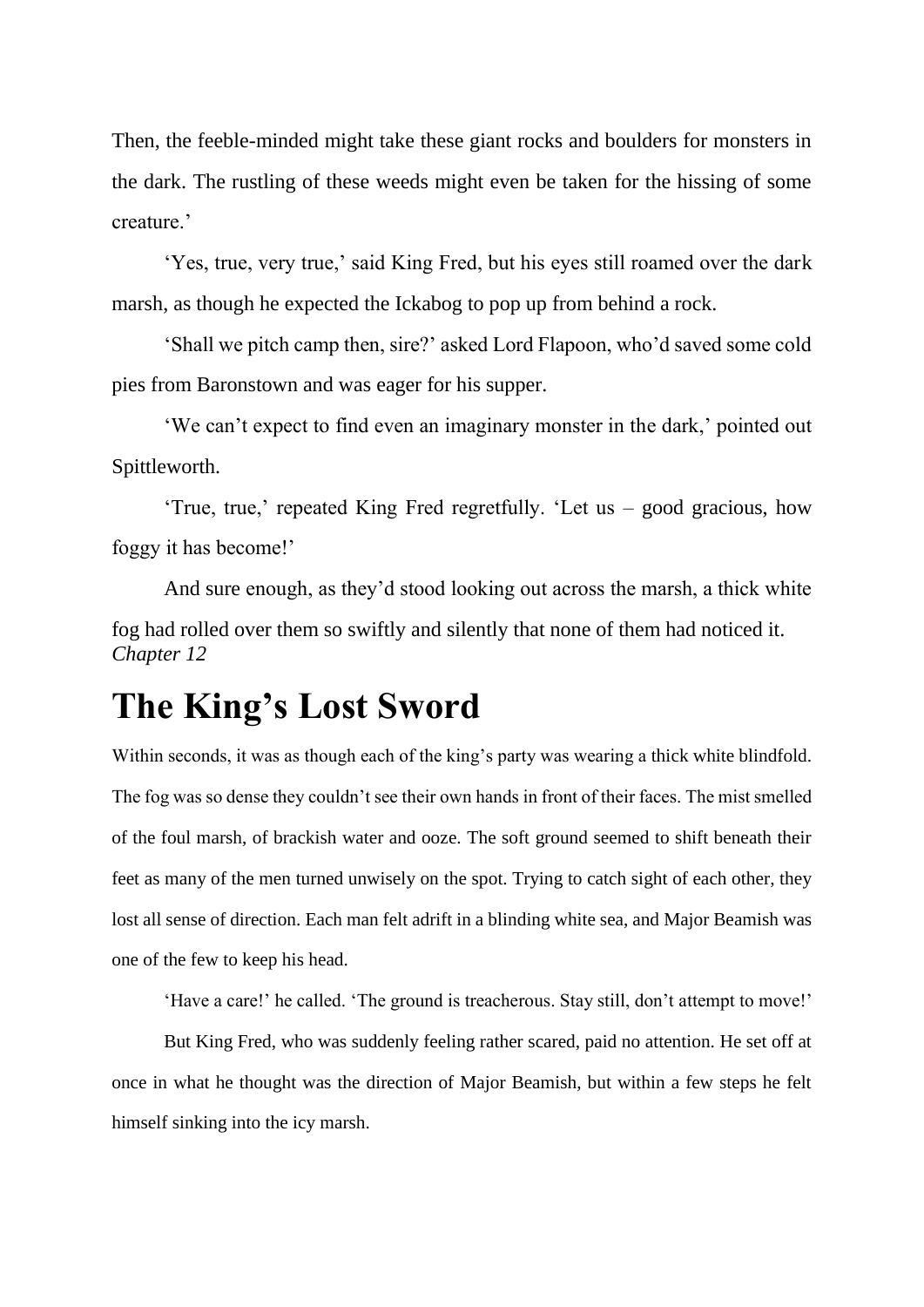'Help!' he cried, as the freezing marsh water flooded over the tops of his shining boots. 'Help! Beamish, where are you? I'm sinking!'

There was an immediate clamour of panicked voices and jangling armour. The guards all hurried off in every direction, trying to find the king, bumping into each other and slipping over, but the floundering king's voice drowned out every other.

'I've lost my boots! Why doesn't somebody help me? *Where are you all?*'

The lords Spittleworth and Flapoon were the only two people who'd followed Beamish's advice and remained quite still in the places they'd occupied when the fog had rolled over them. Spittleworth was clutching a fold of Flapoon's ample pantaloons and Flapoon was holding tight to the skirt of Spittleworth's riding coat. Neither of them made the smallest attempt to help Fred, but waited, shivering, for calm to be restored.

'At least if the fool gets swallowed by the bog, we'll be able to go home,' Spittleworth muttered to Flapoon.

The confusion deepened. Several of the Royal Guard had now got stuck in the bog as they tried to find the king. The air was full of squelches, clanks, and shouts. Major Beamish was bellowing in a vain attempt to restore some kind of order, and the king's voice seemed to be receding into the blind night, becoming ever fainter, as though he was blundering away from them.

And then, out of the heart of the darkness, came an awful terror-struck shriek.

*'BEAMISH, HELP ME, I CAN SEE THE MONSTER!'*

'I'm coming, Your Majesty!' cried Major Beamish. 'Keep shouting, sire, I'll find you!' *'HELP! HELP ME, BEAMISH!'* shouted King Fred.

'What's happened to the idiot?' Flapoon asked Spittleworth, but before Spittleworth could answer, the fog around the two lords thinned as quickly as it had arrived, so that they stood together in a little clearing, able to see each other, but still surrounded on all sides by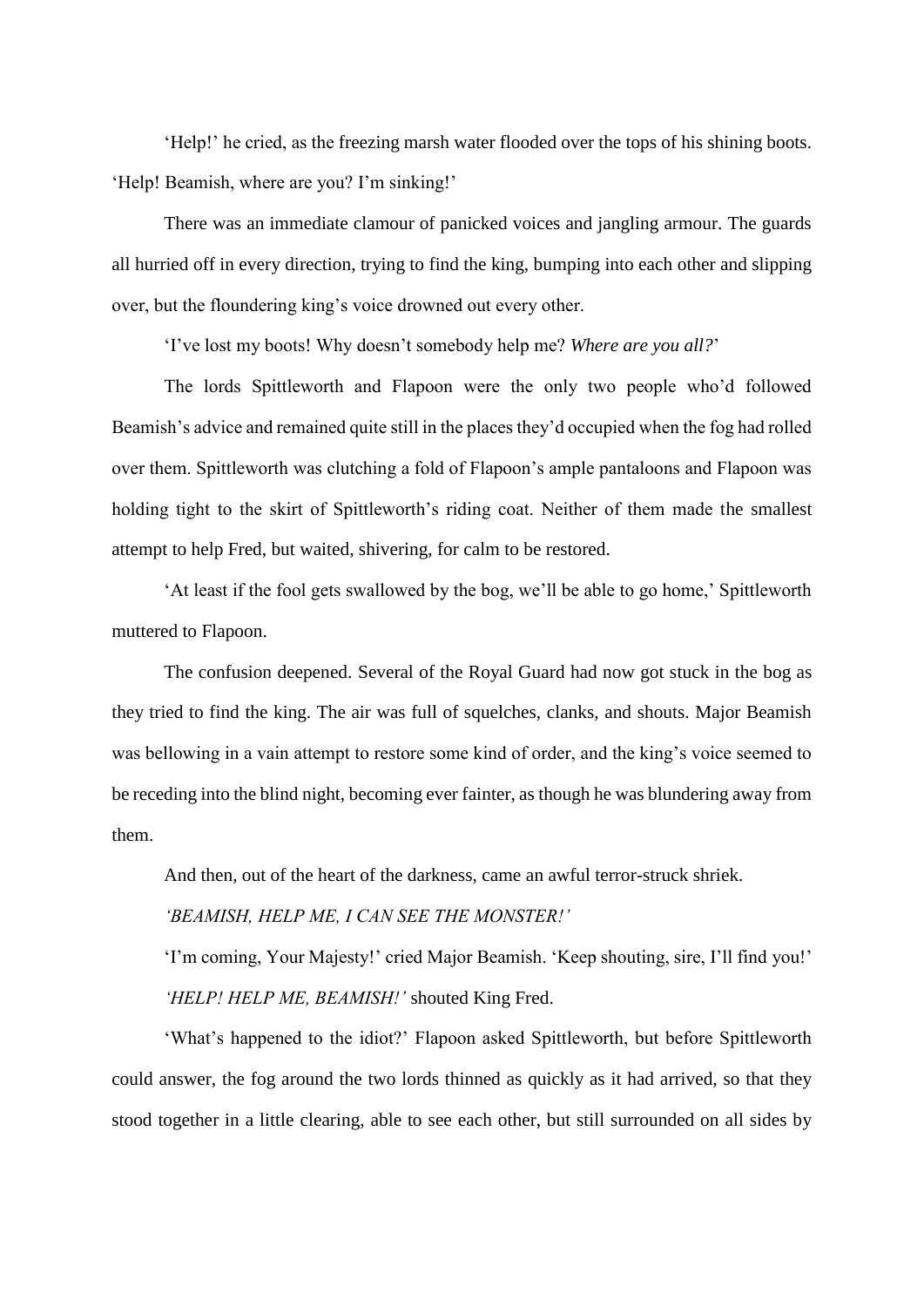high walls of thick white mist. The voices of the king, of Beamish and of the other soldiers were becoming fainter and fainter.

'Don't move yet,' Spittleworth cautioned Flapoon. 'Once the fog thins a little bit more, we'll be able to find the horses and we can retreat to a safe—'

At that precise moment, a slimy black figure burst out of the wall of fog and launched itself at the two lords. Flapoon let out a high-pitched scream and Spittleworth lashed out at the creature, missing only because it flopped to the ground, weeping. It was then that Spittleworth realised the gibbering, panting slime monster was, in fact, King Fred the Fearless.

'Thank heavens we've found you, Your Majesty, we've been searching everywhere!' cried Spittleworth.

'Ick – Ick – Ick—' whimpered the king.

'He's got hiccoughs,' said Flapoon. 'Give him a fright.'

'Ick – Ick – Ickabog!' moaned Fred. 'I s-s-saw it! A gigantic monster – it nearly caught me!'

'I beg Your Majesty's pardon?' asked Spittleworth.

'The m-monster is real!' gulped Fred. 'I'm lucky to b-be alive! To the horses! We must flee, and quickly!'

King Fred tried to hoist himself up by climbing Spittleworth's leg, but Spittleworth stepped swiftly aside to avoid getting covered in slime, instead aiming a consoling pat at the top of Fred's head, which was the cleanest part of him.

'Er – there, there, Your Majesty. You've had a most distressing experience, falling in the marsh. As we were saying earlier, the boulders do indeed assume monstrous forms in this thick fog—'

'Dash it, Spittleworth, I know what I saw!' shouted the king, staggering to his feet unaided. 'Tall as two horses, it was, and with eyes like huge lamps! I drew my sword, but my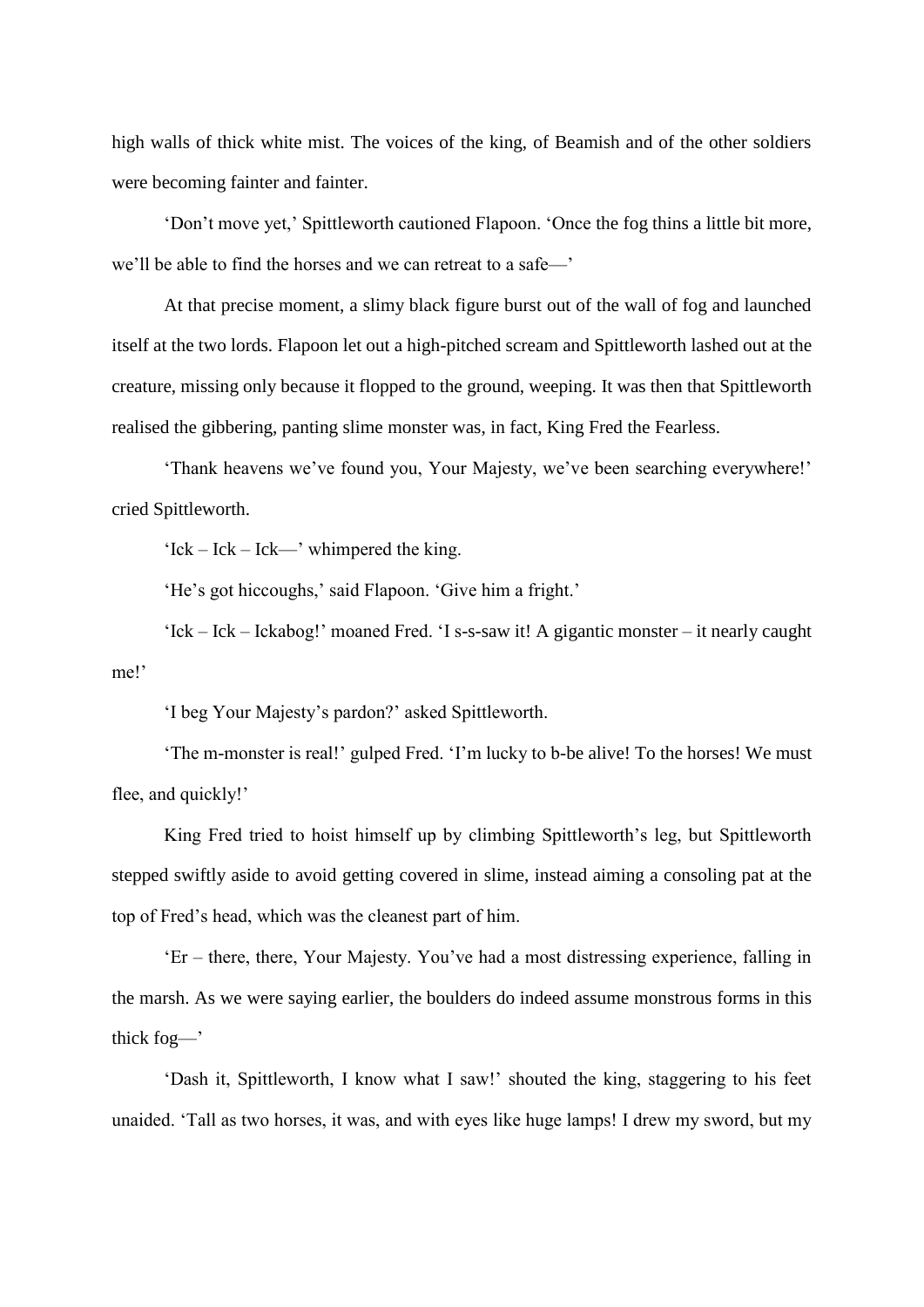hands were so slimy it slipped from my grasp, so there was nothing for it but to pull my feet out of my stuck boots, and crawl away!'

Just then a fourth man made his way into their little clearing in the fog: Captain Roach, father of Roderick, who was Major Beamish's second-in-command – a big, burly man with jetblack moustaches. What Captain Roach was really like, we are about to find out. All you need to know now is that the king was very glad to see him, because he was the largest member of the Royal Guard.

'Did you see any sign of the Ickabog, Roach?' whimpered Fred.

'No, Your Majesty,' he said, with a respectful bow, 'all I've seen is fog and mud. I'm glad to know Your Majesty is safe, at any rate. You gentlemen stay here, and I'll round up the troops.'

Roach made to leave, but King Fred yelped. 'No, you stay here with me, Roach, in case the monster comes this way! You've still got a rifle, haven't you? Excellent – I lost my sword and my boots, you see. My very best dress sword, with the jewelled hilt!'

Though he felt much safer with Captain Roach beside him, the trembling king was otherwise as cold and scared as he could ever remember being. He also had a nasty feeling that nobody believed he'd really seen the Ickabog, a feeling that increased when he caught sight of Spittleworth rolling his eyes at Flapoon.

The king's pride was stung.

'Spittleworth, Flapoon,' he said, 'I want my sword and my boots back! They're over there somewhere,' he added, waving his arm at the encircling fog.

'Would – would it not be better to wait until the fog has cleared, Your Majesty?' asked Spittleworth nervously.

'I want my sword!' snapped King Fred. 'It was my grandfather's and it's very valuable! Go and find it, both of you. I shall wait here with Captain Roach. And don't come back emptyhanded.'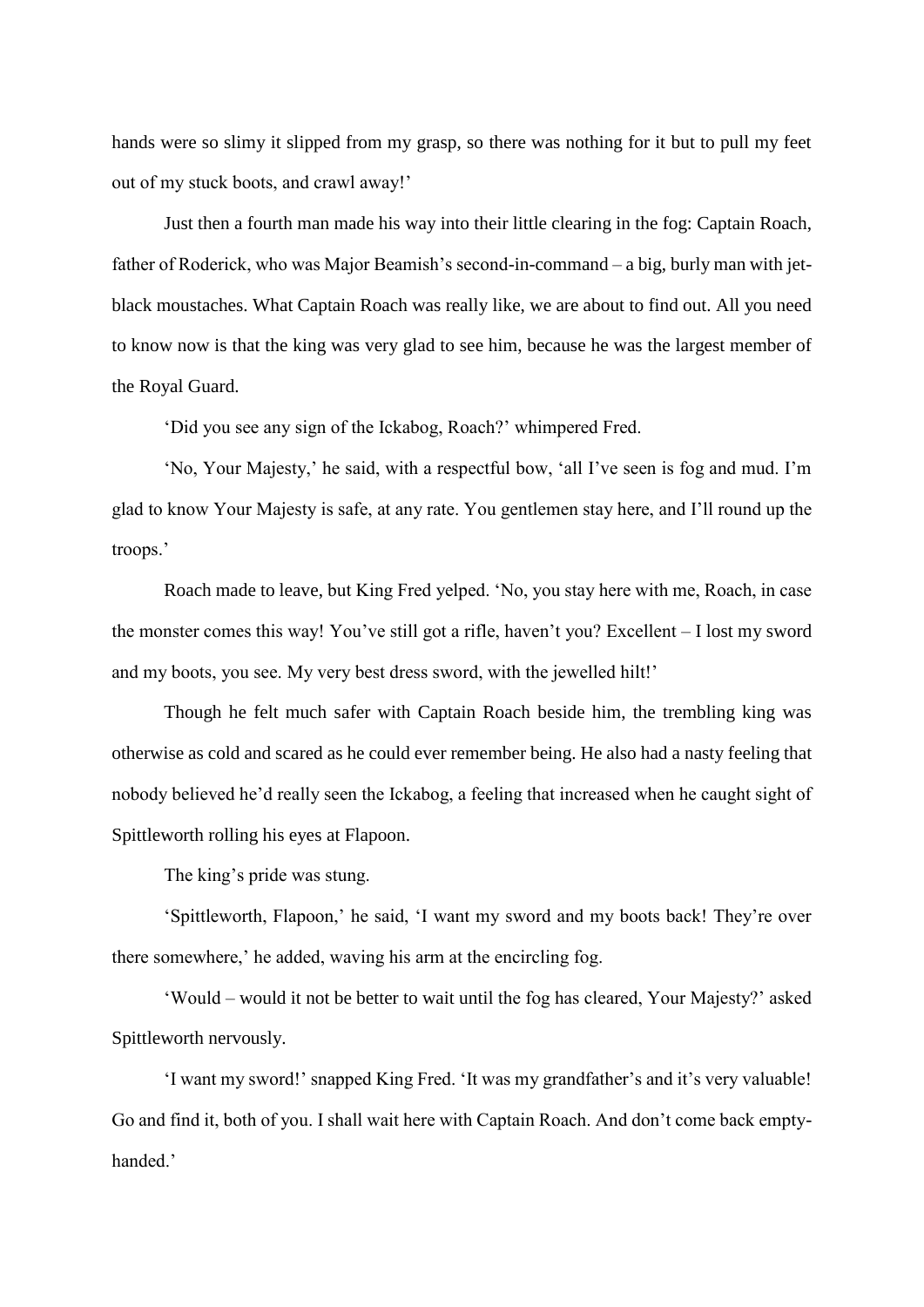#### *Chapter 13*

#### **The Accident**

The two lords had no choice but to leave the king and Captain Roach in their little clearing in the fog and proceed onto the marsh. Spittleworth took the lead, feeling his way with his feet for the firmest bits of ground. Flapoon followed close behind, still holding tightly to the hem of Spittleworth's coat and sinking deeply with every footstep because he was so heavy. The fog was clammy on their skin and rendered them almost completely blind. In spite of Spittleworth's best efforts, the two lords' boots were soon full to the brim with fetid water.

'That blasted nincompoop!' muttered Spittleworth as they squelched along. 'That blithering buffoon! This is all his fault, the mouse-brained moron!'

'It'll serve him right if that sword's lost for good,' said Flapoon, now nearly waist-deep in marsh.

'We'd better hope it isn't, or we'll be here all night,' said Spittleworth. 'Oh, curse this fog!'

They struggled onwards. The mist would thin for a few steps, then close again. Boulders loomed suddenly out of nowhere like ghostly elephants, and the rustling reeds sounded just like snakes. Though Spittleworth and Flapoon knew perfectly well that there was no such thing as an Ickabog, their insides didn't seem quite so sure.

'Let go of me!' Spittleworth growled at Flapoon, whose constant tugging was making him think of monstrous claws or jaws fastened on the back of his coat.

Flapoon let go, but he too had been infected by a nonsensical fear, so he loosened his blunderbuss from its holster and held it ready.

'What's that?' he whispered to Spittleworth, as an odd noise reached them out of the darkness ahead.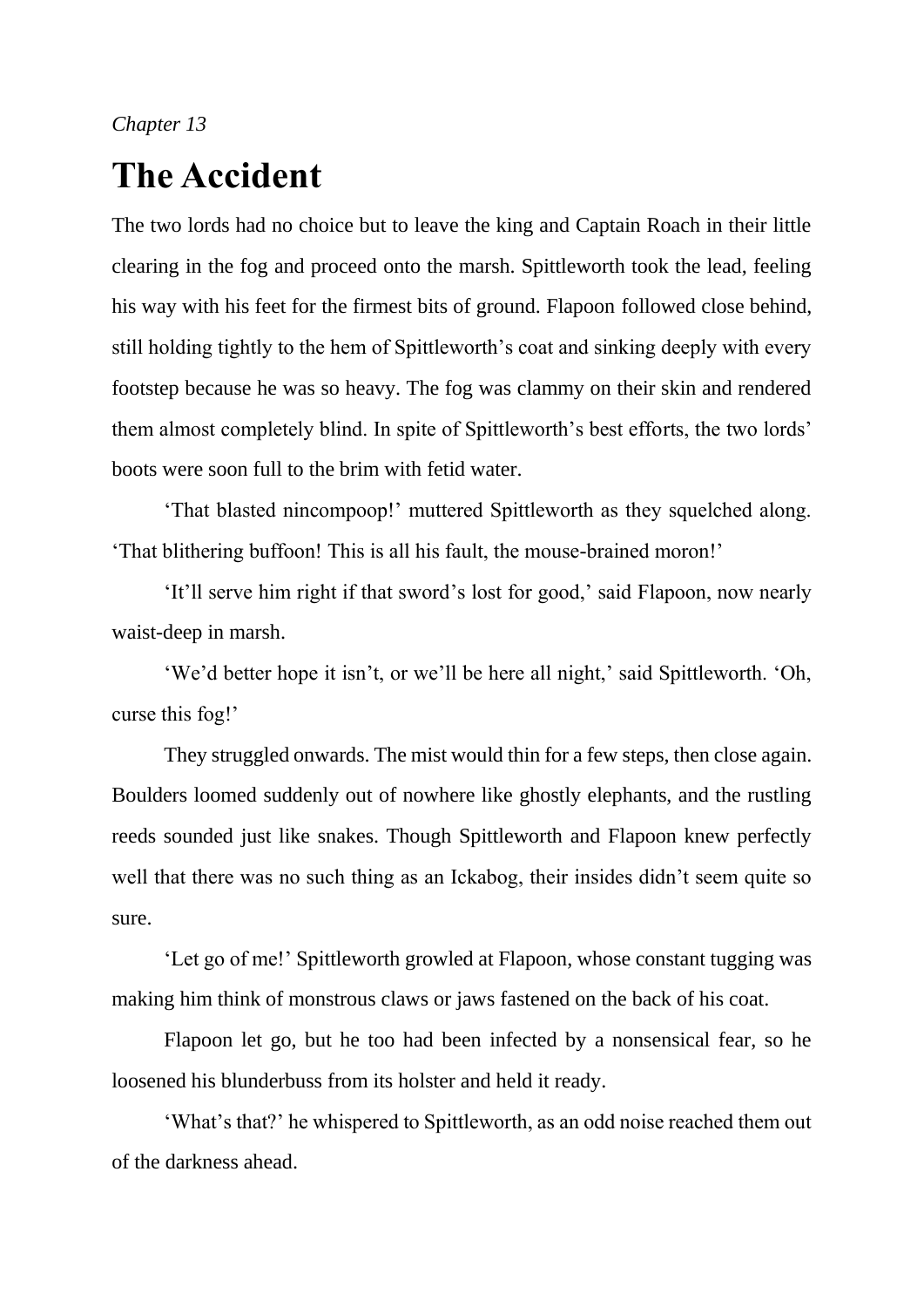Both lords froze, the better to listen.

A low growling and scrabbling was coming out of the fog. It conjured an awful vision in both men's minds, of a monster feasting on the body of one of the Royal Guard.

'Who's there?' Spittleworth called, in a high-pitched voice.

Somewhere in the distance, Major Beamish shouted back:

'Is that you, Lord Spittleworth?'

'Yes,' shouted Spittleworth. 'We can hear something strange, Beamish! Can you?'

It seemed to the two lords that the odd growling and scrabbling grew louder.

Then the fog shifted. A monstrous black silhouette with gleaming white eyes was revealed right in front of them, and it emitted a long yowl.

With a deafening, crashing boom that seemed to shake the marsh, Flapoon let off his blunderbuss. The startled cries of their fellow men echoed across the hidden landscape, and then, as though Flapoon's shot had frightened it, the fog parted like curtains before the two lords, giving them a clear view of what lay ahead.

The moon slid out from behind a cloud at that moment and they saw a vast granite boulder with a mass of thorny branches at its base. Tangled up in these brambles was a terrified, skinny dog, whimpering and scrabbling to free itself, its eyes flashing in the reflected moonlight.

A little beyond the giant boulder, face down in the bog, lay Major Beamish.

'What's going on?' shouted several voices out of the fog. 'Who fired?'

Neither Spittleworth nor Flapoon answered. Spittleworth waded as quickly as he could towards Major Beamish. A swift examination was enough: the major was stone-dead, shot through the heart by Flapoon in the dark.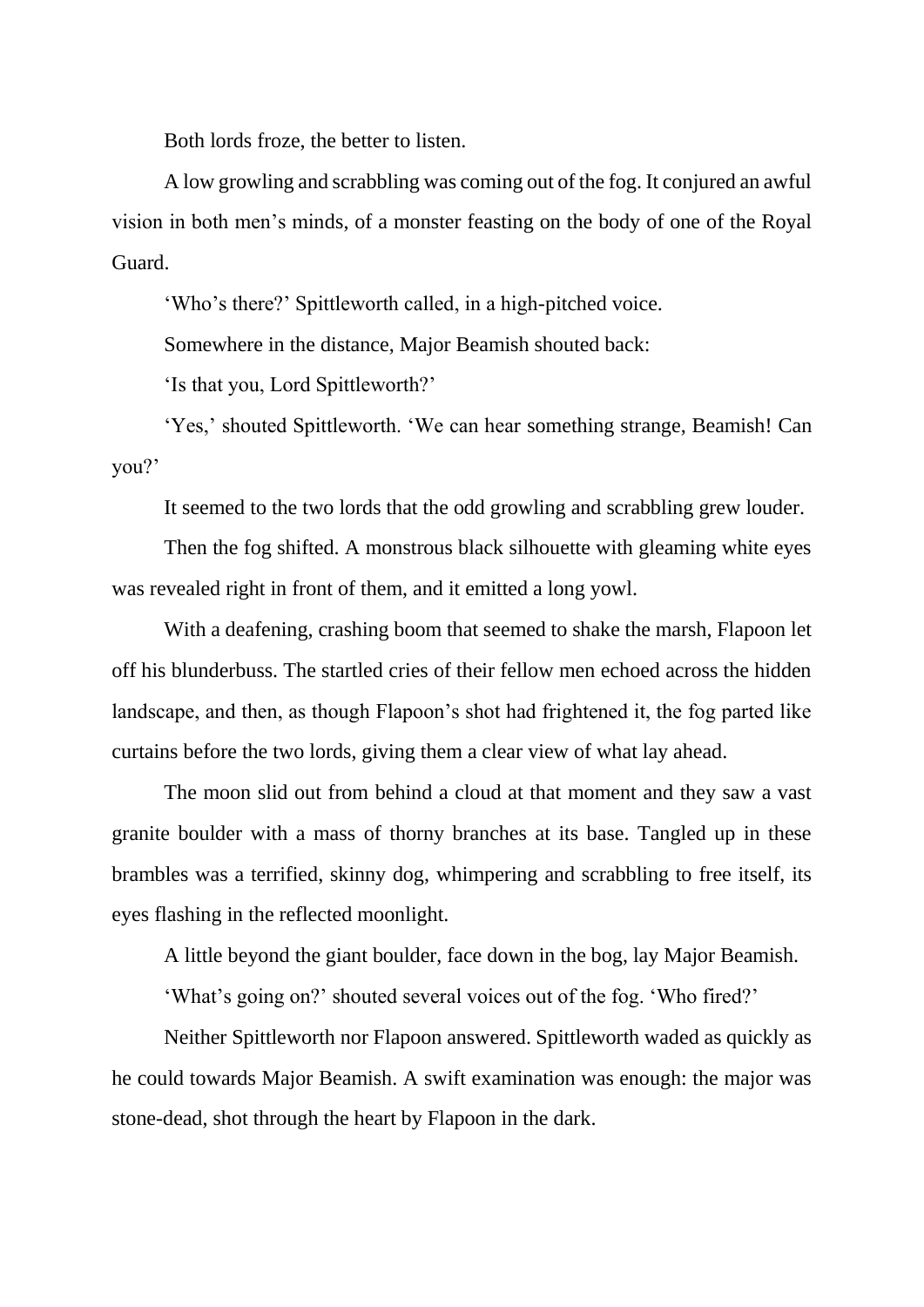'My God, my God, what shall we do?' bleated Flapoon, arriving at Spittleworth's side.

'Quiet!' whispered Spittleworth.

He was thinking harder and faster than he'd thought in the whole of his crafty, conniving life. His eyes moved slowly from Flapoon and the gun, to the shepherd's trapped dog, to the king's boots and jewelled sword, which he now noticed, halfburied in the bog just a few feet away from the giant boulder.

Spittleworth waded through the marsh to pick up the king's sword and used it to slash apart the brambles imprisoning the dog. Then, giving the poor animal a hearty kick, he sent it yelping away into the fog.

'Listen carefully,' murmured Spittleworth, returning to Flapoon, but before he could explain his plan, another large figure emerged from the fog: Captain Roach.

'The king sent me,' panted the captain. 'He's terrified. What happ—'

Then Roach saw Major Beamish lying dead on the ground.

Spittleworth realised immediately that Roach must be let in on the plan and that, in fact, he'd be very useful.

'Say nothing, Roach,' said Spittleworth, 'while I tell you what has happened.

'The Ickabog has killed our brave Major Beamish. In view of this tragic death, we shall need a new major, and of course, that will be you, Roach, for you're secondin-command. I shall recommend a large pay rise for you, because you were so valiant – listen closely, Roach – so *very* valiant in chasing after the dreadful Ickabog, as it ran away into the fog. You see, the Ickabog was devouring the poor major's body when Lord Flapoon and I came upon it. Frightened by Lord Flapoon's blunderbuss, which he sensibly discharged into the air, the monster dropped Beamish's body and fled. You bravely gave chase, trying to recover the king's sword, which was halfburied in the monster's thick hide – but you weren't able to recover it, Roach. So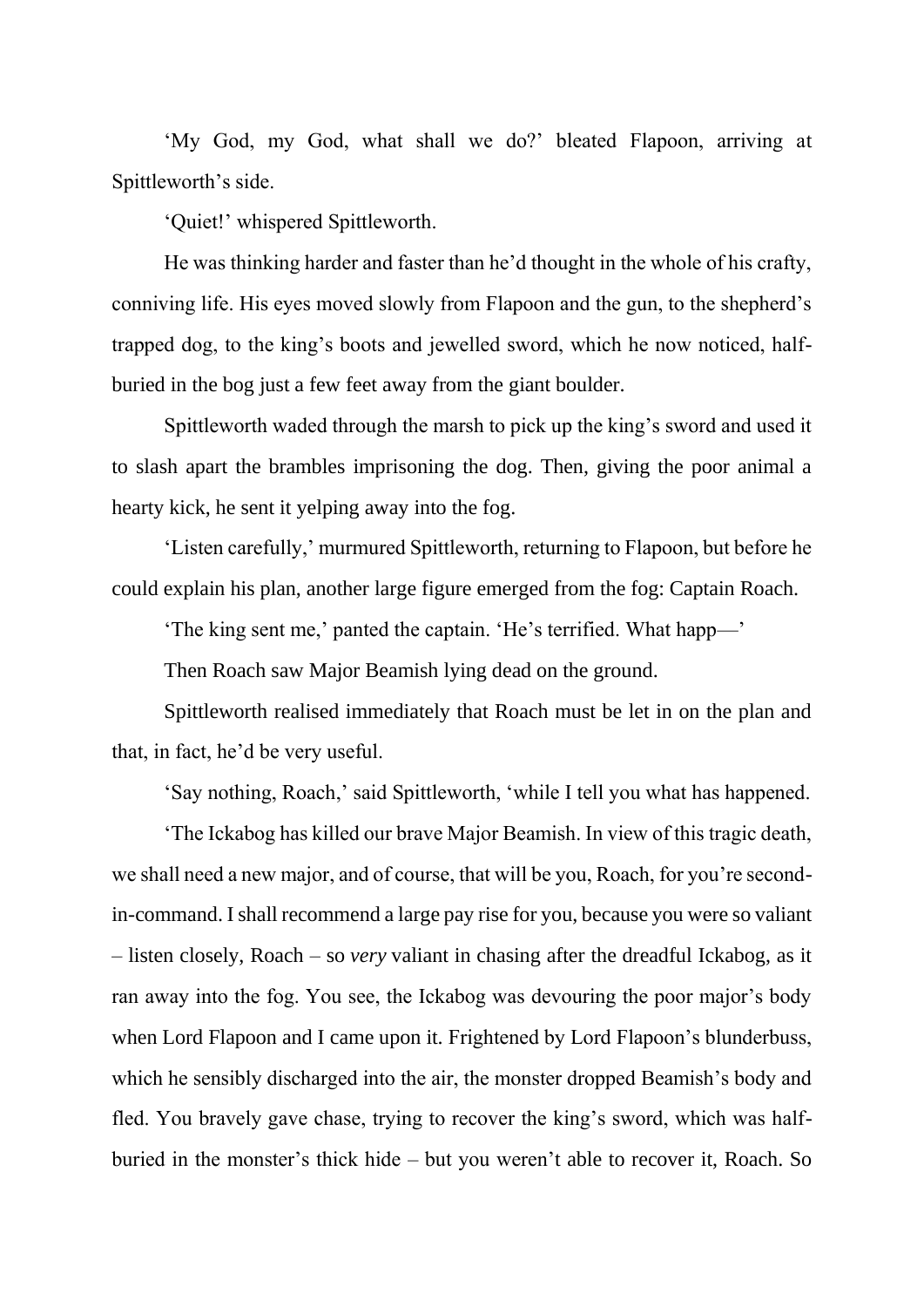sad for the poor king. I believe the priceless sword was his grandfather's, but I suppose it's now lost forever in the Ickabog's lair.'

So saying, Spittleworth pressed the sword into Roach's large hands. The newly promoted major looked down at its jewelled hilt, and a cruel and crafty smile to match Spittleworth's own spread over his face.

'Yes, a great pity that I wasn't able to recover the sword, my lord,' he said, sliding it out of sight beneath his tunic. 'Now, let's wrap up the poor Major's body, because it would be dreadful for the other men to see the marks of the monster's fangs upon him.'

'How sensitive of you, Major Roach,' said Lord Spittleworth, and the two men swiftly took off their cloaks and wrapped up the body while Flapoon watched, heartily relieved that nobody need know he'd accidentally killed Beamish.

'Could you remind me what the Ickabog looked like, Lord Spittleworth?' asked Roach, when Major Beamish's body was well hidden. 'For the three of us saw it together and will, of course, have received identical impressions.'

'Very true,' said Lord Spittleworth. 'Well, according to the king, the beast is as tall as two horses, with eyes like lamps.'

'In fact,' said Flapoon, pointing, 'it looks a lot like this large boulder, with a dog's eyes gleaming at the base.'

'Tall as two horses, with eyes like lamps,' repeated Roach. 'Very well, my lords. If you'll assist me to put Beamish over my shoulder, I'll carry him to the king and we can explain how the major met his death.' *Chapter 14*

## **Lord Spittleworth's Plan**

When the fog cleared at last, it revealed a very different party of men to those who'd arrived at the edge of the marsh an hour earlier.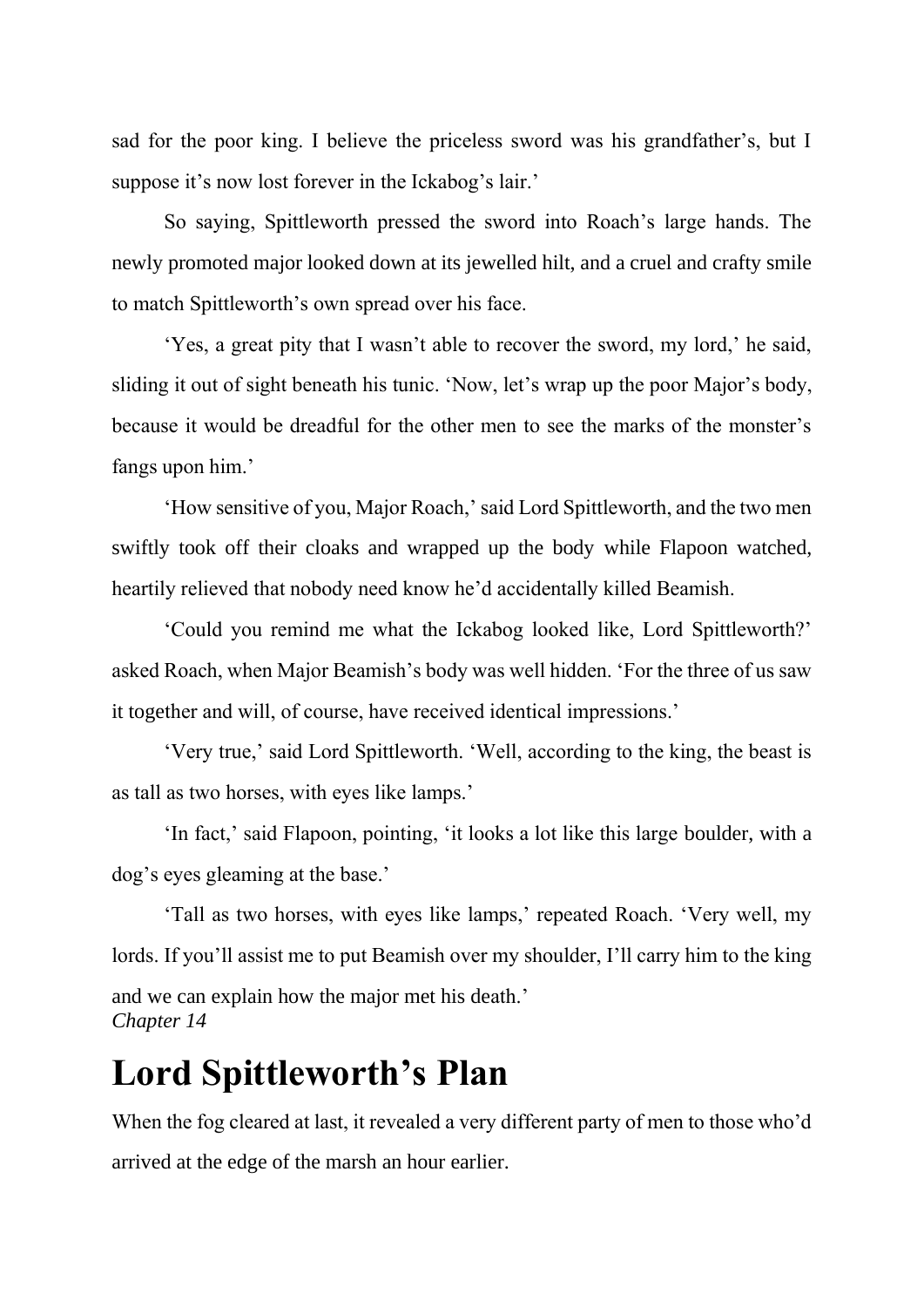Quite apart from their shock at the sudden death of Major Beamish, a few of the Royal Guard were confused by the explanation they'd been given. Here were the two lords, the king and the hastily promoted Major Roach, all swearing that they'd come face-to-face with a monster that all but the most foolish had dismissed for years as a fairy tale. Could it really be true that beneath the tightly wrapped cloaks, Beamish's body bore the tooth and claw marks of the Ickabog?

'Are you calling me a liar?' Major Roach growled into the face of a young private.

'Are you calling *the king* a liar?' barked Lord Flapoon.

The private didn't dare question the word of the king, so he shook his head. Captain Goodfellow, who'd been a particular friend of Major Beamish's, said nothing. However, there was such an angry and suspicious look on Goodfellow's face that Roach ordered him to go and pitch the tents on the most solid bit of ground he could find, and be quick about it, because the dangerous fog might yet return.

In spite of the fact that he had a straw mattress, and that blankets were taken from the soldiers to ensure his comfort, King Fred had never spent a more unpleasant night. He was tired, dirty, wet, and, above all, frightened.

'What if the Ickabog comes looking for us, Spittleworth?' the king whispered in the dark. 'What if it tracks us by our scent? It's already had a taste of poor Beamish. What if it comes looking for the rest of the body?'

Spittleworth attempted to soothe the king.

'Do not fear, Your Majesty, Roach has ordered Captain Goodfellow to keep watch outside your tent. Whoever else gets eaten, you will be the last.'

It was too dark for the king to see Spittleworth grinning. Far from wanting to reassure the king, Spittleworth hoped to fan the king's fears. His entire plan rested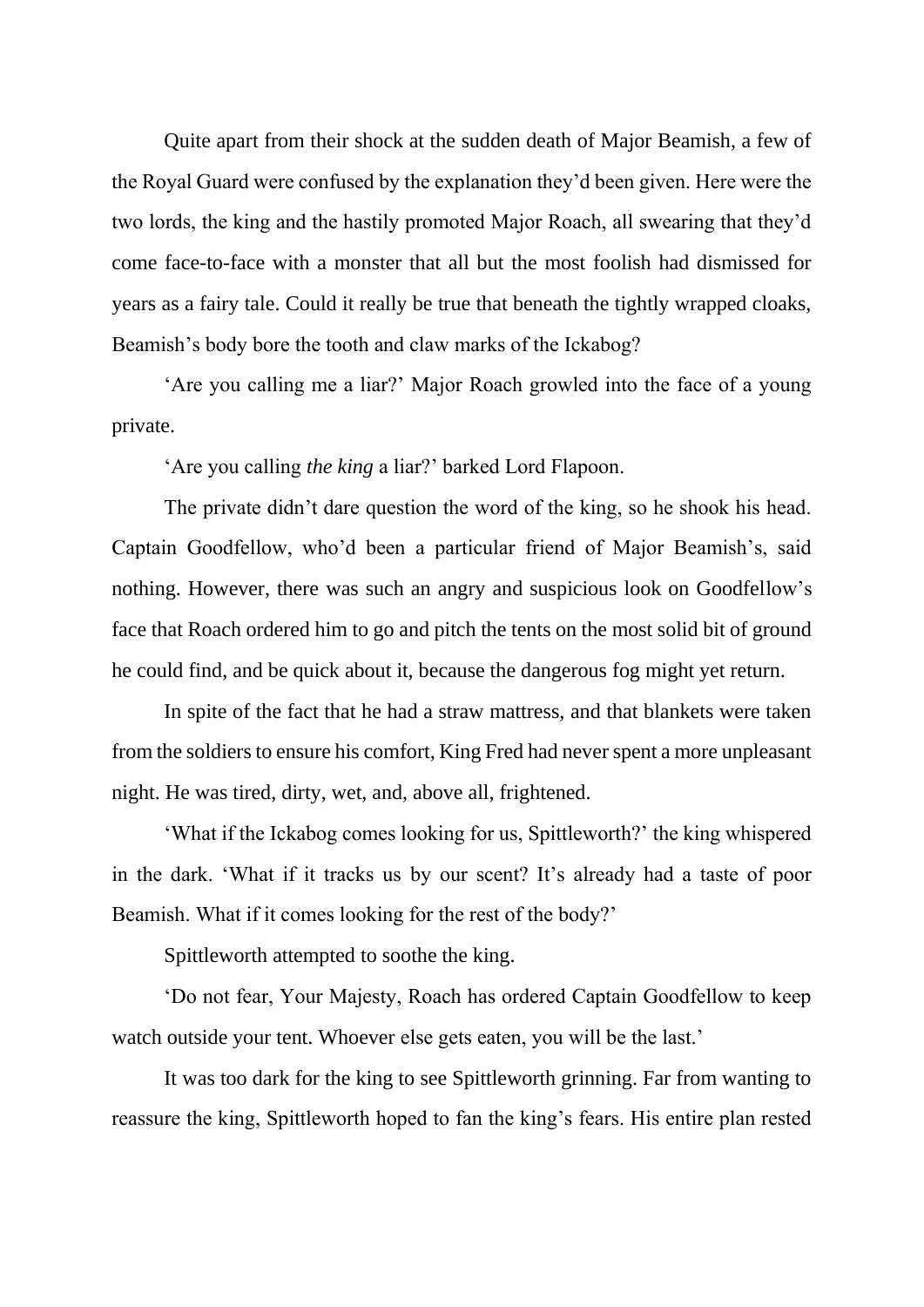on a king who not only believed in an Ickabog, but who was scared it might leave the marsh to chase him.

The following morning, the king's party set off back to Jeroboam. Spittleworth had sent a message ahead to tell the Mayor of Jeroboam that there had been a nasty accident at the marsh, so the king didn't want any trumpets or corks greeting him. Thus, when the king's party arrived, the city was silent. Townsfolk pressing their faces to their windows, or peeking around their doors, were shocked to see the king so dirty and miserable, but not nearly as shocked as they were to see a body wrapped in cloaks, tied to Major Beamish's steel-grey horse.

When they reached the inn, Spittleworth took the landlord aside.

'We require some cold, secure place, perhaps a cellar, where we can store a body for the night, and I shall need to keep the key myself.'

'What happened, my lord?' asked the innkeeper, as Roach carried Beamish down the stone steps into the cellar.

'I shall tell you the truth, my good man, seeing as you have looked after us so well, but it must go no further,' said Spittleworth in a low, serious voice. 'The Ickabog is real and has savagely killed one of our men. You understand, I'm sure, why this must not be widely broadcast. There would be instant panic. The king is returning with all speed to the palace, where he and his advisors – myself, of course, included – will begin work at once on a set of measures to secure our country's safety.'

'The Ickabog? Real?' said the landlord, in astonishment and fear.

'Real and vengeful and vicious,' said Spittleworth. 'But, as I say, this must go no further. Widespread alarm will benefit nobody.'

In fact, widespread alarm was precisely what Spittleworth wanted, because it was essential for the next phase of his plan. Just as he'd expected, the landlord waited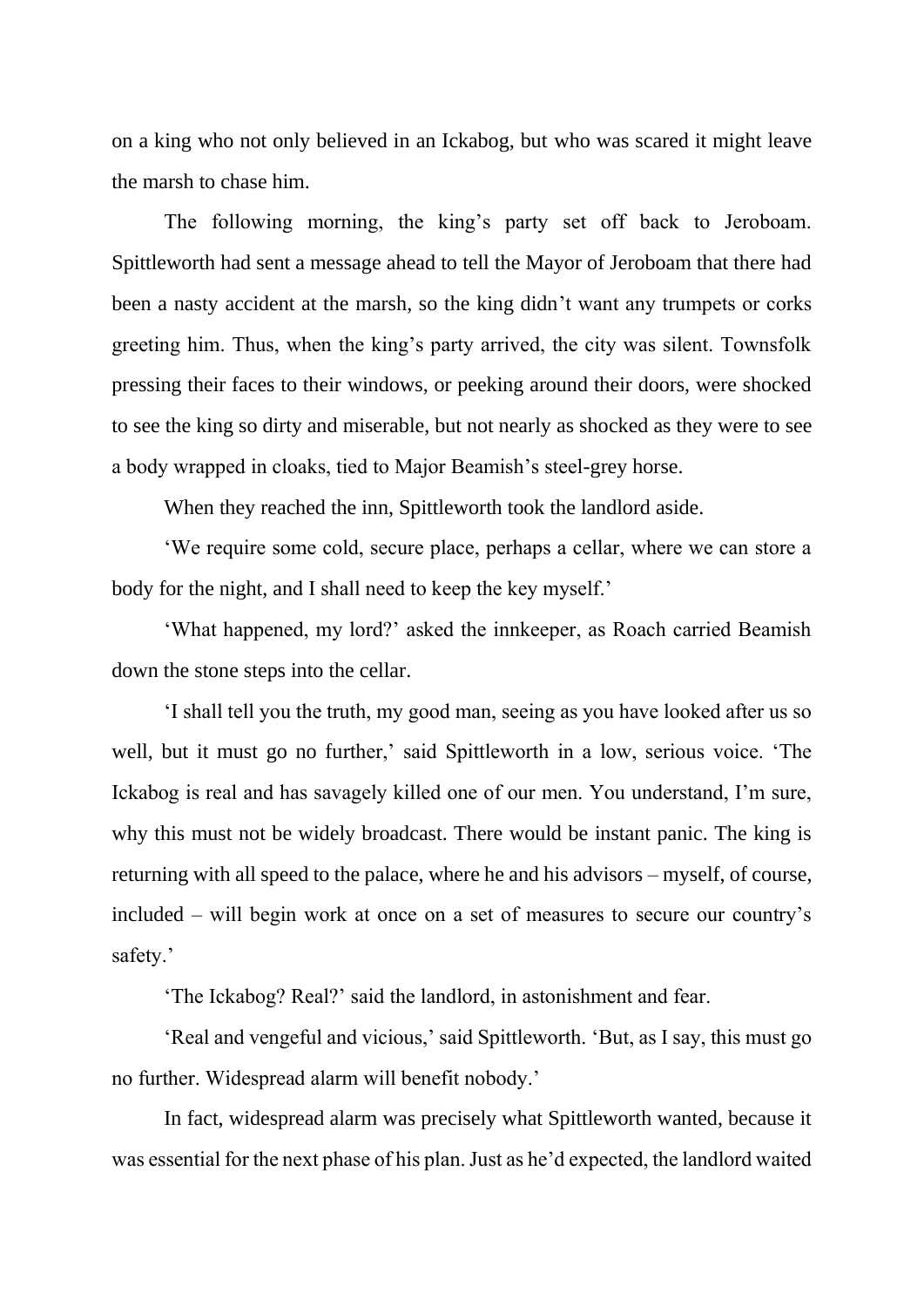only until his guests had gone to bed, then rushed to tell his wife, who ran to tell the neighbours, and by the time the king's party set off for Kurdsburg the following morning, they left behind them a city where panic was fermenting as busily as the wine.

Spittleworth sent a message ahead to Kurdsburg, warning the cheesemaking city not to make a fuss of the king either, so it too was dark and silent when the royal party entered its streets. The faces at the windows were already scared. It so happened that a merchant from Jeroboam, with an especially fast horse, had carried the rumour about the Ickabog to Kurdsburg an hour previously.

Once again, Spittleworth requested the use of a cellar for Major Beamish's body, and once again confided to the landlord that the Ickabog had killed one of the king's men. Having seen Beamish's body safely locked up, Spittleworth went upstairs to bed.

He was just rubbing ointment into the blisters on his bottom when he received an urgent summons to go and see the king. Smirking, Spittleworth pulled on his pantaloons, winked at Flapoon, who was enjoying a cheese and pickle sandwich, picked up his candle and proceeded along the corridor to King Fred's room.

The king was huddled in bed wearing his silk nightcap, and as soon as Spittleworth closed the bedroom door, Fred said:

'Spittleworth, I keep hearing whispers about the Ickabog. The stable boys were talking, and even the maid who just passed by my bedroom door. Why is this? How can they know what happened?'

'Alas, Your Majesty,' sighed Spittleworth, 'I'd hoped to conceal the truth from you until we were safely back at the palace, but I should have known that Your Majesty is too shrewd to be fooled. Since we left the marsh, sire, the Ickabog has, as Your Majesty feared, become much more aggressive.'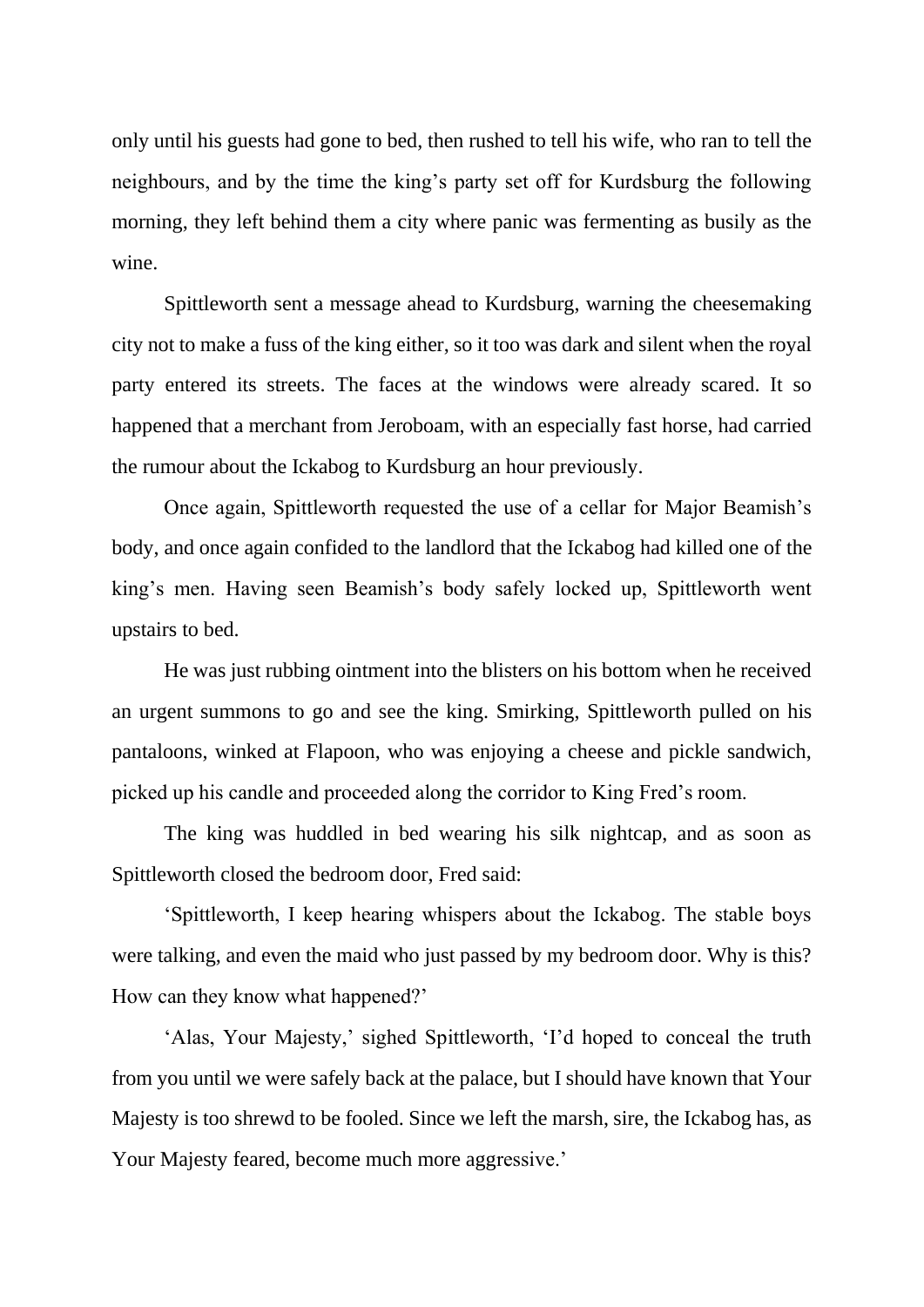'Oh, no!' whimpered the king.

'I'm afraid so, sire. But after all, attacking it was bound to make it more dangerous.'

'But who attacked it?' said Fred.

'Why, you did, Your Majesty,' said Spittleworth. 'Roach tells me your sword was embedded in the monster's neck when it ran— I'm sorry, Your Majesty, did you speak?'

The king had, in fact, let out a sort of hum, but after a second or two, he shook his head. He'd considered correcting Spittleworth – he was sure he'd told the story differently – but his horrible experience in the fog sounded much better the way Spittleworth told it now: that he'd stood his ground and fought the Ickabog, rather than simply dropping his sword and running away.

'But this is awful, Spittleworth,' whispered the king. 'What will become of us all, if the monster has become more ferocious?'

'Never fear, Your Majesty,' said Spittleworth, approaching the king's bed, the candlelight illuminating his long nose and his cruel smile from below. 'I intend to make it my life's work to protect you and the kingdom from the Ickabog.'

'Th-thank you, Spittleworth. You are a true friend,' said the king, deeply moved, and he fumbled to extract a hand from the eiderdown, and clasped that of the cunning lord. *Chapter 15*

## **The King Returns**

By the time the king set out for Chouxville the following morning, rumours that the Ickabog had killed a man had not only travelled over the bridge into Baronstown, they'd even trickled down to the capital, courtesy of a cluster of cheesemongers, who'd set out before dawn.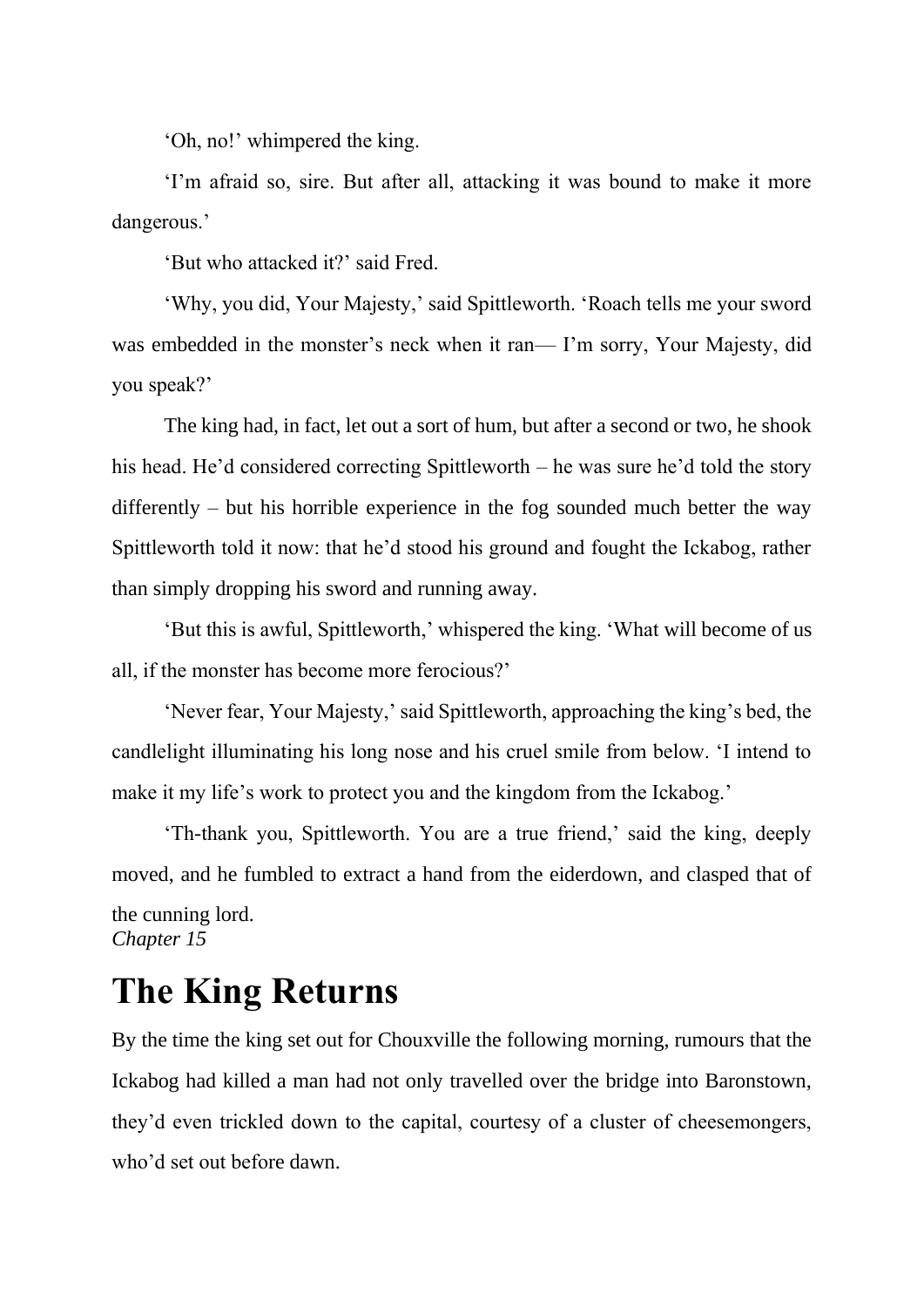However, Chouxville was not only the furthest away from the northern marsh, it also held itself to be far better informed and educated than the other Cornucopian towns, so when the wave of panic reached the capital, it met an upswell of disbelief.

The city's taverns and markets rang with excited arguments. Sceptics laughed at the preposterous idea of the Ickabog existing, while others said that people who'd never been to the Marshlands ought not to pretend to be experts.

The Ickabog rumours had gained a lot of colour as they travelled south. Some people said that the Ickabog had killed three men, others that it had merely torn off somebody's nose.

In the City-Within-The-City, however, discussion was seasoned with a little pinch of anxiety. The wives, children and friends of the Royal Guard were worried about the soldiers, but they reassured each other that if any of the men had been killed, their families would have been informed by messenger. This was the comfort that Mrs Beamish gave Bert, when he came looking for her in the palace kitchens, having been scared by the rumours circulating among the schoolchildren.

'The king would have told us if anything had happened to Daddy,' she told Bert. 'Here, now, I've got you a little treat.'

Mrs Beamish had prepared Hopes-of-Heaven for the king's return, and she now gave one that wasn't quite symmetrical to Bert. He gasped (because he only ever had Hopes-of-Heaven on his birthday), and bit into the little cake. At once, his eyes filled with happy tears, as paradise wafted up through the roof of his mouth and melted all his cares away. He thought excitedly of his father coming home in his smart uniform, and how he, Bert, would be centre of attention at school tomorrow, because he'd know exactly what had happened to the king's men in the faraway Marshlands.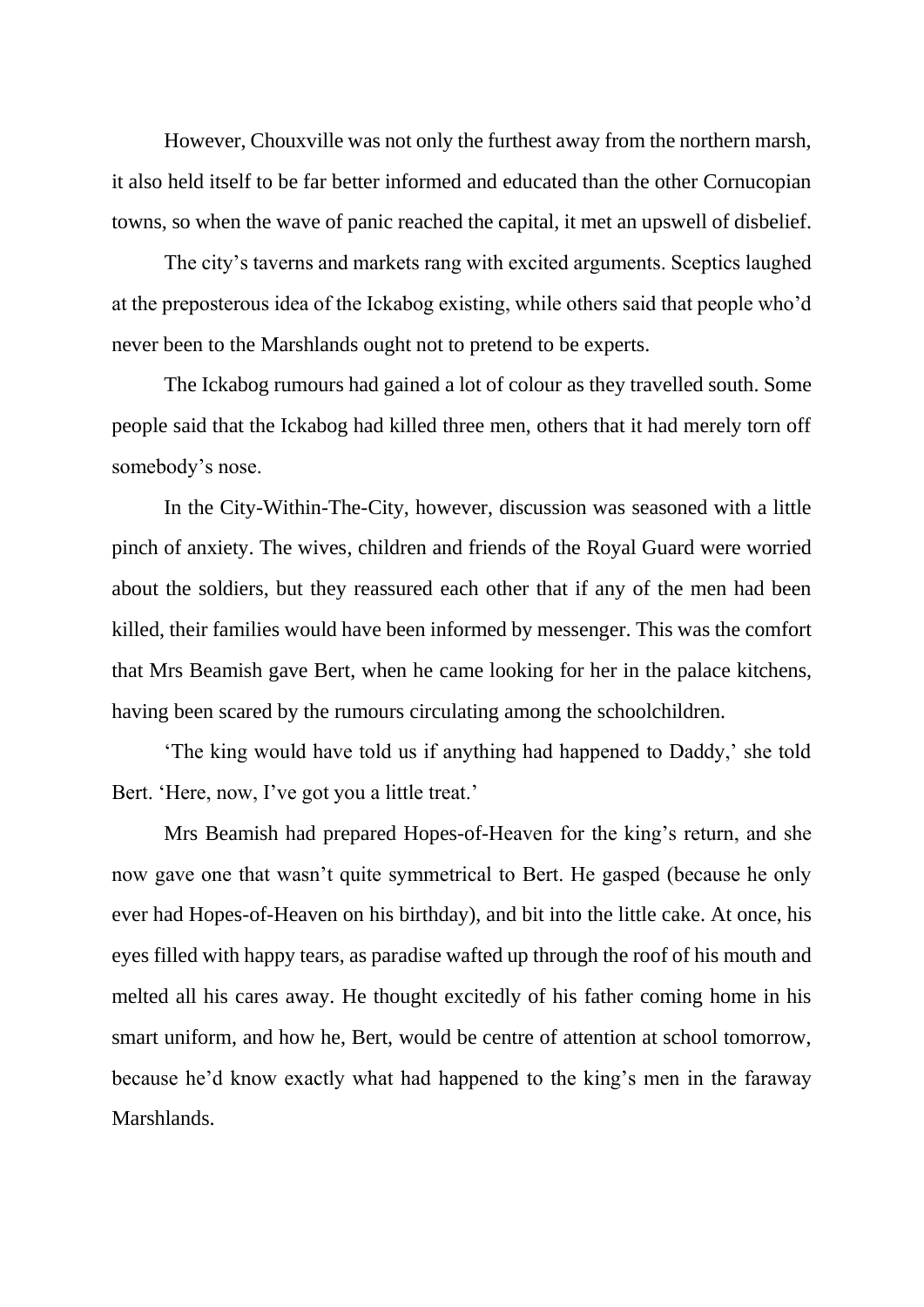Dusk was settling over Chouxville when at last the king's party rode into view. This time, Spittleworth hadn't sent a messenger to tell people to stay inside. He wanted the king to feel the full force of Chouxville's panic and fear when they saw His Majesty returning to his palace with the body of one of the Royal Guard.

The people of Chouxville saw the drawn, miserable faces of the returning men, and watched in silence as the party approached. Then they spotted the wrapped-up body slung over the steel-grey horse, and gasps spread through the crowd like flames. Up through the narrow cobbled streets of Chouxville the king's party moved, and men removed their hats and women curtsied, and they hardly knew whether they were paying their respects to the king or the dead man.

Daisy Dovetail was one of the first to realise who was missing. Peering between the legs of grown-ups, she recognised Major Beamish's horse. Instantly forgetting that she and Bert hadn't talked to each other since their fight of the previous week, Daisy pulled free of her father's hand and began to run, forcing her way through the crowds, her brown pigtails flying. She had to reach Bert before he saw the body on the horse. She had to warn him. But the people were so tightly packed that, fast as Daisy moved, she couldn't keep pace with the horses.

Bert and Mrs Beamish, who were standing outside their cottage in the shadow of the palace walls, knew there was something wrong because of the crowd's gasps. Although Mrs Beamish felt somewhat anxious, she was still sure that she was about to see her handsome husband, because the king would have sent word if he'd been hurt.

So when the procession rounded the corner, Mrs Beamish's eyes slid from face to face, expecting to see the major's. And when she realised that there were no more faces left, the colour drained slowly from her own. Then her gaze fell upon the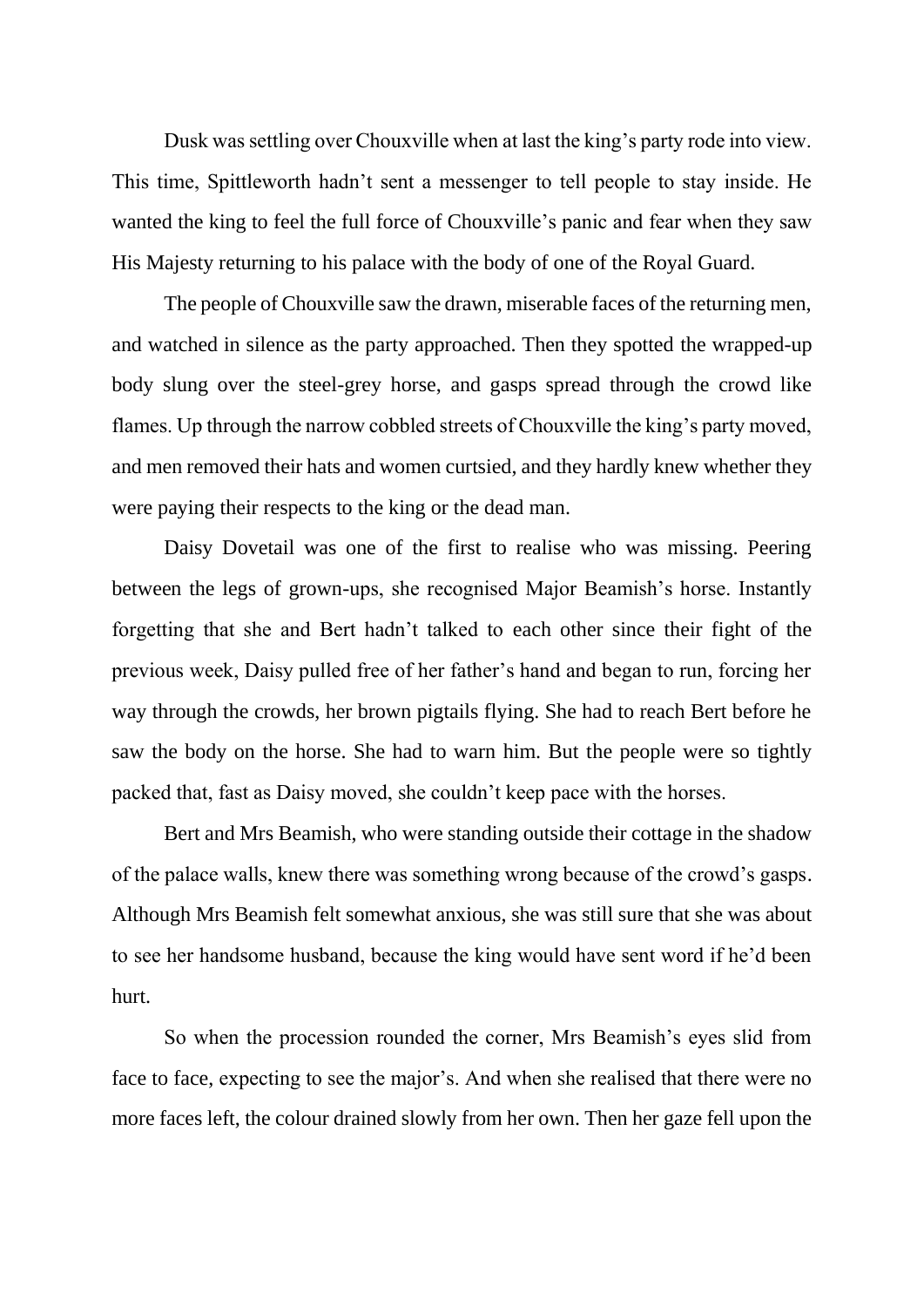body strapped to Major Beamish's steel-grey horse, and, still holding Bert's hand, she fainted clean away. *Chapter 16*

## **Bert Says Goodbye**

Spittleworth noticed a commotion beside the palace walls and strained to see what was going on. When he spotted the woman on the ground, and heard the cries of shock and pity, he suddenly realised that he'd left a loose end that might yet trip him up: the widow! As he rode past the little knot of people in the crowd who were fanning Mrs Beamish's face, Spittleworth knew that his longed-for bath must be postponed, and his crafty brain began to race again.

Once the king's party was safely in the courtyard, and servants had hurried to assist Fred from his horse, Spittleworth pulled Major Roach aside.

'The widow, Beamish's widow!' he muttered. 'Why didn't you send her word about his death?'

'It never occurred to me, my lord,' said Roach truthfully. He'd been too busy thinking about the jewelled sword all the way home: how best to sell it, and whether it would be better to break it up into pieces so that nobody recognised it.

'Curse you, Roach, must I think of everything?' snarled Spittleworth. 'Go now, take Beamish's body out of those filthy cloaks, cover it with a Cornucopian flag, and lay him out in the Blue Parlour. Put guards on the door and then bring Mrs Beamish to me in the Throne Room.

'Also, give the order that these soldiers must not go home or talk to their families until I've spoken to them. It's essential that we all tell the same story! Now hurry, fool, hurry – Beamish's widow could ruin everything!'

Spittleworth pushed his way past soldiers and stable boys to where Flapoon was being lifted off his horse.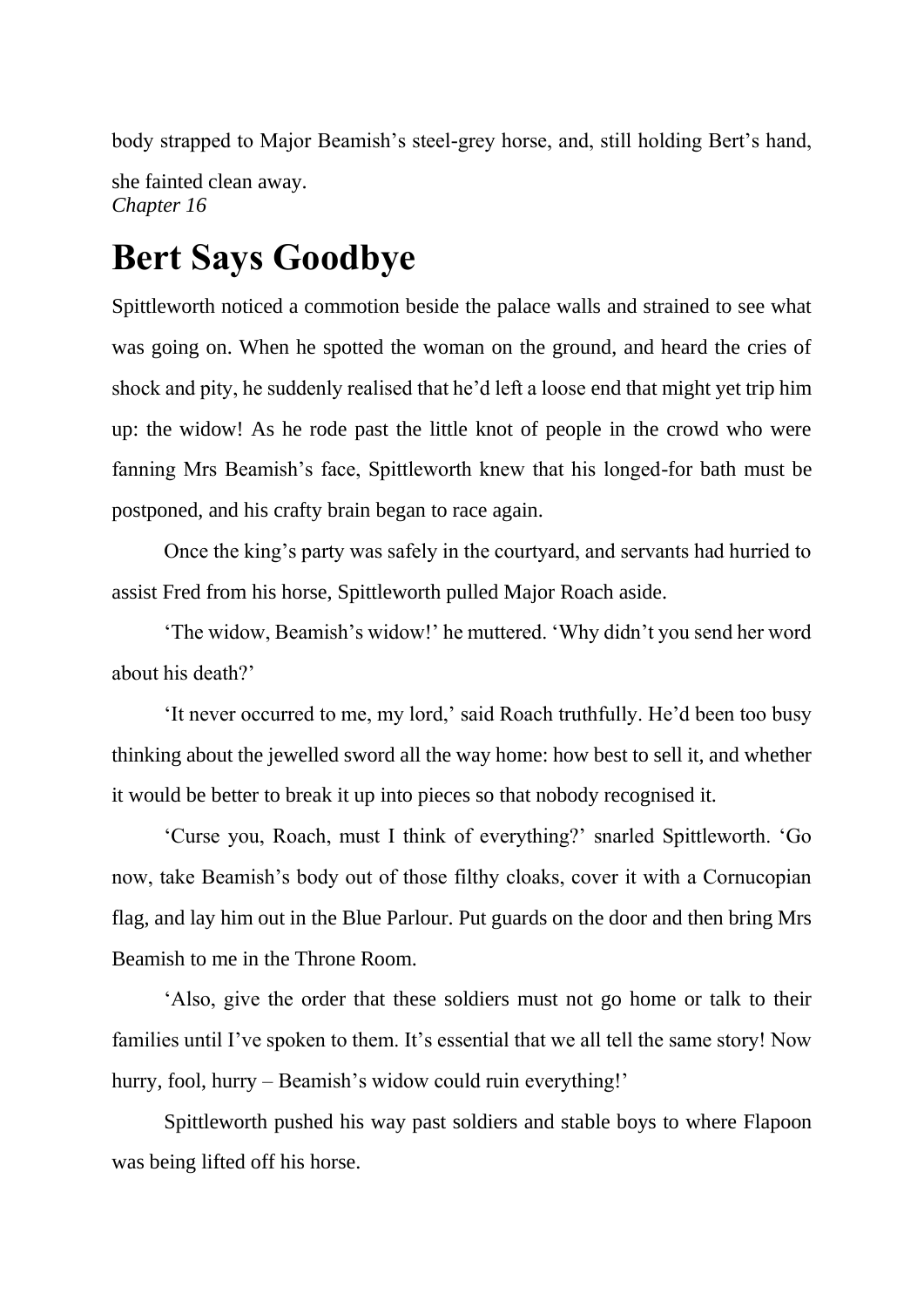'Keep the king away from the Throne Room and the Blue Parlour,' Spittleworth whispered in Flapoon's ear. 'Encourage him to go to bed!'

Flapoon nodded and Spittleworth hurried away through the dimly lit palace corridors, casting off his dusty riding coat as he went, and bellowing at the servants to fetch him fresh clothes.

Once in the deserted Throne Room, Spittleworth pulled on his clean jacket, and ordered a maid to light a single lamp and bring him a glass of wine. Then he waited. At last, there came a knock on the door.

'Enter!' shouted Spittleworth, and in came Major Roach, accompanied by a white-faced Mrs Beamish, and young Bert.

'My dear Mrs Beamish… my *very* dear Mrs Beamish,' said Spittleworth, striding towards her and clasping her free hand. 'The king has asked me to tell you how deeply sorry he is. I add my own condolences. What a tragedy… what an awful tragedy.'

'W-why did nobody send word?' sobbed Mrs Beamish. 'W-why did we have to find out by seeing his poor – his poor body?'

She swayed a little, and Roach hurried to fetch a small golden chair. The maid, who was called Hetty, arrived with wine for Spittleworth, and while she was pouring it, Spittleworth said:

'Dear lady, we did in fact send word. We sent a messenger – didn't we, Roach?'

'That's right,' said Roach. 'We sent a young lad called…'

But here, Roach got stuck. He was a man of very little imagination.

'Nobby,' said Spittleworth, saying the first name that came into his head. 'Little Nobby… Buttons,' he added, because the flickering lamplight had just illuminated one of Roach's golden buttons. 'Yes, little Nobby Buttons volunteered,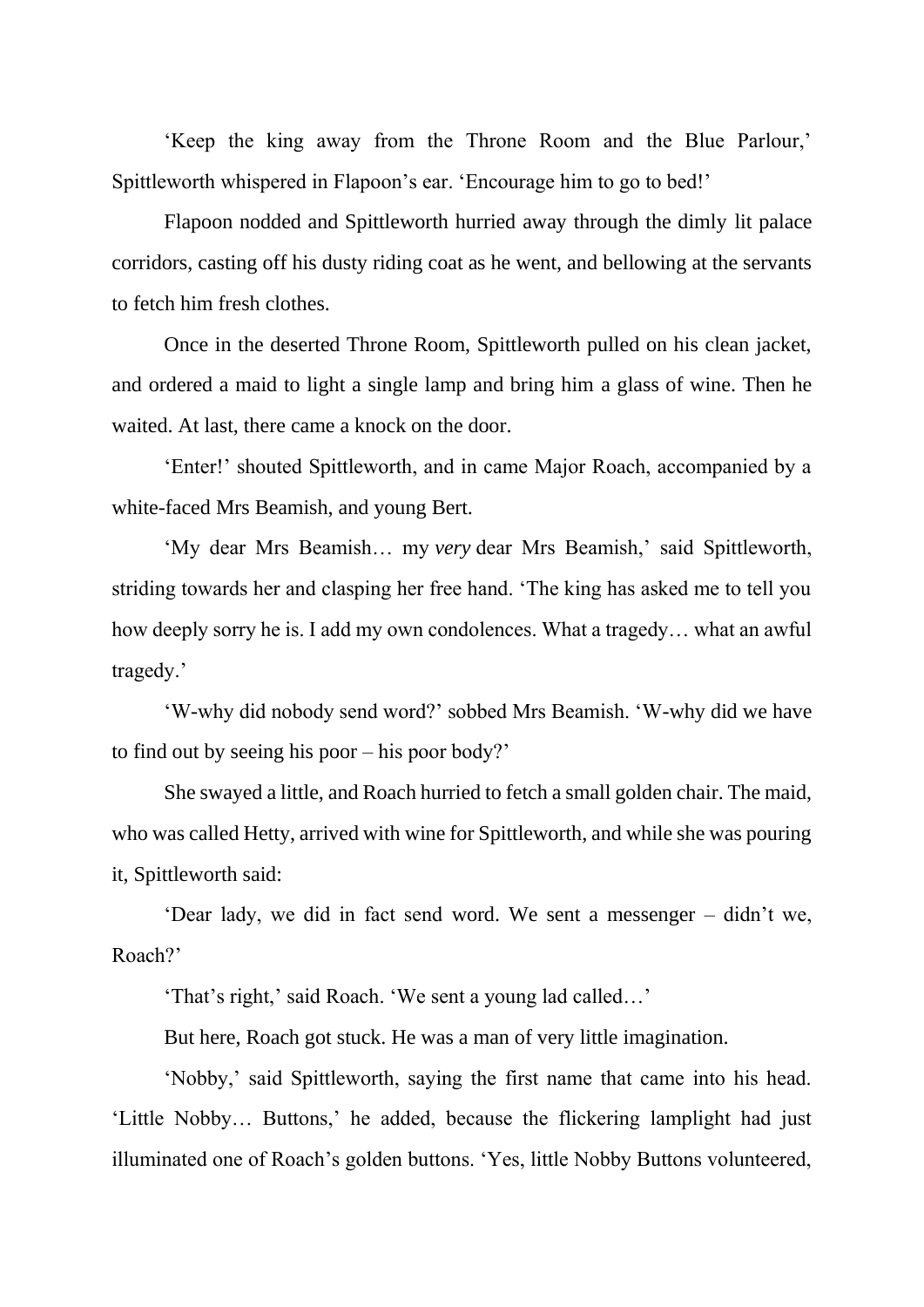and off he galloped. What could have become of him? Roach,' said Spittleworth, 'we must send out a search party, at once, to see whether any trace of Nobby Buttons can be found.'

'At once, my lord,' said Roach, bowing deeply, and he left.

'How… how did my husband die?' whispered Mrs Beamish.

'Well, madam,' said Spittleworth, speaking carefully, for he knew that the story he told now would become the official version, and that he'd have to stick by it, forevermore. 'As you may have heard, we journeyed to the Marshlands, because we'd received word that the Ickabog had carried off a dog. Shortly after our arrival, I regret to say that our entire party was attacked by the monster.

'It lunged for the king first, but he fought most bravely, sinking his sword into the monster's neck. To the tough-skinned Ickabog, however, 'twas but a wasp sting. Enraged, it sought further victims, and though Major Beamish put up a most heroic struggle, I regret to say that he laid down his life for the king.

'Then Lord Flapoon had the excellent notion of firing his blunderbuss, which scared the Ickabog away. We brought poor Beamish out of the marsh, asked for a volunteer to take news of his death to his family. Dear little Nobby Buttons said he'd do it, and he leapt up onto his horse, and until we reached Chouxville, I never doubted that he'd arrived and given you warning of this dreadful tragedy.'

'Can I – can I see my husband?' wept Mrs Beamish.

'Of course, of course,' said Spittleworth. 'He's in the Blue Parlour.'

He led Mrs Beamish and Bert, who was still clutching his mother's hand, to the doors of the parlour, where he paused.

'I regret,' he said, 'that we cannot remove the flag covering him. His injuries would be far too distressing for you to see… the fang and claw marks, you know…'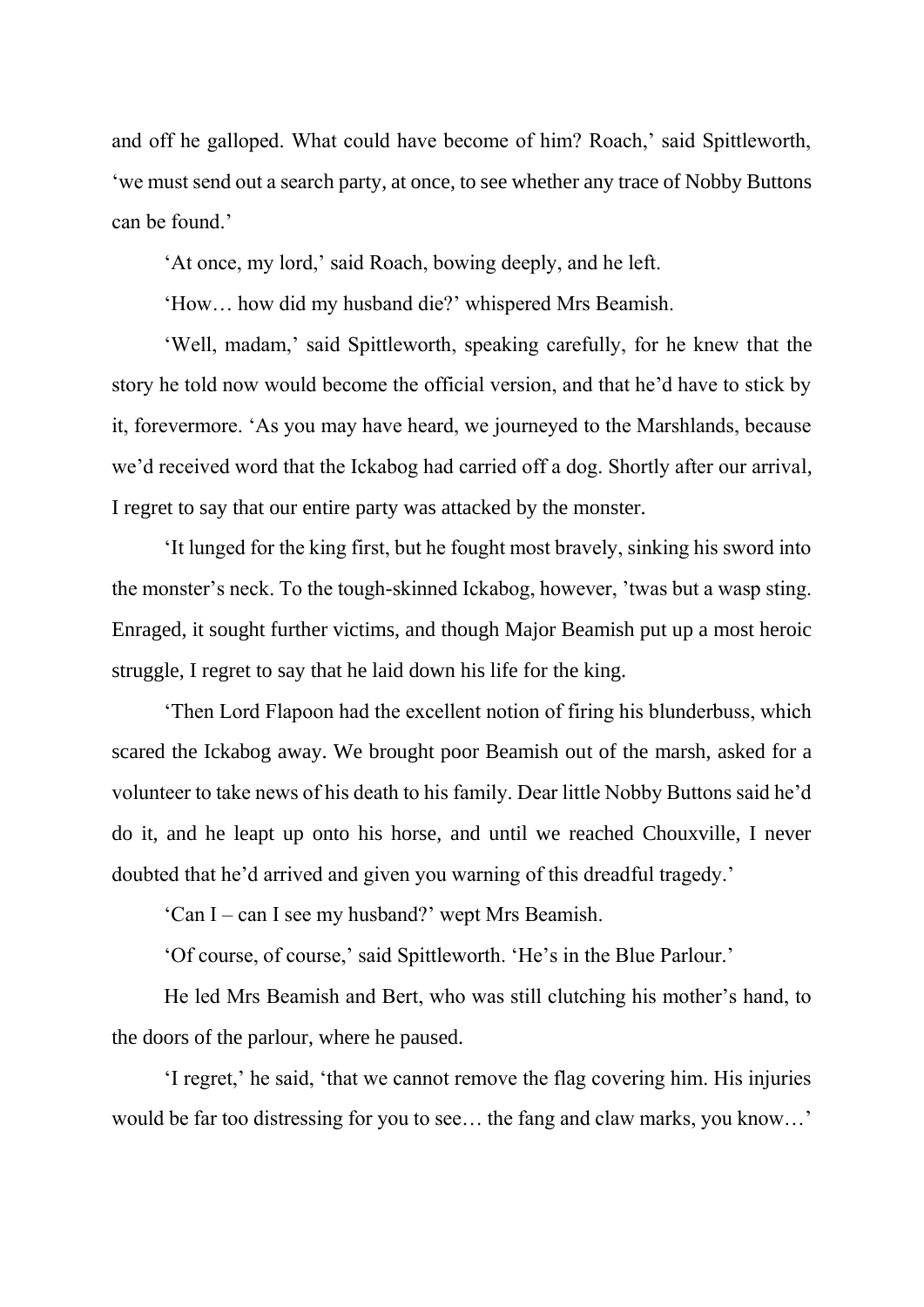Mrs Beamish swayed yet again and Bert grabbed hold of her, to keep her upright. Now Lord Flapoon walked up to the group, holding a tray of pies.

'King's in bed,' he said thickly to Spittleworth. 'Oh, hello,' he added, looking at Mrs Beamish, who was one of the few servants whose name he knew, because she baked the pastries. 'Sorry about the major,' said Flapoon, spraying Mrs Beamish and Bert with crumbs of pie crust. 'Always liked him.'

He walked away, leaving Spittleworth to open the door of the Blue Parlour to let Mrs Beamish and Bert inside. There lay the body of Major Beamish, concealed beneath the Cornucopian flag.

'Can't I at least kiss him one last time?' sobbed Mrs Beamish.

'Quite impossible, I'm afraid,' said Spittleworth. 'His face is half gone.'

'His hand, Mother,' said Bert, speaking for the first time. 'I'm sure his hand will be all right.'

And before Spittleworth could stop the boy, Bert reached beneath the flag for his father's hand, which was quite unmarked.

Mrs Beamish knelt down and kissed the hand over and over again, until it shone with tears as though made of porcelain. Then Bert helped her to her feet and the two of them left the Blue Parlour without another word. *Chapter 17*

#### **Goodfellow Makes a Stand**

Having watched the Beamishes out of sight, Spittleworth hurried off to the Guard's Room, where he found Roach keeping watch over the rest of the Royal Guard. The walls of the room were hung with swords and a portrait of King Fred, whose eyes seemed to watch everything that was happening.

'They're growing restless, my lord,' muttered Roach. 'They want to go home to their families and get to bed.'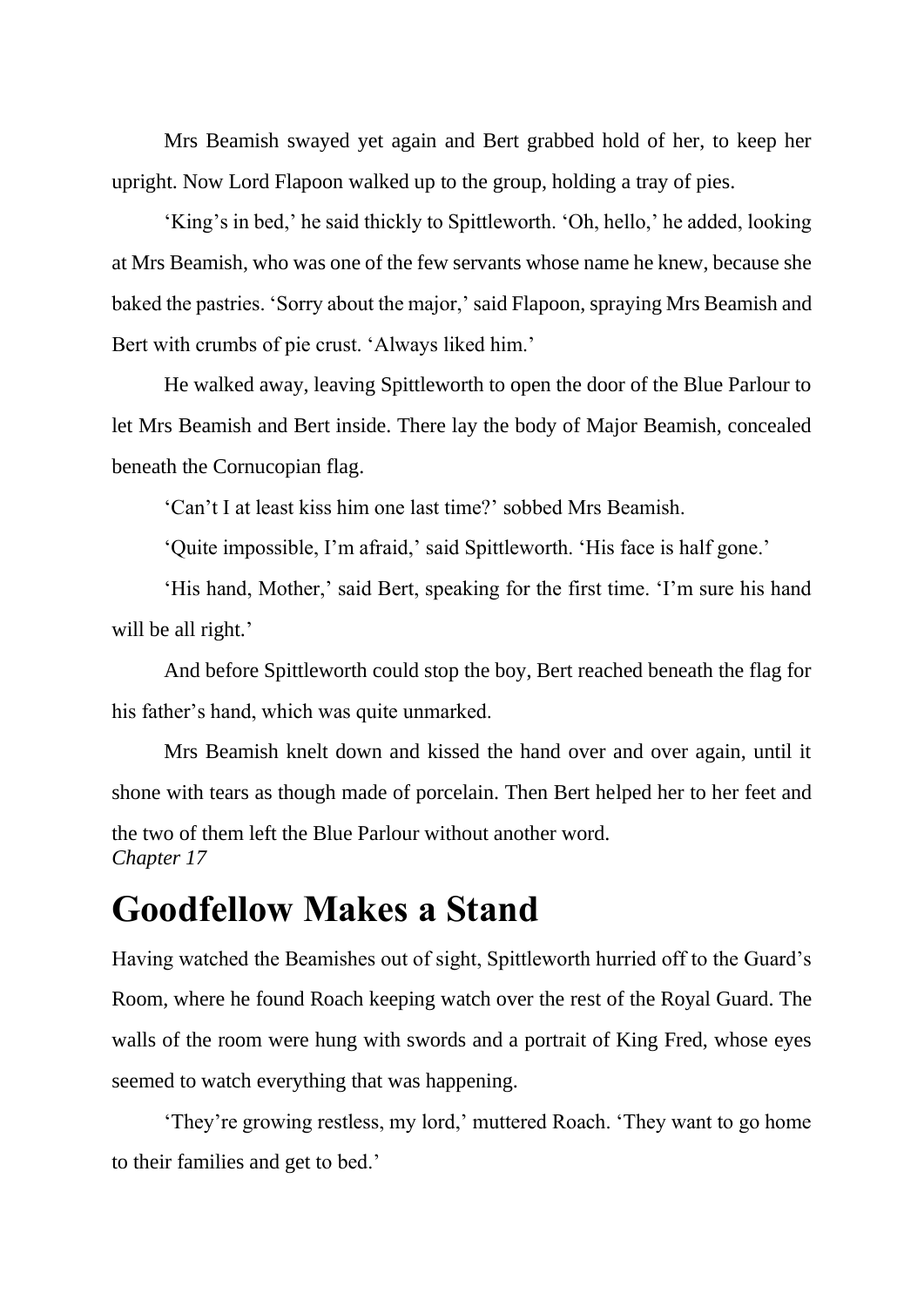'And so they shall, once we've had a little chat,' said Spittleworth, moving to face the weary and travel-stained soldiers.

'Has anyone got any questions about what happened back in the Marshlands?' he asked the men.

The soldiers looked at each other. Some of them stole furtive glances at Roach, who'd retreated against the wall, and was polishing a rifle. Then Captain Goodfellow raised his hand, along with two other soldiers.

'Why was Beamish's body wrapped up before any of us could look at it?' asked Captain Goodfellow.

'I want to know where that bullet went, that we heard being fired,' said the second soldier.

'How come only four people saw this monster, if it's so huge?' asked the third, to general nods and muttered agreement.

'All excellent questions,' replied Spittleworth smoothly. 'Let me explain.'

And he repeated the story of the attack that he'd told Mrs Beamish.

The soldiers who'd asked questions remained unsatisfied.

'I still reckon it's funny that a huge monster was out there and none of us saw it,' said the third.

'If Beamish was half-eaten, why wasn't there more blood?' asked the second.

'And who, in the name of all that's Holy,' said Captain Goodfellow, 'is Nobby Buttons?'

'How d'you know about Nobby Buttons?' blurted Spittleworth, without thinking.

'On my way here from the stables, I bumped into one of the maids, Hetty,' said Goodfellow. 'She served you your wine, my lord. According to her, you've just been telling Beamish's poor wife about a member of the Royal Guard called Nobby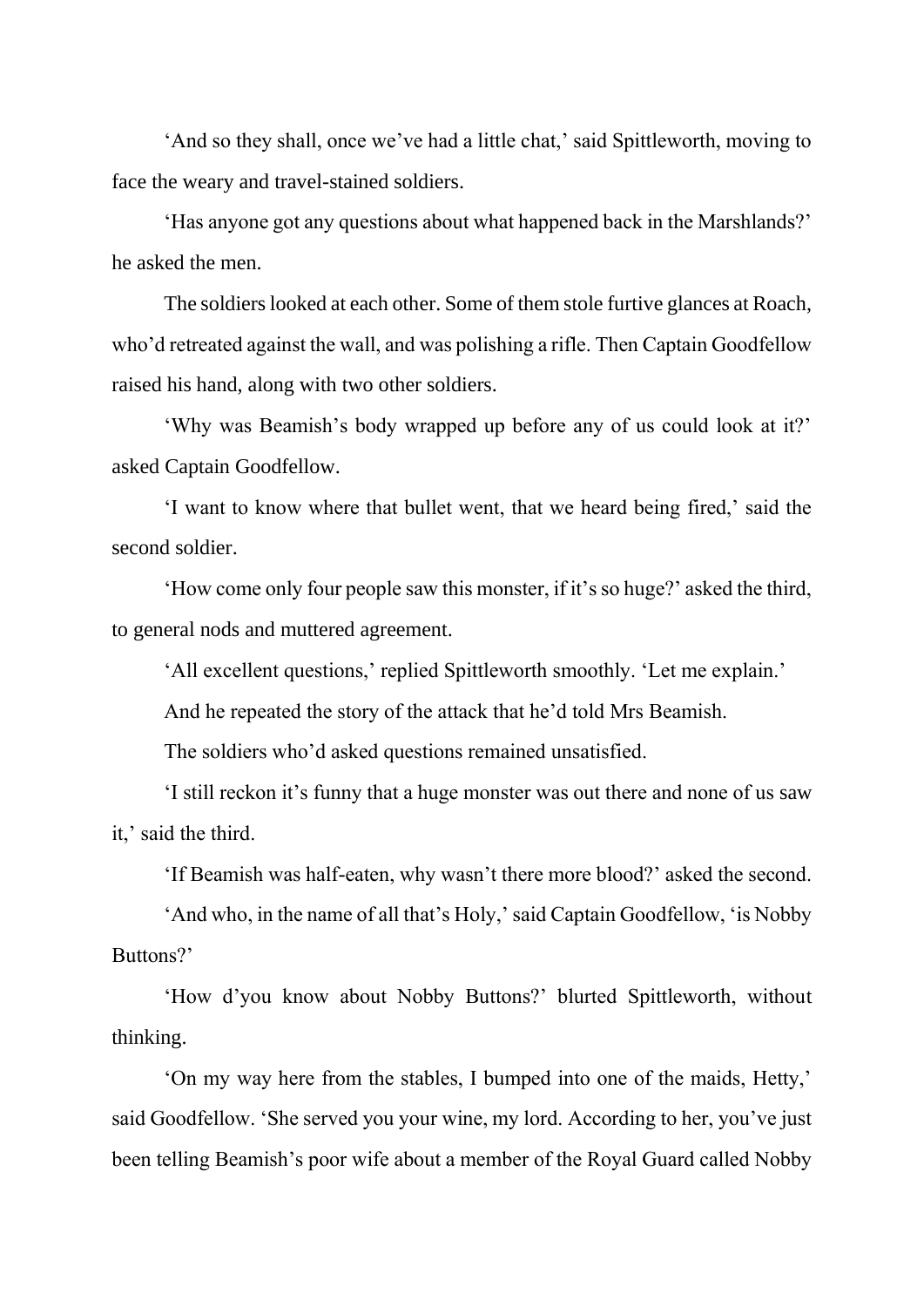Buttons. According to you, Nobby Buttons was sent with a message to Beamish's wife, telling her he'd been killed.

'But I don't remember a Nobby Buttons. I've never met anyone called Nobby Buttons. So I ask you, my lord, how can that be? How can a man ride with us, and camp with us, and take orders from Your Lordship right in front of us, without any of us ever clapping eyes on him?'

Spittleworth's first thought was that he'd have to do something about that eavesdropping maid. Luckily, Goodfellow had given him her name. Then he said in a dangerous voice:

'What gives you the right to speak for everybody, Captain Goodfellow? Perhaps some of these men have better memories than you do. Perhaps they remember poor Nobby Buttons clearly. Dear little Nobby, in whose memory the king will add a fat bag of gold to everybody's pay this week. Proud, brave Nobby, whose sacrifice – for I fear the monster has eaten him, as well as Beamish – will mean a pay rise for all his comrades-in-arms. Noble Nobby Buttons, whose closest friends are surely marked for speedy promotion.'

Another silence followed Spittleworth's words, and this silence had a cold, heavy quality. Now the whole Royal Guard understood the choice facing them. They weighed in their minds the huge influence Spittleworth was known to have over the king, and the fact that Major Roach was now caressing the barrel of his rifle in a menacing manner, and they remembered the sudden death of their former leader, Major Beamish. They also considered the promise of more gold, and speedy promotion, if they agreed to believe in the Ickabog, and in Private Nobby Buttons.

Goodfellow stood up so suddenly that his chair clattered to the floor.

'There never was a Nobby Buttons, and I'm damned if there's an Ickabog, and I won't be party to a lie!'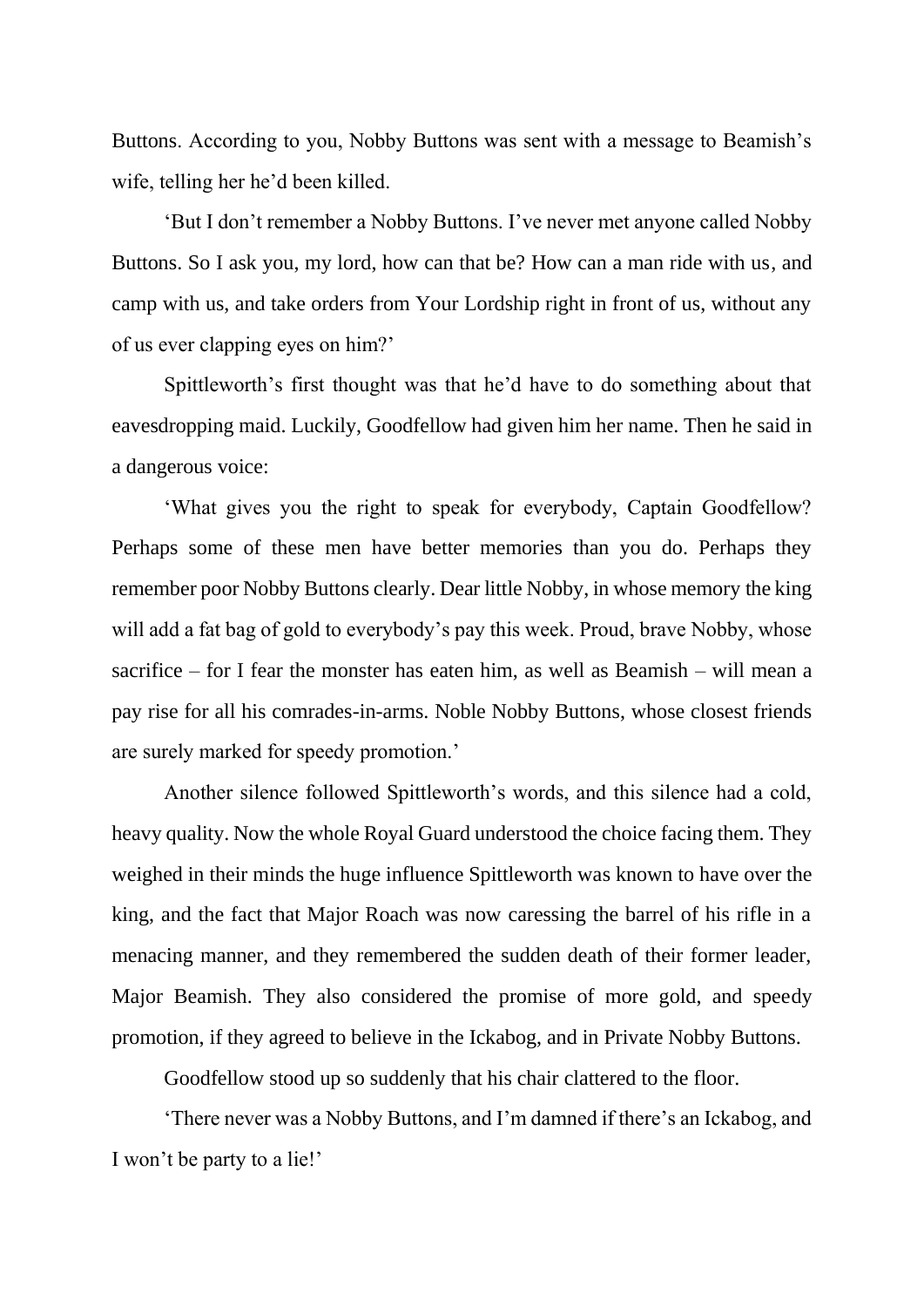The other two men who'd asked questions stood up as well, but the rest of the Royal Guard remained seated, silent, and watchful.

'Very well,' said Spittleworth. 'You three are under arrest for the filthy crime of treason. As I'm sure your comrades remember, you ran away when the Ickabog appeared. You forgot your duty to protect the king and thought only of saving your own cowardly hides! The penalty is death by firing squad.'

He chose eight soldiers to take the three men away, and even though the three honest soldiers struggled very hard, they were outnumbered and overwhelmed, and in no time at all they'd been dragged out of the Guard's Room.

'Very good,' said Spittleworth to the few soldiers remaining. 'Very good indeed. There will be pay rises all round, and I shall remember your names when it comes to promotions. Now, don't forget to tell your families exactly what happened in the Marshlands. It might bode ill for your wives, your parents and your children if they're heard to question the existence of the Ickabog, or of Nobby Buttons.

'You may now return home.' *Chapter 18*

## **End of an Advisor**

No sooner had the guardsmen got to their feet to return home, than Lord Flapoon came bursting into the room, looking worried.

'What now?' groaned Spittleworth, who very much wanted his bath and bed.

'The – Chief – Advisor!' panted Flapoon.

And sure enough, Herringbone, the Chief Advisor, now appeared, wearing his dressing gown and an expression of outrage.

'I demand an explanation, my lord!' he cried. 'What stories are these that reach my ears? The Ickabog, real? Major Beamish, dead? And I've just passed three of the king's soldiers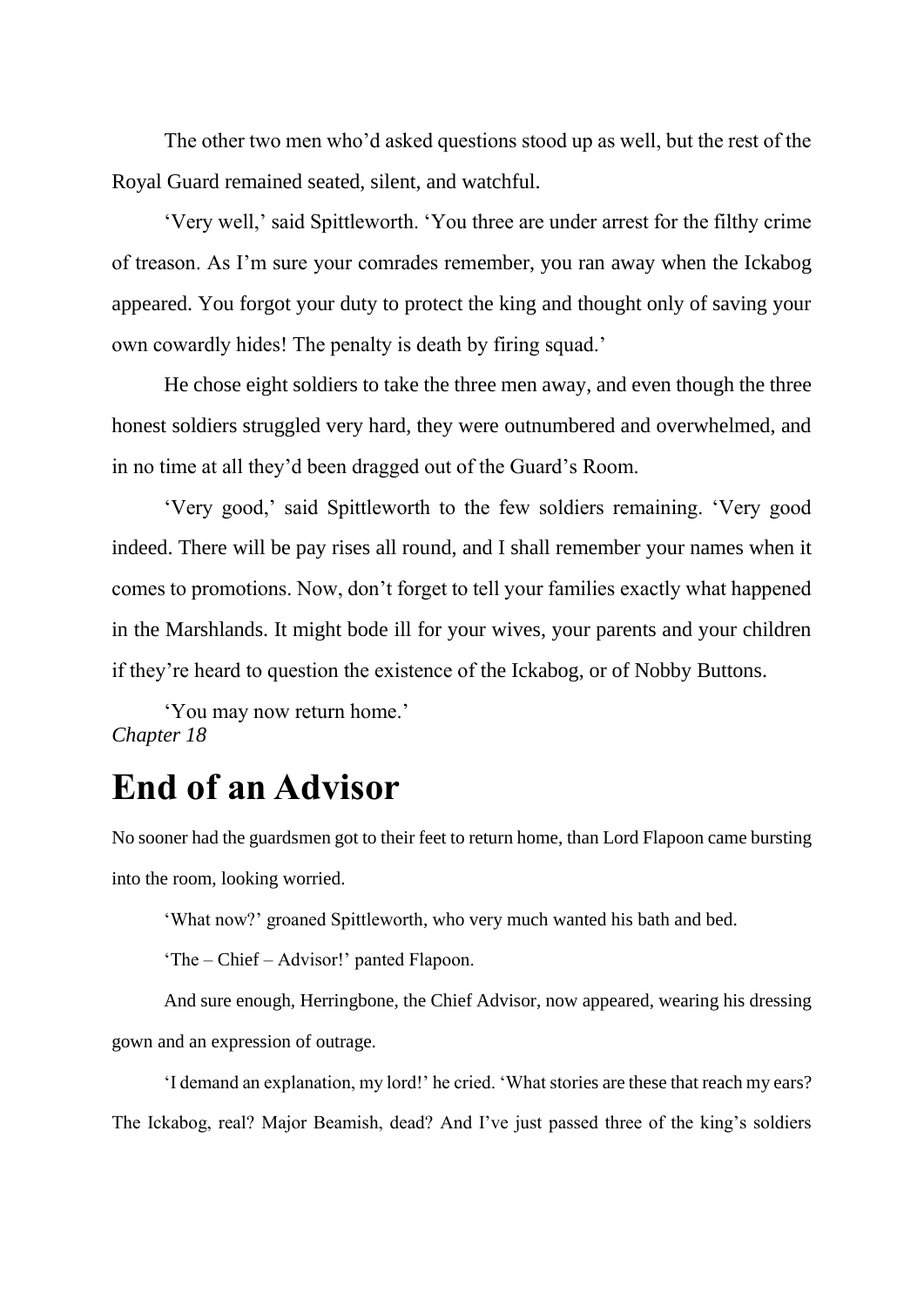being dragged away under sentence of death! I have, of course, instructed that they be taken to the dungeons to await trial instead!'

'I can explain everything, Chief Advisor,' said Spittleworth with a bow, and for the third time that evening, he related the tale of the Ickabog attacking the king, and killing Beamish, and then the mysterious disappearance of Nobby Buttons who, Spittleworth feared, had also fallen prey to the monster.

Herringbone, who'd always deplored the influence of Spittleworth and Flapoon on the king, waited for Spittleworth to finish his farrago of lies with the air of a wily old fox who waits at a rabbit hole for his dinner.

'A fascinating tale,' he said, when Spittleworth had finished. 'But I hereby relieve you of any further responsibility in the matter, Lord Spittleworth. The advisors will take charge now. There are laws and protocols in Cornucopia to deal with emergencies such as these.

'Firstly, the men in the dungeons will be given a proper trial, so that we can hear their version of events. Secondly, the lists of the king's soldiers must be searched, to find the family of this Nobby Buttons, and inform them of his death. Thirdly, Major Beamish's body must be closely examined by the king's physicians, so that we may learn more about the monster that killed him.'

Spittleworth opened his mouth very wide, but nothing came out. He saw his whole glorious scheme collapsing on top of him, and himself trapped beneath it, imprisoned by his own cleverness.

Then Major Roach, who was standing behind the Chief Advisor, slowly put down his rifle and took a sword from the wall. A look like a flash of light on dark water passed between Roach and Spittleworth, who said:

'I think, Herringbone, that you are ripe for retirement.'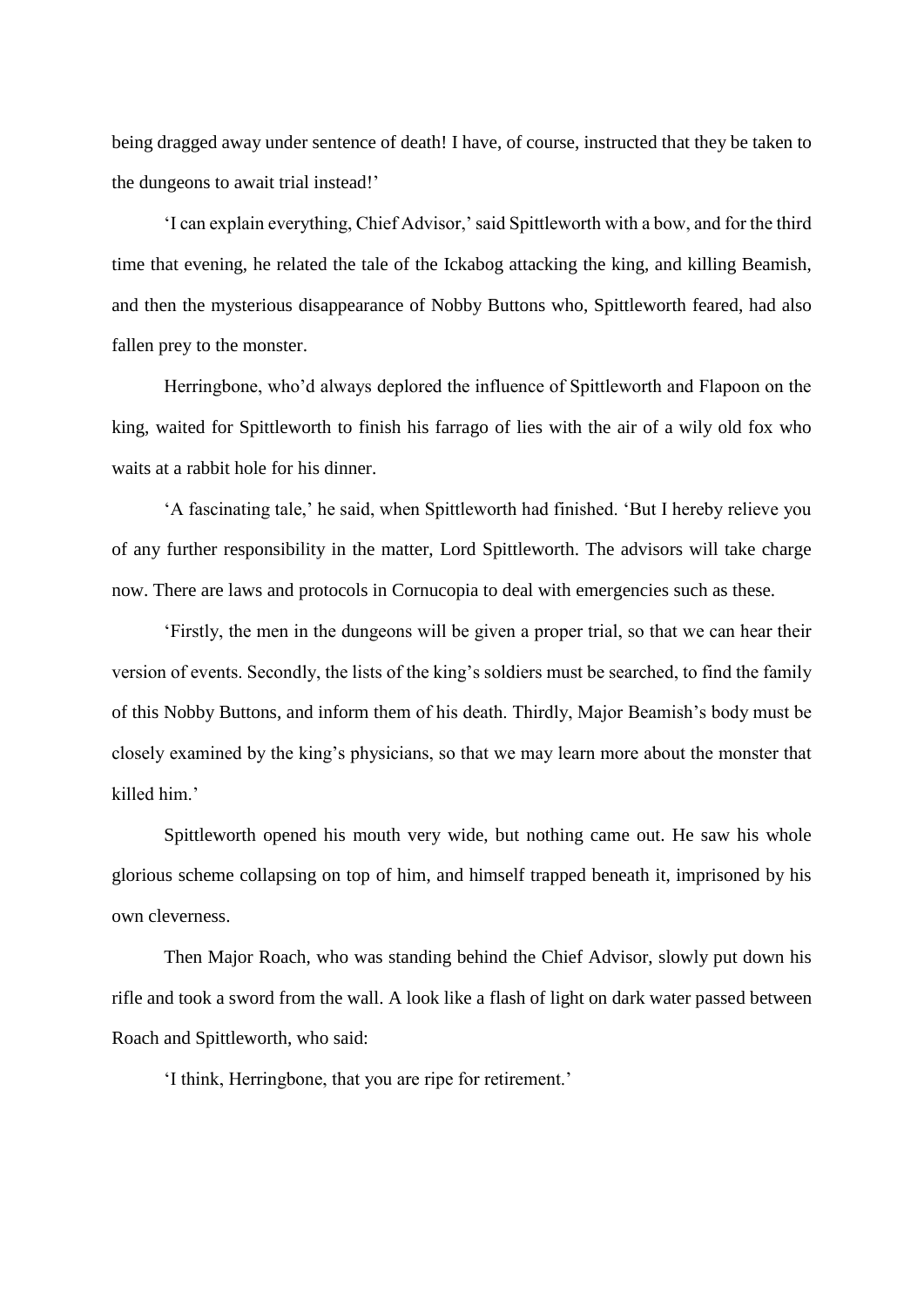Steel flashed, and the tip of Roach's sword appeared out of the Chief Advisor's belly. The soldiers gasped, but the Chief Advisor didn't utter a word. He simply knelt, then toppled over, dead.

Spittleworth looked around at the soldiers who'd agreed to believe in the Ickabog. He liked seeing the fear on every face. He could feel his own power.

'Did everybody hear the Chief Advisor appointing me to his job before he retired?' he asked softly.

The soldiers all nodded. They'd just stood by and watched murder, and felt too deeply involved to protest. All they cared about now was escaping this room alive, and protecting their families.

'Very well, then,' said Spittleworth. 'The king believes the Ickabog is real, and I stand with the king. I am the new Chief Advisor, and I will be devising a plan to protect the kingdom. All who are loyal to the king will find their lives run very much as before. Any who stand against the king will suffer the penalty of cowards and traitors: imprisonment – or death.

'Now, I need one of you gentlemen to assist Major Roach in burying the body of our dear Chief Advisor – and be sure and put him where he won't be found. The rest of you are free to return to your families and inform them of the danger threatening our beloved Cornucopia.' *Chapter 19*

### **Lady Eslanda**

Spittleworth now marched off towards the dungeons. With Herringbone gone, there was nothing to stop him killing the three honest soldiers. He intended to shoot them himself. There would be time enough to invent a story afterwards – possibly he could place their bodies in the vault where the crown jewels were kept, and pretend they'd been trying to steal them.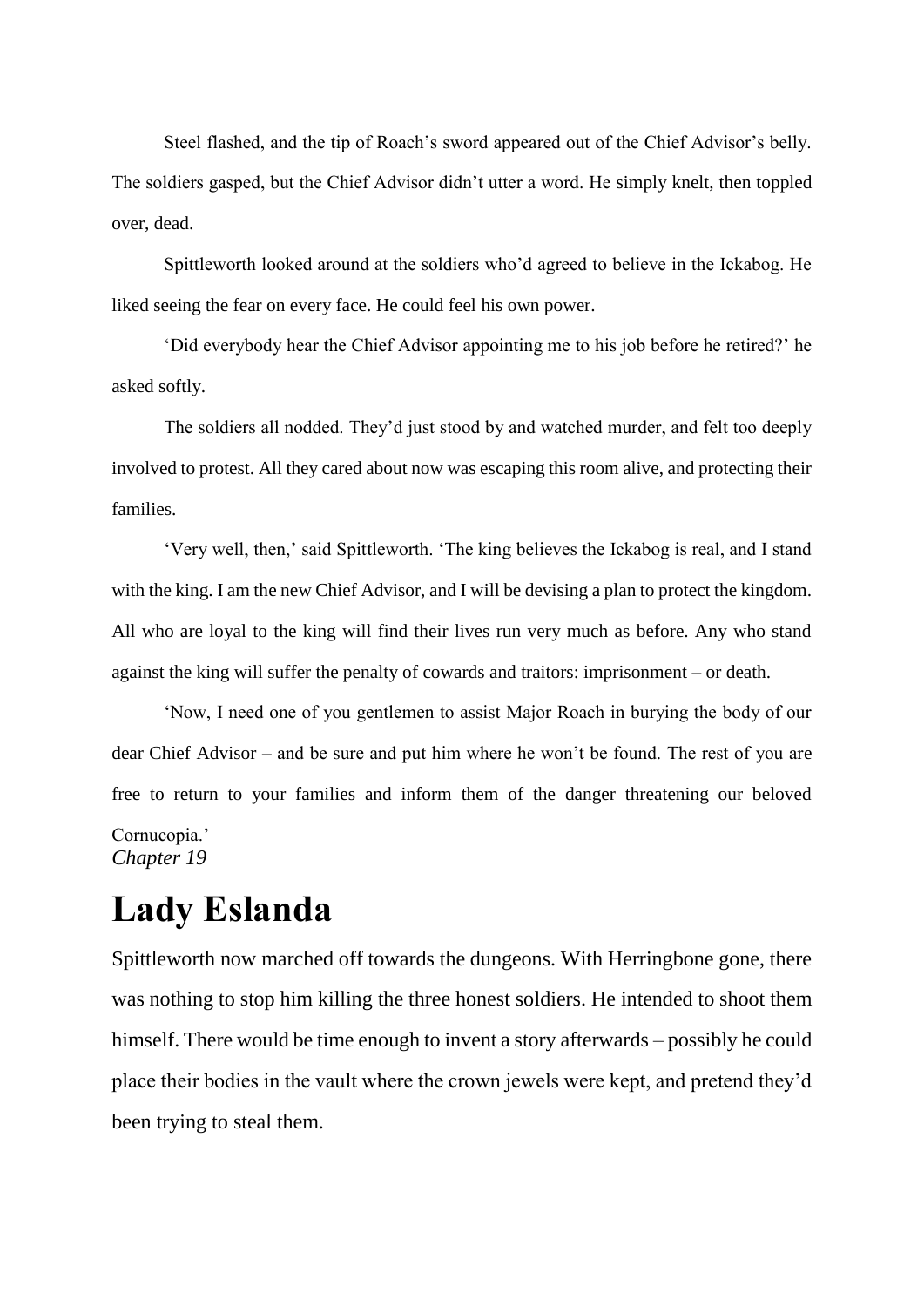However, just as Spittleworth put his hand on the door to the dungeons, a quiet voice spoke out of the darkness behind him.

'Good evening, Lord Spittleworth.'

He turned and saw Lady Eslanda, raven-haired and serious, stepping down from a dark spiral staircase.

'You're awake late, my lady,' said Spittleworth, with a bow.

'Yes,' said Lady Eslanda, whose heart was beating very fast. 'I – I couldn't sleep. I thought I'd take a little stroll.'

This was a fib. In fact, Eslanda had been fast asleep in her bed when she was woken by a frantic knocking on her bedroom door. Opening it, she found Hetty standing there: the maid who'd served Spittleworth his wine, and heard his lies about Nobby Buttons.

Hetty had been so curious about what Spittleworth was up to after his story about Nobby Buttons, that she'd crept along to the Guard's Room and, by pressing her ear to the door, heard everything that was going on inside. Hetty ran and hid when the three honest soldiers were dragged away, then sped upstairs to wake Lady Eslanda. She wanted to help the men who were about to be shot. The maid had no idea that Eslanda was secretly in love with Captain Goodfellow. She simply liked Lady Eslanda best of all the ladies at court, and knew her to be kind and clever.

Lady Eslanda hastily pressed some gold into Hetty's hands and advised her to leave the palace that night, because she was afraid the maid now might be in grave danger. Then Lady Eslanda dressed herself with trembling hands, seized a lantern, and hurried down the spiral staircase beside her bedroom. However, before she reached the bottom of the stairs she heard voices. Blowing out her lantern, Eslanda listened as Herringbone gave the order for Captain Goodfellow and his friends to be taken to the dungeons instead of being shot. She'd been hiding on the stairs ever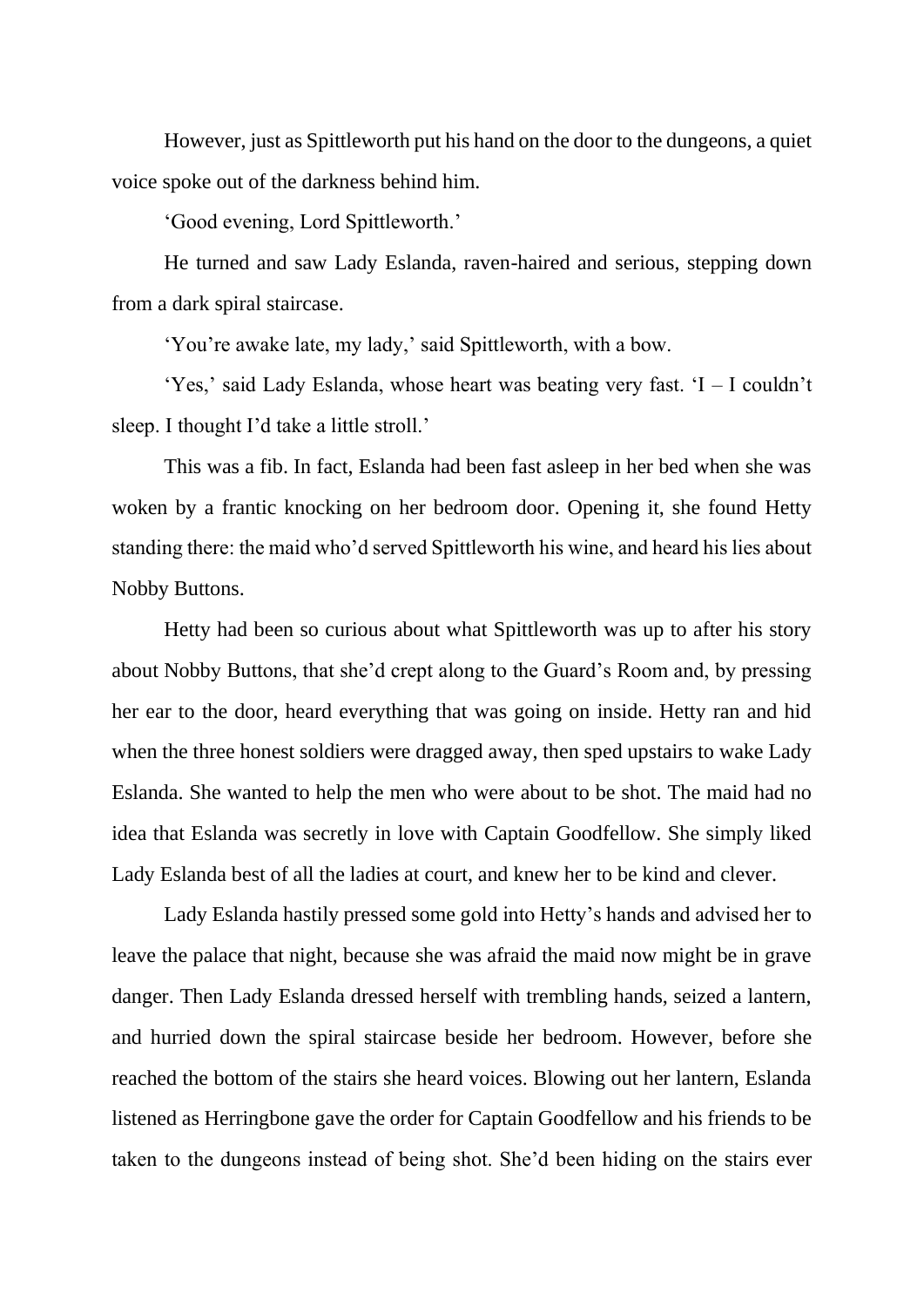since, because she had a feeling the danger threatening the men might not yet have passed – and here, sure enough, was Lord Spittleworth, heading for the dungeons with a pistol.

'Is the Chief Advisor anywhere about?' Lady Eslanda asked. 'I thought I heard his voice earlier.'

'Herringbone has retired,' said Spittleworth. 'You see standing before you the new Chief Advisor, my lady.'

'Oh, congratulations!' said Eslanda, pretending to be pleased, although she was horrified. 'So it will be you who oversees the trial of the three soldiers in the dungeons, will it?'

'You're very well informed, Lady Eslanda,' said Spittleworth, eyeing her closely. 'How did you know there are three soldiers in the dungeons?'

'I happened to hear Herringbone mention them,' said Lady Eslanda. 'They're well-respected men, it seems. He was saying how important it will be for them to have a fair trial. I know King Fred will agree, because he cares deeply about his own popularity – as he should, for if a king is to be effective, he must be loved.'

Lady Eslanda did a good job of pretending that she was thinking only of the king's popularity, and I think nine out of ten people would have believed her. Unfortunately, Spittleworth heard the tremor in her voice, and suspected that she must be in love with one of these men, to hurry downstairs in the dead of night, in hope of saving their lives.

'I wonder,' he said, watching her closely, 'which of them it is whom you care about so much?'

Lady Eslanda would have stopped herself blushing if she could, but unfortunately, she couldn't.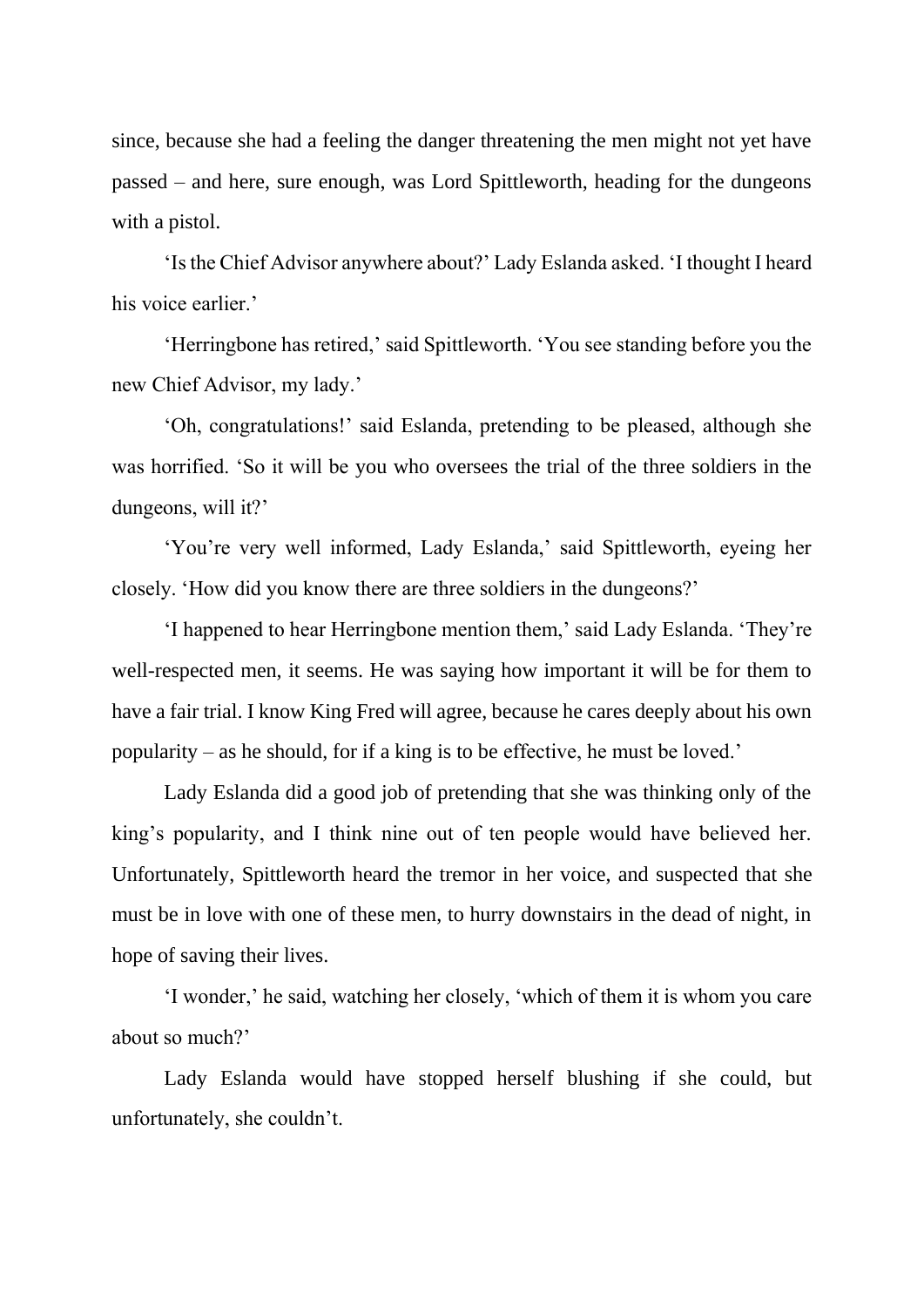'I don't think it can be Ogden,' mused Spittleworth, 'because he's a very plain man, and in any case, he already has a wife. Might it be Wagstaff? He's an amusing fellow, but prone to boils. No,' said Lord Spittleworth softly, 'I think it must be handsome Captain Goodfellow who makes you blush, Lady Eslanda. But would you really stoop so low? His parents were cheesemakers, you know.'

'It makes no difference to me whether a man is a cheesemaker or a king, so long as he behaves with honour,' said Eslanda. 'And the king will be dishonoured, if those soldiers are shot without trial, and so I'll tell him, when he wakes.'

Lady Eslanda then turned, trembling, and climbed the spiral staircase. She had no idea whether she'd said enough to save the soldiers' lives, so she spent a sleepless night.

Spittleworth remained standing in the chilly passage until his feet were so cold he could barely feel them. He was trying to decide what to do.

On the one hand, he really did want to get rid of these soldiers, who knew far too much. On the other, he feared Lady Eslanda was right: people would blame the king if the men were shot without trial. Then Fred would be angry at Spittleworth, and might even take the job of Chief Advisor away from him. If that happened, all the dreams of power and riches that Spittleworth had enjoyed on the journey back from the Marshlands would be dashed.

So Spittleworth turned away from the dungeon door and headed to his bed. He was deeply offended by the idea that Lady Eslanda, whom he'd once hoped to marry, preferred the son of cheesemakers. As he blew out his candle, Spittleworth decided that she would pay, one day, for that insult. *Chapter 20*

## **Medals for Beamish and Buttons**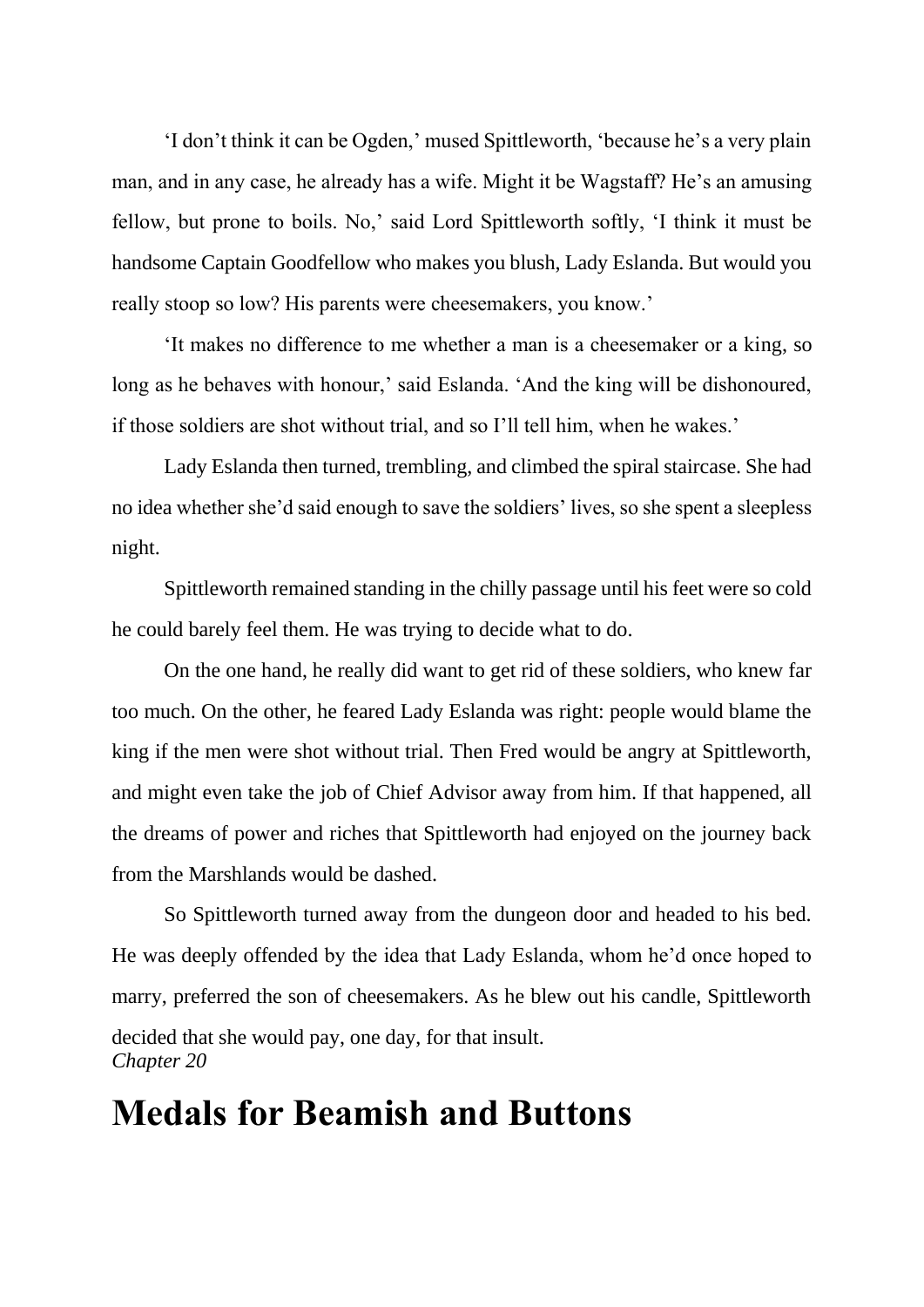When King Fred woke next morning and was informed that his Chief Advisor had retired at this critical moment in the country's history, he was furious. It came as a great relief to know that Lord Spittleworth would be taking over, because Fred knew that Spittleworth understood the grave danger facing the kingdom.

Though feeling safer now that he was back in his palace, with its high walls and cannonmounted turrets, its portcullis and its moat, Fred was unable to shake off the shock of his trip. He stayed shut up in his private apartments, and had all his meals brought to him on golden trays. Instead of going hunting, he paced up and down on his thick carpets, re-living his awful adventure in the north and meeting only his two best friends, who were careful to keep his fears alive.

On the third day after their return from the Marshlands, Spittleworth entered the king's private apartments with a sombre face, and announced that the soldiers who'd been sent back to the marsh to find out what happened to Private Nobby Buttons had discovered nothing but his bloodstained shoes, a single horseshoe and a few well-gnawed bones.

The king turned white and sat down hard on a satin sofa.

'Oh, how dreadful, how dreadful… Private Buttons… Remind me, which one was he?'

'Young man, freckles, only son of a widowed mother,' said Spittleworth. 'The newest recruit to the Royal Guard, and such a promising boy. Tragic, really. And the worst of it is, between Beamish and Buttons, the Ickabog has developed a taste for human flesh – *precisely* as Your Majesty predicted. It is really astonishing, if I may say so, how Your Majesty grasped the danger from the first.'

'B-but what is to be done, Spittleworth? If the monster is hungry for more human prey…'

'Leave it all to me, Your Majesty,' said Spittleworth soothingly. 'I'm Chief Advisor, you know, and I'm at work day and night to keep the kingdom safe.'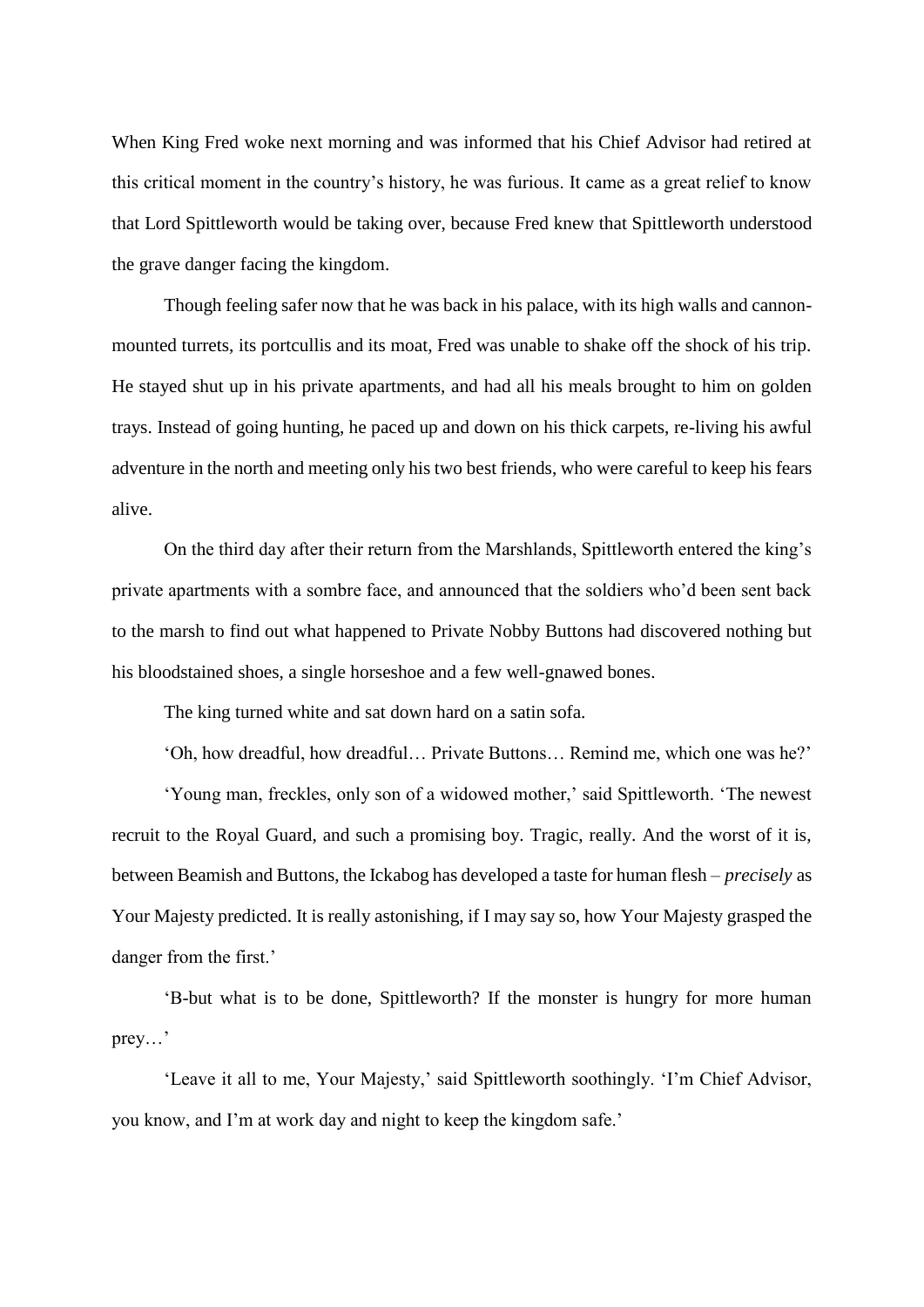'I'm so glad Herringbone appointed you his successor, Spittleworth,' said Fred. 'What would I do without you?'

'Tish, pish, Your Majesty, 'tis an honour to serve so gracious a king.

'Now, we ought to discuss tomorrow's funerals. We're intending to bury what's left of Buttons next to Major Beamish. It is to be a state occasion, you know, with plenty of pomp and ceremony, and I think it would be a very nice touch if you could present the Medal for Outstanding Bravery Against the Deadly Ickabog to relatives of the dead men.'

'Oh, is there a medal?' said Fred.

'Certainly there is, sire, and that reminds me – you haven't yet received your own.'

From an inner pocket, Spittleworth pulled out a most gorgeous gold medal, almost as large as a saucer. Embossed upon the medal was a monster with gleaming ruby eyes, which was being fought by a handsome, muscular man wearing a crown. The whole thing was suspended from a scarlet velvet ribbon.

'Mine?' said the king, wide-eyed.

'But of course, sire!' said Spittleworth. 'Did Your Majesty not plunge your sword into the monster's loathsome neck? We all remember it happening, sire!'

King Fred fingered the heavy gold medal. Though he said nothing, he was undergoing a silent struggle.

Fred's honesty had piped up, in a small, clear voice: *It didn't happen like that. You know it didn't. You saw the Ickabog in the fog, you dropped your sword and you ran away. You never stabbed it. You were never near enough!*

But Fred's cowardice blustered louder than his honesty: *You've already agreed with Spittleworth that that's what happened! What a fool you'll look if you admit you ran away!*

And Fred's vanity spoke loudest of all: *After all, I was the one who led the hunt for the Ickabog! I was the one who saw it first! I deserve this medal, and it will stand out beautifully against that black funeral suit.*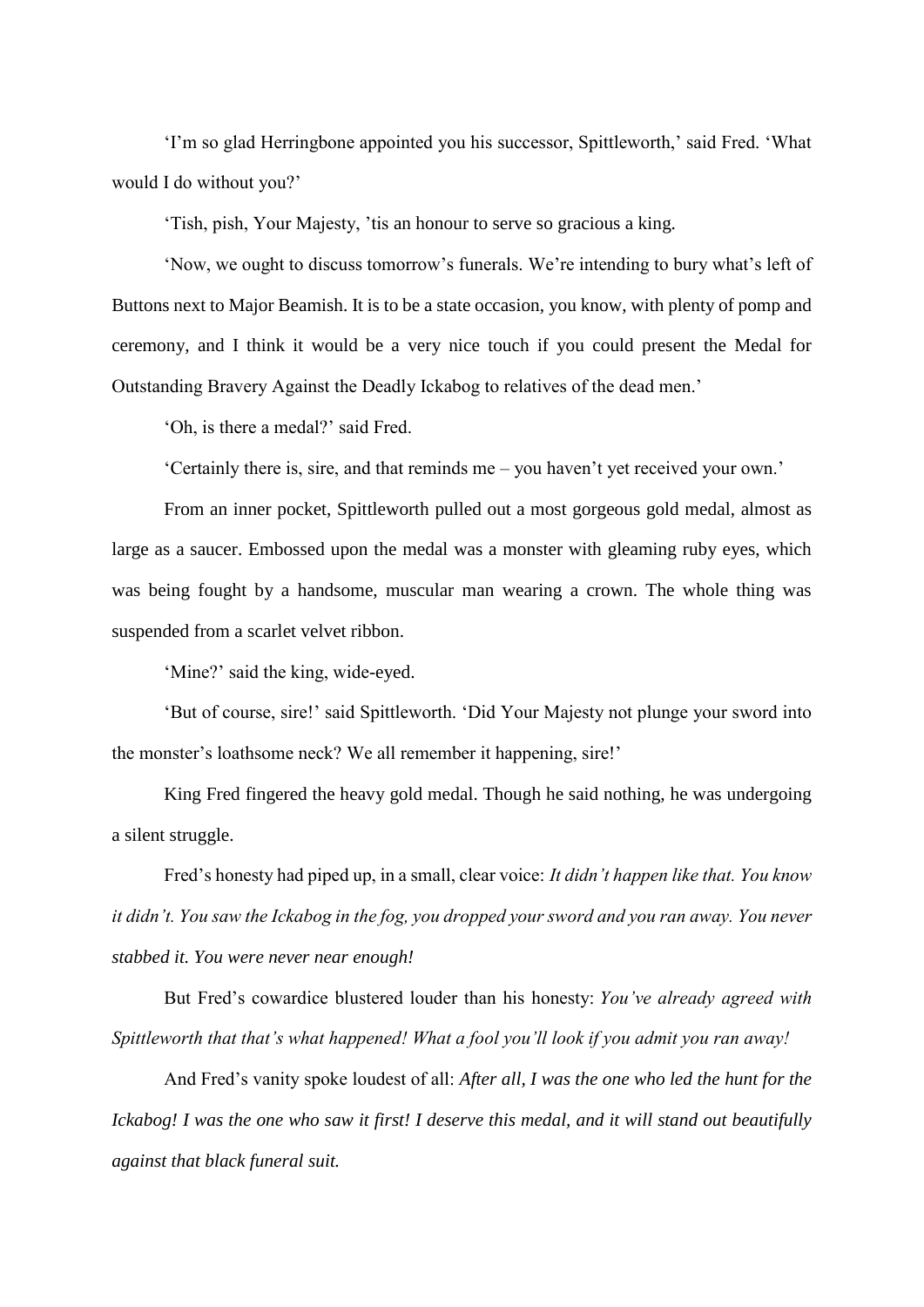So Fred said:

'Yes, Spittleworth, it all happened just as you said. Naturally, one doesn't like to boast.' 'Your Majesty's modesty is legendary,' said Spittleworth, bowing low to hide his smirk.

The following day was declared a national day of mourning in honour of the Ickabog's victims. Crowds lined the streets to watch Major Beamish and Private Buttons' coffins pass on wagons drawn by plumed black horses.

King Fred rode behind the coffins on a jet-black horse, with the Medal for Outstanding Bravery Against the Deadly Ickabog bouncing on his chest and reflecting the sunlight so brightly that it hurt the eyes of the crowd. Behind the king walked Mrs Beamish and Bert, also dressed in black, and behind them came a howling old woman in a ginger wig, who'd been introduced to them as Mrs Buttons, Nobby's mother.

'Oh, my Nobby,' she wailed as she walked. 'Oh, down with the awful Ickabog, who killed my poor Nobby!'

The coffins were lowered into graves and the national anthem was played by the king's buglers. Buttons' coffin was particularly heavy, because it had been filled with bricks. The odd-looking Mrs Buttons wailed and cursed the Ickabog again while ten sweating men lowered her son's coffin into the ground. Mrs Beamish and Bert stood quietly weeping.

Then King Fred called the grieving relatives forward to receive their men's medals. Spittleworth hadn't been prepared to spend as much money on Beamish and the imaginary Buttons as he'd spent on the king, so their medals were made of silver rather than gold. However, it made an affecting ceremony, especially as Mrs Buttons was so overcome that she fell to the ground and kissed the king's boots.

Mrs Beamish and Bert walked home from the funeral and the crowds parted respectfully to let them pass. Only once did Mrs Beamish pause, and that was when her old friend Mr Dovetail stepped out of the crowd to tell her how sorry he was. The two embraced. Daisy wanted to say something to Bert, but the whole crowd was staring, and she couldn't even catch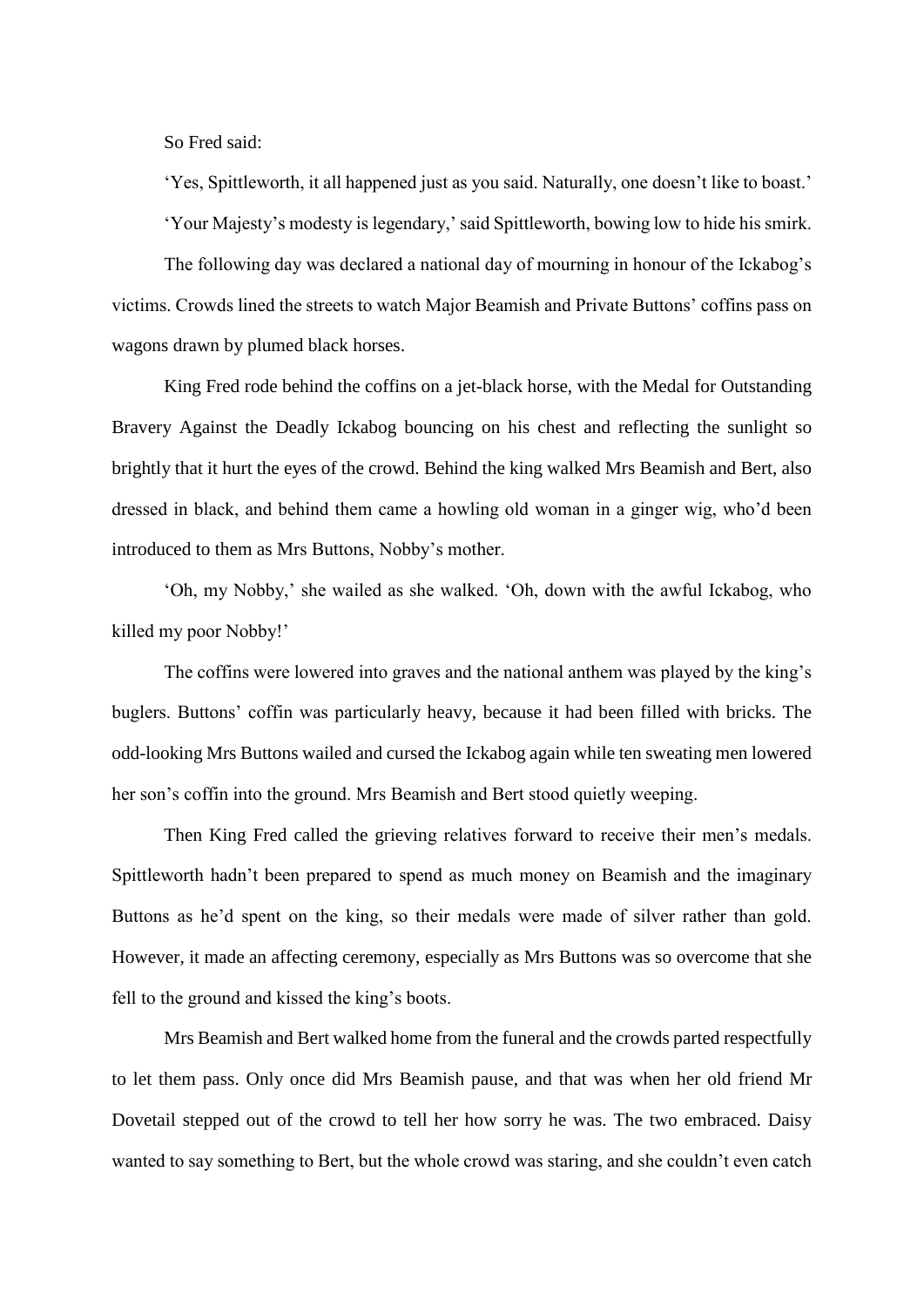his eye, because he was scowling at his feet. Before she knew it, her father had released Mrs Beamish, and Daisy watched her best friend and his mother walk out of sight.

Once they were back in their cottage, Mrs Beamish threw herself face down on her bed where she sobbed and sobbed. Bert tried to comfort her, but nothing worked, so he took his father's medal into his own bedroom and placed it on the mantelpiece.

Only when he stood back to look at it did he realise that he'd placed his father's medal right beside the wooden Ickabog that Mr Dovetail had carved for him so long ago. Until this moment, Bert hadn't connected the toy Ickabog with the way his father had died.

Now he lifted the wooden model from its shelf, placed it on the floor, picked up a poker, and smashed the toy Ickabog to splinters. Then he picked up the remnants of the shattered toy and threw them into the fire. As he watched the flames leap higher and higher, he vowed that one day, when he was old enough, he'd hunt down the Ickabog, and revenge himself upon the monster that had killed his father. *Chapter 21*

#### **Professor Fraudysham**

The morning after the funerals, Spittleworth knocked on the door of the king's apartments again and entered, carrying a lot of scrolls, which he let fall onto the table where the king sat.

'Spittleworth,' said Fred, who was still wearing his Medal for Outstanding Bravery Against the Deadly Ickabog, and had dressed in a scarlet suit, the better to show it off, 'these cakes aren't as good as usual.'

'Oh, I'm sorry to hear that, Your Majesty,' said Spittleworth. 'I thought it right for the widow Beamish to take a few days off work. These are the work of the under pastry chef.'

'Well, they're chewy,' said Fred, dropping half his Folderol Fancy back on his plate. 'And what are all these scrolls?'

'These, sire, are suggestions for improving the kingdom's defences against the Ickabog,' said Spittleworth.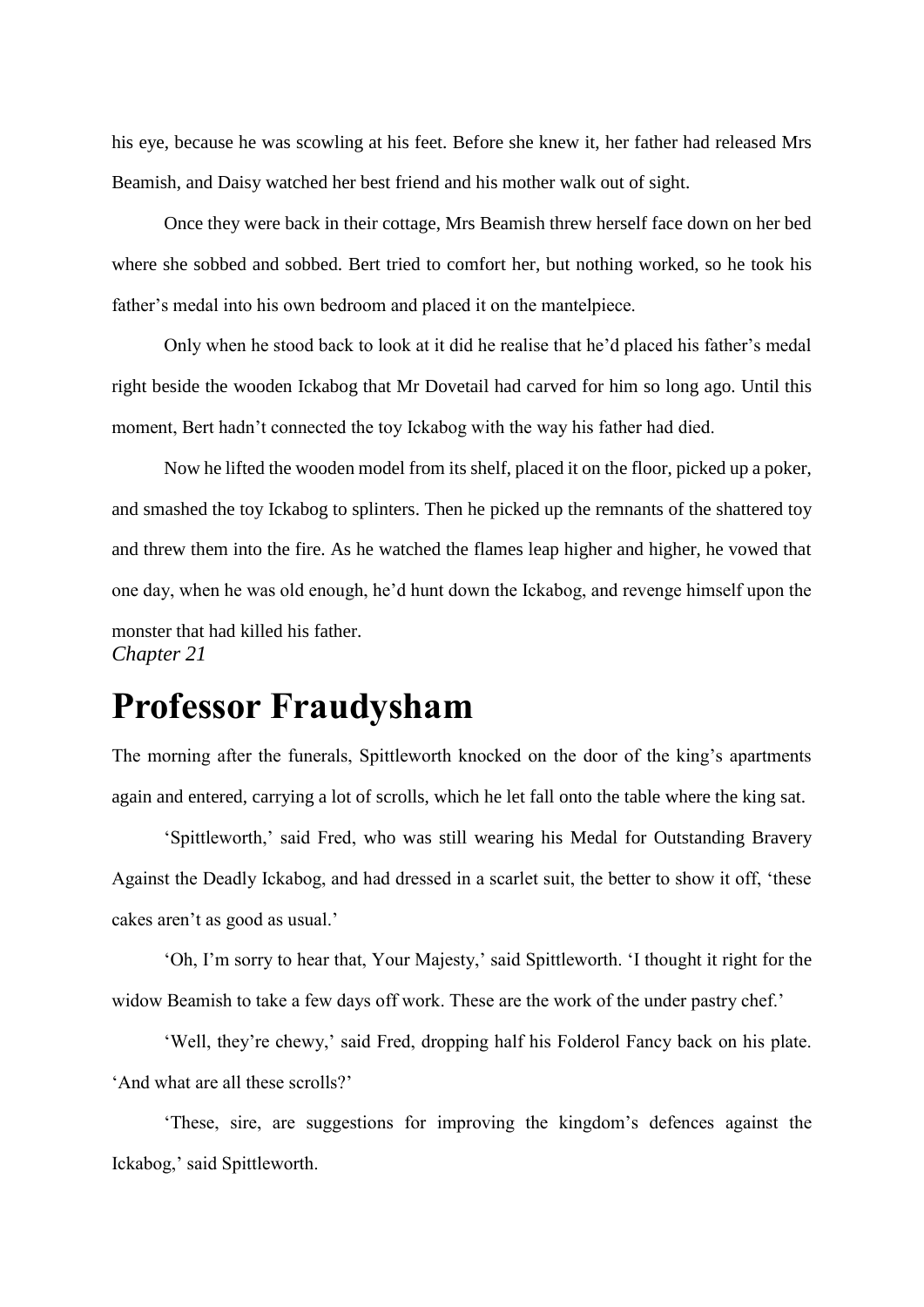'Excellent, excellent,' said King Fred, moving the cakes and the teapot aside to make more room, as Spittleworth pulled up a chair.

'The very first thing to be done, Your Majesty, was to find out as much as we could about the Ickabog itself, the better to discover how to defeat it.'

'Well, yes, but *how*, Spittleworth? The monster is a mystery! Everyone's thought it a fantasy all these years!'

'That, forgive me, is where Your Majesty is wrong,' said Spittleworth. 'By dint of ceaseless searching, I've managed to find the foremost Ickabog expert in all of Cornucopia. Lord Flapoon is waiting with him in the hall. With Your Majesty's permission—'

'Bring him in, bring him in, do!' said Fred excitedly.

So Spittleworth left the room and returned shortly afterwards with Lord Flapoon and a little old man with snowy white hair and spectacles so thick that his eyes had vanished almost into nothingness.

'This, sire, is Professor Fraudysham,' said Flapoon, as the mole-like little man made a deep bow to the king. 'What he doesn't know about Ickabogs isn't worth knowing!'

'How is it that I've never heard of you before, Professor Fraudysham?' asked the king, who was thinking that if he'd known the Ickabog was real enough to have its own expert, he'd never have gone looking for it in the first place.

'I live a retired life, Your Majesty,' said Professor Fraudysham, with a second bow. 'So few people believe in the Ickabog that I've formed the habit of keeping my knowledge to myself.'

King Fred was satisfied with this answer, which was a relief to Spittleworth, because Professor Fraudysham was no more real than Private Nobby Buttons or, indeed, old Widow Buttons in her ginger wig, who'd howled at Nobby's funeral. The truth was that beneath the wigs and the glasses, Professor Fraudysham and Widow Buttons were the same person: Lord Spittleworth's butler, who was called Otto Scrumble, and looked after Lord Spittleworth's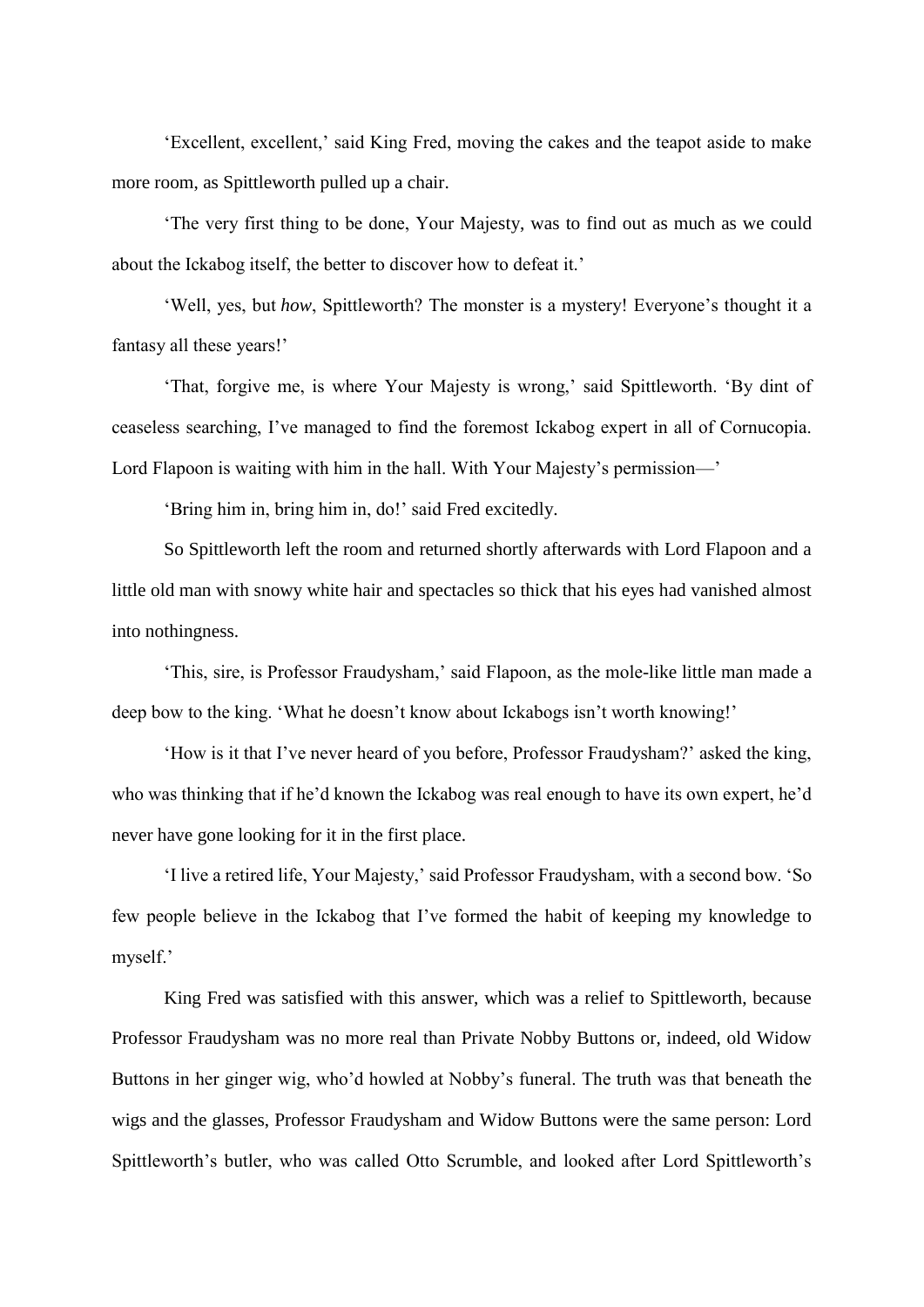estate while he lived at the palace. Like his master, Scrumble would do anything for gold, and had agreed to impersonate both the widow and the professor for a hundred ducats.

'So, what can you tell us about the Ickabog, Professor Fraudysham?' asked the king.

'Well, let's see,' said the pretend professor, who'd been told by Spittleworth what he ought to say. 'It's as tall as two horses—'

'If not taller,' interrupted Fred, whose nightmares had featured a gigantic Ickabog ever since he'd returned from the Marshlands.

'If, as Your Majesty says, not taller,' agreed Fraudysham. 'I should estimate that a medium-sized Ickabog would be as tall as two horses, whereas a large specimen might reach the size of – let's see—'

'Two elephants,' suggested the king.

'Two elephants,' agreed Fraudysham. 'And with eyes like lamps—'

'Or glowing balls of fire,' suggested the king.

'The very image I was about to employ, sire!' said Fraudysham.

'And can the monster really speak in a human tongue?' asked Fred, in whose nightmares the monster whispered, *'The king… I want the king… Where are you, little king?'* as it crept through the dark streets towards the palace.

'Yes, indeed,' said Fraudysham, with another low bow. 'We believe the Ickabog learnt to speak Human by taking people prisoner. Before disembowelling and eating its victims, we believe it forces them to give it English lessons.'

'Suffering Saints, what savagery!' whispered Fred, who'd turned pale.

'Moreover,' said Fraudysham, 'the Ickabog has a long and vengeful memory. If outwitted by a victim – as you outwitted it, sire, by escaping its deadly clutches – it has sometimes sneaked out of the marsh under cover of darkness, and claimed its victim while he or she slept.'

Whiter than the snowy icing on his half-eaten Folderol Fancy, Fred croaked: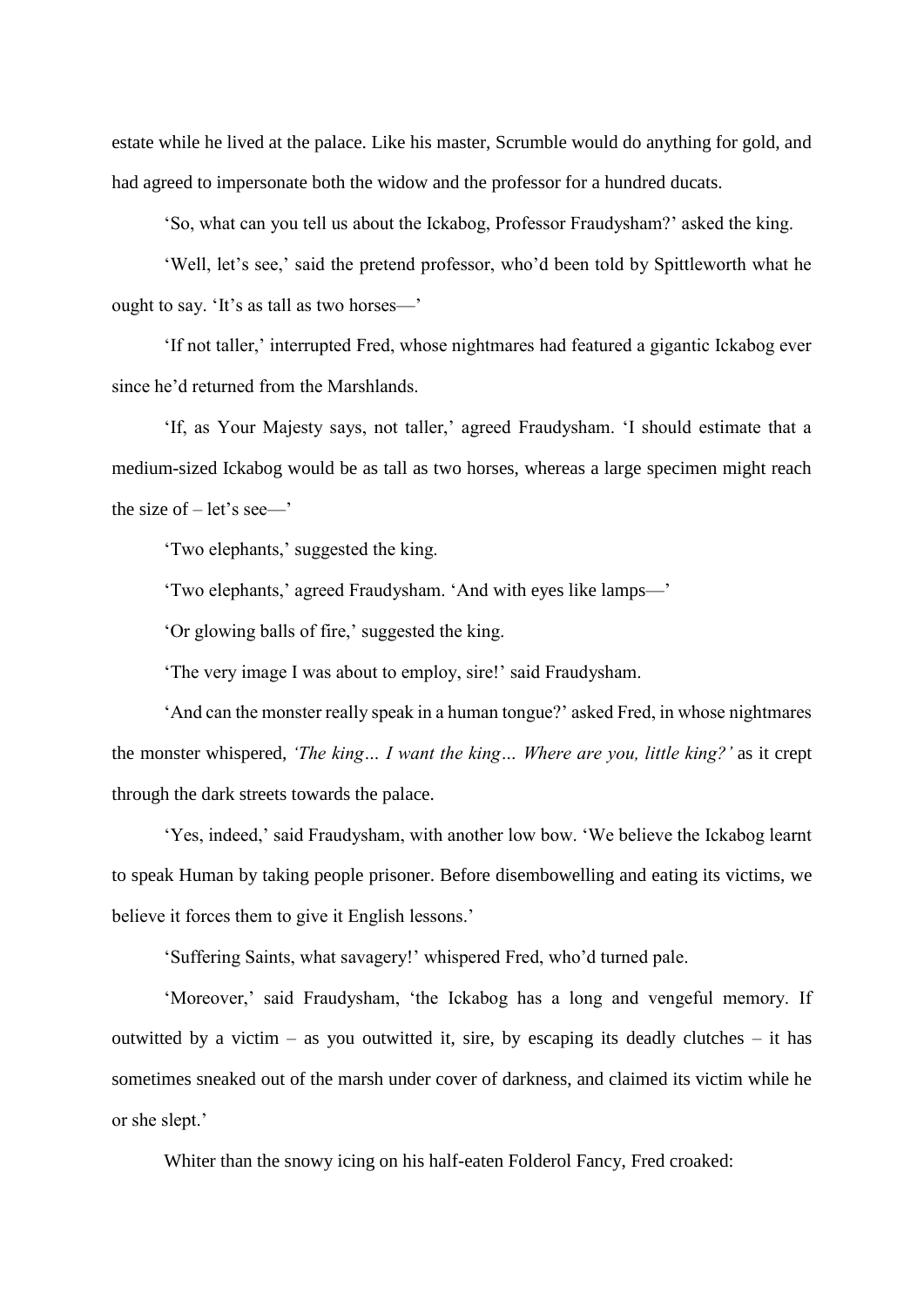'What's to be done? I'm doomed!'

'Nonsense, Your Majesty,' said Spittleworth bracingly. 'I've devised a whole raft of measures for your protection.'

So saying, Spittleworth took hold of one of the scrolls he'd brought with him and unrolled it. There, covering most of the table, was a coloured picture of a monster that resembled a dragon. It was huge and ugly, with thick black scales, gleaming white eyes, a tail that ended in a poisonous spike, a fanged mouth large enough to swallow a man, and long, razor-sharp claws.

'There are several problems to be overcome, when defending against an Ickabog,' said Professor Fraudysham, now taking out a short stick and pointing in turn to the fangs, the claws, and the poisonous tail. 'But the most difficult challenge is that killing an Ickabog causes two new Ickabogs to emerge from the corpse of the first.'

'Surely not?' said Fred faintly.

'Oh, yes, Your Majesty,' said Fraudysham. 'I've made a lifelong study of the monster, and I can assure you that my findings are quite correct.'

'Your Majesty might remember that many of the old tales of the Ickabog make mention of this curious fact,' interjected Spittleworth, who really needed the king to believe in this particular trait of the Ickabog, because most of his plan relied on it.

'But it seems so – so unlikely!' said Fred weakly.

'It *does* seem unlikely on the face of it, doesn't it, sire?' said Spittleworth, with another bow. 'In truth, it's one of those extraordinary, unbelievable ideas that only the very cleverest people can grasp, whereas common folk – stupid folk, sire – giggle and laugh at the notion.'

Fred looked from Spittleworth to Flapoon to Professor Fraudysham; all three men seemed to be waiting for him to prove how clever he was, and naturally he didn't want to seem stupid, so he said: 'Yes… well, if the professor says it, that's good enough for me… but if the monster turns into two monsters every time it dies, how do we kill it?'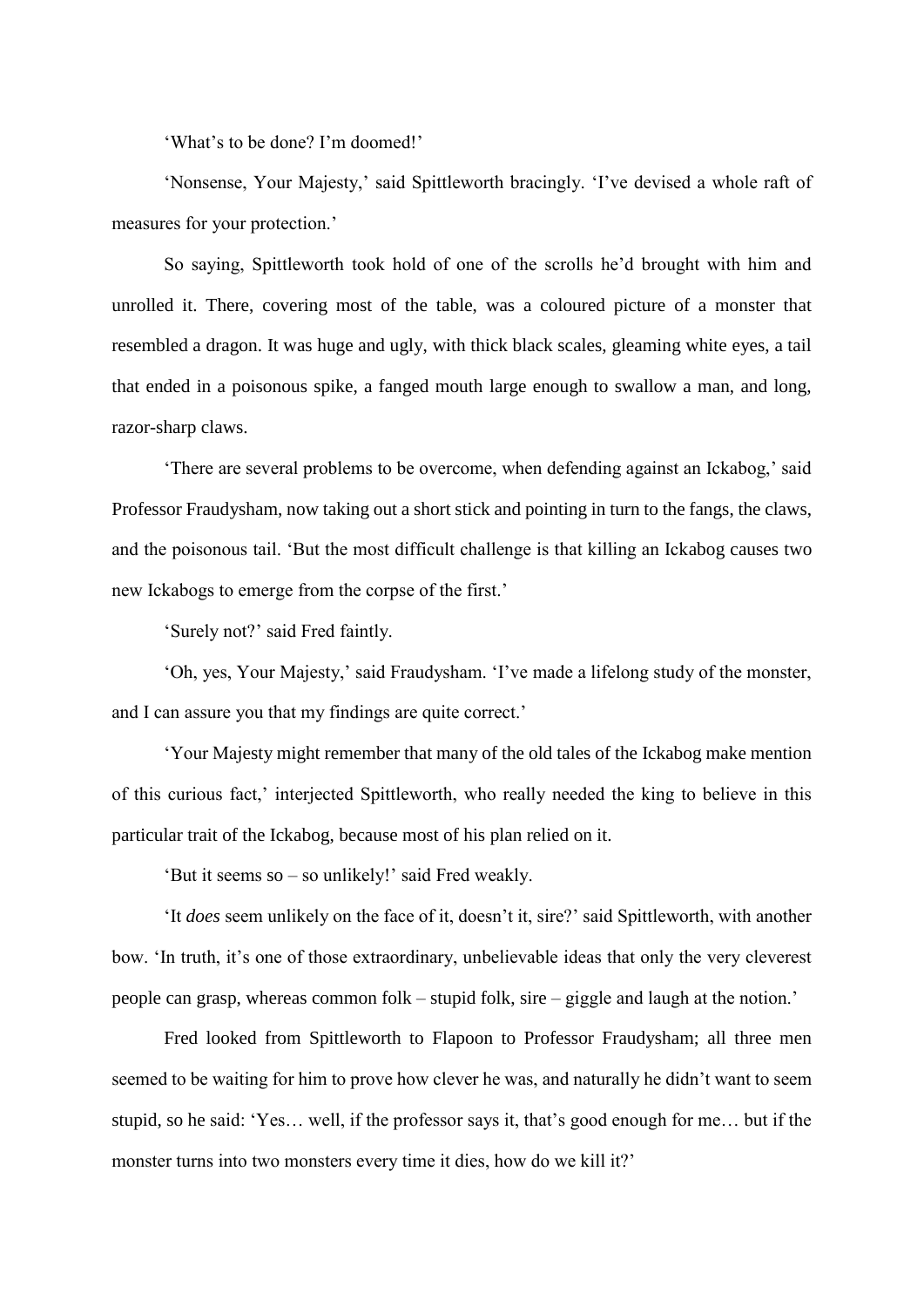'Well, in the first phase of our plan, we don't,' said Spittleworth.

'We don't?' said Fred, crestfallen.

Spittleworth now unrolled a second scroll, which showed a map of Cornucopia. The northernmost tip had a drawing of a gigantic Ickabog on it. All around the edge of the wide marsh stood a hundred little stick figures, holding swords. Fred looked closely to see whether any of them was wearing a crown, and was relieved to see that none were.

'As you can see, Your Majesty, our first proposal is a special Ickabog Defence Brigade. These men will patrol the edge of the Marshlands, to ensure that the Ickabog can't leave the marsh. We estimate the cost of such a brigade, including uniforms, weapons, horses, wages, training, board, lodging, sick pay, danger money, birthday presents, and medals to be around ten thousand gold ducats.'

'Ten thousand ducats?' repeated King Fred. 'That's a lot of gold. However, when it comes to protecting me – I mean to say, when it comes to protecting Cornucopia—'

'Ten thousand ducats a month is a small price to pay,' finished Spittleworth.

'Ten thousand *a month*!' yelped Fred.

'Yes, sire,' said Spittleworth. 'If we're to truly defend the kingdom, the expense will be considerable. However, if Your Majesty feels we could manage with fewer weapons—'

'No, no, I didn't say that—'

'Naturally, we don't expect Your Majesty to bear the expense alone,' continued Spittleworth.

'You don't?' said Fred, suddenly hopeful.

'Oh, no, sire, that would be grossly unfair. After all, the entire country will benefit from the Ickabog Defence Brigade. I suggest we impose an Ickabog tax. We'll ask every household in Cornucopia to pay one gold ducat a month. Of course, this will mean the recruitment and training of many new tax collectors, but if we raise the amount to two ducats, we'll cover the cost of them, too.'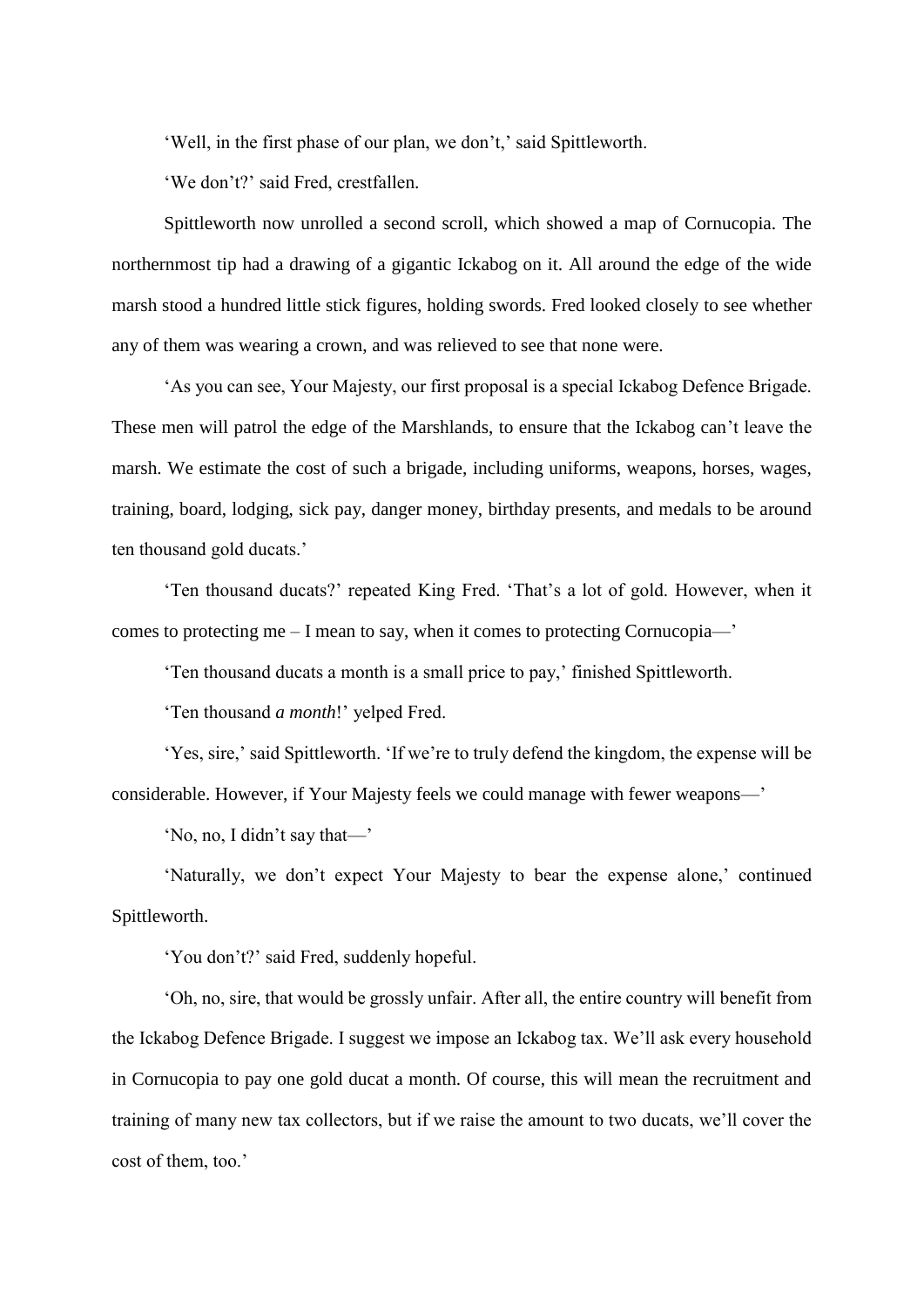'Admirable, Spittleworth!' said King Fred. 'What a brain you have! Why, two ducats a month – people will barely notice the loss.' *Chapter 22*

#### **The House with No Flags**

And so a monthly tax of two gold ducats was imposed on every household in Cornucopia, to protect the country from the Ickabog. Tax collectors soon became a common sight on the streets of Cornucopia. They had large, staring white eyes like lamps painted on the back of their black uniforms. These were supposed to remind everybody of what the tax was for, but people whispered in the taverns that they were Lord Spittleworth's eyes, watching to make sure everybody paid up.

Once they'd collected enough gold, Spittleworth decided to raise a statue to the memory of one of the Ickabog's victims, to remind people what a savage beast it was. At first Spittleworth planned a statue of Major Beamish, but his spies in the taverns of Chouxville reported that it was Private Buttons's story that had really captured the public imagination. Brave young Buttons, who'd volunteered to gallop off into the night with the news of his major's death, only to end up in the Ickabog's jaws himself, was generally felt to be a tragic, noble figure deserving of a handsome statue. Major Beamish, on the other hand, seemed merely to have died by accident, blundering unwisely across the foggy marsh in the dark. In fact, the drinkers of Chouxville felt quite resentful towards Beamish, as the man who'd forced Nobby Buttons to risk his life.

Happy to bow to the public mood, Spittleworth had a statue of Nobby Buttons made, and placed it in the middle of the largest public square in Chouxville. Seated on a magnificent charger, with his bronze cloak flying out behind him and a look of determination on his boyish face, Buttons was forever frozen in the act of galloping back to the City-Within-The-City. It became fashionable to lay flowers around the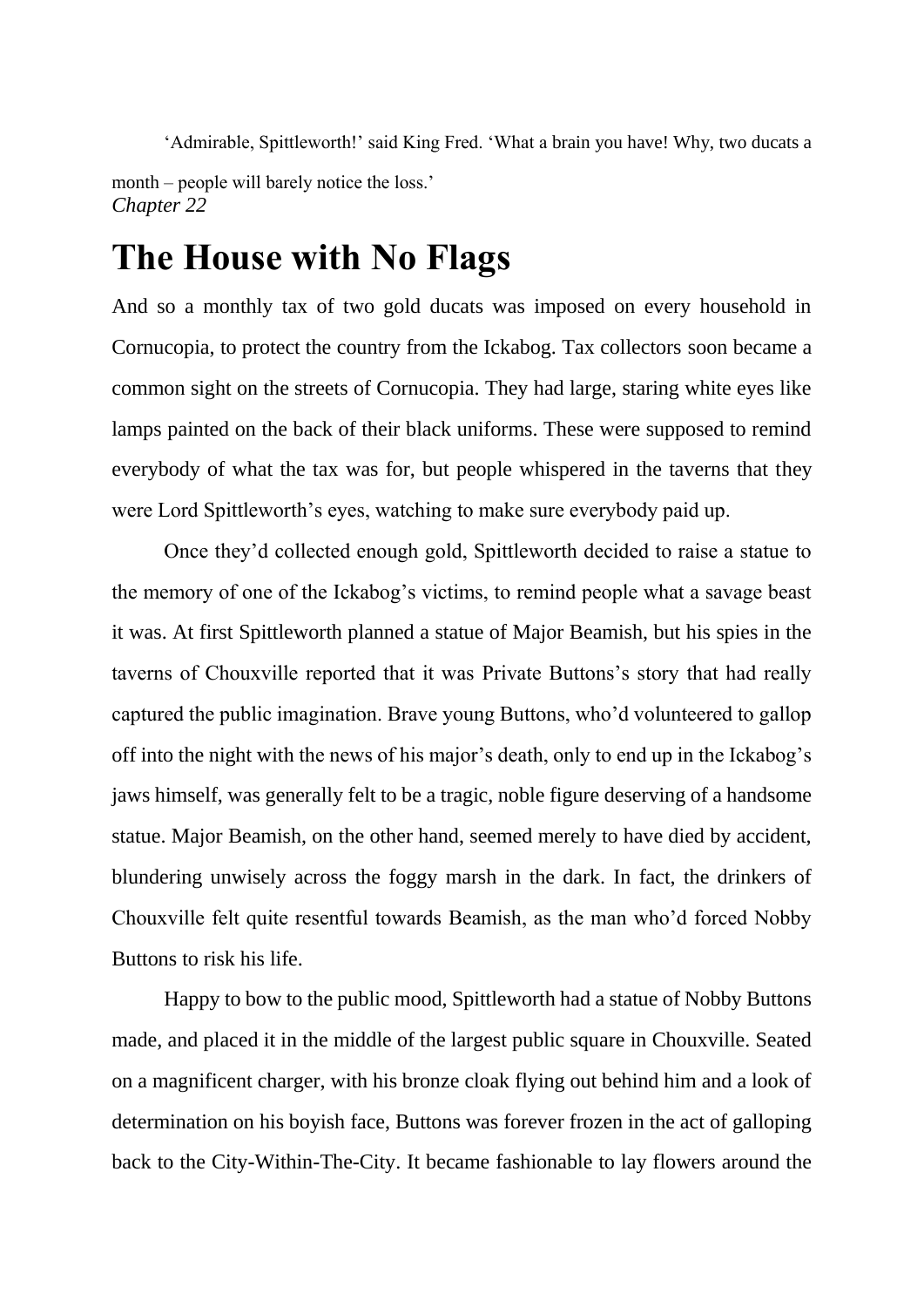statue's base every Sunday. One rather plain young woman, who laid flowers every day of the week, claimed she'd been Nobby Buttons' girlfriend.

Spittleworth also decided to spend some gold on a scheme to keep the king diverted, because Fred was still too scared to go hunting, in case the Ickabog had sneaked south somehow and pounced on him in the forest. Bored of entertaining Fred, Spittleworth and Flapoon had come up with a plan.

'We need a portrait of you fighting the Ickabog, sire! The nation demands it!'

'Does it really?' said the king, fiddling with his buttons, which that day were made of emeralds. Fred remembered the ambition he'd formed, the morning he'd first tried on battledress, of being painted killing the Ickabog. He liked this idea of Spittleworth's very much, so he spent the next two weeks choosing and being fitted for a new uniform, because the old one was much stained by the marsh, and having a replacement jewelled sword made. Then Spittleworth hired the best portrait painter in Cornucopia, Malik Motley, and Fred began posing for weeks on end, for a portrait large enough to cover an entire wall of the Throne Room. Behind Motley sat fifty lesser artists, all copying his work, so as to have smaller versions of the painting ready to deliver to every city, town, and village in Cornucopia.

While he was being painted, the king amused Motley and the other artists by telling them the story of his famous fight with the monster, and the more he told the story, the more he found himself convinced of its truth. All of this kept Fred happily occupied, leaving Spittleworth and Flapoon free to run the country, and to divide up the trunks of gold left over each month, which were sent in the dead of night to the two lords' estates in the country.

But what, you might ask, of the eleven other advisors, who'd worked under Herringbone? Didn't they think it odd that the Chief Advisor had resigned in the middle of the night, and never been seen again? Didn't they ask questions, when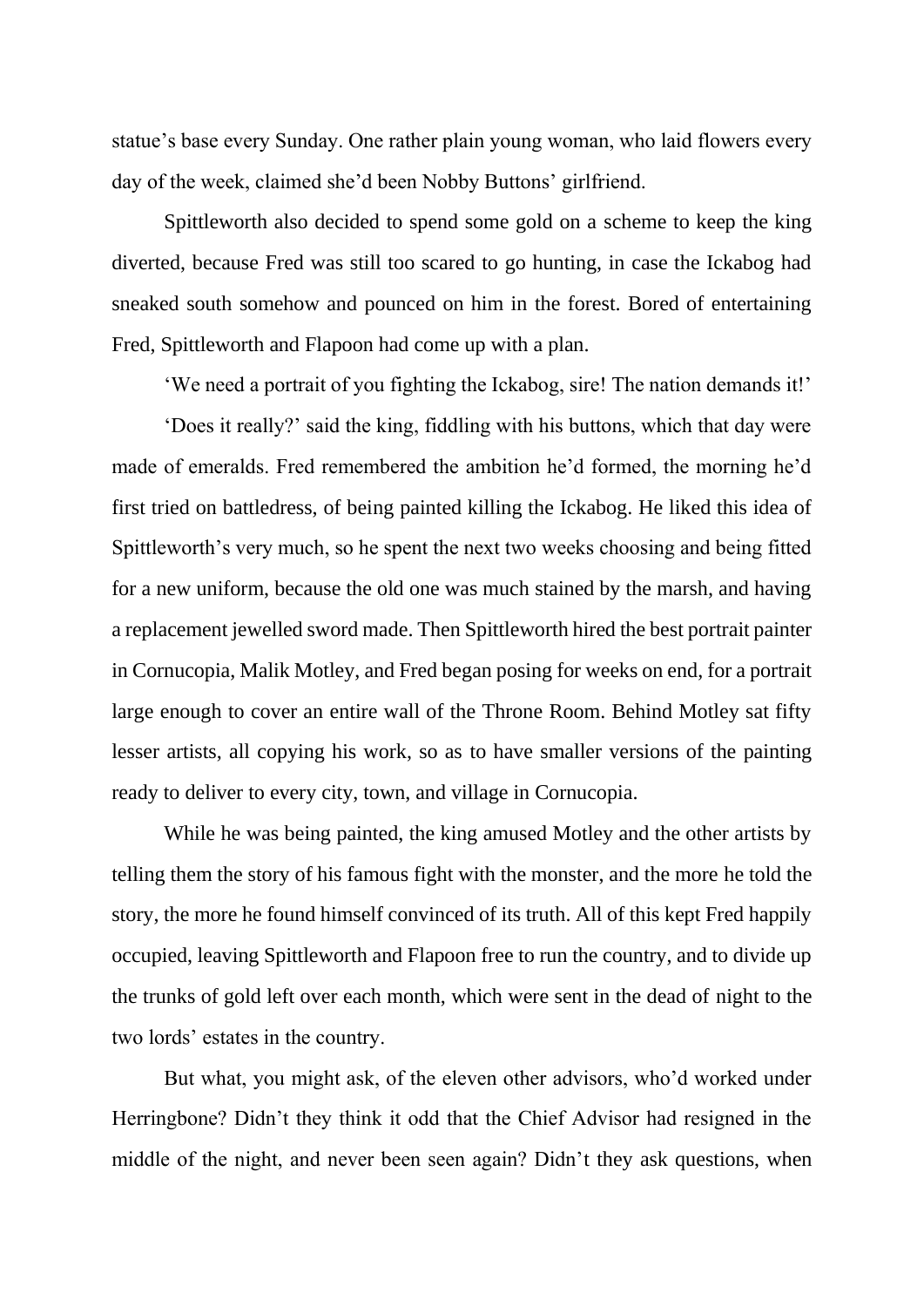they woke up to find Spittleworth in Herringbone's place? And, most importantly of all: did they believe in the Ickabog?

Well, those are excellent questions, and I'll answer them now.

They certainly muttered among themselves that Spittleworth shouldn't have been allowed to take over, without a proper vote. One or two of them even considered complaining to the king. However, they decided not to act, for the simple reason that they were scared.

You see, royal proclamations had now gone up in every town and village square in Cornucopia, all written by Spittleworth and signed by the king. It was treason to question the king's decisions, treason to suggest that the Ickabog might not be real, treason to question the need for the Ickabog tax and treason not to pay your two ducats a month. There was also a reward of ten ducats if you reported someone for saying the Ickabog wasn't real.

The advisors were frightened of being accused of treason. They didn't want to be locked up in a dungeon. It really was much more pleasant to keep living in the lovely mansions which came with the job of advisor, and to continue wearing their special advisor robes, which meant they were allowed to go straight to the head of the queue in pastry shops.

So they approved all the expenses of the Ickabog Defence Brigade, who wore green uniforms, which Spittleworth said hid them better in the marsh weed. The Brigade soon became a common sight, parading through the streets of all of Cornucopia's major cities.

Some might wonder why the Brigade was riding through the streets waving at people, instead of remaining up in the north, where the monster was supposed to be, but they kept their thoughts to themselves. Meanwhile, most of their fellow citizens competed with each other to demonstrate their passionate belief in the Ickabog. They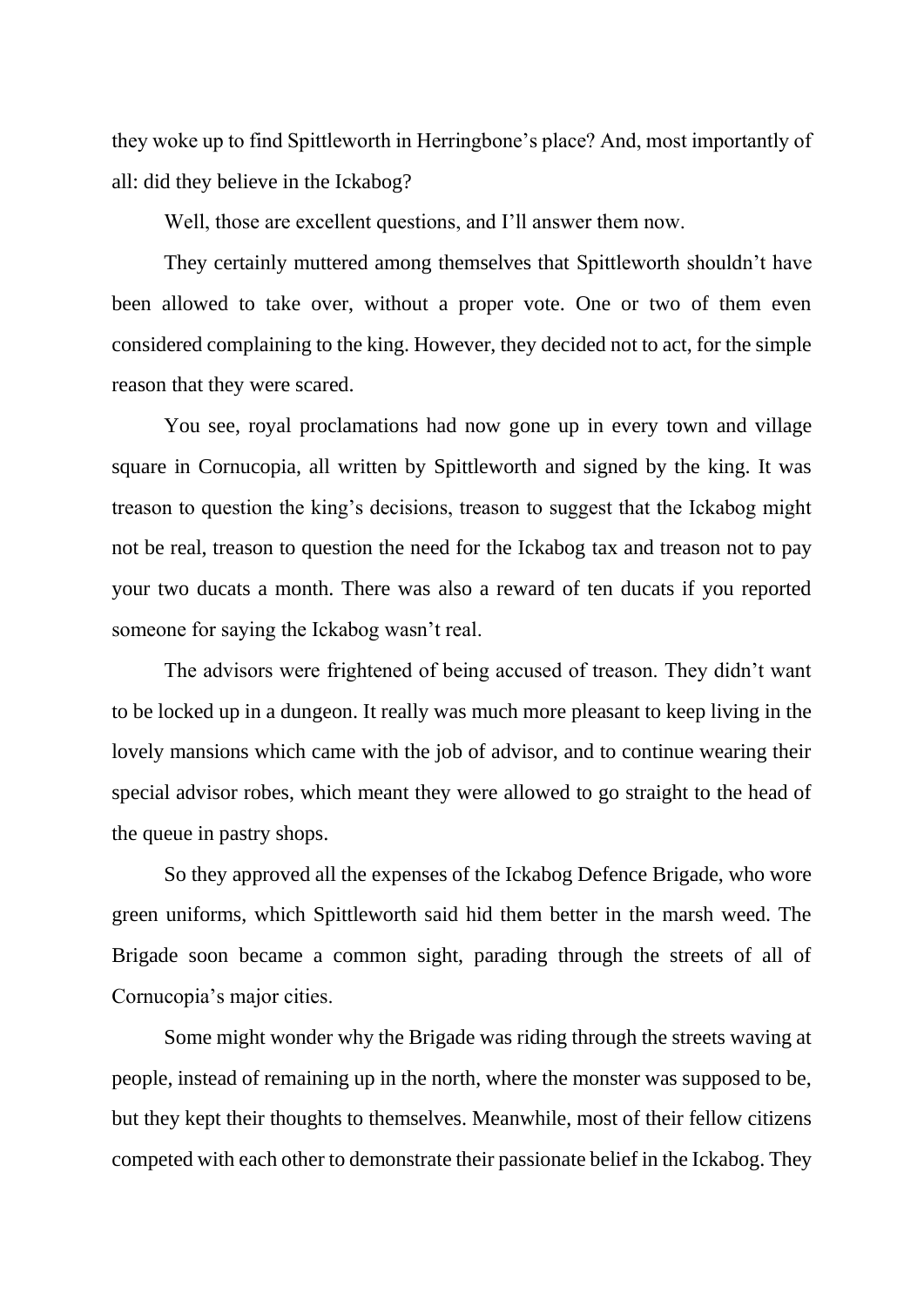propped up cheap copies of the painting of King Fred fighting the Ickabog in their windows, and hung wooden signs on their doors, which bore messages like PROUD TO PAY THE ICKABOG TAX and DOWN WITH THE ICKABOG, UP WITH THE KING! Some parents even taught their children to bow and curtsy to the tax collectors.

The Beamish house was decorated in so many anti-Ickabog banners that it was hard to see what the cottage beneath looked like. Bert had returned to school at last, but to Daisy's disappointment, he spent all his breaks with Roderick Roach, talking about the time when they would both join the Ickabog Defence Brigade and kill the monster. She'd never felt lonelier, and wondered whether Bert missed her at all.

Daisy's own house was the only one in the City-Within-The-City that was entirely free of flags and signs welcoming the Ickabog tax. Her father also kept Daisy inside whenever the Ickabog Defence Brigade rode past, rather than urging her to run into the garden and cheer, like the neighbours' children.

Lord Spittleworth noticed the absence of flags and signs on the tiny cottage beside the graveyard, and filed that knowledge away in the back of his cunning head, where he kept information that might one day prove useful. *Chapter 23*

# **The Trial**

I'm sure you haven't forgotten those three brave soldiers locked up in the dungeons, who'd refused to believe in either the Ickabog or in Nobby Buttons.

Well, Spittleworth hadn't forgotten them either. He'd been trying to think up ways to get rid of them, without being blamed for it, ever since the night he'd imprisoned them. His latest idea was to feed them poison in their soup, and pretend they'd died of natural causes. He was still trying to decide on the best poison to use, when some of the soldiers' relatives turned up at the palace gates, demanding to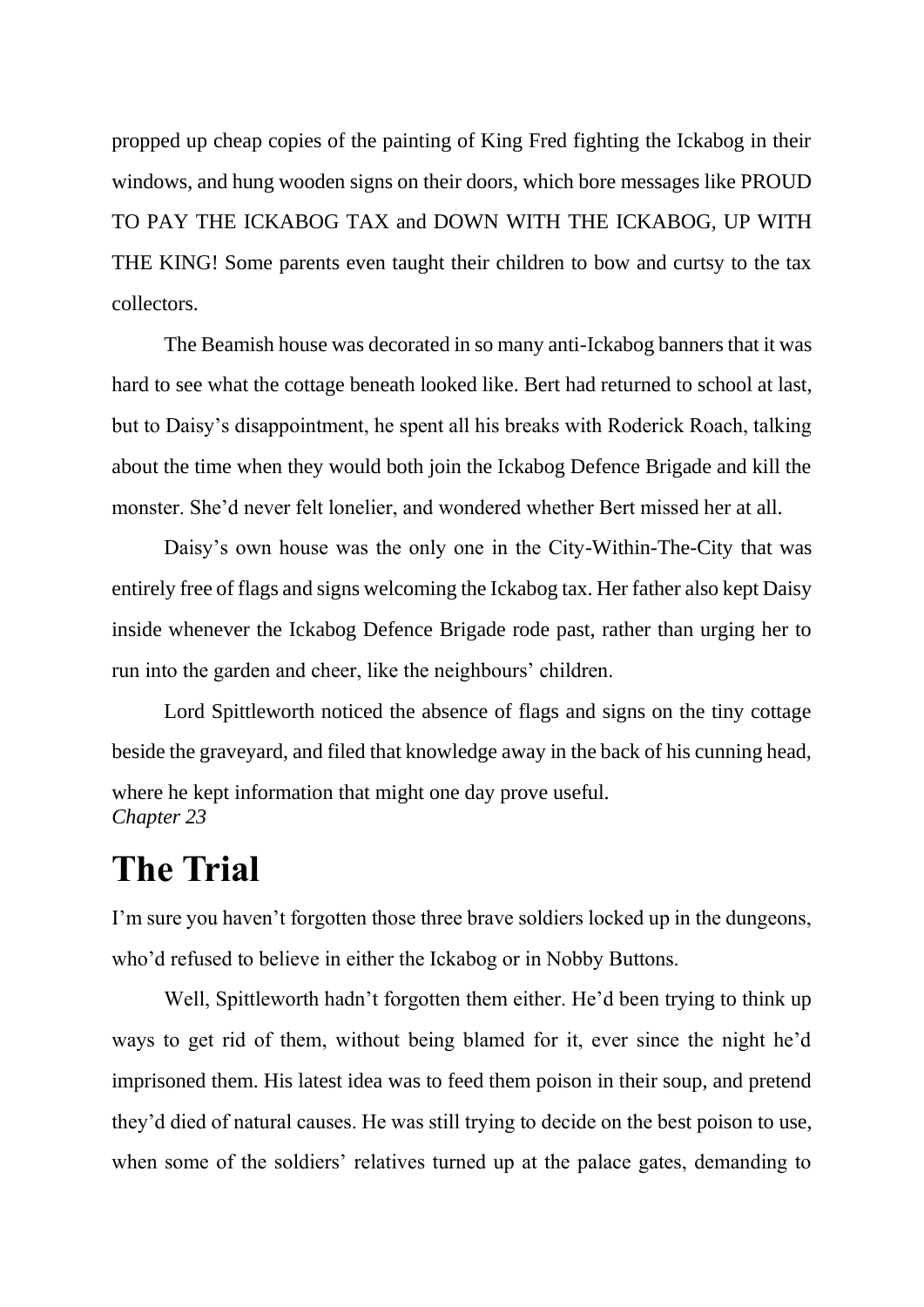speak to the king. Even worse, Lady Eslanda was with them, and Spittleworth had the sneaking suspicion she'd arranged the whole thing.

Instead of taking them to the king, Spittleworth had the group shown into his splendid new Chief Advisor's office, where he invited them politely to sit down.

'We want to know when our boys are going to stand trial,' said Private Ogden's brother, who was a pig farmer from just outside Baronstown.

'You've had them locked up for months now,' said the mother of Private Wagstaff, who was a barmaid in a Jeroboam tavern.

'And we'd all like to know what they're charged with,' said Lady Eslanda.

'They're charged with treason,' said Spittleworth, wafting his scented handkerchief under his nose, with his eyes on the pig farmer. The man was perfectly clean, but Spittleworth meant to make him feel small, and I'm sorry to say he succeeded.

'Treason?' repeated Mrs Wagstaff in astonishment. 'Why, you won't find more loyal subjects of the king anywhere in the land than those three!'

Spittleworth's crafty eyes moved between the worried relatives, who so clearly loved their brothers and sons very deeply, and Lady Eslanda, whose face was so anxious, and a brilliant idea flashed into his brain like a lightning strike. He didn't know why he hadn't thought of it before! He didn't need to poison the soldiers at all! What he needed was to ruin their reputations.

'Your men will be put on trial tomorrow,' he said, getting to his feet. 'The trial will take place in the largest square in Chouxville, because I want as many people as possible to hear what they have to say. Good day to you, ladies and gentlemen.'

And with a smirk and a bow, Spittleworth left the astonished relatives and proceeded down into the dungeons.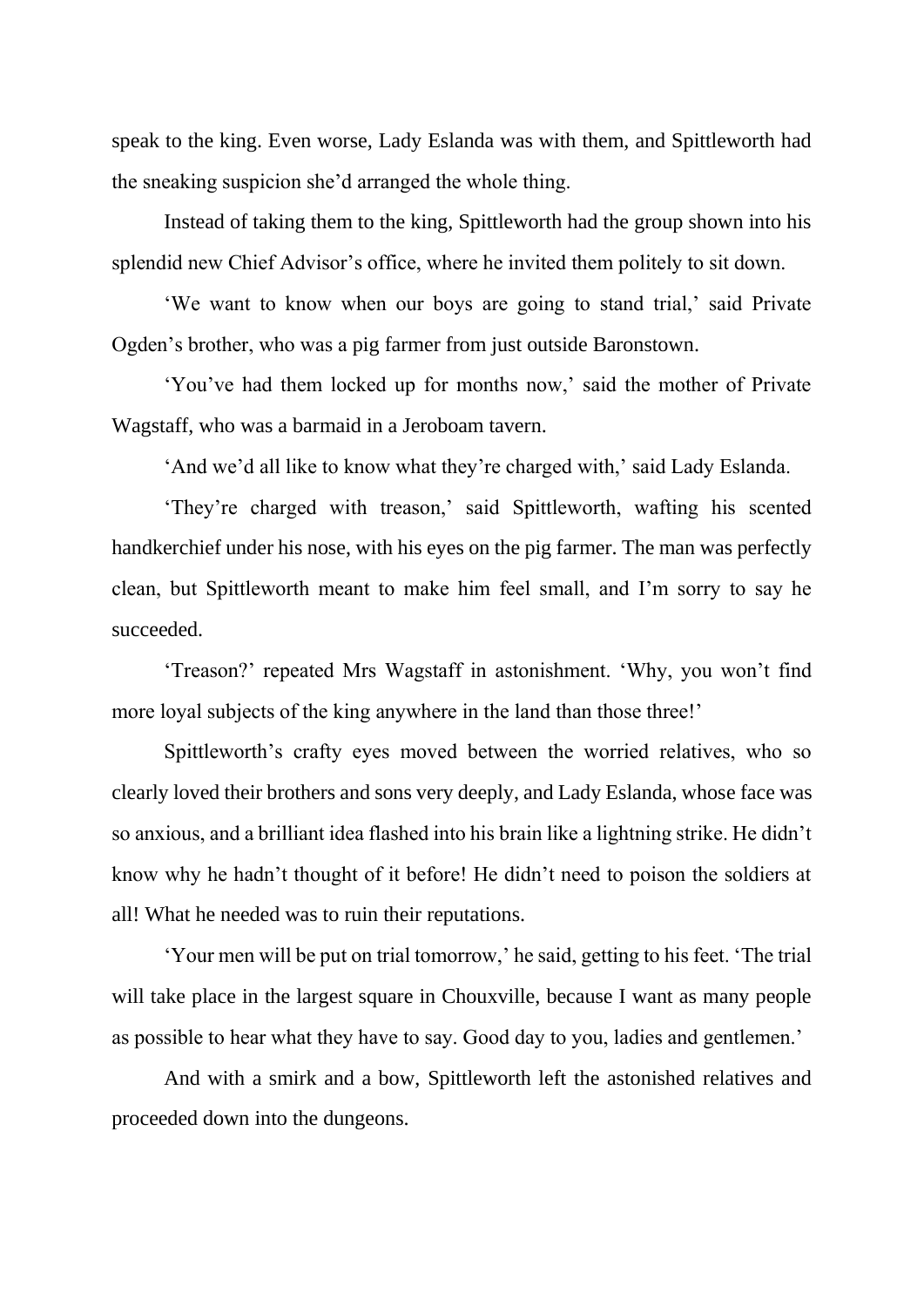The three soldiers were a lot thinner than the last time he'd seen them, and as they hadn't been able to shave or keep very clean, they made a miserable picture.

'Good morning, gentlemen,' said Spittleworth briskly, while the drunken warder snoozed in a corner. 'Good news! You're to stand trial tomorrow.'

'And what exactly are we charged with?' asked Captain Goodfellow suspiciously.

'We've been through this already, Goodfellow,' said Spittleworth. 'You saw the monster on the marsh, and ran away instead of staying to protect your king. You then claimed the monster isn't real, to cover up your own cowardice. That's treason.'

'It's a filthy lie,' said Goodfellow, in a low voice. 'Do what you like to me, Spittleworth, but I'll tell the truth.'

The other two soldiers, Ogden and Wagstaff, nodded their agreement with the captain.

'You might not care what I do to *you*,' said Spittleworth, smiling, 'but what about your families? It would be awful, wouldn't it, Wagstaff, if that barmaid mother of yours slipped on her way down into the cellar, and cracked open her skull? Or, Ogden, if your pig-farming brother accidentally stabbed himself with his own scythe, and got eaten by his own pigs? Or,' whispered Spittleworth, moving closer to the bars, and staring into Goodfellow's eyes, 'if Lady Eslanda were to have a riding accident, and break her slender neck.'

You see, Spittleworth believed that Lady Eslanda was Captain Goodfellow's lover. It would never occur to him that a woman might try and protect a man to whom she'd never even spoken.

Captain Goodfellow wondered why on earth Lord Spittleworth was threatening him with the death of Lady Eslanda. True, he thought her the loveliest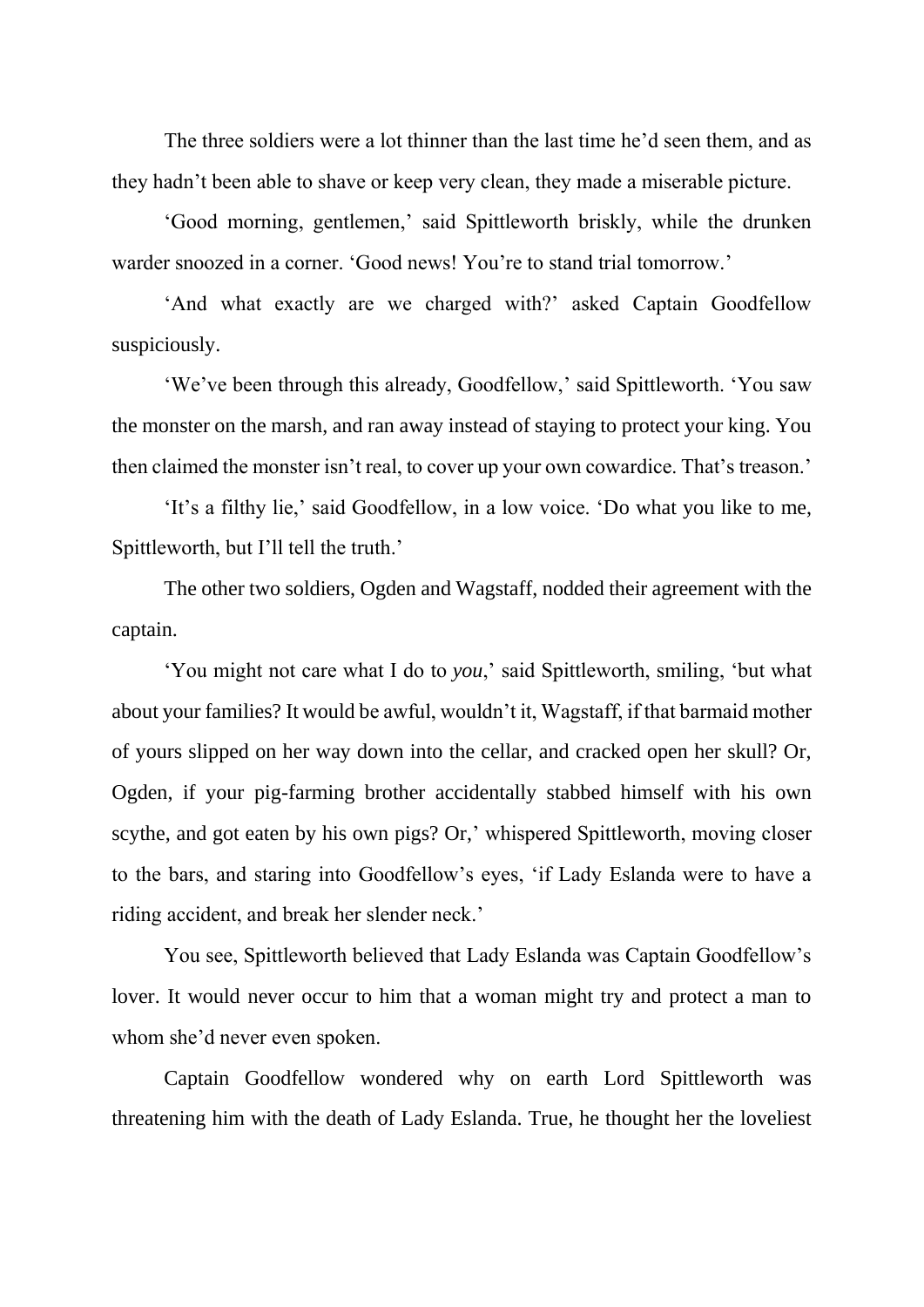woman in the kingdom, but he'd always kept that to himself, because cheesemakers' sons didn't marry ladies of the court.

'What has Lady Eslanda to do with me?' he asked.

'Don't pretend, Goodfellow,' snapped the Chief Advisor. 'I've seen her blushes when your name is mentioned. Do you think me a fool? She has been doing all that she can to protect you and, I must admit, it is down to her that you're still alive. However, it is the Lady Eslanda who'll pay the price if you tell any truth but mine tomorrow. She saved your life, Goodfellow: will you sacrifice hers?'

Goodfellow was speechless with shock. The idea that Lady Eslanda was in love with him was so marvellous that it almost eclipsed Spittleworth's threats. Then the captain realised that, in order to save Eslanda's life, he would have to publicly confess to treason the next day, which would surely kill her love for him stone-dead.

From the way the colour had drained out of the three men's faces, Spittleworth could see that his threats had done the trick.

'Take courage, gentlemen,' he said. 'I'm sure no awful accidents will happen to your loved ones, as long as you tell the truth tomorrow…'

So notices were pinned up all over the capital announcing the trial, and the following day, an enormous crowd packed itself into the largest square in Chouxville. Each of the three brave soldiers took it in turns to stand on a wooden platform, while their friends and families watched, and one by one they confessed that they'd met the Ickabog on the marsh, and had run away like cowards instead of defending the king.

The crowd booed the soldiers so loudly that it was hard to hear what the judge (Lord Spittleworth) was saying. However, all the time Spittleworth was reading out the sentence – life imprisonment in the palace dungeons – Captain Goodfellow stared directly into the eyes of Lady Eslanda, who sat watching, high in the stands,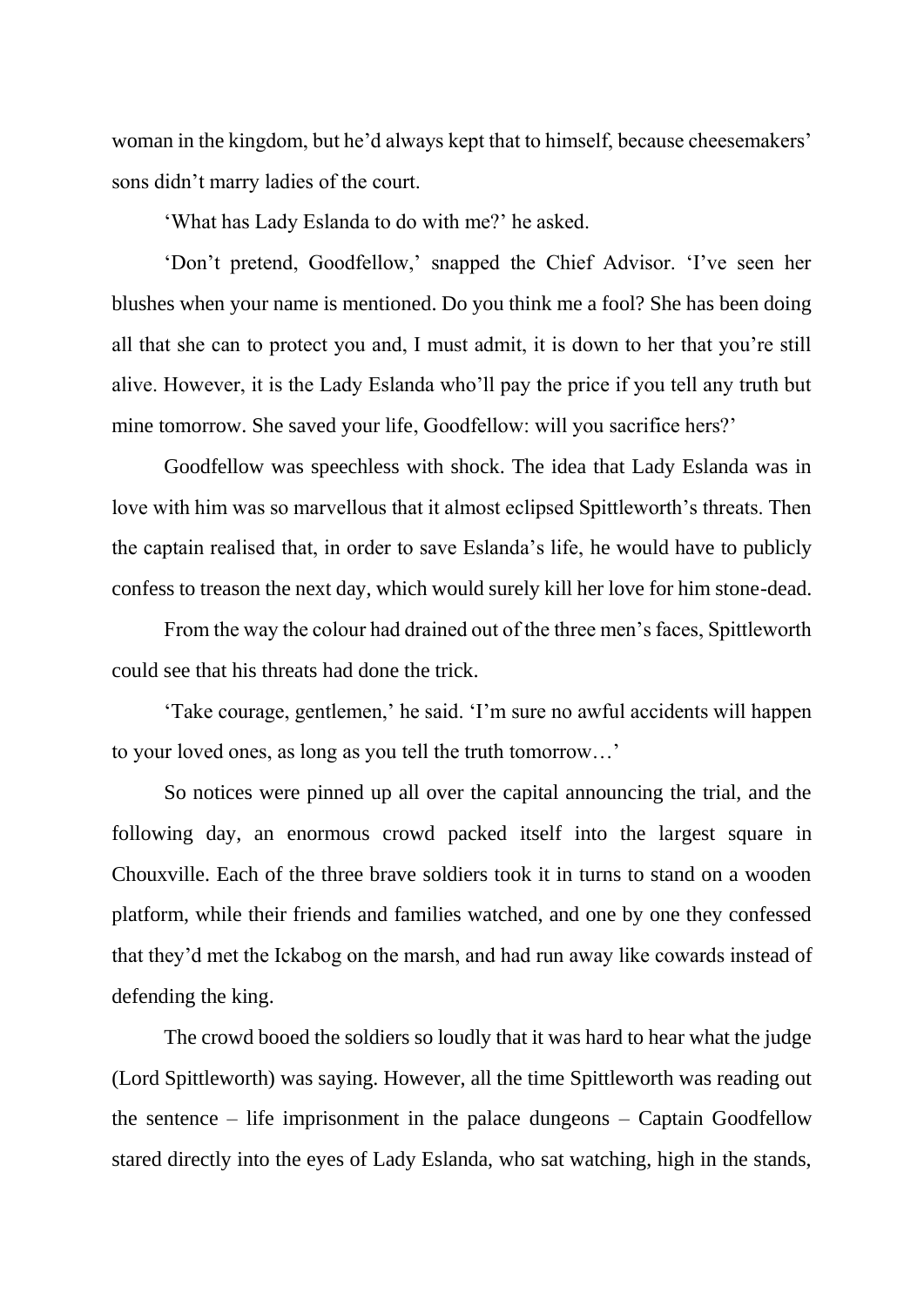with the other ladies of the court. Sometimes, two people can tell each other more with a look than others could tell each other with a lifetime of words. I will not tell you everything that Lady Eslanda and Captain Goodfellow said with their eyes, but she knew, now, that the captain returned her feelings, and he learnt, even though he was going to prison for the rest of his life, that Lady Eslanda knew he was innocent.

The three prisoners were led from the platform in chains, while the crowd threw cabbages at them and then dispersed, chattering loudly. Many of them felt Lord Spittleworth should have put the traitors to death, and Spittleworth chuckled to himself as he returned to the palace, for it was always best, if possible, to seem a reasonable man.

Mr Dovetail had watched the trial from the back of the crowd. He hadn't booed the soldiers, nor had he brought Daisy with him, but had left her carving in his workshop. As Mr Dovetail walked home, lost in thought, he saw Wagstaff's weeping mother being followed along the street by a gang of youths, who were booing and throwing vegetables at her.

'You follow this woman any further, and you'll have me to deal with!' Mr Dovetail shouted at the gang, who, seeing the size of the carpenter, slunk away.

*Chapter 24*

## **The Bandalore**

Daisy was about to turn eight years old, so she decided to invite Bert Beamish to tea.

A thick wall of ice seemed to have grown up between Daisy and Bert since his father had died. He was always with Roderick Roach, who was very proud to have the son of an Ickabog victim as a friend, but Daisy's coming birthday, which was three days before Bert's, would be a chance to find out whether they could repair their friendship. So she asked her father to write a note to Mrs Beamish, inviting her and her son to tea. To Daisy's delight, a note came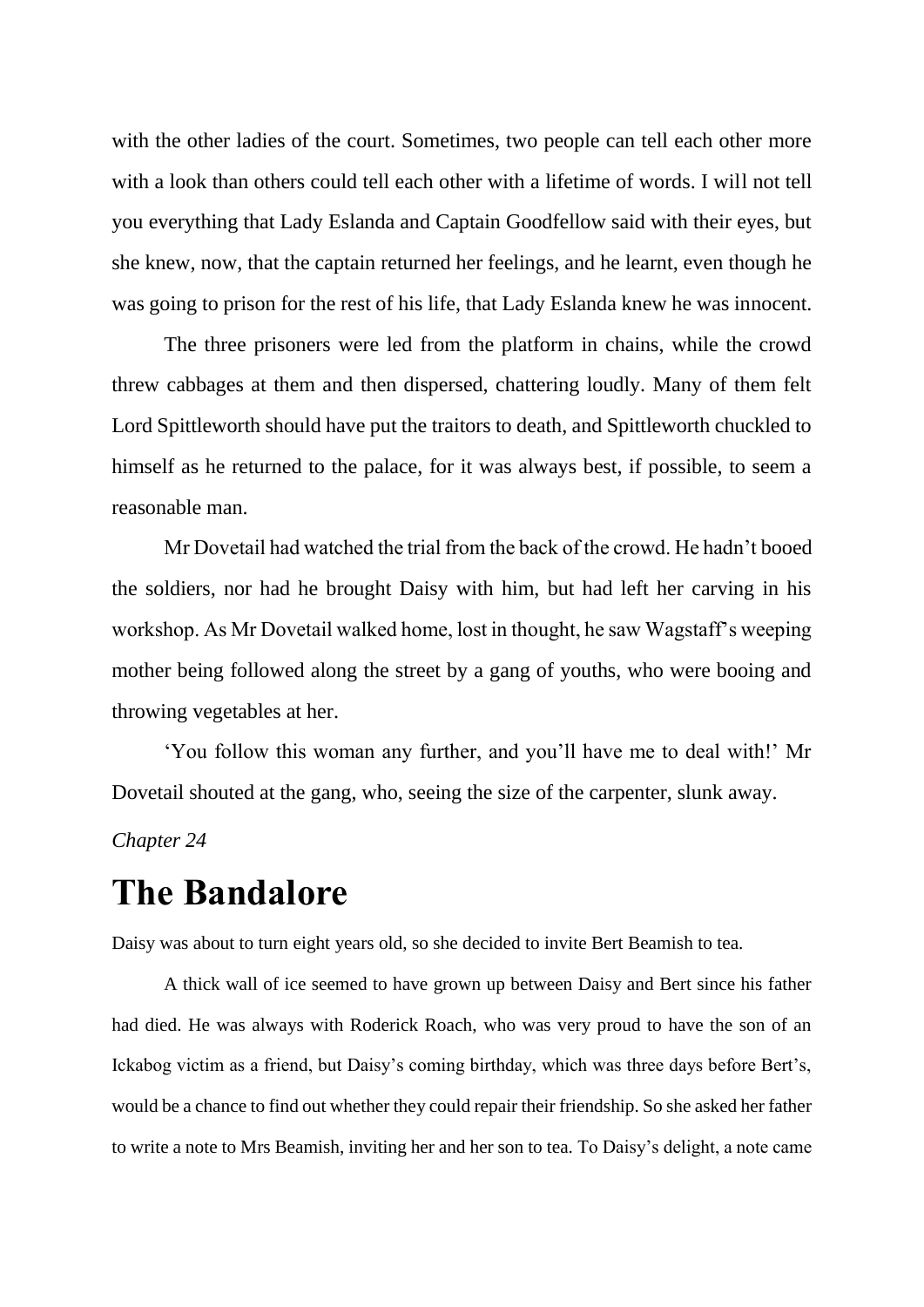back accepting the invitation, and even though Bert still didn't talk to her at school, she held out hope that everything would be made right on her birthday.

Although he was well paid as carpenter to the king, even Mr Dovetail had felt the pinch of paying the Ickabog tax, so he and Daisy had bought fewer pastries than usual, and Mr Dovetail stopped buying wine. However, in honour of Daisy's birthday, Mr Dovetail brought out his last bottle of Jeroboam wine, and Daisy collected all her savings and bought two expensive Hopes-of-Heaven for herself and Bert, because she knew they were his favourites.

The birthday tea didn't start well. Firstly, Mr Dovetail proposed a toast to Major Beamish, which made Mrs Beamish cry. Then the four of them sat down to eat, but nobody seemed able to think of anything to say, until Bert remembered that he'd bought Daisy a present.

Bert had seen a bandalore, which is what people called yo-yos at that time, in a toyshop window and bought it with all his saved pocket money. Daisy had never seen one before, and what with Bert teaching her to use it, and Daisy swiftly becoming better at it than Bert was, and Mrs Beamish and Mr Dovetail drinking Jeroboam sparkling wine, conversation began to flow much more easily.

The truth was that Bert had missed Daisy very much, but hadn't known how to make up with her, with Roderick Roach always watching. Soon, though, it felt as though the fight in the courtyard had never happened, and Daisy and Bert were snorting with laughter about their teacher's habit of digging for bogies in his nose when he thought none of the children were looking. The painful subjects of dead parents, or fights that got out of hand, or King Fred the Fearless, were all forgotten.

The children were wiser than the adults. Mr Dovetail hadn't tasted wine in a long time, and, unlike his daughter, he didn't stop to consider that discussing the monster that was supposed to have killed Major Beamish might be a bad idea. Daisy only realised what her father was doing when he raised his voice over the children's laughter.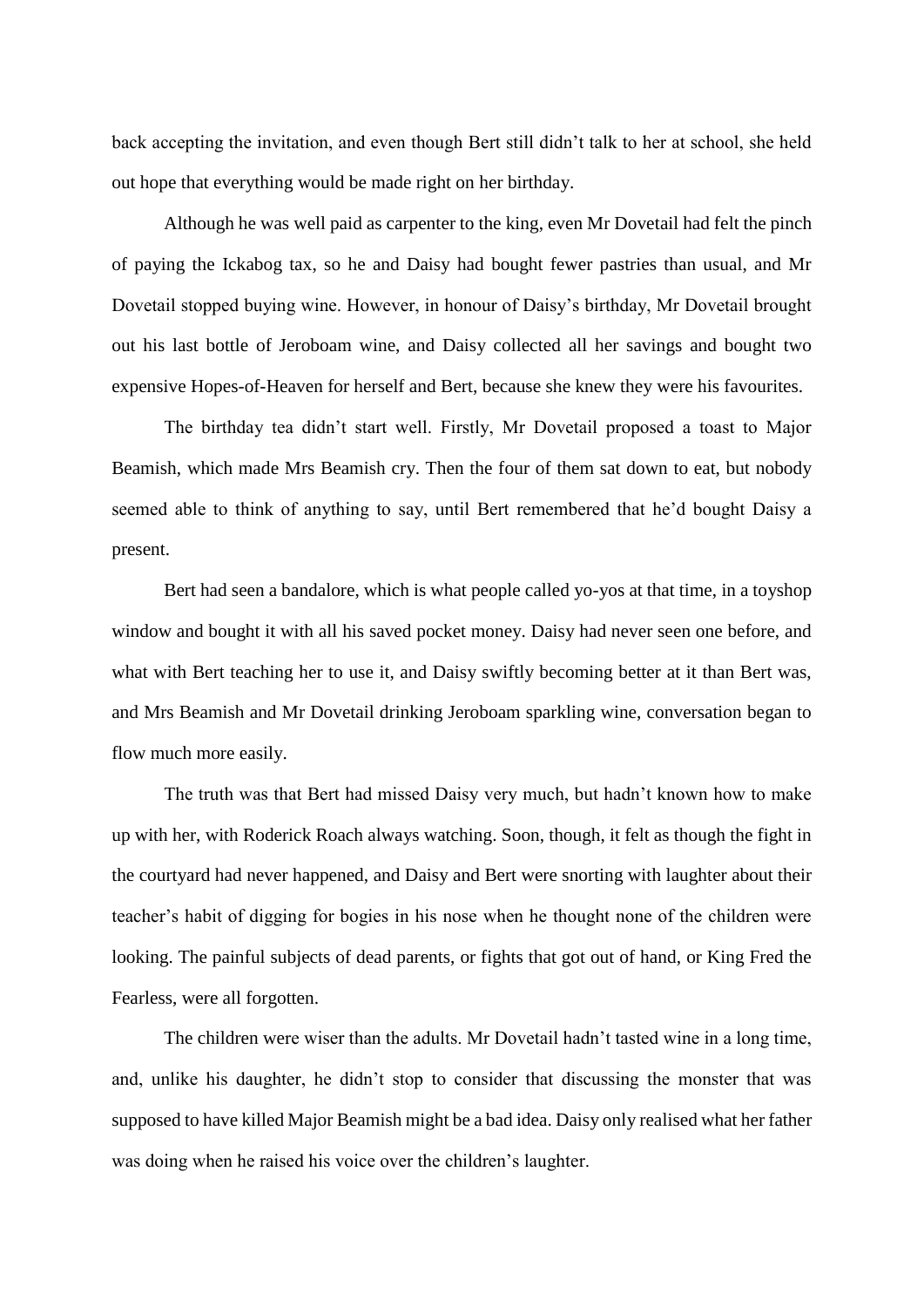'All I'm saying, Bertha,' Mr Dovetail was almost shouting, 'is where's the proof? I'd like to see proof, that's all!'

'You don't consider it proof, then, that my husband was killed?' said Mrs Beamish, whose kindly face suddenly looked dangerous. 'Or poor little Nobby Buttons?'

'Little Nobby Buttons?' repeated Mr Dovetail. *'Little Nobby Buttons?* Now you come to mention it, I'd like proof of little Nobby Buttons! Who was he? Where did he live? Where's that old widowed mother gone, who wore that ginger wig? Have you ever met a Buttons family in the City-Within-The-City? And if you *press* me,' said Mr Dovetail, brandishing his wine glass, 'if you press me, Bertha, I'll ask you this: why was Nobby Buttons' coffin so heavy, when all that was left of him were his shoes and a shin bone?'

Daisy made a furious face to try and shut her father up, but he didn't notice. Taking another large gulp of wine, he said: 'It doesn't add up, Bertha! Doesn't add up! Who's to say – and this is just an idea, mind you – but who's to say poor Beamish didn't fall off his horse and break his neck, and Lord Spittleworth saw an opportunity to pretend the Ickabog killed him, and charge us all a lot of gold?'

Mrs Beamish rose slowly to her feet. She wasn't a tall woman, but in her anger, she seemed to tower awfully over Mr Dovetail.

'My husband,' she whispered in a voice so cold that Daisy felt goosebumps, 'was the best horseman in all of Cornucopia. My husband would no sooner have fallen off his horse than you'd chop off your leg with your axe, Dan Dovetail. Nothing short of a terrible monster could have killed my husband, and you ought to watch your tongue, because saying the Ickabog isn't real happens to be treason!'

'Treason!' jeered Mr Dovetail. 'Come off it, Bertha, you're not going to stand there and tell me you believe in this treason nonsense? Why, a few months ago, not believing in the Ickabog made you a sane man, not a traitor!'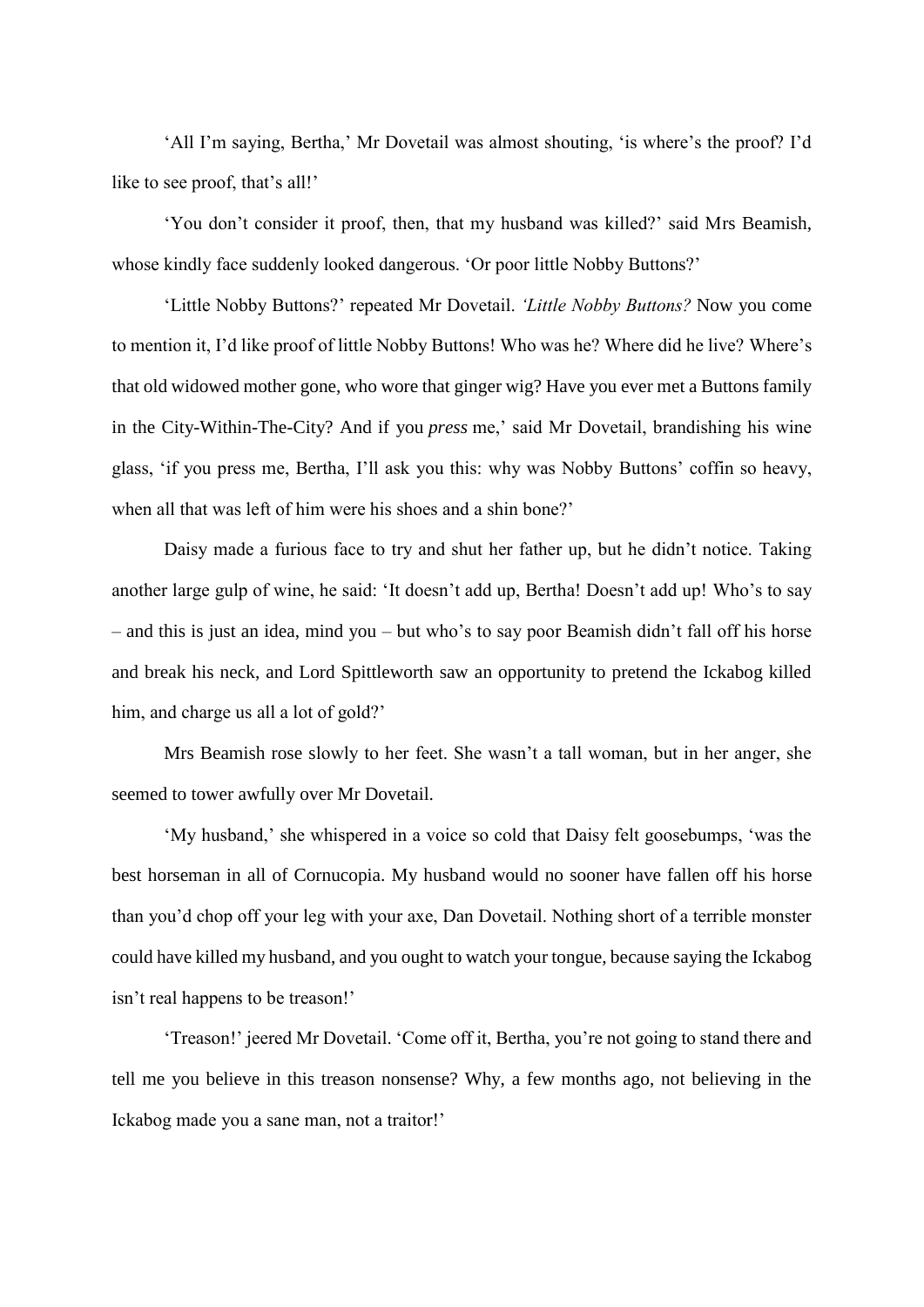'That was before we knew the Ickabog was real!' screeched Mrs Beamish. 'Bert – we're going home!'

'No – no – please don't go!' Daisy cried. She picked up a little box she'd stowed under her chair and ran out into the garden after the Beamishes.

'Bert, please! Look – I got us Hopes-of-Heaven, I spent all my pocket money on them!'

Daisy wasn't to know that when he saw Hopes-of-Heaven now, Bert was instantly reminded of the day he'd found out his father was dead. The very last Hope-of-Heaven he'd ever eaten had been in the king's kitchens, when his mother was promising him they'd have heard if anything had happened to Major Beamish.

All the same, Bert didn't mean to dash Daisy's gift to the ground. He meant only to push it away. Unluckily, Daisy lost her grip on the box, and the costly pastries fell into the flowerbed and were covered in earth.

Daisy burst into tears.

'Well, if all you care about is pastries!' shouted Bert, and he opened the garden gate and led his mother away.

#### *Chapter 25*

## **Lord Spittleworth's Problem**

Unfortunately for Lord Spittleworth, Mr Dovetail wasn't the only person who'd started voicing doubts about the Ickabog.

Cornucopia was growing slowly poorer. The rich merchants had no problem paying their Ickabog taxes. They gave the collectors two ducats a month, then increased the prices on their pastries, cheeses, hams, and wines to pay themselves back. However, two gold ducats a month was increasingly hard to find for the poorer folk, especially with food at the markets more expensive. Meanwhile, up in the Marshlands, children began to grow hollow-cheeked.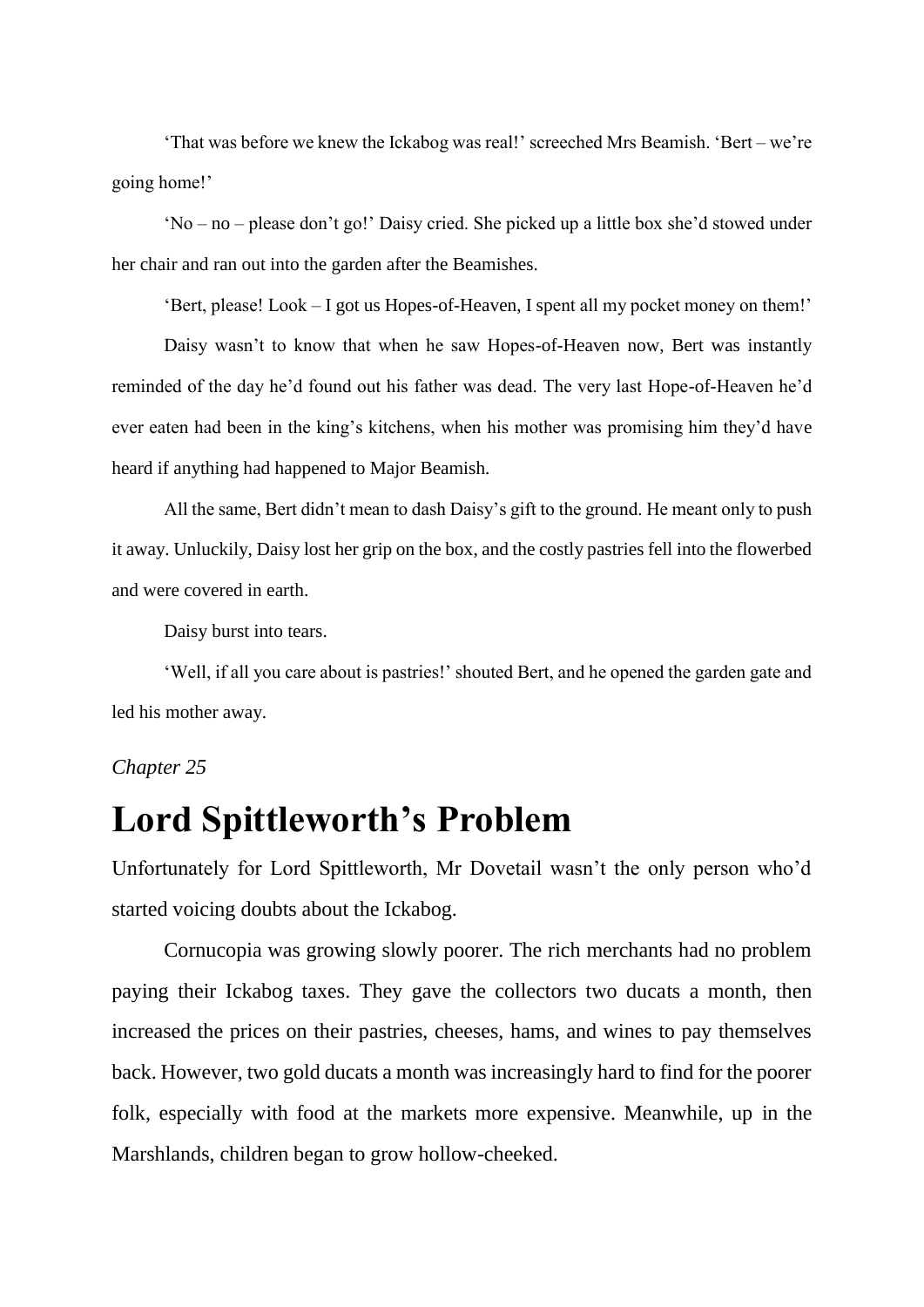Spittleworth, who had spies in every city and village, began hearing word that people wanted to know what their gold was being spent on, and even to demand proof that the monster was still a danger.

Now, people said of the cities of Cornucopia that their inhabitants had different natures: Jeroboamers were supposed to be brawlers and dreamers, the Kurdsburgers peaceful and courteous, while the citizens of Chouxville were often said to be proud, even snooty. But the people of Baronstown were said to be plain speakers and honest dealers, and it was here that the first serious outbreak of disbelief in the Ickabog happened.

A butcher called Tubby Tenderloin called a meeting in the town hall. Tubby was careful not to say he didn't believe in the Ickabog, but he invited everyone at the meeting to sign a petition to the king, asking for evidence that the Ickabog tax was still necessary. As soon as this meeting was over, Spittleworth's spy, who had of course attended the meeting, jumped on his horse and rode south, arriving at the palace by midnight.

Woken by a footman, Spittleworth hurriedly summoned Lord Flapoon and Major Roach from their beds, and the two men joined Spittleworth in his bedroom to hear what the spy had to say. The spy told the story of the treasonous meeting, then unfurled a map on which he'd helpfully circled the houses of the ringleaders, including that of Tubby Tenderloin.

'Excellent work,' growled Roach. 'We'll have all of them arrested for treason and slung in jail. Simple!'

'It isn't simple at all,' said Spittleworth impatiently. 'There were two hundred people at this meeting, and we can't lock up two hundred people! We haven't got room, for one thing, and for another, everyone will just say it proves we can't show the Ickabog's real!'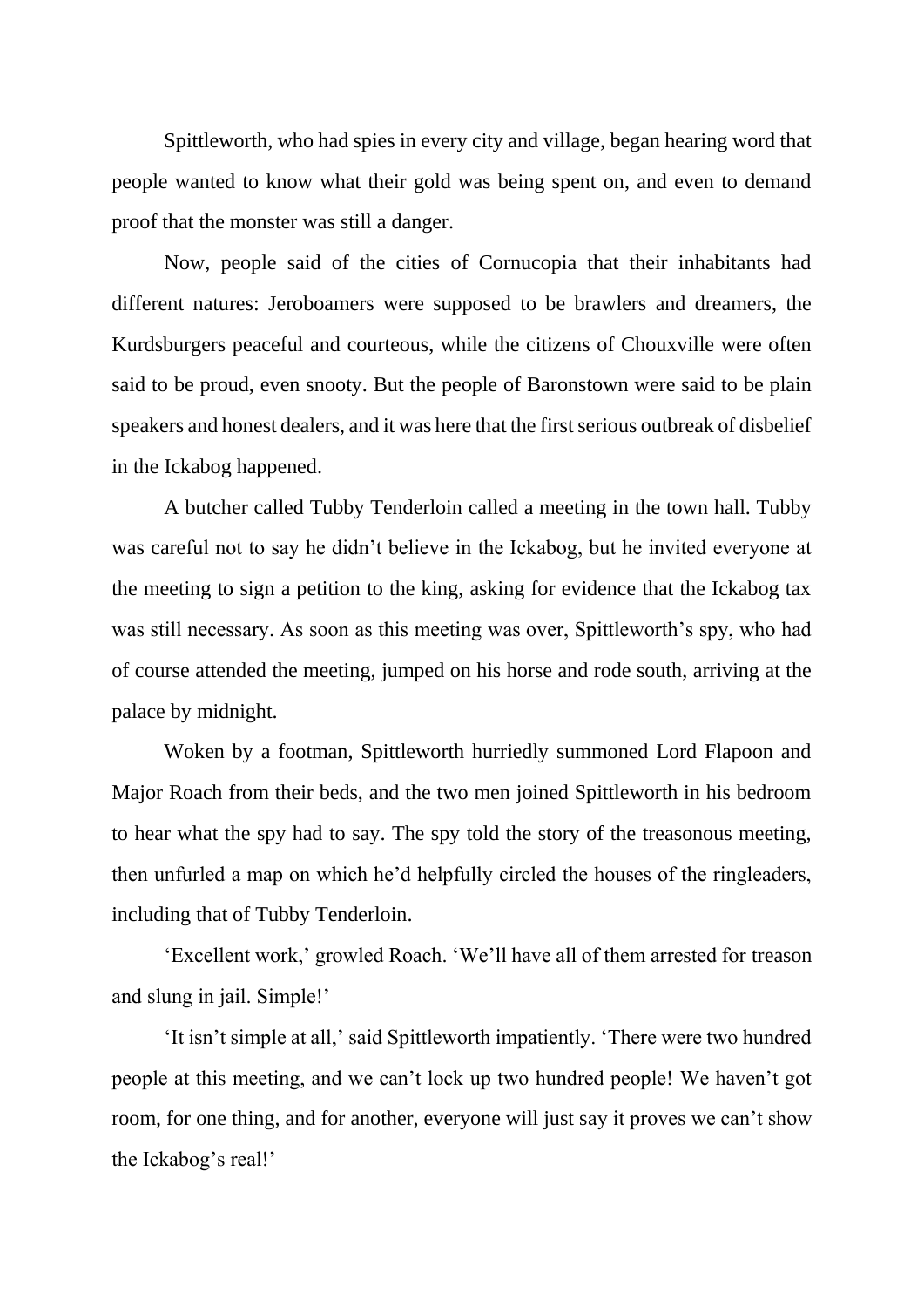'Then we'll shoot 'em,' said Flapoon, 'and wrap 'em up like we did Beamish, and leave 'em up by the marsh to be found, and people will think the Ickabog got 'em.'

'Is the Ickabog supposed to have a gun now?' snapped Spittleworth, 'and two hundred cloaks in which to wrap its victims?'

'Well, if you're going to sneer at our plans, my lord,' said Roach, 'why don't you come up with something clever yourself?'

But that was exactly what Spittleworth couldn't do. Cudgel his sneaky brains though he might, he couldn't think of any way to frighten the Cornucopians back into paying their taxes without complaint. What he needed was proof that the Ickabog really existed, but where was he to get it?

Pacing alone in front of his fire, after the others had gone back to bed, Spittleworth heard another tap on his bedroom door.

'What now?' he snapped.

Into the room slid the footman, Cankerby.

'What do you want? Out with it quickly, I'm busy!' said Spittleworth.

'If it pleases Your Lordship,' said Cankerby, 'I 'appened to be passing your room earlier, and I couldn't 'elp 'earing about that there treasonous meeting in Baronstown what you, Lord Flapoon and Major Roach was talking about.'

'Oh, couldn't you *help* it?' said Spittleworth, in a dangerous voice.

'I thought I should tell you, my lord: I've got evidence that there's a man 'ere in the City-Within-The-City what thinks the same way as those traitors in Baronstown,' said Cankerby. "E wants proof, just like them butchers do. Sounded like treason to me, when I 'eard about it.'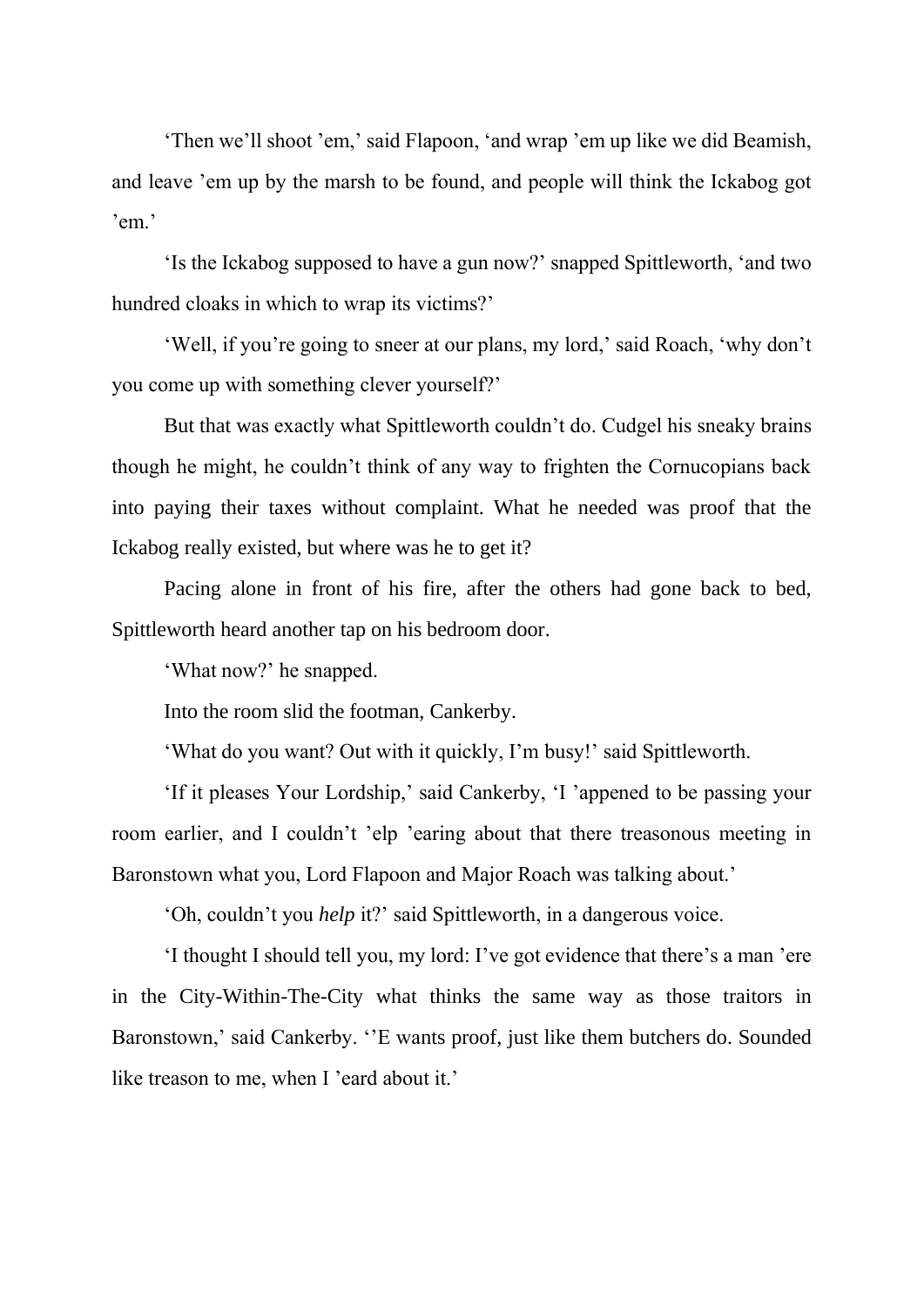'Well, of course it's treason!' said Spittleworth. 'Who dares say such things, in the very shadow of the palace? Which of the king's servants dares question the king's word?'

'Well… as to that…' said Cankerby, shuffling his feet. 'Some would say that's valuable information, some would—'

'You tell me who it is,' snarled Spittleworth, seizing the footman by the front of his jacket, 'and then I'll see whether you deserve payment! Their name – *give me their name!*'

'It's D-D-Dan Dovetail!' said the footman.

'Dovetail… Dovetail… I know that name,' said Spittleworth, releasing the footman, who staggered sideways and fell into an end table. 'Wasn't there a seamstress…?'

''Is wife, sir. She died,' said Cankerby, straightening up.

'Yes,' said Spittleworth slowly. 'He lives in that house by the graveyard, where they never fly a flag and without a single portrait of the king in the windows. How d'you know he's expressed these treasonous views?'

'I 'appened to over'ear Mrs Beamish telling the scullery maid what 'e said,' said Cankerby.

'You *happen* to hear a lot of things, don't you, Cankerby?' commented Spittleworth, feeling in his waistcoat for some gold. 'Very well. Here are ten ducats for you.'

'Thank you very much, my lord,' said the footman, bowing low.

'Wait,' said Spittleworth, as Cankerby turned to go. 'What does he do, this Dovetail?'

What Spittleworth really wanted to know was whether the king would miss Mr Dovetail, if he disappeared.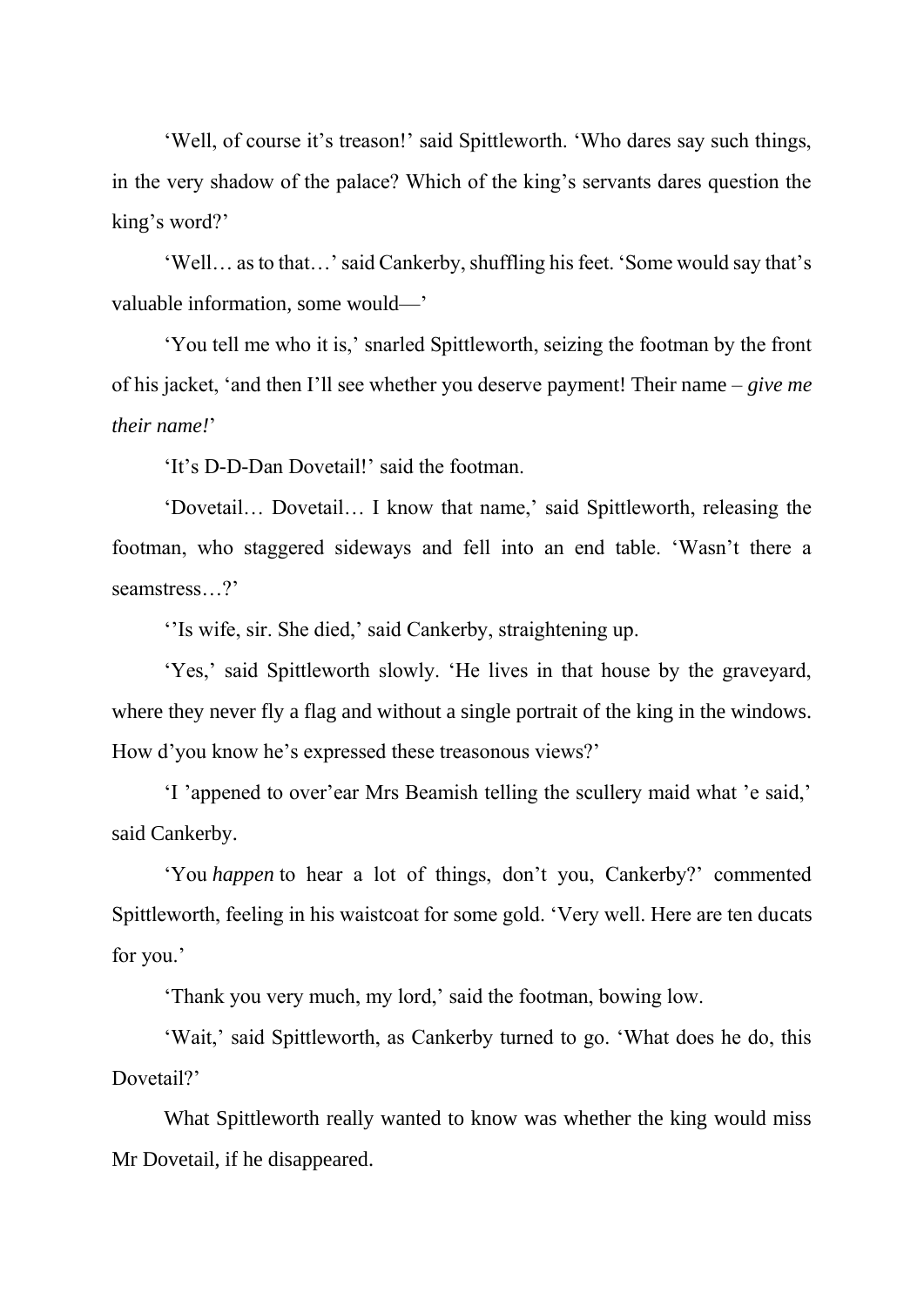'Dovetail, my lord? 'E's a carpenter,' said Cankerby, and he bowed himself out of the room.

'A carpenter,' repeated Spittleworth out loud. '*A carpenter…*'

And as the door closed on Cankerby, another of Spittleworth's lightning strike ideas hit him, and so amazed was he at his own brilliance, he had to clutch the back of the sofa, because he felt he might topple over.

*Chapter 26*

## **A Job for Mr Dovetail**

Daisy had gone to school, and Mr Dovetail was busy in his workshop next morning, when Major Roach knocked on the carpenter's door. Mr Dovetail knew Roach as the man who lived in his old house, and who'd replaced Major Beamish as head of the Royal Guard. The carpenter invited Roach inside, but the major declined.

'We've got an urgent job for you at the palace, Dovetail,' he said. 'A shaft on the king's carriage has broken and he needs it tomorrow.'

'Already?' said Mr Dovetail. 'I only mended that last month.'

'It was kicked,' said Major Roach, 'by one of the carriage horses. Will you come?'

'Of course,' said Mr Dovetail, who was hardly likely to turn down a job from the king. So he locked up his workshop and followed Roach through the sunlit streets of the City-Within-The-City, talking of this and that, until they reached the part of the royal stables where the carriages were kept. Half a dozen soldiers were loitering outside the door, and they all looked up when they saw Mr Dovetail and Major Roach approaching. One soldier had an empty flour sack in his hands, and another, a length of rope.

'Good morning,' said Mr Dovetail.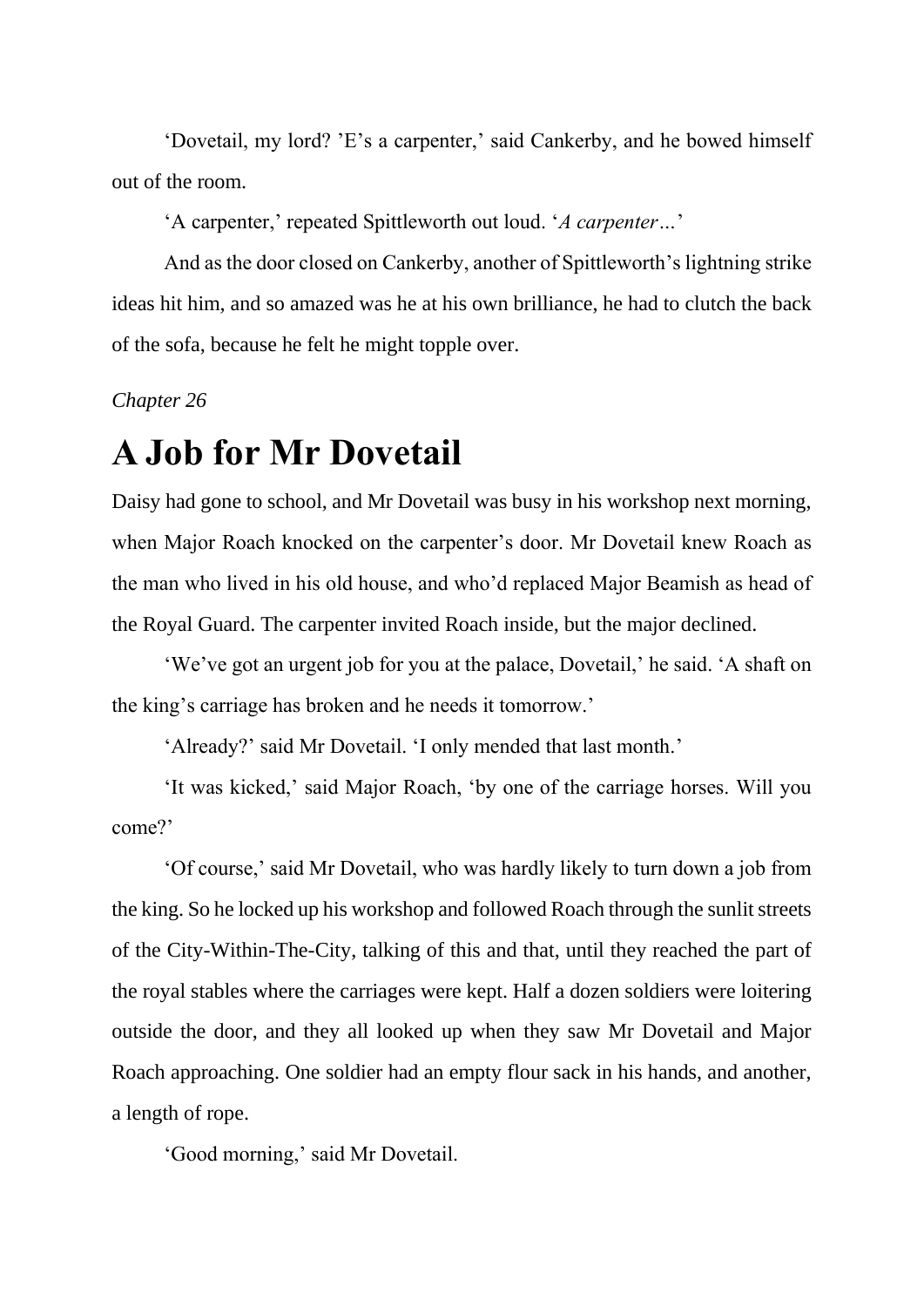He made to walk past them, but before he knew what was happening, one soldier had thrown the flour sack over Mr Dovetail's head and two more had pinned his arms behind his back and tied his wrists together with the rope. Mr Dovetail was a strong man – he struggled and fought, but Roach muttered in his ear:

'Make one sound, and it'll be your daughter who pays the price.'

Mr Dovetail closed his mouth. He permitted the soldiers to march him inside the palace, though he couldn't see where he was going. He soon guessed, though, because they took him down two steep flights of stairs and then onto a third, which was made of slippery stone. When he felt a chill on his flesh, he suspected that he was in the dungeon, and he knew it for sure when he heard the turning of an iron key, and the clanking of bars.

The soldiers threw Mr Dovetail onto the cold stone floor. Somebody pulled off his hood.

The surroundings were almost completely dark, and at first, Mr Dovetail couldn't make out anything around him. Then one of the soldiers lit a torch, and Mr Dovetail found himself staring at a pair of highly polished boots. He looked up. Standing over him was a smiling Lord Spittleworth.

'Good morning, Dovetail,' said Spittleworth. 'I have a little job for you. If you do it well, you'll be home with your daughter before you know it. Refuse – or do a poor job – and you'll never see her again. Do we understand each other?'

Six soldiers and Major Roach were lined up against the cell wall, all of them holding swords.

'Yes, my lord,' said Mr Dovetail in a low voice. 'I understand.'

'Excellent,' said Spittleworth. Moving aside, he revealed an enormous piece of wood, a section of a fallen tree as big as a pony. Beside the wood was a small table, bearing a set of carpenter's tools.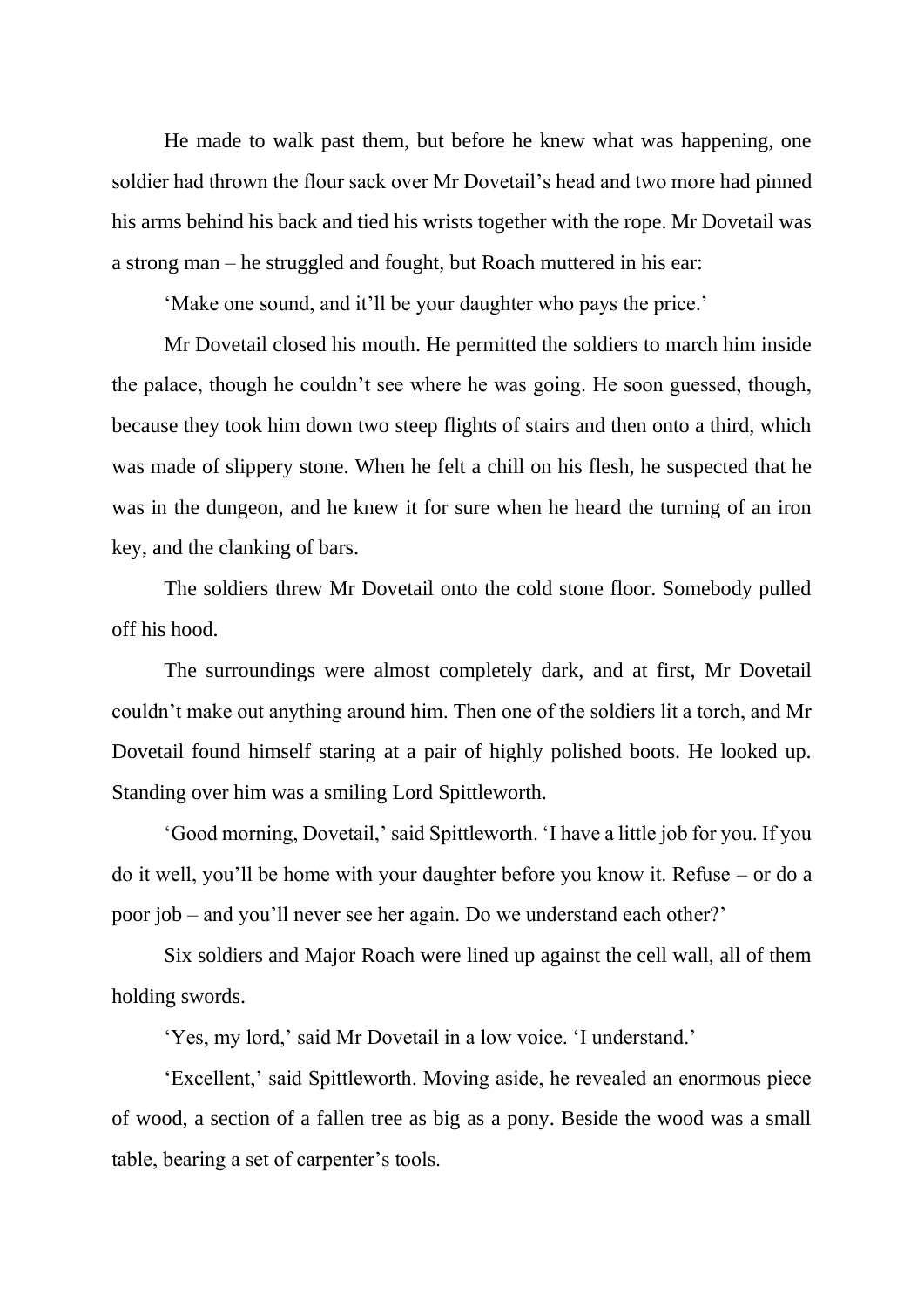'I want you to carve me a gigantic foot, Dovetail, a monstrous foot, with razorsharp claws. On top of the foot, I want a long handle, so that a man on horseback can press the foot into soft ground, to make an imprint. Do you understand your task, carpenter?'

Mr Dovetail and Lord Spittleworth looked deep into each other's eyes. Of course, Mr Dovetail understood exactly what was going on. He was being told to fake proof of the Ickabog's existence. What terrified Mr Dovetail was that he couldn't imagine why Spittleworth would ever let him go, after he'd created the fake monster's foot, in case he talked about what he'd done.

'Do you swear, my lord,' said Mr Dovetail quietly, 'do you *swear* that if I do this, my daughter won't be harmed? And that I'll be permitted to go home to her?'

'Of course, Dovetail,' said Spittleworth lightly, already moving to the door of the cell. 'The quicker you complete the task, the sooner you'll see your daughter again.

'Now, every night, we'll collect these tools from you, and every morning they'll be brought back to you, because we can't have prisoners keeping the means to dig themselves out, can we? Good luck, Dovetail, and work hard. I look forward to seeing my foot!'

And with that, Roach cut the rope binding Mr Dovetail's wrists, and rammed the torch he was carrying into a bracket on the wall. Then Spittleworth, Roach and the other soldiers left the cell. The iron door closed with a clang, a key turned in the lock, and Mr Dovetail was left alone with the enormous piece of wood, his chisels and his knives.

*Chapter 27*

# **Kidnapped**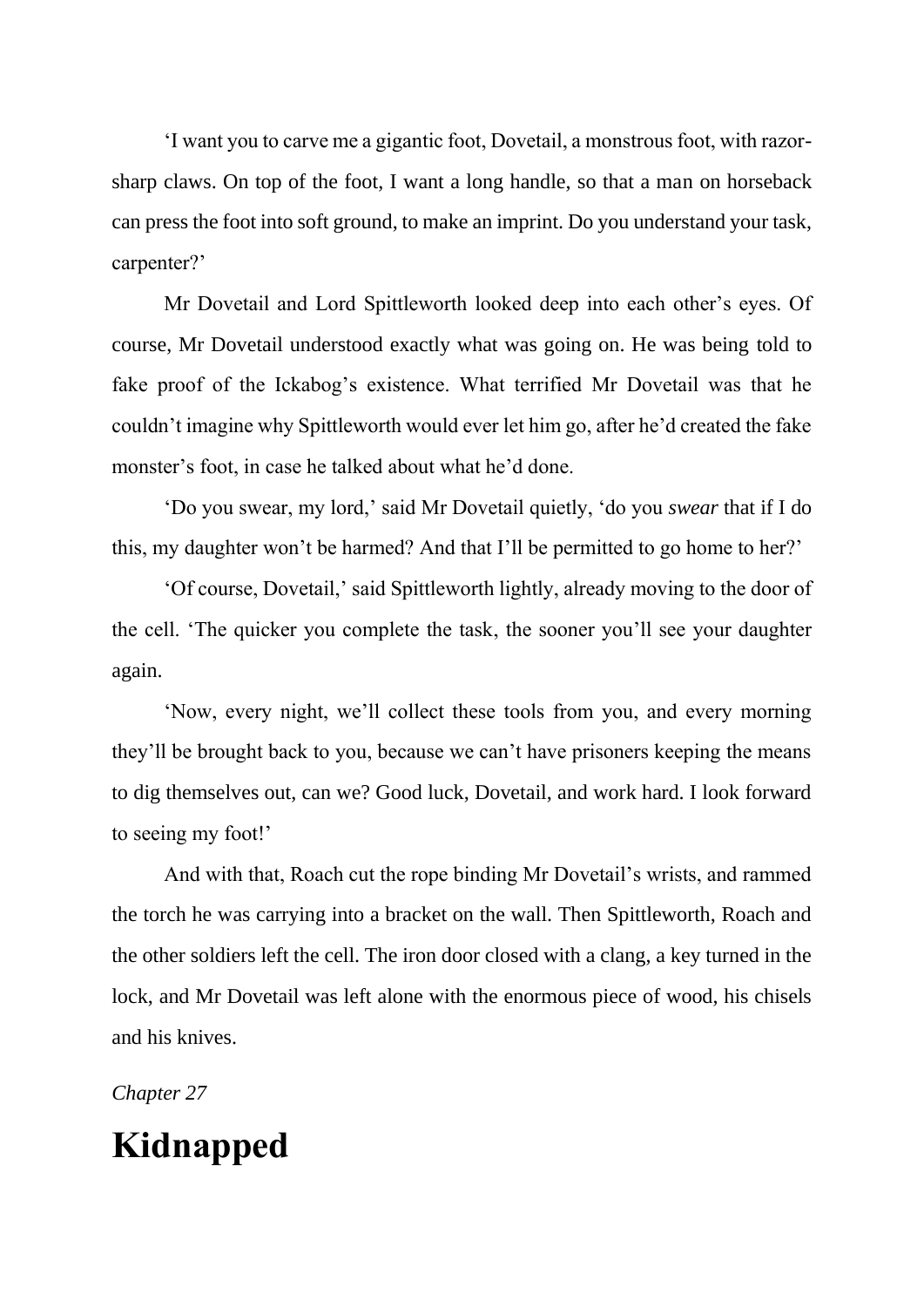When Daisy arrived home from school that afternoon, playing with her bandalore as she went, she headed as usual to her father's workshop to tell him about her day. However, to her surprise, she found the workshop locked up. Assuming that Mr Dovetail had finished work early and was back in the cottage, she walked in through the front door with her schoolbooks under her arm.

Daisy stopped dead in the doorway, staring around. All the furniture was gone, as were the pictures on the walls, the rug on the floor, the lamps, and even the stove.

She opened her mouth to call her father, but in that instant, a sack was thrown over her head and a hand clamped over her mouth. Her schoolbooks and her bandalore fell with a series of thuds to the floor. Daisy was lifted off her feet, struggling wildly, then carried out of the house, and slung into the back of a wagon.

'If you make a noise,' said a rough voice in her ear, 'we'll kill your father.'

Daisy, who'd drawn breath into her lungs to scream, let it out quietly instead. She felt the wagon lurch, and heard the jingling of a harness and trotting hooves as they began to move. By the turn that the wagon took, Daisy knew that they were heading out of the City-Within-The-City, and by the sounds of market traders and other horses, she realised they were moving into wider Chouxville. Though more frightened than she'd ever been in her life, Daisy nevertheless forced herself to concentrate on every turn, every sound, and every smell, so she could get some idea of where she was being taken.

After a while, the horse's hooves were no longer falling on cobblestones, but on an earthy track, and the sugar-sweet air of Chouxville was gone, replaced by the green, loamy smell of the countryside.

The man who'd kidnapped Daisy was a large, rough member of the Ickabog Defence Brigade called Private Prodd. Spittleworth had told Prodd to 'get rid of the little Dovetail girl', and Prodd had understood Spittleworth to mean that he was to kill her. (Prodd was quite right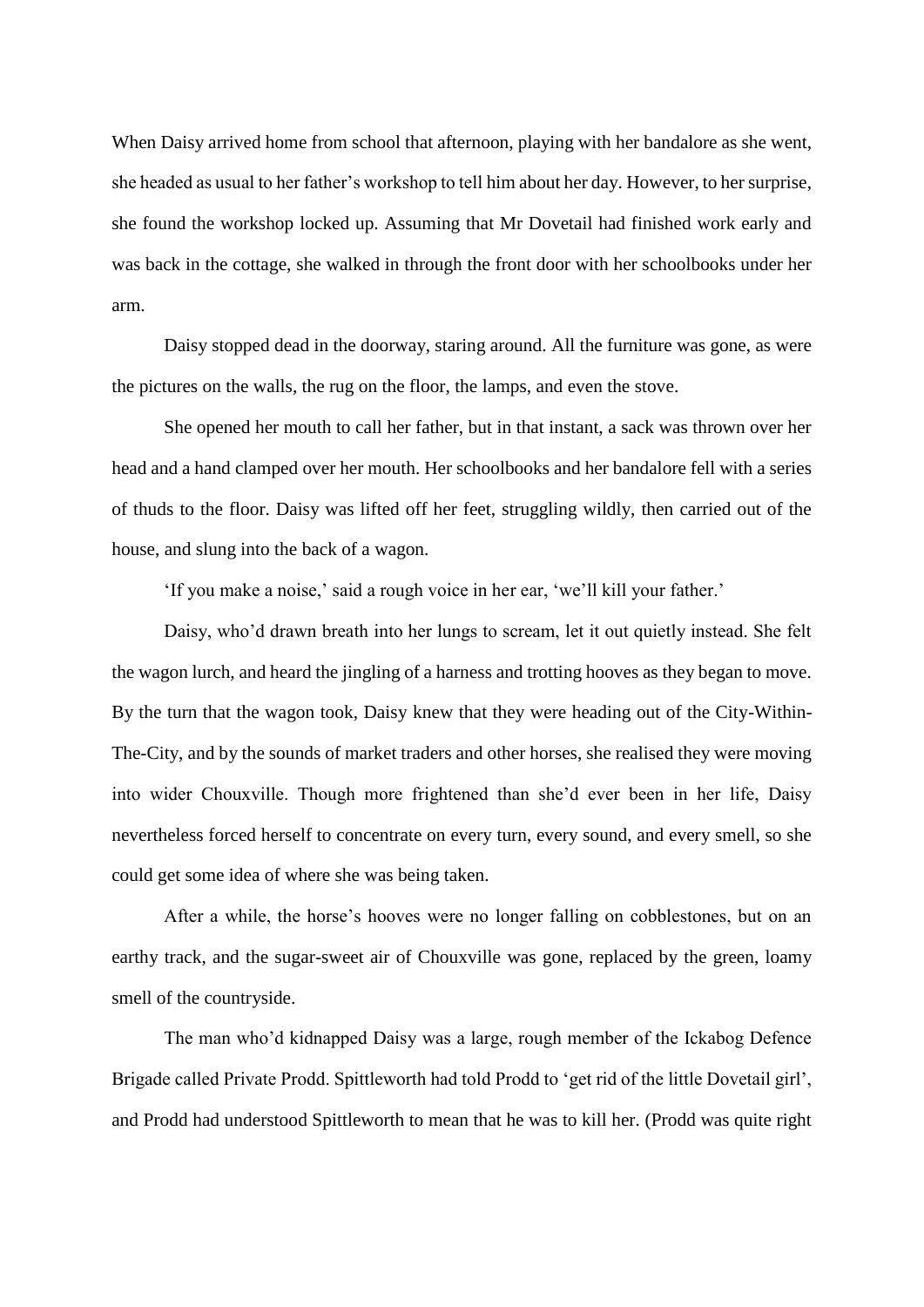to think this. Spittleworth had selected Prodd for the job of murdering Daisy because Prodd was fond of using his fists and seemed not to care whom he hurt.)

However, as he drove through the countryside, passing woods and forests where he might easily strangle Daisy and bury her body, it slowly dawned on Private Prodd that he wasn't going to be able to do it. He happened to have a little niece around Daisy's age, of whom he was very fond. In fact, every time he imagined himself strangling Daisy, he seemed to see his niece Rosie in his mind's eye, pleading for her life. So instead of turning off the dirt track into the woods, Prodd drove the wagon onwards, racking his brains as to what to do with Daisy.

Inside the flour sack, Daisy smelled the sausages of Baronstown mingling with the cheese fumes of Kurdsburg, and wondered which of the two she was being taken to. Her father had occasionally taken her to buy cheese and meat in these famous cities. She believed that if she could somehow give the driver the slip when he lifted her down from the wagon, she'd be able to make her way back to Chouxville in a couple of days. Her frantic mind kept returning to her father, and where he was, and why all the furniture in their house had been removed, but she forced herself to concentrate on the journey the wagon was making instead, to be sure of finding her way home again.

However, hard as she listened out for the sound of the horse's hooves on the stone bridge over the Fluma that connected Baronstown and Kurdsburg, it never came, because instead of entering either city, Private Prodd passed them by. He'd just had a brainwave about what to do with Daisy. So, skirting the city of sausagemakers, he drove on north. Slowly, the meat and cheese smells disappeared from the air and night began to fall.

Private Prodd had remembered an old woman who lived on the outskirts of Jeroboam, which happened to be his hometown. Everyone called this old woman Ma Grunter. She took in orphans, and was paid one ducat a month for each child she had living with her. No boy or girl had ever succeeded in running away from Ma Grunter's house, and it was this that made Prodd decide to take Daisy there. The last thing he wanted was Daisy finding her way back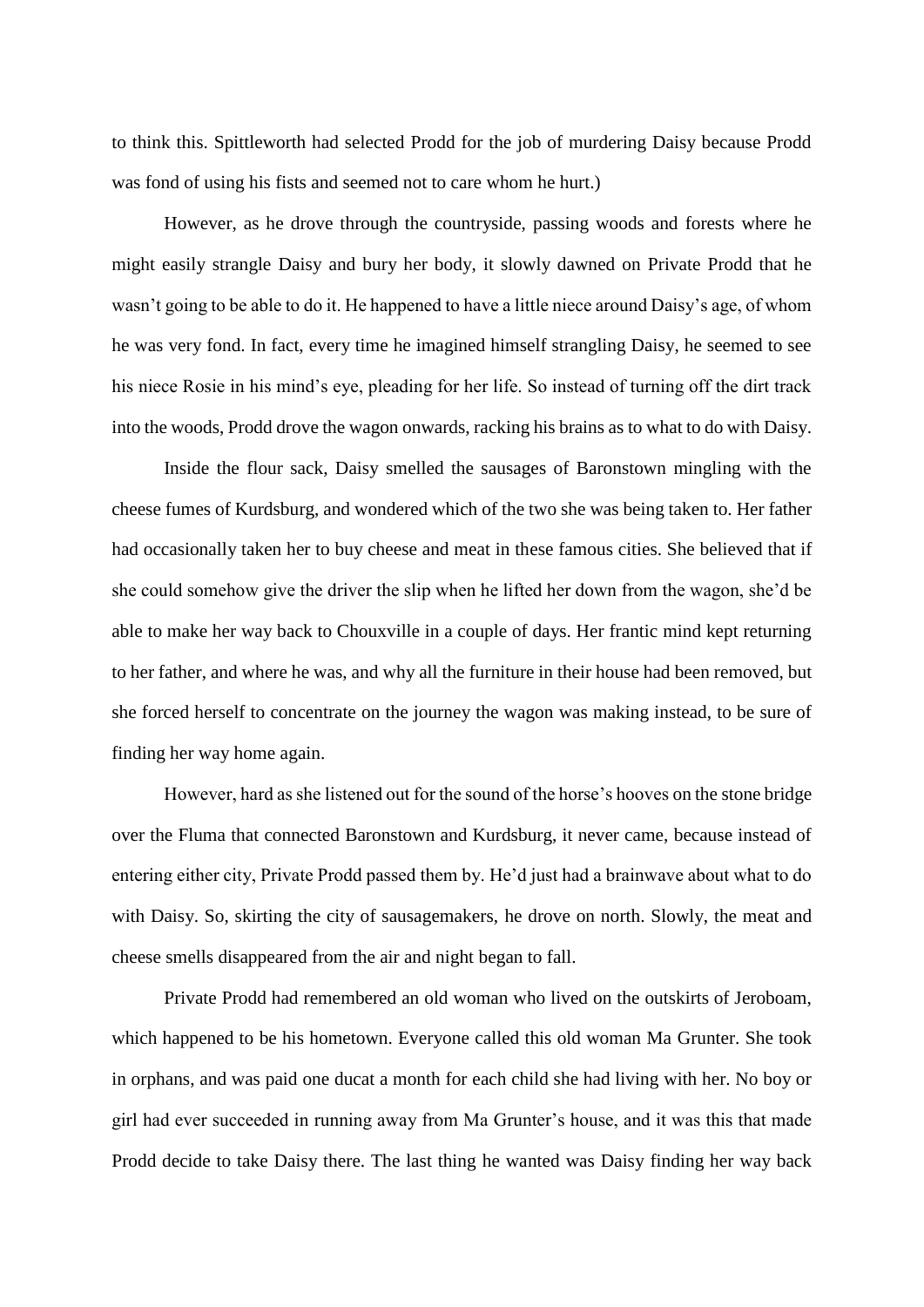home to Chouxville, because Spittleworth was likely to be furious that Prodd hadn't done what he was told.

Though so scared, cold and uncomfortable in the back of the wagon, the rocking had lulled Daisy to sleep, but suddenly she jerked awake again. She could smell something different on the air now, something she didn't much like, and after a while she identified it as wine fumes, which she recognised from the rare occasions when Mr Dovetail had a drink. They must be approaching Jeroboam, a city she'd never visited. Through the small holes in the sack she could see daybreak. The wagon was soon jolting over cobblestones again, and after a while it came to a halt.

At once, Daisy tried to wriggle out of the back of the wagon onto the ground, but before she'd hit the street, Private Prodd seized her. Then he carried her, struggling, to the door of Ma Grunter's, which he pounded with a heavy fist.

'All right, all right, I'm coming,' came a high, cracked voice from inside the house.

There came the noise of many bolts and chains being removed and Ma Grunter was revealed in the doorway, leaning heavily on a silver-topped cane – though, of course, Daisy, being still in the sack, couldn't see her.

'New child for you, Ma,' said Prodd, carrying the wriggling sack into Ma Grunter's hallway, which smelled of boiled cabbage and cheap wine.

Now, you might think Ma Grunter would be alarmed to see a child in a sack carried into her house, but in fact, the kidnapped children of so-called traitors had found their way to her before. She didn't care what a child's story was; all she cared about was the one ducat a month the authorities paid her for keeping them. The more children she packed into her tumbledown hovel, the more wine she could afford, which was really all she cared about. So she held out her hand and croaked, 'Five ducat placement fee,' – which was what she always asked for, if she could tell somebody really wanted to get rid of a child.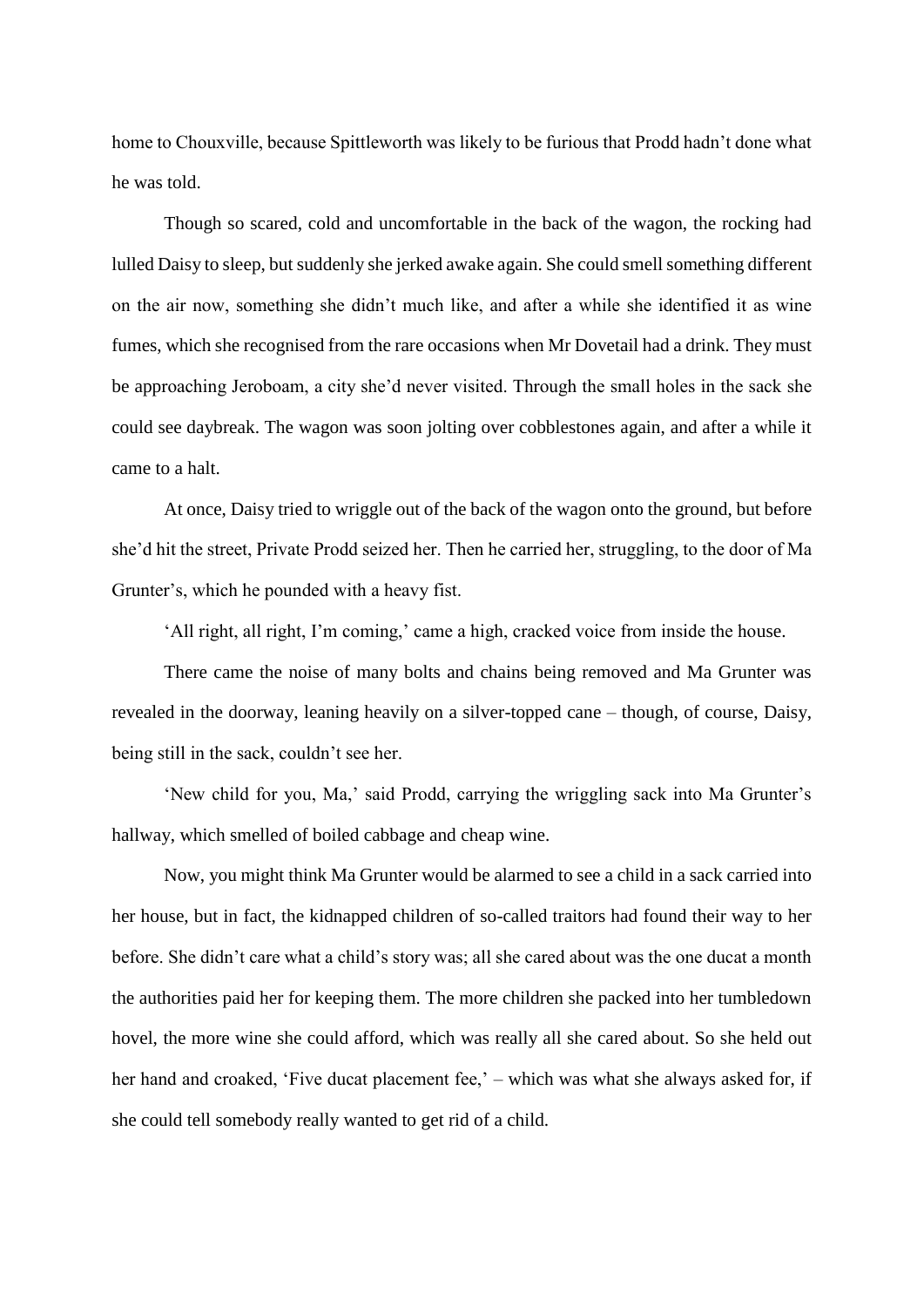Prodd scowled, handed over five ducats, and left without another word. Ma Grunter slammed the door behind him.

As he climbed back onto his wagon, Prodd heard the rattle of Ma Grunter's chains and the scraping of her locks. Even if it had cost him half his month's pay, Prodd was glad to have got rid of the problem of Daisy Dovetail, and he drove off as fast as he could, back to the capital.

*Chapter 28*

## **Ma Grunter**

Having made sure her front door was secure, Ma Grunter pulled the sack off her new charge.

Blinking in the sudden light, Daisy found herself in a narrow, rather dirty hallway, face-to-face with a very ugly old woman who was dressed all in black, a large brown wart with hairs growing out of it on the tip of her nose.

'John!' the old woman croaked, without taking her eyes off Daisy, and a boy much bigger and older than Daisy with a blunt, scowling face came shuffling into the hall, cracking his knuckles. 'Go and tell the Janes upstairs to put another mattress in their room.'

'Make one of the little brats do it,' grunted John. 'I 'aven't 'ad breakfast.'

Ma Grunter suddenly swung her heavy, silver-handled cane at the boy's head. Daisy expected to hear a horrible thud of silver on bone, but the boy ducked the cane neatly, as though he'd had a lot of practice, cracked his knuckles again and said sullenly: 'Orl right, orl right.' He disappeared up some rickety stairs.

'What's your name?' said Ma Grunter, turning back to Daisy.

'Daisy,' said Daisy.

'No, it isn't,' said Ma Grunter. 'Your name is Jane.'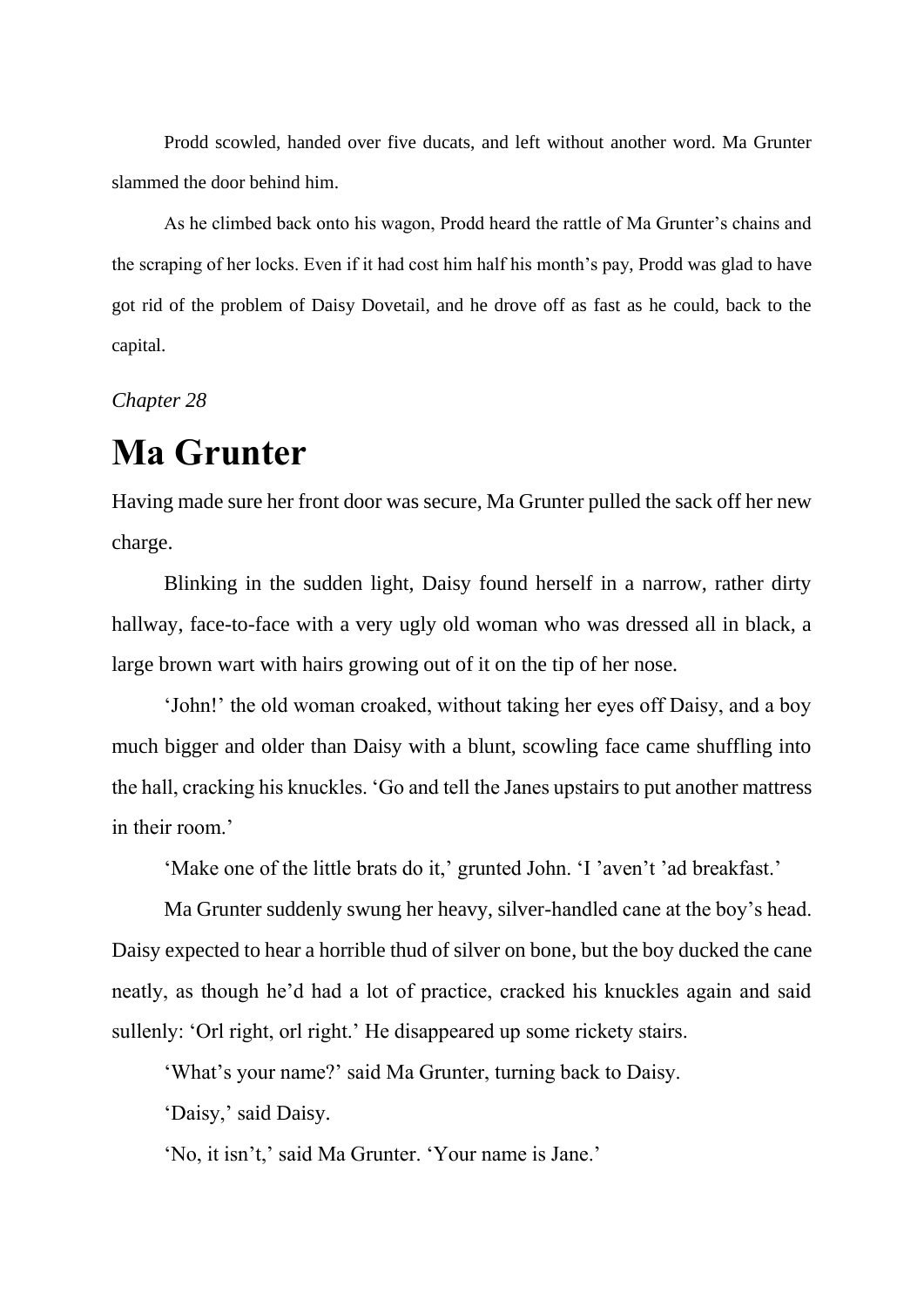Daisy would soon find out that Ma Grunter did the same thing to every single child who arrived in her house. Every girl was rechristened Jane, and every boy was renamed John. The way the child reacted to being given a new name told Ma Grunter exactly what she needed to know about how hard it was going to be to break that child's spirit.

Of course, the very tiny children who came to Ma Grunter simply agreed that their name was John or Jane, and quickly forgot that they'd been called anything else. Homeless children and lost children, who could tell that being John or Jane was the price of having a roof over their heads, were also quick to agree to the change.

But every so often Ma Grunter met a child who wouldn't accept their new name without a fight, and she knew, before Daisy even opened her mouth, that the girl was going to be one of them. There was a nasty, proud look about the newcomer, and, while skinny, she looked strong, standing there in her overalls with her fists clenched.

'My name,' said Daisy, 'is Daisy Dovetail. I was named after my mother's favourite flower.'

'Your mother is dead,' said Ma Grunter, because she always told the children in her care that their parents were dead. It was best if the little wretches didn't think there was anybody to run away to.

'That's true,' said Daisy, her heart hammering very fast. 'My mother *is* dead.'

'And so is your father,' said Ma Grunter.

The horrible old woman seemed to swim before Daisy's eyes. She'd had nothing to eat since the previous lunchtime and had spent a night of terror on Prodd's wagon. Nevertheless, she said in a cold, clear voice: 'My father's alive. I'm Daisy Dovetail, and my father lives in Chouxville.'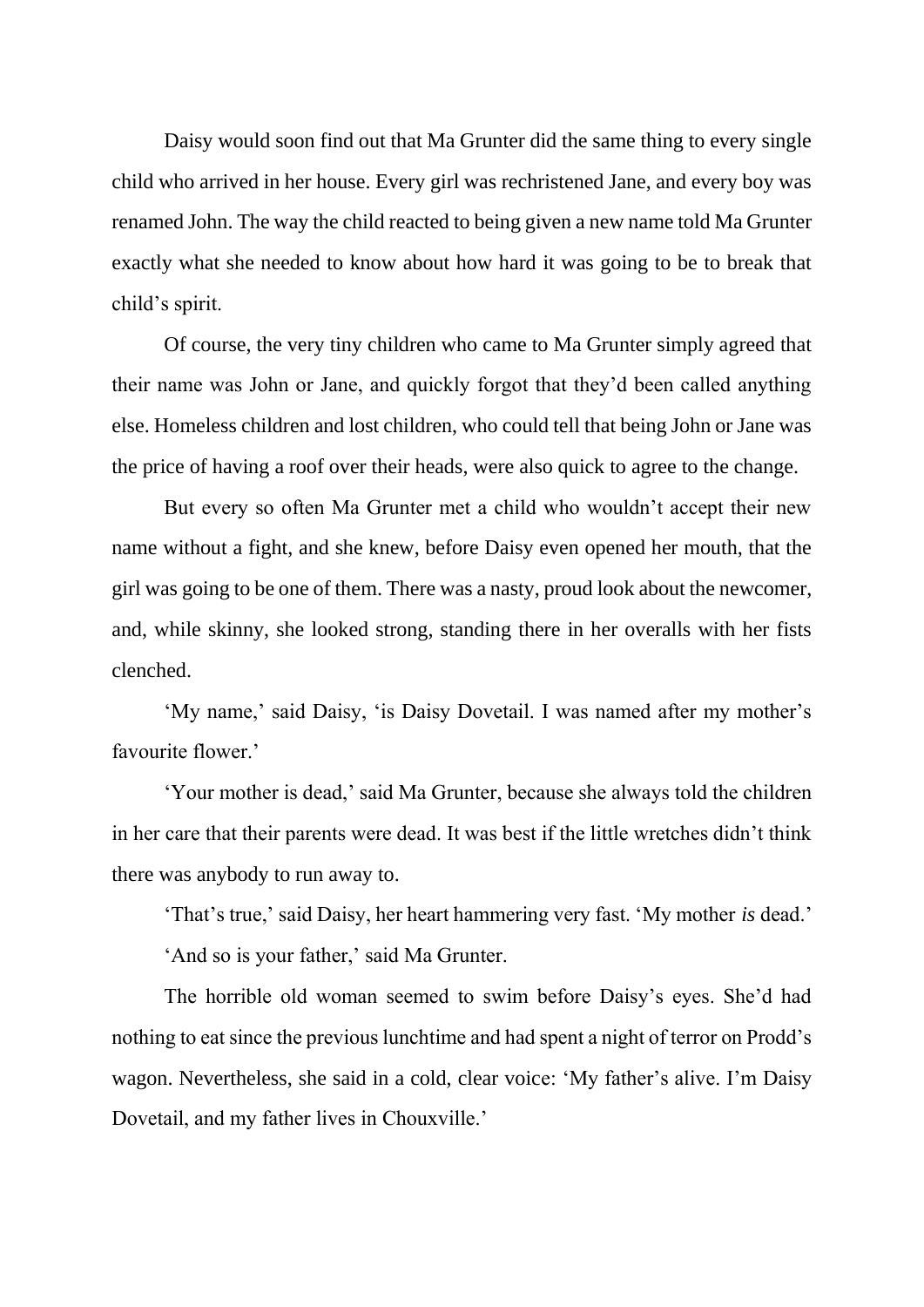She had to believe her father was still there. She couldn't let herself doubt it, because if her father was dead, then all light would disappear from the world, forever.

'No, he isn't,' said Ma Grunter, raising her cane. 'Your father's as dead as a doornail and your name is Jane.'

'My name—' began Daisy, but with a sudden *whoosh*, Ma Grunter's cane came swinging at her head. Daisy ducked as she'd seen the big boy do, but the cane swung back again, and this time it hit Daisy painfully on the ear, and knocked her sideways.

'Let's try that again,' said Ma Grunter. 'Repeat after me. "My father is dead and my name is Jane."'

'I won't,' shouted Daisy, and before the cane could swing back at her, she'd darted under Ma Grunter's arm and run off into the house, hoping that the back door might not have bolts on it. In the kitchen she found two pale, frightened-looking children, a boy and a girl, ladling a dirty green liquid into bowls, and a door with just as many chains and padlocks on it as the other. Daisy turned and ran back to the hall, dodged Ma Grunter and her cane, then sped upstairs, where more thin, pale children were cleaning and making beds with threadbare sheets. Ma Grunter was already climbing the stairs behind her.

'Say it,' croaked Ma Grunter. 'Say, "My father is dead and my name is Jane."'

'My father's alive and my name is Daisy!' shouted Daisy, now spotting a hatch in the ceiling that she suspected led to an attic. Snatching a feather duster out of the hand of a scared girl, she poked the hatch open. A rope ladder fell, which Daisy climbed, pulling it up after her and slamming the attic door, so that Ma Grunter and her cane couldn't reach her. She could hear the old woman cackling below, and ordering a boy to stand guard over the hatch, to make sure Daisy didn't come out.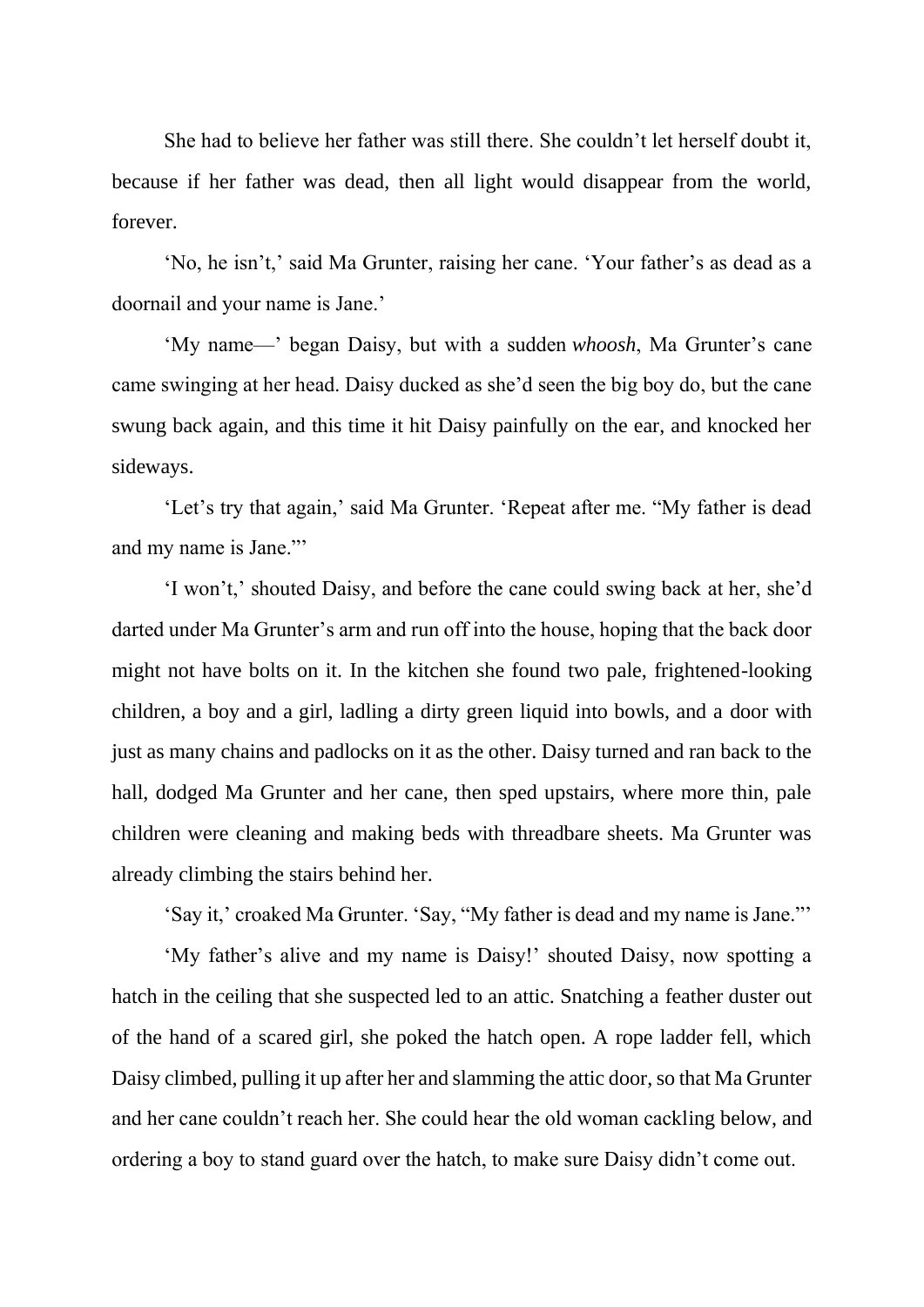Later, Daisy would discover that the children gave each other extra names, so they knew which John or Jane they were talking about. The big boy now standing guard over the attic hatch was the same one Daisy had seen downstairs. His nickname among the other children was Basher John, for the way he bullied the smaller children. Basher John was by way of being a deputy for Ma Grunter, and now he called up to Daisy, telling her children had died of starvation in that attic and that she'd find their skeletons if she looked hard enough.

The ceiling of Ma Grunter's attic was so low that Daisy had to crouch. It was also very dirty, but there was a small hole in the roof through which a shaft of sunlight fell. Daisy wriggled over to this and put her eye to it. Now she could see the skyline of Jeroboam. Unlike Chouxville, where the buildings were mostly sugarwhite, this was a city of dark-grey stone. Two men were reeling along the street below, bellowing a popular drinking song.

*'I drank a single bottle and the Ickabog's a lie, I drank another bottle, and I thought I heard it sigh, And now I've drunk another, I can see it slinking by, The Ickabog is coming, so let's drink before we die!'*

Daisy sat with her eye pressed against the spyhole for an hour, until Ma Grunter came and banged on the hatch with her cane.

'What is your name?'

'Daisy Dovetail!' bellowed Daisy.

And every hour afterwards, the question came, and the answer remained the same.

However, as the hours wore by, Daisy began to feel light-headed with hunger. Every time she shouted 'Daisy Dovetail' back at Ma Grunter, her voice was weaker. At last, she saw through her spyhole in the attic that it was becoming dark. She was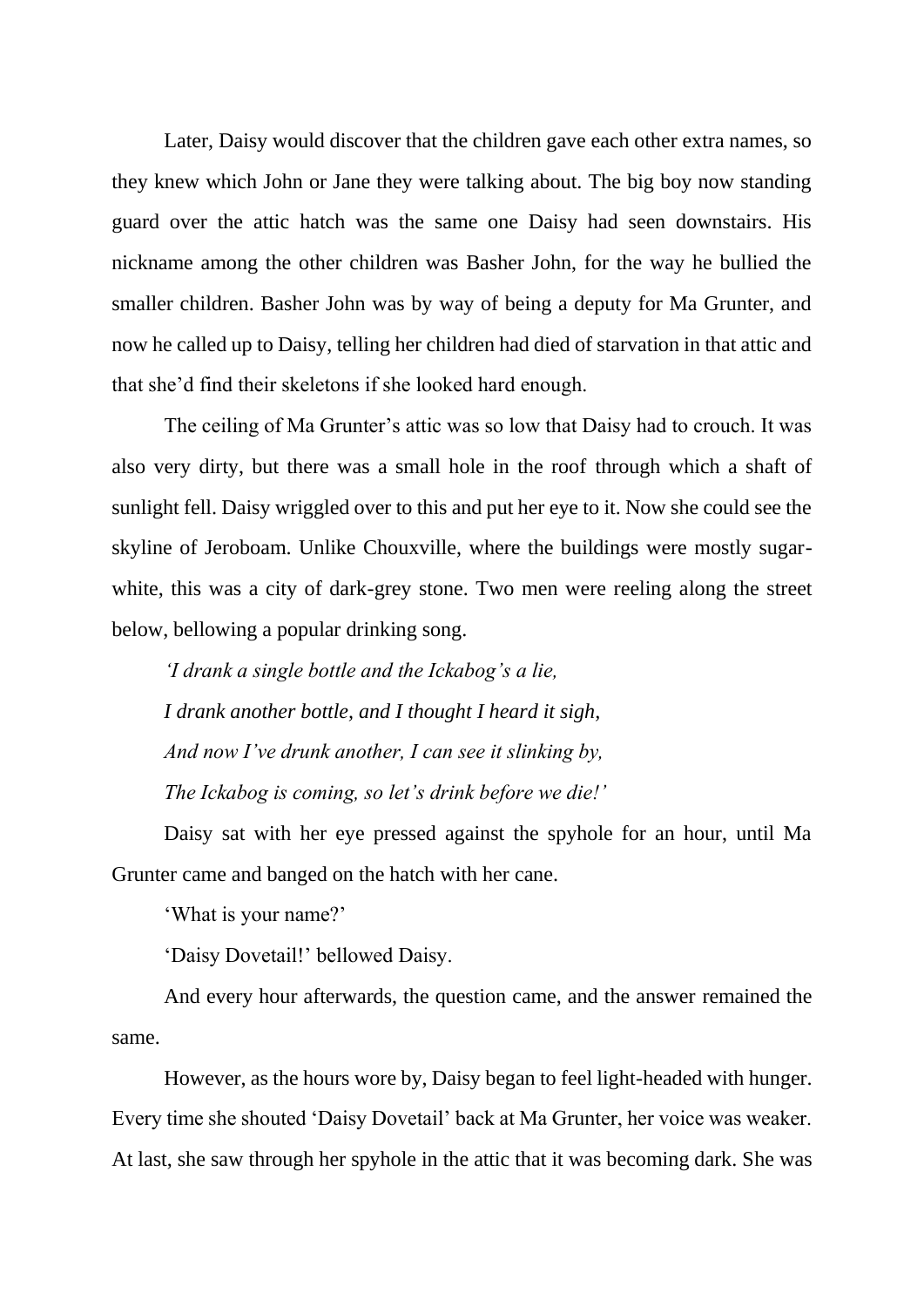very thirsty now, and she had to face the fact that, if she kept refusing to say her name was Jane, there really might be a skeleton in the attic for Basher John to frighten other children with.

So the next time Ma Grunter banged on the attic hatch with her cane and asked what Daisy's name was, she answered, 'Jane.'

'And is your father alive?' asked Ma Grunter.

Daisy crossed her fingers and said:

'No.'

'Very good,' said Ma Grunter, pulling open the hatch, so that the rope ladder fell down. 'Come down here, Jane.'

When Daisy was standing beside her again, the old lady cuffed her around the ear. 'That's for being a nasty, lying, filthy little brat. Now go and drink your soup, wash up the bowl, then get to bed.'

Daisy gulped down a small bowl of cabbage soup, which was the nastiest thing she'd ever eaten, washed the bowl in the greasy barrel that Ma Grunter kept for doing dishes, then went back upstairs. There was a spare mattress on the floor of the girls' bedroom, so she crept inside while all the other girls watched her, and got under the threadbare blanket, fully dressed, because the room was very cold.

Daisy found herself looking into the kind blue eyes of a girl her own age, with a gaunt face.

'You lasted much longer than most,' whispered the girl. She had an accent Daisy had never heard before. Later, Daisy would learn that the girl was a Marshlander.

'What's your name?' Daisy whispered. 'Your *real* name?'

The girl considered Daisy with those huge, forget-me-not eyes.

'We're not allowed to say.'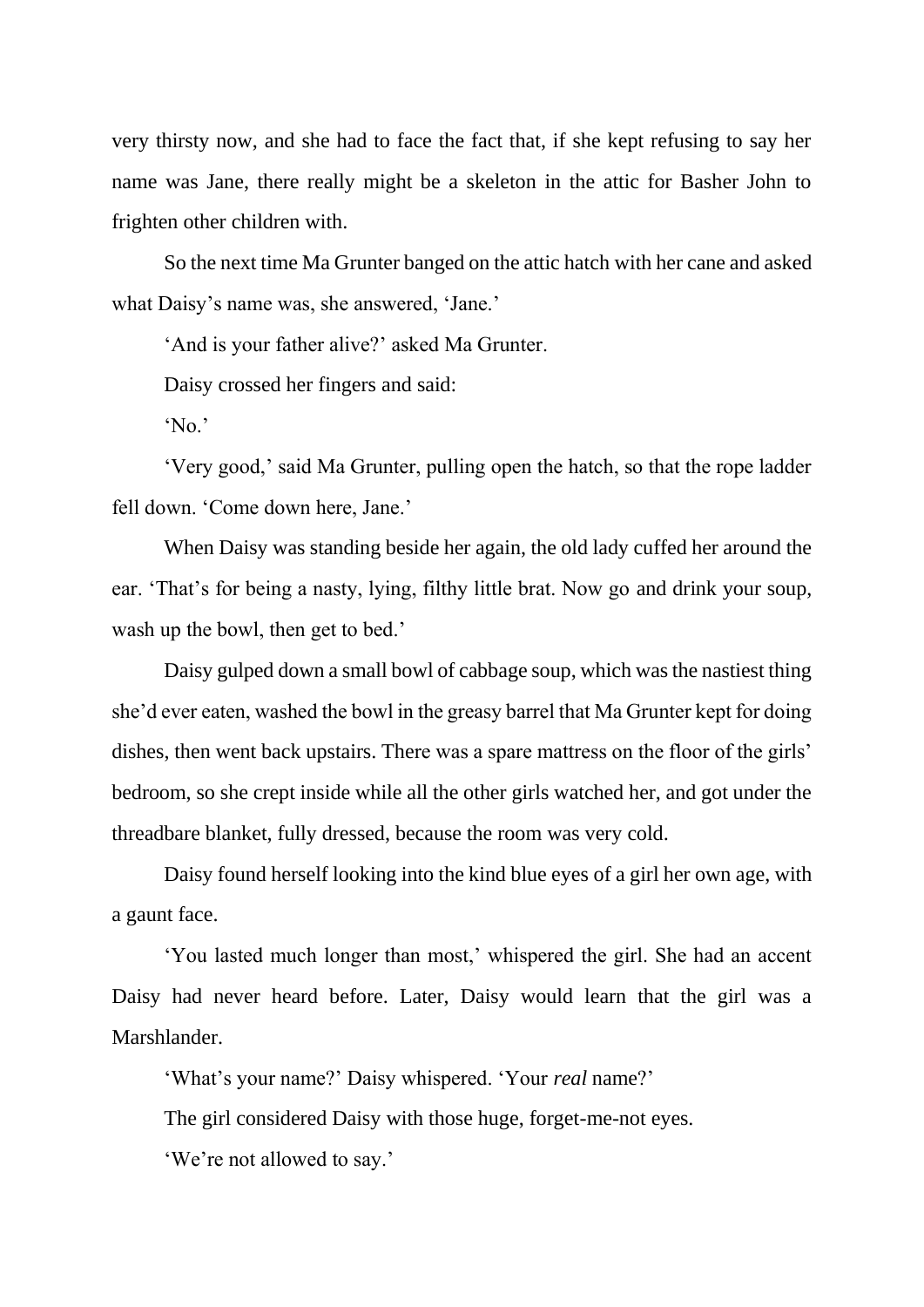'I promise I won't tell,' whispered Daisy.

The girl stared at her. Just when Daisy thought she wasn't going to answer, the girl whispered:

'Martha.'

'Pleased to meet you, Martha,' whispered Daisy. 'I'm Daisy Dovetail and my father's still alive.'

*Chapter 29*

## **Mrs Beamish Worries**

Back in Chouxville, Spittleworth made sure the story was circulated that the Dovetail family had packed up in the middle of the night, and moved to the neighbouring country of Pluritania. Daisy's former teacher told her old classmates, and Cankerby the footman informed all the palace servants.

After he got home from school that day, Bert went and lay on his bed, staring up at the ceiling. He was thinking back to the days when he'd been a small, plump boy whom the other children called 'Butterball', and how Daisy had always stuck up for him. He remembered their long-ago fight in the palace courtyard, and the expression on Daisy's face when he'd accidentally knocked her Hopes-of-Heaven to the ground on her birthday.

Then Bert considered the way he spent his break times these days. At first, Bert had sort of liked being friends with Roderick Roach, because Roderick used to bully him and he was glad he'd stopped, but if he was truly honest with himself, Bert didn't really enjoy the same things that Roderick did: for instance, trying to hit stray dogs with catapults, or finding live frogs to hide in the girls' satchels. In fact, the more he remembered the fun he used to have with Daisy, the more he thought about how his face ached from fake-smiling at the end of a day with Roderick, and the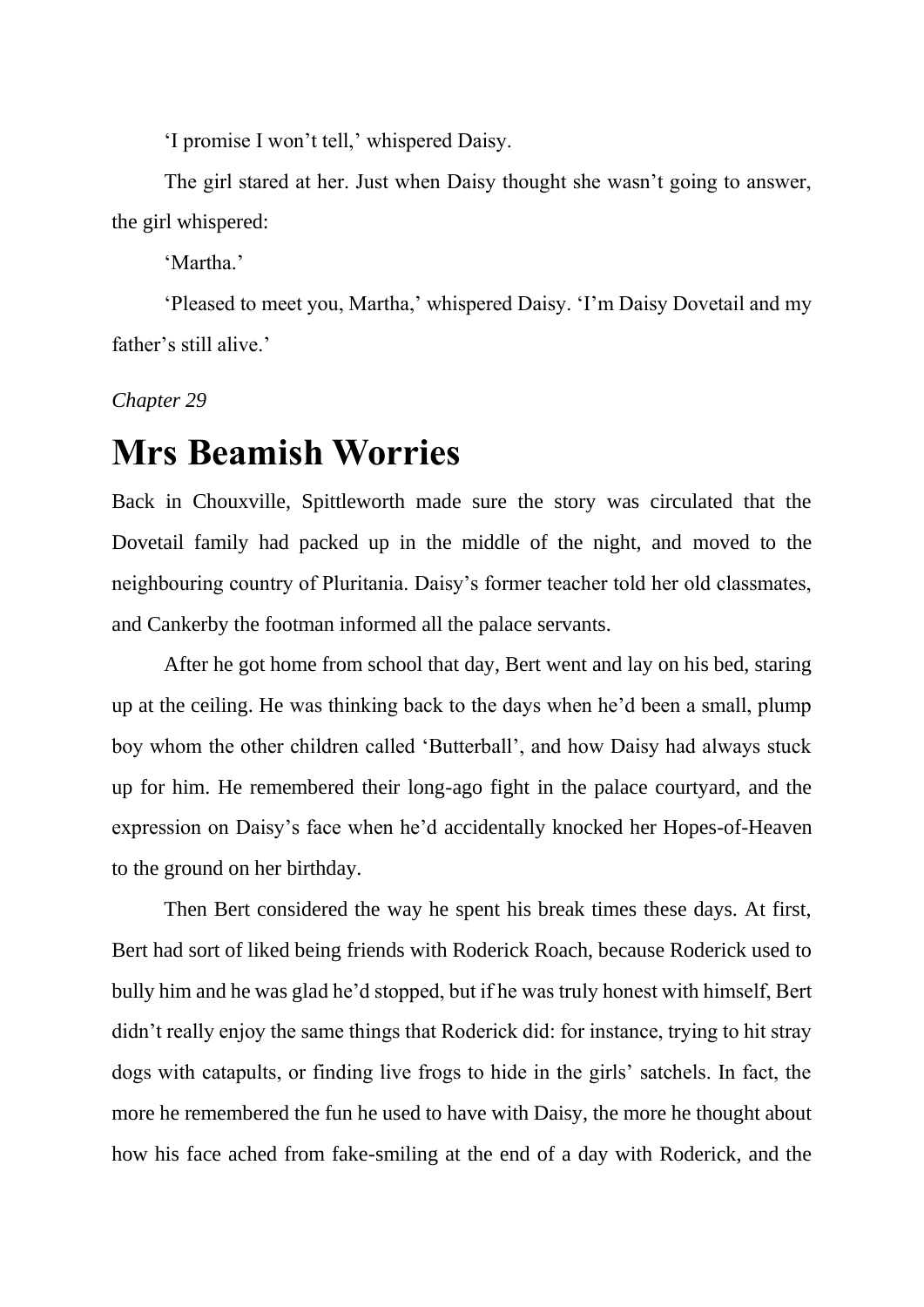more Bert regretted that he'd never tried to repair his and Daisy's friendship. But it was too late, now. Daisy was gone forever: gone to Pluritania.

While Bert was lying on his bed, Mrs Beamish sat alone in the kitchen. She felt almost as bad as her son.

Ever since she'd done it, Mrs Beamish had regretted telling the scullery maid what Mr Dovetail had said about the Ickabog not being real. She'd been so angry at the suggestion that her husband might have fallen off his horse she hadn't realised she was reporting treason, until the words were out of her mouth and it was too late to call them back. She really hadn't wanted to get such an old friend into trouble, so she'd begged the scullery maid to forget what she'd said, and Mabel had agreed.

Relieved, Mrs Beamish had turned around to take a large batch of Maidens' Dreams out of the oven, then spotted Cankerby, the footman, skulking in the corner. Cankerby was known to everyone who worked at the palace as a sneak and a tattletale. He had a knack of arriving noiselessly in rooms, and peeping unnoticed through keyholes. Mrs Beamish didn't dare ask Cankerby how long he'd been standing there, but now, sitting alone at her own kitchen table, a terrible fear gripped her heart. Had news of Mr Dovetail's treason been carried by Cankerby to Lord Spittleworth? Was it possible that Mr Dovetail had gone, not to Pluritania, but to prison?

The longer she thought about it, the more frightened she became, until finally, Mrs Beamish called out to Bert that she was going for an evening stroll, and hurried from the house.

There were still children playing in the streets, and Mrs Beamish wound her way in and out of them until she reached the small cottage that lay between the City-Within-The-City gates and the graveyard. The windows were dark and the workshop locked up, but when Mrs Beamish gave the front door a gentle push, it opened.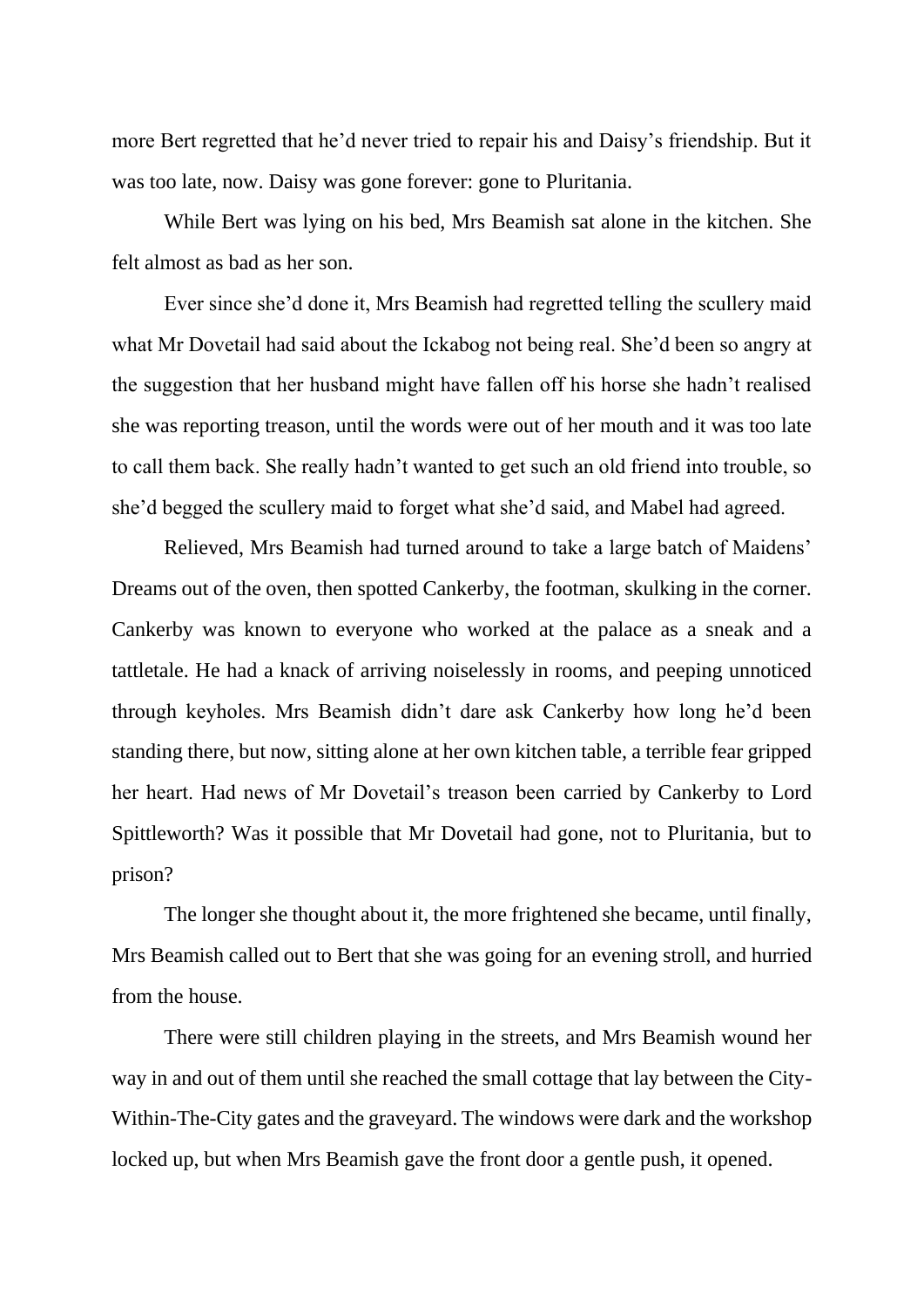All the furniture was gone, right down to the pictures on the walls. Mrs Beamish let out a long, slow sigh of relief. If they'd slung Mr Dovetail in jail, they'd hardly have put all his furniture in there with him. It really did look as though he'd packed up and taken Daisy off to Pluritania. Mrs Beamish felt a little easier in her mind as she walked back through the City-Within-The-City.

Some little girls were jumping rope in the road up ahead, chanting a rhyme now repeated in playgrounds all over the kingdom.

*'Ickabog, Ickabog, he'll get you if you stop, Ickabog, Ickabog, so skip until you flop, Never look back if you feel squeamish, 'Cause he's caught a soldier called Major—'*

One of the little girls turning the rope for her friend spotted Mrs Beamish, let out a squeal and dropped her end. The other little girls turned, too, and, seeing the pastry chef, all of them turned red. One let out a terrified giggle and another burst into tears.

'It's all right, girls,' said Mrs Beamish, trying to smile. 'It doesn't matter.'

The children remained quite still as she passed them, until suddenly Mrs Beamish turned to look again at the girl who'd dropped the end of the skipping rope.

'Where,' asked Mrs Beamish, 'did you get that dress?'

The scarlet-faced little girl looked down at it, then back up at Mrs Beamish.

'My daddy gave it to me, missus,' said the girl. 'When he come home from work yesterday. And he gave my brother a bandalore.'

After staring at the dress for a few more seconds, Mrs Beamish turned slowly away and walked on home. She told herself she must be mistaken, but she was sure she could remember Daisy Dovetail wearing a beautiful little dress exactly like that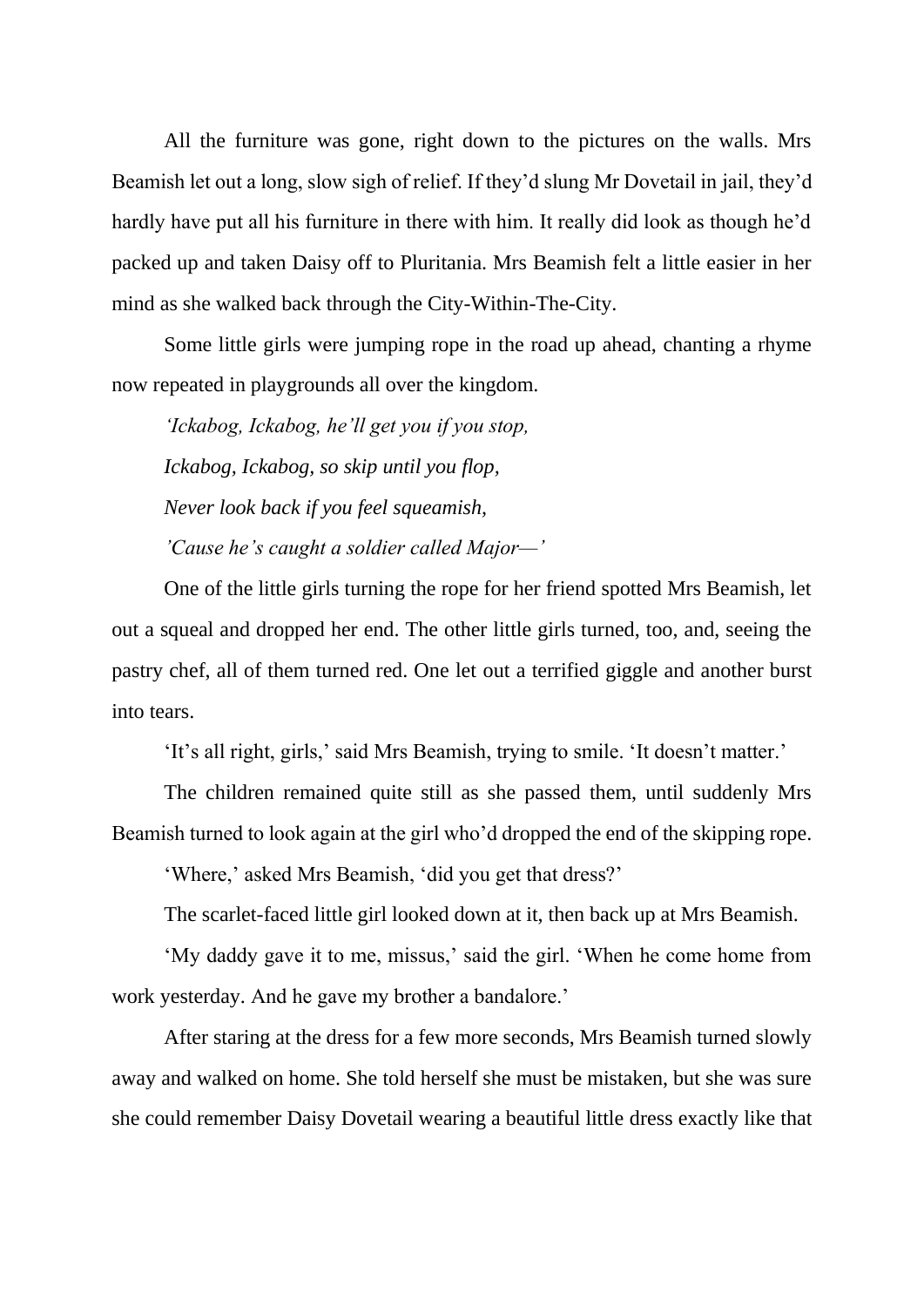– sunshine yellow, with daisies embroidered around the neck and cuffs – back when her mother was alive, and made all Daisy's clothes.

*Chapter 30*

# **The Foot**

A month passed. Deep in the dungeons, Mr Dovetail worked in a kind of frenzy. He had to finish the monstrous wooden foot, so he could see Daisy again. He'd forced himself to believe that Spittleworth would keep his word, and let him leave the dungeon after he'd completed his task, even though a voice in his head kept saying, *They'll never let you go after this. Never.*

To drive out fear, Mr Dovetail started singing the national anthem, over and over again:

*'Coooorn – ucopia, give praises to the king, Coooorn – ucopia, lift up your voice and sing…'*

His constant singing annoyed the other prisoners even more than the sound of his chisel and hammer. The now thin and ragged Captain Goodfellow begged him to stop, but Mr Dovetail paid no attention. He'd become a little delirious. He had a confused idea that if he showed himself a faithful subject of the king, Spittleworth might think him less of a danger, and release him. So the carpenter's cell rang with the banging and scraping of his tools and the national anthem, and slowly but surely, a monstrous clawed foot took shape, with a long handle out of the top, so that a man on horseback could press it deep into soft ground.

When at last the wooden foot was finished, Spittleworth, Flapoon, and Major Roach came down into the dungeons to inspect it.

'Yes,' said Spittleworth slowly, examining the foot from every angle. 'Very good indeed. What do you think, Roach?'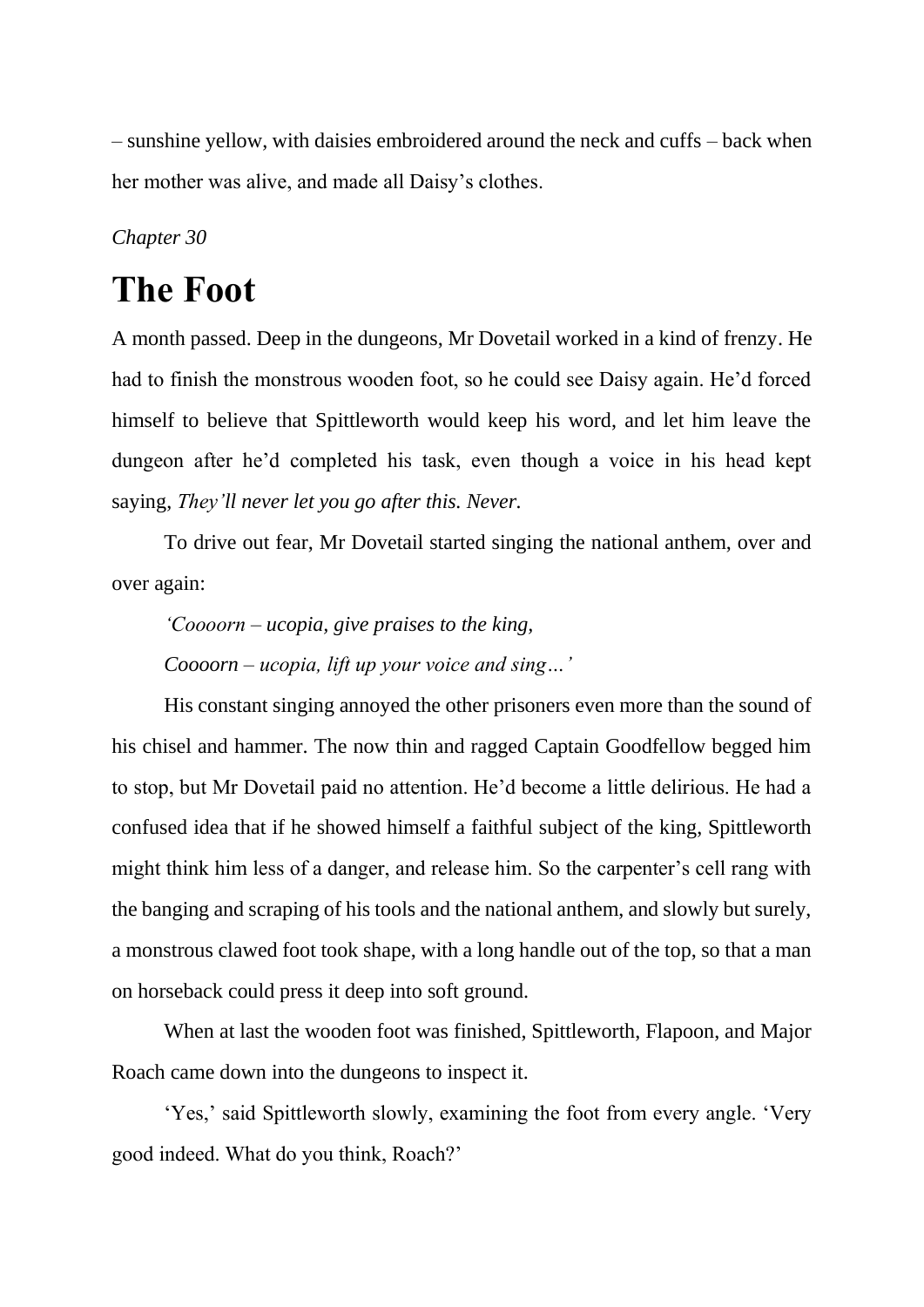'I think that'll do very nicely, my lord,' replied the major.

'You've done well, Dovetail,' Spittleworth told the carpenter. 'I'll tell the warder to give you extra rations tonight.'

'But you said I'd go free when I finished,' said Mr Dovetail, falling to his knees, pale and exhausted. 'Please, my lord. Please. I have to see my daughter… *please.*'

Mr Dovetail reached for Lord Spittleworth's bony hand, but Spittleworth snatched it back.

'Don't touch me, traitor. You should be grateful I didn't have you put to death. I may yet, if this foot doesn't do the trick – so if I were you, I'd pray my plan works.'

#### *Chapter 31*

# **Disappearance of a Butcher**

That night, under cover of darkness, a party of horsemen dressed all in black rode out from Chouxville, headed by Major Roach. Hidden beneath a large bit of sacking on a wagon in their midst was the gigantic wooden foot, with its carved scales and long sharp claws.

At last they reached the outskirts of Baronstown. Now the riders – members of the Ickabog Defence Brigade whom Spittleworth had chosen for the job – slipped from their horses and covered the animals' hooves with sacking to muffle the noise and the shape of their prints. Then they lifted the giant foot off the wagon, remounted, and carried it between them to the house where Tubby Tenderloin the butcher lived with his wife, which was luckily a little distance from its neighbours.

Several of the soldiers now tied up their horses, stole up to Tubby's back door and forced entry, while the rest pressed the giant foot into the mud around his back gate.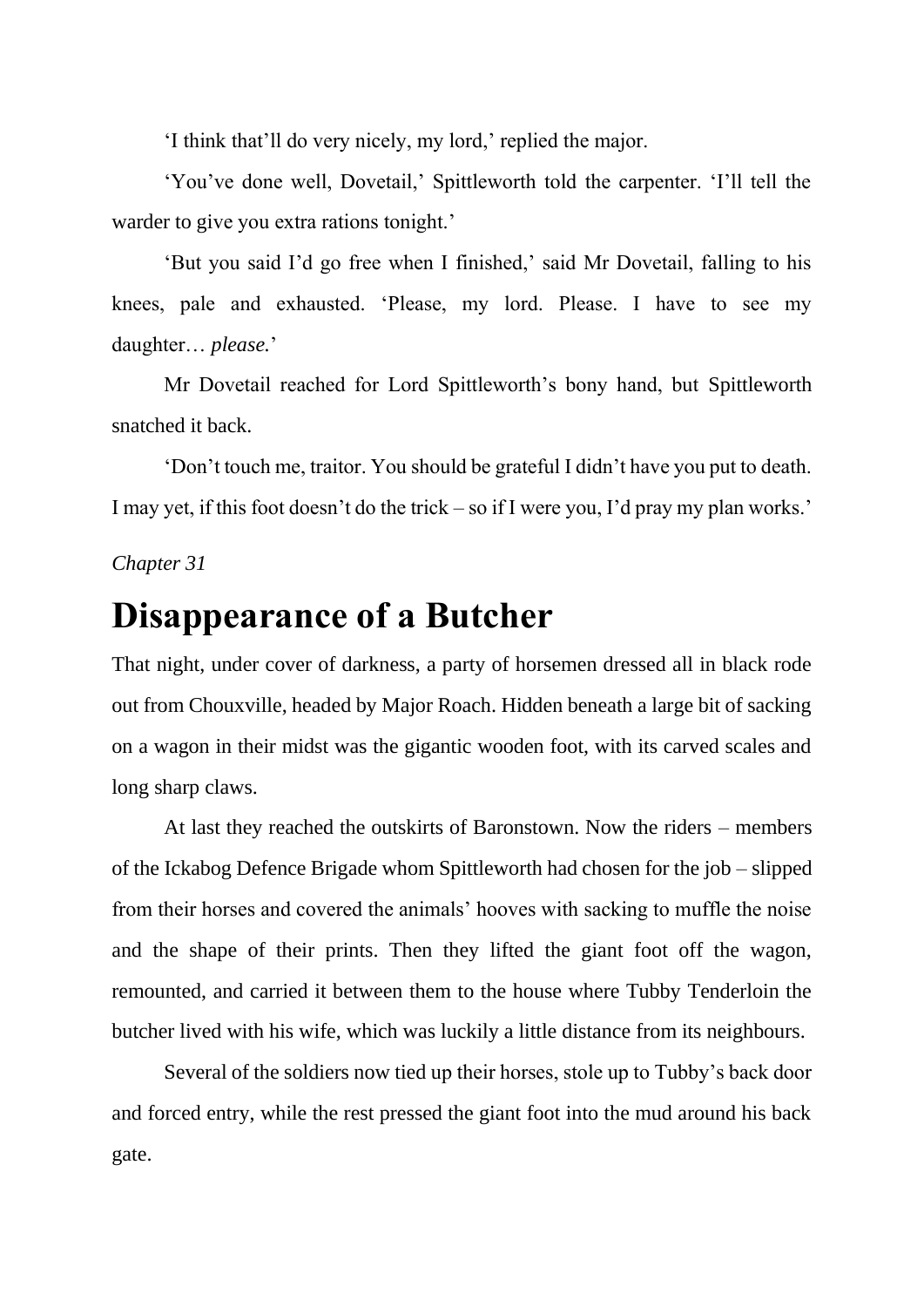Five minutes after the soldiers arrived, they carried Tubby and his wife, who had no children, out of their house, bound and gagged, then threw them onto the wagon. I may as well tell you now that Tubby and his wife were about to be killed, their bodies buried in the woods, in exactly the way Private Prodd had been supposed to dispose of Daisy. Spittleworth only kept alive those people for whom he had a use: Mr Dovetail might need to repair the Ickabog foot if it got damaged, and Captain Goodfellow and his friends might need to be dragged out again some day, to repeat their lies about the Ickabog. Spittleworth couldn't imagine ever needing a treasonous sausage maker, though, so he'd ordered his murder. As for poor Mrs Tenderloin, Spittleworth barely considered her at all, but I'd like you to know that she was a very kind person, who babysat her friends' children and sang in the local choir.

Once the Tenderloins had been taken away, the remaining soldiers entered the house and smashed up the furniture as though a giant creature had wrecked it, while the rest of the men broke down the back fence and pressed the giant foot into the soft soil around Tubby's chicken coop, so that it appeared the prowling monster had also attacked the birds. One of the soldiers even stripped off his socks and boots, and made bare footprints in the soft earth, as though Tubby had rushed outside to protect his chickens. Finally, the same man cut off the head of one of the hens and made sure plenty of blood and feathers was spread around, before breaking down the side of the coop to allow the rest of the chickens to escape.

After pressing the giant foot many more times onto the mud outside Tubby's house, so the monster appeared to have run away onto solid ground, the soldiers heaved Mr Dovetail's creation back onto the wagon beside the soon-to-be-murdered butcher and his wife, remounted their horses, and disappeared into the night.

*hapter 32*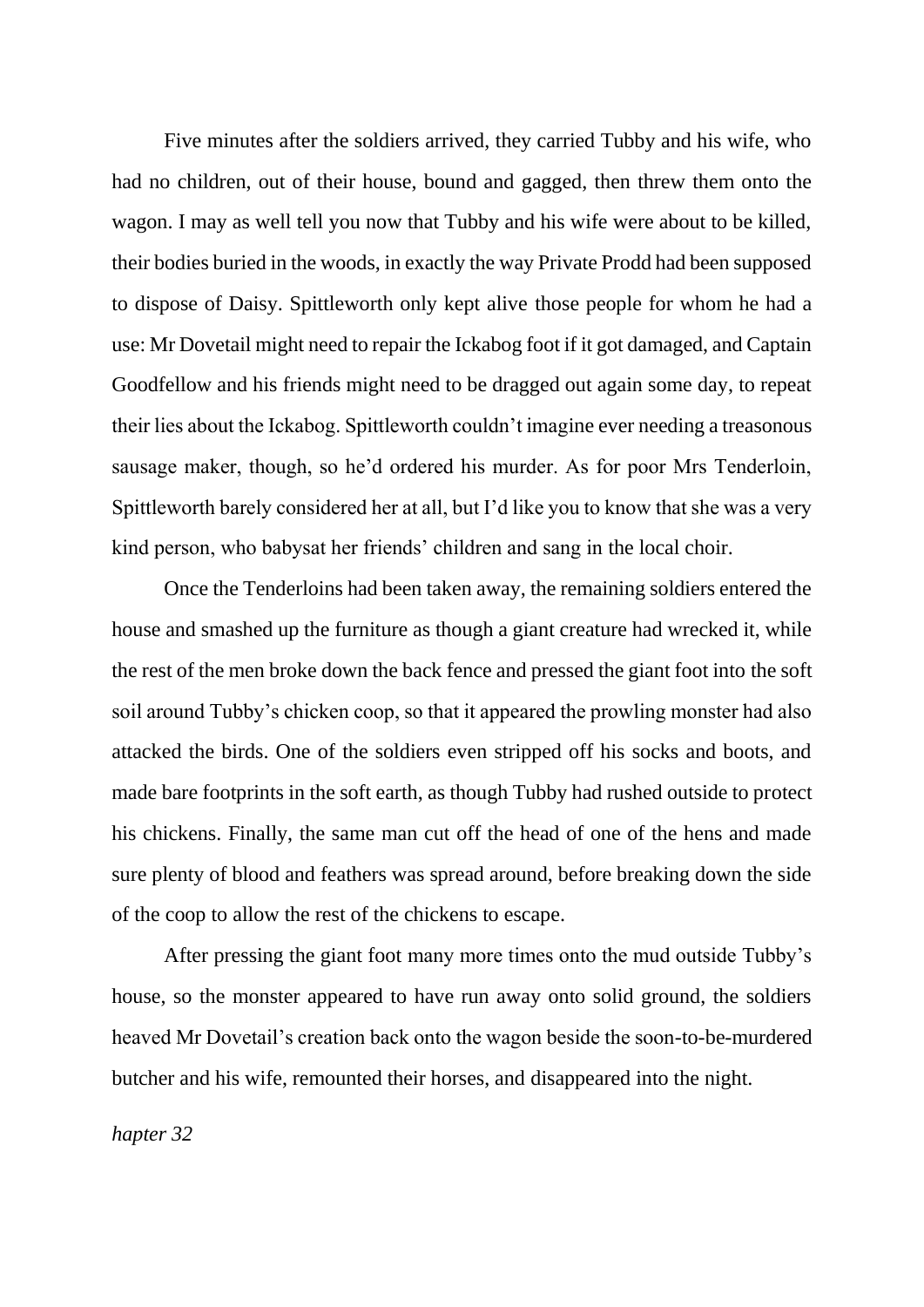# **A Flaw in the Plan**

When Mr and Mrs Tenderloin's neighbours woke up the next day and found chickens all over the road, they hurried to tell Tubby his birds had escaped. Imagine the neighbours' horror when they found the enormous footprints, the blood and the feathers, the broken-down back door and no sign of either husband or wife.

Before an hour had passed, a huge crowd had congregated around Tubby's empty house, all examining the monstrous footprints, the smashed-in door, and the wrecked furniture. Panic set in, and within a few hours, news of the Ickabog's raid on a Baronstown butcher's house was spreading north, south, east and west. Town criers rang their bells in the city squares, and within a couple of days, only the Marshlanders would be ignorant of the fact that the Ickabog had slunk south overnight and carried off two people.

Spittleworth's Baronstown spy, who'd been mingling with the crowds all day to observe their reactions, sent word to his master that his plan had worked magnificently. However, in the early evening, just as the spy was thinking of heading off to the tavern for a celebratory sausage roll and a pint of beer, he noticed a group of men whispering together as they examined one of the Ickabog's giant footprints. The spy sidled over.

'Terrifying, isn't it?' the spy asked them. 'The size of its feet! The length of its claws!'

One of Tubby's neighbours straightened up, frowning.

'It's hopping,' he said.

'Excuse me?' said the spy.

'It's *hopping*,' repeated the neighbour. 'Look. It's the same left foot, over and over again. Either the Ickabog's hopping, or…'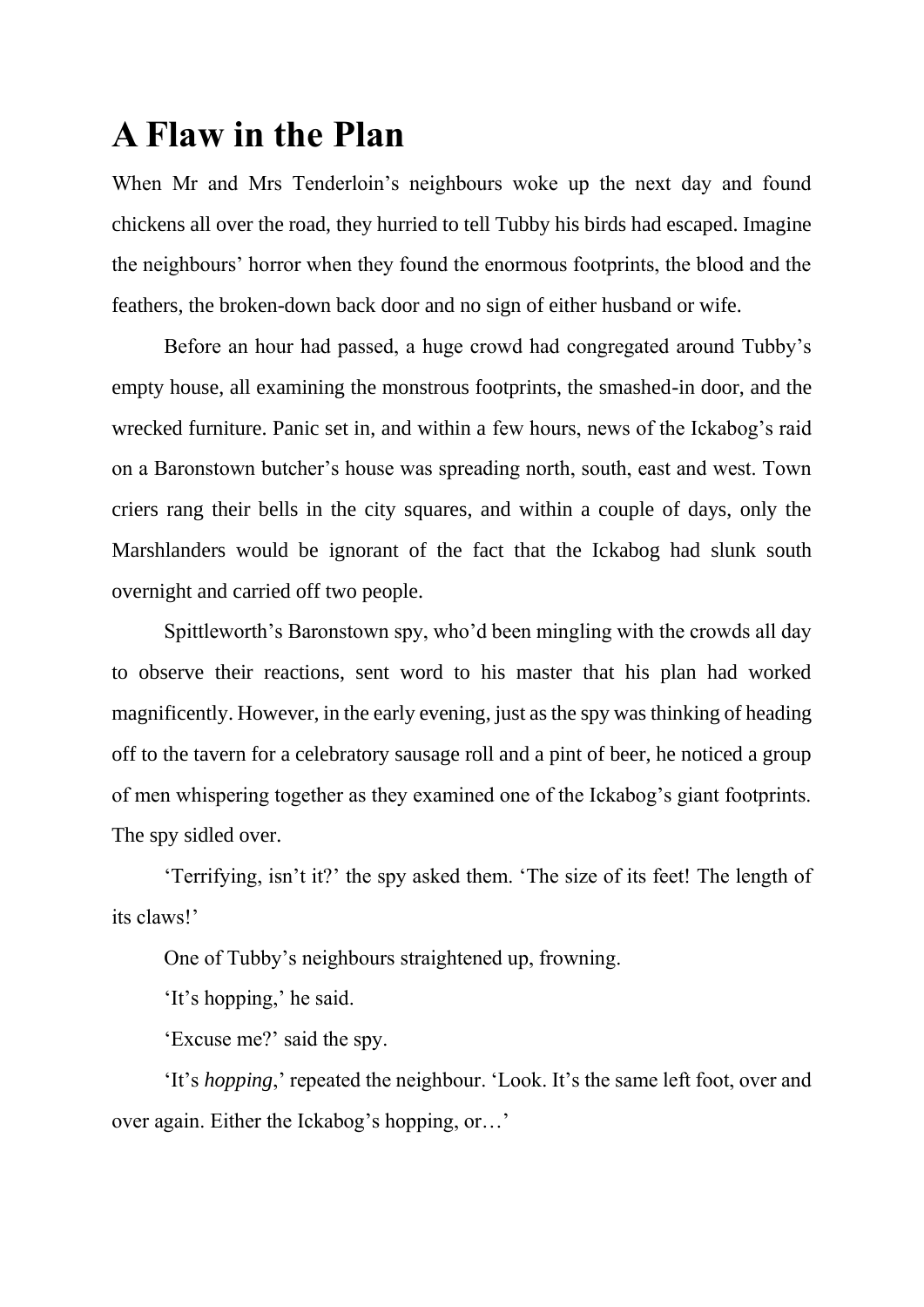The man didn't finish his sentence, but the look on his face alarmed the spy. Instead of heading for the tavern, he mounted his horse again, and galloped off towards the palace.

#### *Chapter 33*

# **King Fred is Worried**

Little knowing of the new threat to their schemes, Spittleworth and Flapoon had just sat down to one of their usual sumptuous late-night dinners with the king. Fred was most alarmed to hear of the Ickabog's attack on Baronstown, because it meant that the monster had strayed closer to the palace than ever before.

'Ghastly business,' said Flapoon, lifting an entire black pudding onto his plate.

'Shocking, really,' said Spittleworth, carving himself a slice of pheasant.

'What I don't understand,' fretted Fred, 'is how it slipped through the blockade!'

For, of course, the king had been told that a division of the Ickabog Defence Brigade was permanently camped round the edge of the marsh, to stop the Ickabog escaping into the rest of the country. Spittleworth, who'd been expecting Fred to raise this point, had his explanation ready.

'I regret to say that two soldiers fell asleep on watch, Your Majesty. Taken unawares by the Ickabog, they were eaten whole.'

'Suffering Saints!' said Fred, horrified.

'Having broken through the line,' continued Spittleworth, 'the monster headed south. We believe it was attracted to Baronstown because of the smell of meat. While there, it gobbled up some chickens, as well as the butcher and his wife.'

'Dreadful, dreadful,' said Fred with a shudder, pushing his plate away from him. 'And then it slunk off back home to the marsh, did it?'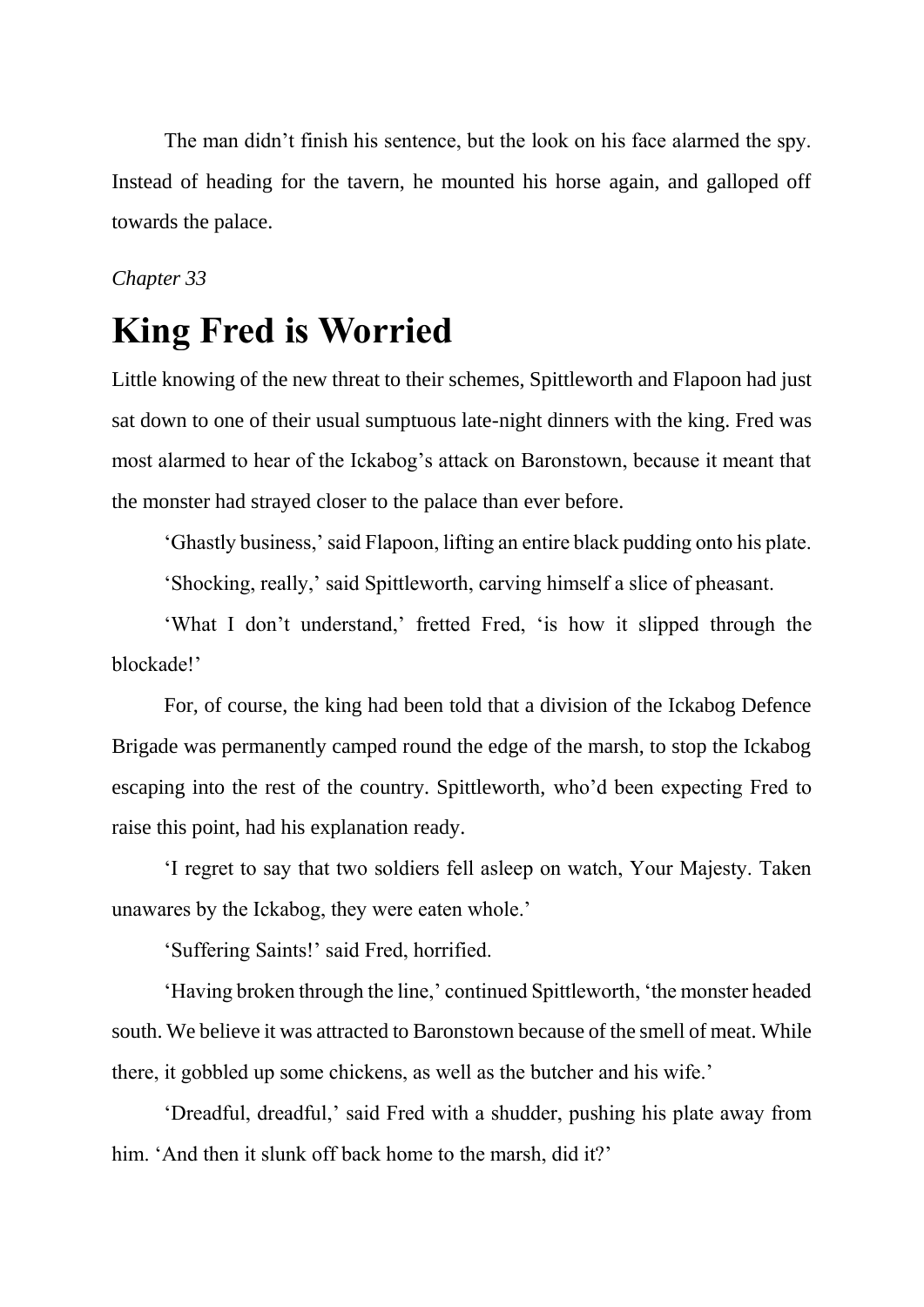'So our trackers tell us, sire,' said Spittleworth, 'but now that it's tasted a butcher full of Baronstown sausage, we must prepare for it trying to break through the soldiers' lines regularly – which is why I think we should double the number of men stationed there, sire. Sadly, that will mean doubling the Ickabog tax.'

Luckily for them, Fred was watching Spittleworth, so he didn't see Flapoon smirk.

'Yes… I *suppose* that makes sense,' said the king.

He got to his feet and began roaming restlessly around the dining room. The lamplight made his costume, which today was of sky-blue silk with aquamarine buttons, shine beautifully. As he paused to admire himself in the mirror, Fred's expression clouded.

'Spittleworth,' he said, 'the people do still *like* me, don't they?'

'How can Your Majesty ask such a thing?' said Spittleworth, with a gasp. 'You're the most beloved king in the whole of Cornucopia's history!'

'It's just that… riding back from hunting, yesterday, I couldn't help thinking that people didn't seem quite as happy as usual to see me,' said King Fred. 'There were hardly any cheers, and only one flag.'

'Give me their names and addresses,' said Flapoon through a mouthful of black pudding, and he groped in his pockets for a pencil.

'I don't know their names and addresses, Flapoon,' said Fred, who was now playing with a tassel on the curtains. 'They were just people, you know, passing by. But it upset me, rather, and then, when I got back to the palace, I heard that the Day of Petition has been cancelled.'

'Ah,' said Spittleworth, 'yes, I was going to explain that to Your Majesty…'

'There's no need,' said Fred. 'Lady Eslanda has already spoken to me about it.'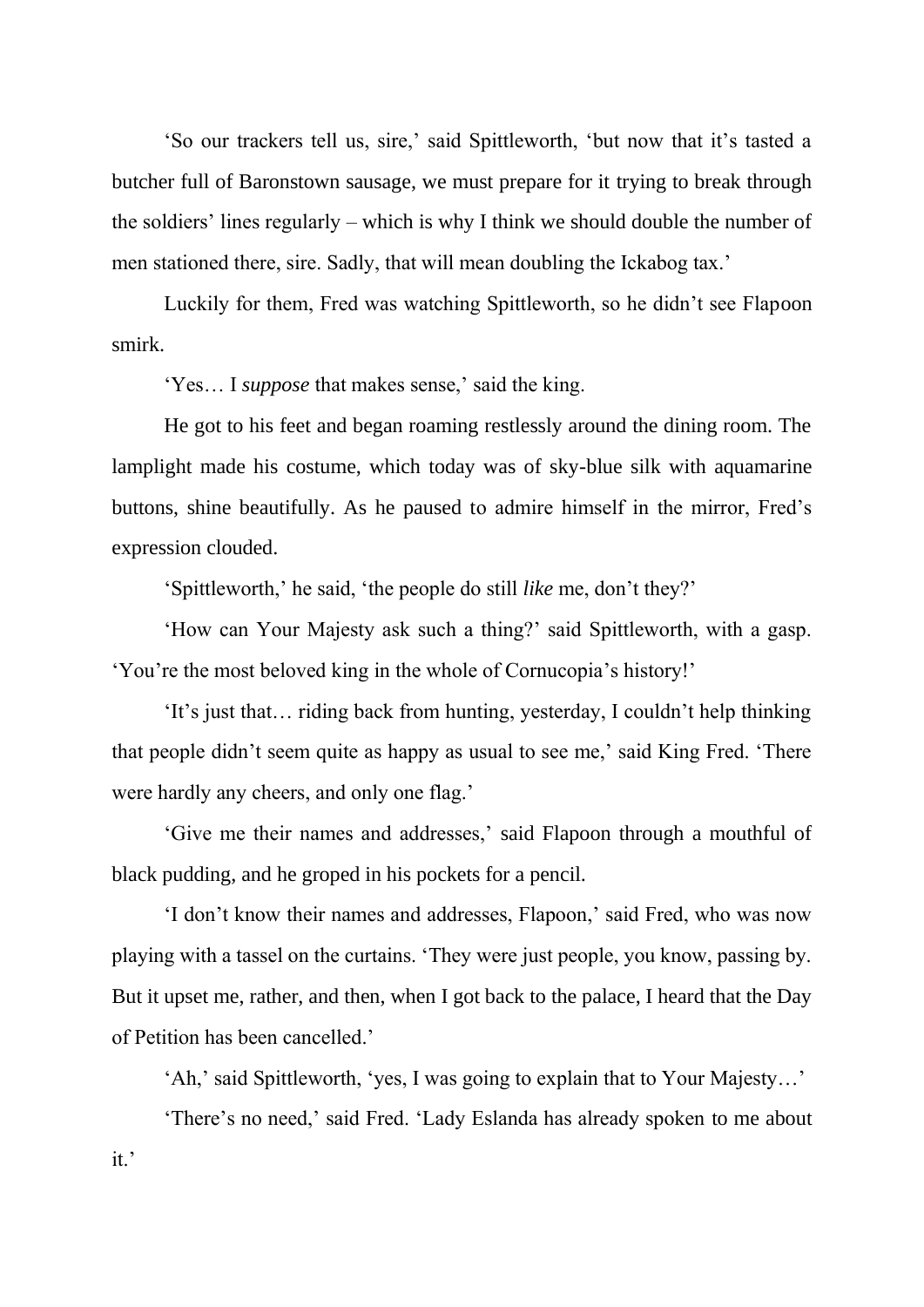*'What?'* said Spittleworth, glaring at Flapoon. He'd given his friend strict instructions never to let Lady Eslanda near the king, because he was worried what she might tell him. Flapoon scowled and shrugged. Really, Spittleworth couldn't expect him to be at the king's side every minute of the day. A man needed the bathroom occasionally, after all.

'Lady Eslanda told me that people are complaining that the Ickabog tax is too high. She says rumours are flying that there aren't even any troops stationed in the north!'

'Piffle and poppycock,' said Spittleworth, though in fact it was perfectly true that there were no troops stationed in the north, and also true that there'd been even more complaints about the Ickabog tax, which was why he'd cancelled the Day of Petition. The last thing he wanted was for Fred to hear that he was losing popularity. He might take it into his foolish head to lower the taxes or, even worse, send people to investigate the imaginary camp in the north.

'There are times, obviously, when two regiments swap over,' said Spittleworth, thinking that he'd have to station some soldiers near the marsh now, to stop busybodies asking questions. 'Possibly some foolish Marshlander saw a regiment riding away, and imagined that there was nobody left up there… Why don't we *triple* the Ickabog tax, sire?' asked Spittleworth, thinking that this would serve the complainers right. 'After all, the monster *did* break through the lines last night! Then there can never again be any danger of a scarcity of men on the edge of the Marshlands and everyone will be happy.'

'Yes,' said King Fred uneasily. 'Yes, that does make sense. I mean, if the monster can kill four people and some chickens in a single night...'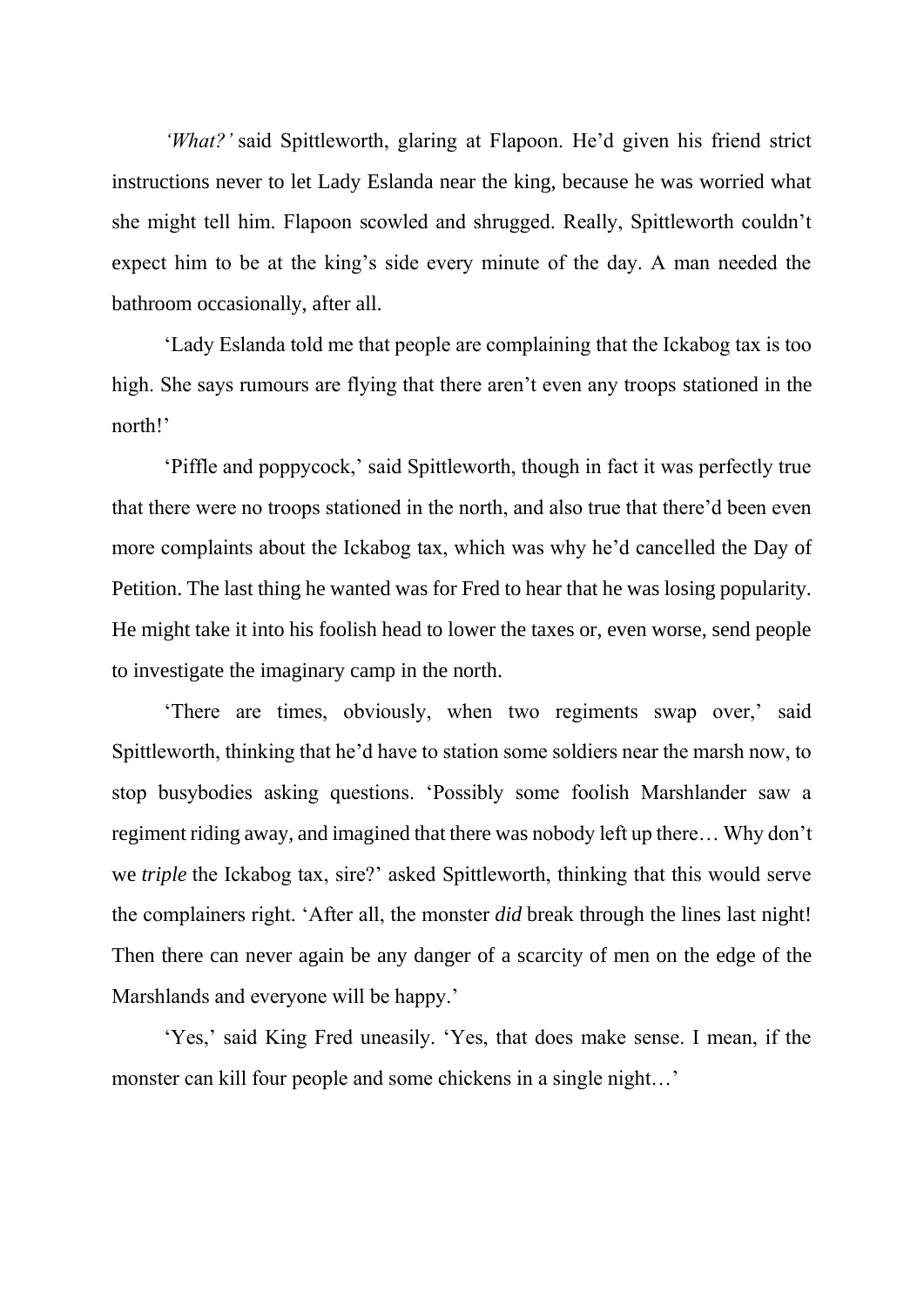At this moment, Cankerby the footman entered the dining room and, with a low bow, whispered to Spittleworth that the Baronstown spy had just arrived with urgent news from the sausage-making city.

'Your Majesty,' said Spittleworth smoothly, 'I must leave you. Nothing to worry about! A minor issue with my, ah, horse.'

*Chapter 34*

### **Three More Feet**

'This had better be worth my while,' snapped Spittleworth five minutes later, as he entered the Blue Parlour, where the spy was waiting.

'Your – Lordship,' said the breathless man, 'they're saying – the monster's – hopping.'

'They're saying *what?*'

'Hopping, my lord – *hopping!'* he panted. 'They've noticed – all the prints – are made by the same – left – foot!'

Spittleworth stood speechless. It had never occurred to him that the common folk might be clever enough to spot a thing like that. Indeed, he, who'd never had to look after a living creature in his life, not even his own horse, hadn't stopped to consider the fact that a creature's feet might not all make the same prints in the ground.

'Must I think of everything?' bellowed Spittleworth, and he stormed out of the parlour and off to the Guard's Room, where he found Major Roach drinking wine and playing cards with some friends. The major leapt to his feet at the sight of Spittleworth, who beckoned him to come outside.

'I want you to assemble the Ickabog Defence Brigade immediately, Roach,' Spittleworth told the major, in a low voice. 'You're to ride north, and be sure to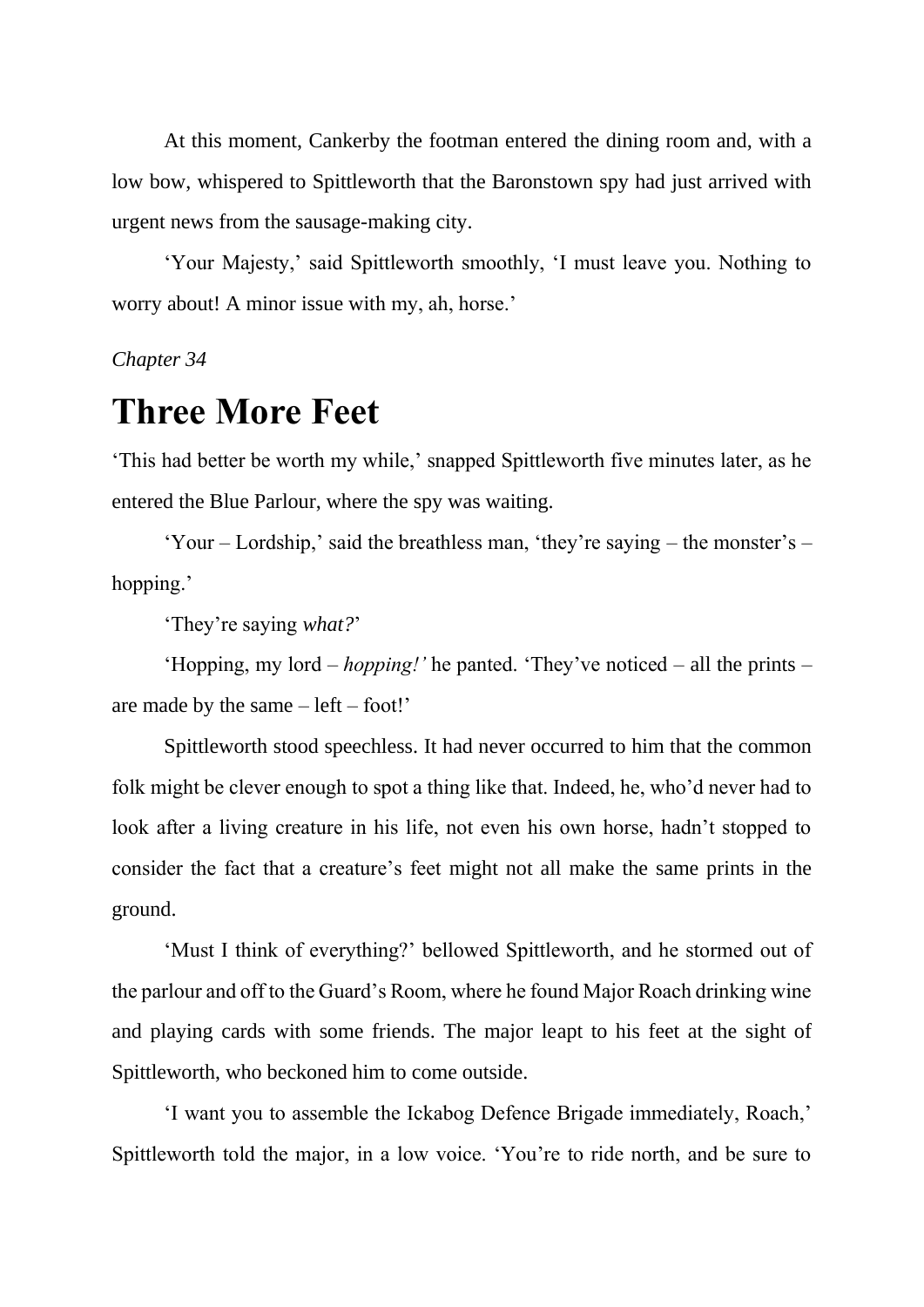make plenty of noise as you go. I want everyone from Chouxville to Jeroboam to see you passing by. Then, once you're up there, spread out, and mount a guard over the border of the marsh.'

'But—' began Major Roach, who'd got used to a life of ease and plenty at the palace, with occasional rides around Chouxville in full uniform.

'I don't want "buts", I want action!' shouted Spittleworth. 'Rumours are flying that there's nobody stationed in the north! Go, now, and make sure you wake up as many people as possible as you go – but leave me two men, Roach. Just two. I have another small job for them.'

So the grumpy Roach ran off to assemble his troops, and Spittleworth proceeded alone to the dungeon.

The first thing he heard when he got there was the sound of Mr Dovetail, who was still singing the national anthem.

'Be quiet!' bellowed Spittleworth, drawing his sword and gesturing to the warder to let him into Mr Dovetail's cell.

The carpenter appeared quite different to the last time Lord Spittleworth had seen him. Since learning that he wasn't to be let out of the dungeon to see Daisy, a wild look had appeared in Mr Dovetail's eye. Of course, he hadn't been able to shave for weeks either, and his hair had grown rather long.

'I said, be quiet!' barked Spittleworth, because the carpenter, who didn't seem able to help himself, was still humming the national anthem. 'I need another three feet, d'you hear me? One more left foot, and two right. Do you understand me, carpenter?'

Mr Dovetail stopped humming.

'If I carve them, will you let me out to see my daughter, my lord?' he asked in a hoarse voice.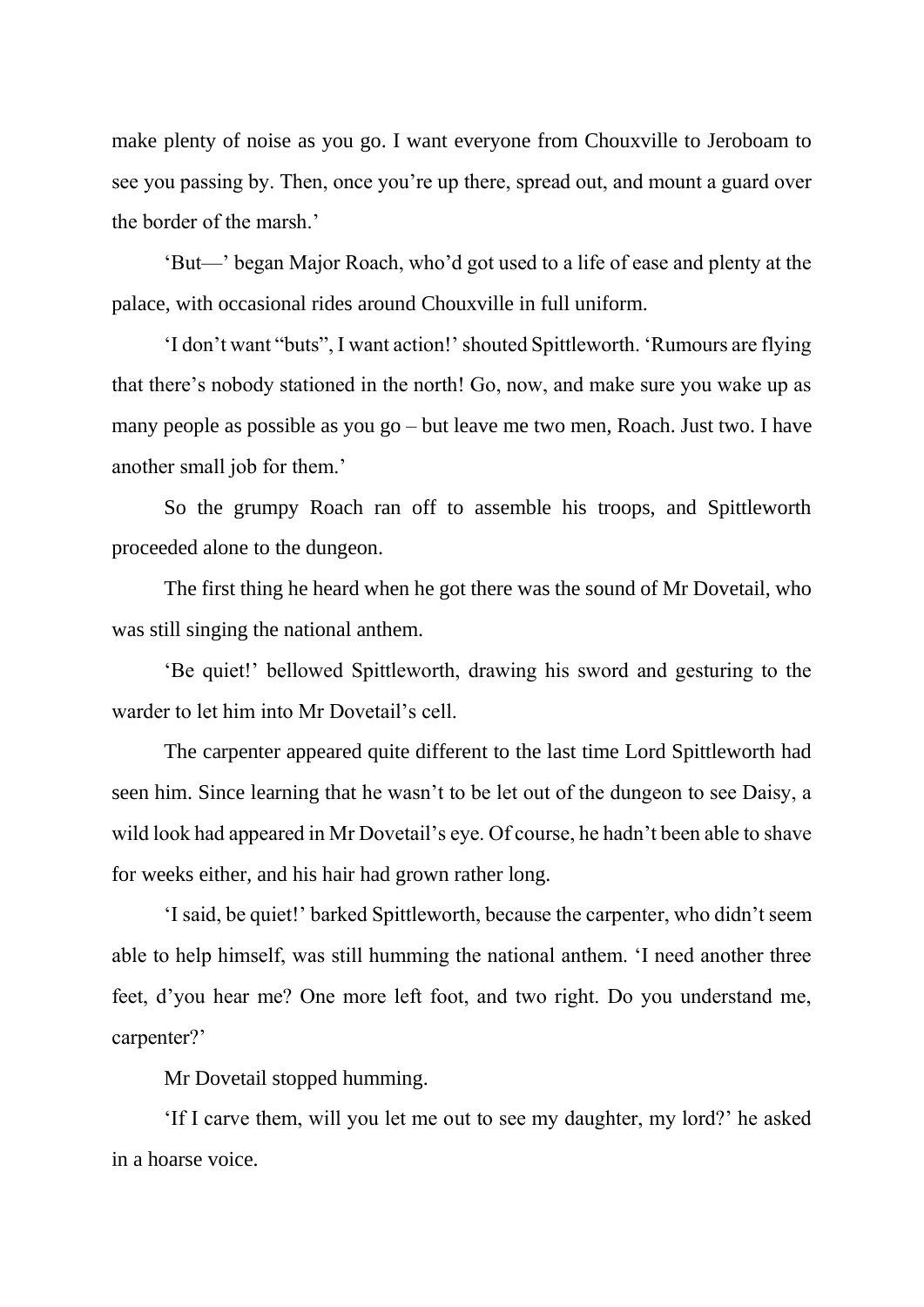Spittleworth smiled. It was clear to him that the man was going slowly mad, because only a madman would imagine he'd be let out after making another three Ickabog feet.

'Of course I will,' said Spittleworth. 'I shall have the wood delivered to you first thing tomorrow morning. Work hard, carpenter. When you're finished, I'll let you out to see your daughter.'

When Spittleworth emerged from the dungeons, he found two soldiers waiting for him, just as he'd requested. Spittleworth led these men up to his private apartments, made sure Cankerby the footman wasn't skulking about, locked the door, and turned to give the men their instructions.

'There will be fifty ducats for each of you, if you succeed in this job,' he said, and the soldiers looked excited.

'You are to follow the Lady Eslanda, morning, noon, and night, you understand me? She must not know you are following her. You will wait for a moment when she is quite alone, so that you can kidnap her without anyone hearing or seeing anything. If she escapes, or if you are seen, I shall deny that I gave you this order, and put you to death.'

'What do we do with her once we've got her?' asked one of the soldiers, who no longer looked excited, but very scared.

'Hmm,' said Spittleworth, turning to look out of the window while he considered what best to do with Eslanda. 'Well, a lady of the court isn't the same as a butcher. The Ickabog can't enter the palace and eat her… No, I think it best,' said Spittleworth, a slow smile spreading over his crafty face, 'if you take Lady Eslanda to my estate in the country. Send word when you've got her there, and I'll join you.'

*Chapter 35*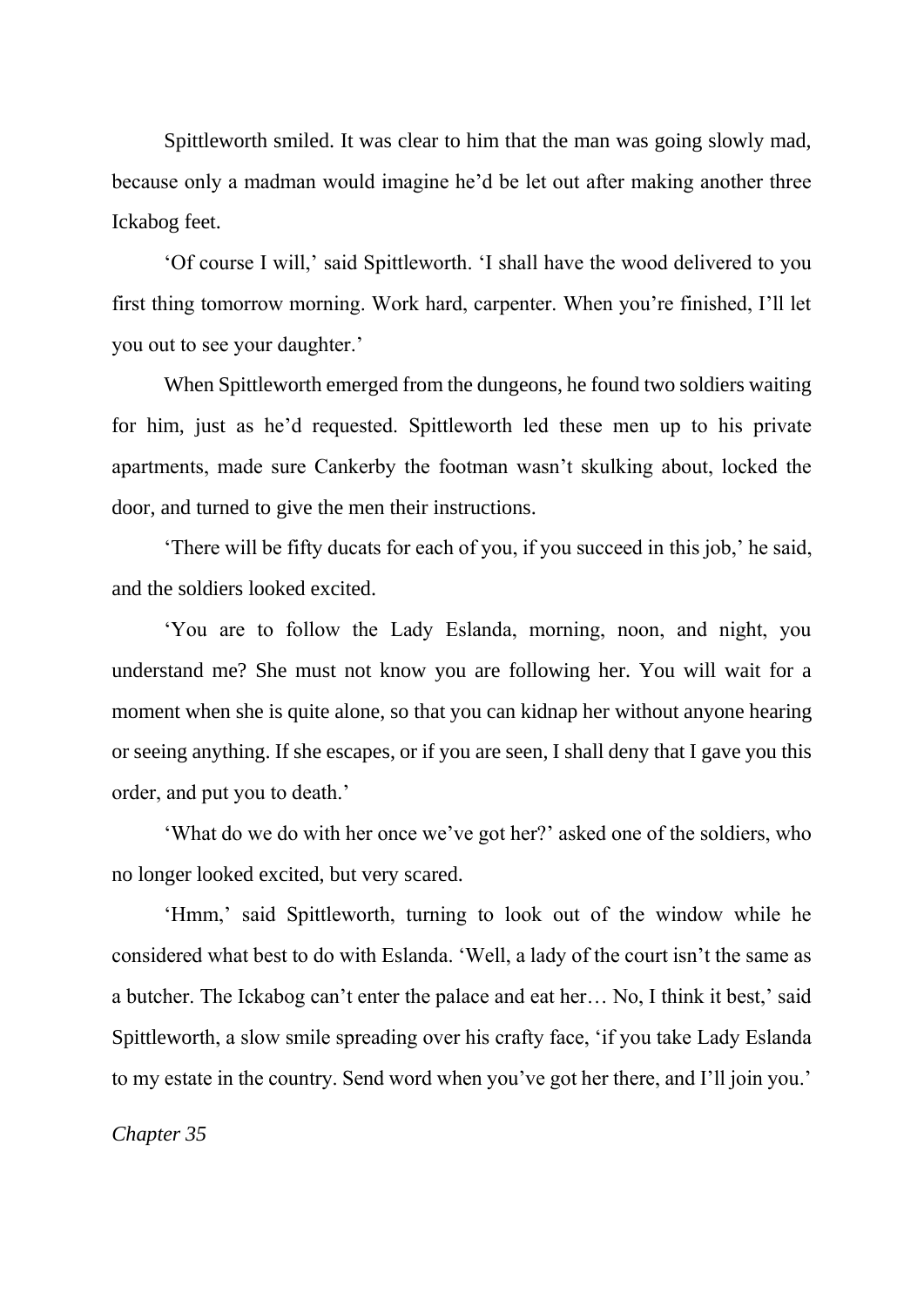# **Lord Spittleworth's Proposal**

A few days later, Lady Eslanda was walking alone in the palace rose garden when the two soldiers hiding in a bush spotted their chance. They seized her, gagged her, bound her hands, and drove her away to Spittleworth's estate in the country. Then they sent a message to Spittleworth, and waited for him to join them.

Spittleworth promptly summoned Lady Eslanda's maid, Millicent. By threatening to murder Millicent's little sister, he forced her to deliver messages to all Lady Eslanda's friends, telling them that her mistress had decided to become a nun.

Lady Eslanda's friends were all shocked by this news. She'd never mentioned wanting to become a nun to any of them. In fact, several of them were suspicious that Lord Spittleworth had had something to do with her sudden disappearance. However, I'm sad to tell you that Spittleworth was now so widely feared, that apart from whispering their suspicions to each other, Eslanda's friends did nothing to either find her, or ask Spittleworth what he knew. Perhaps even worse was the fact that none of them tried to help Millicent, who was caught by soldiers trying to flee the City-Within-The-City, and imprisoned in the dungeons.

Next, Spittleworth had set out for his country estate, where he arrived late the following evening. After giving each of Eslanda's kidnappers fifty ducats, and reminding them that if they talked, he'd have them executed, Spittleworth smoothed his thin moustaches in a mirror, then went to find Lady Eslanda, who was sitting in his rather dusty library, reading a book by candlelight.

'Good evening, my lady,' said Spittleworth, sweeping her a bow.

Lady Eslanda looked at him in silence.

'I have good news for you,' continued Spittleworth, smiling. 'You are to become the wife of the Chief Advisor.'

'I'd sooner die,' said Lady Eslanda pleasantly, and, turning a page in her book, she continued to read.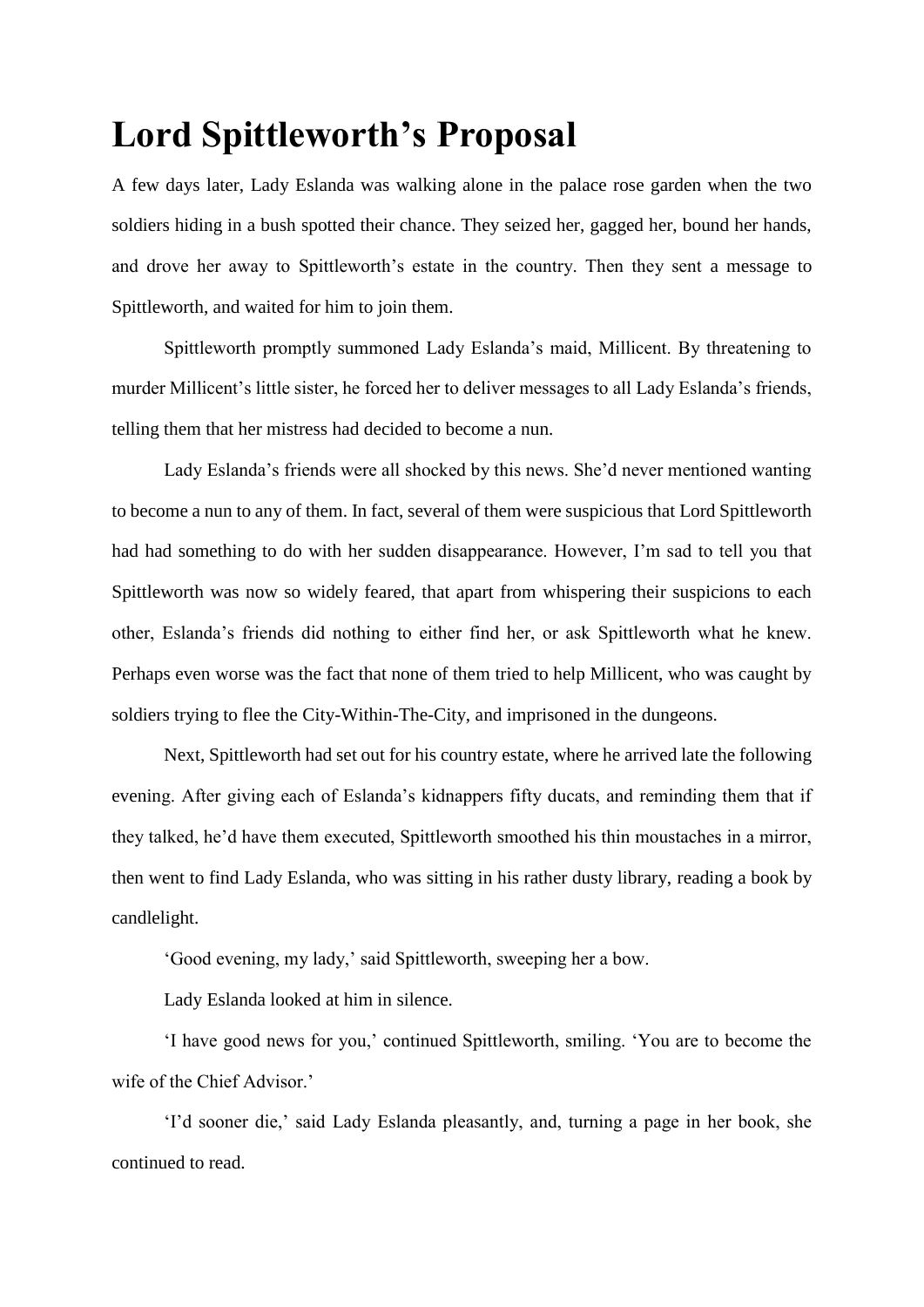'Come, come,' said Spittleworth. 'As you can see, my house really needs a woman's tender care. You'll be far happier here, making yourself useful, than pining over the cheesemakers' son, who in any case, is likely to starve to death any day now.'

Lady Eslanda, who'd expected Spittleworth to mention Captain Goodfellow, had been preparing for this moment ever since arriving in the cold and dirty house. So she said, with neither a blush nor a tear:

'I stopped caring for Captain Goodfellow a long time ago, Lord Spittleworth. The sight of him confessing to treason disgusted me. I could never love a treacherous man – which is why I could never love you.'

She said it so convincingly that Spittleworth believed her. He tried a different threat, and told her he'd kill her parents if she didn't marry him, but Lady Eslanda reminded him that she, like Captain Goodfellow, was an orphan. Then Spittleworth said he'd take away all the jewellery her mother had left her, but she shrugged and said she preferred books anyway. Finally, Spittleworth threatened to kill her, and Lady Eslanda suggested he get on with it, because that would be far better than listening to him talk.

Spittleworth was enraged. He'd become used to having his own way in everything, and here was something he couldn't have, and it only made him want it all the more. Finally, he said that if she liked books so much, he'd lock her up inside the library forever. He'd have bars fitted on all the windows, and Scrumble the butler would bring her food three times a day, but she would only ever leave the room to go to the bathroom – unless she agreed to marry him.

'Then I shall die in this room,' said Lady Eslanda calmly, 'or, perhaps – who knows? – in the bathroom.'

As he couldn't get another word out of her, the furious Chief Advisor left.

*Chapter 36*

# **Cornucopia Hungry**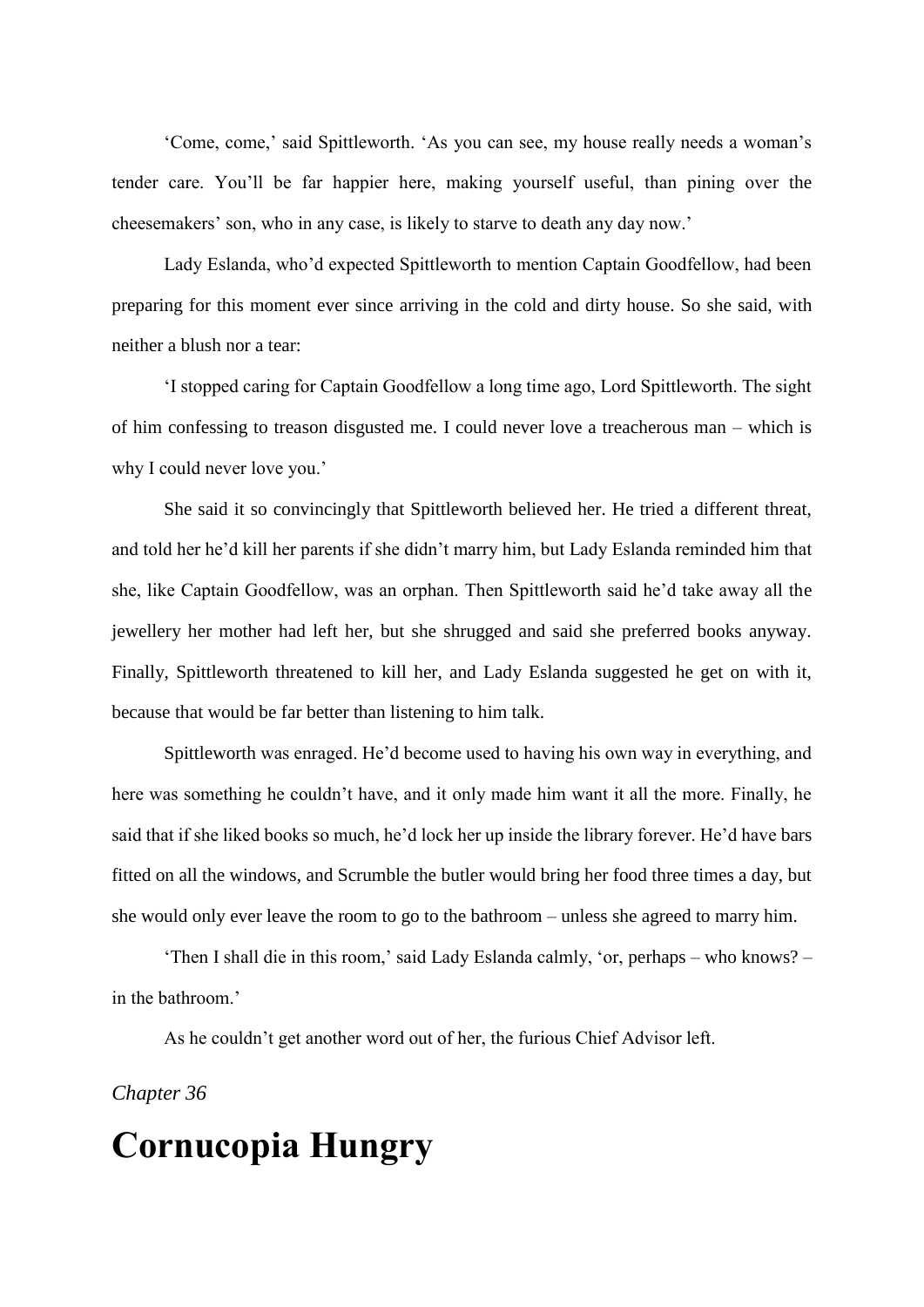A year passed… then two… then three, four, and five.

The tiny kingdom of Cornucopia, which had once been the envy of its neighbours for its magically rich soil, for the skill of its cheesemakers, winemakers and pastry chefs, and for the happiness of its people, had changed almost beyond recognition.

True, Chouxville was carrying on more or less as it always had. Spittleworth didn't want the king to notice that anything had changed, so he spent plenty of gold in the capital to keep things running as they always had, especially in the City-Within-The-City. Up in the northern cities, though, people were struggling. More and more businesses – shops, taverns, blacksmiths, wheelwrights, farms, and vineyards – were closing down. The Ickabog tax was pushing people into poverty, and as if that wasn't bad enough, everyone feared being the next to receive a visit from the Ickabog – or whatever it was that broke down doors and left monster-like tracks around houses and farms.

People who voiced doubts about whether the Ickabog was really behind these attacks were usually next to receive a visit from the Dark Footers. That was the name Spittleworth and Roach had given to the squads of men who murdered unbelievers in the night, leaving footprints around their victims' houses.

Occasionally, though, the Ickabog doubters lived in the middle of a city, where it was difficult to fake an attack without the neighbours seeing. In this case, Spittleworth would hold a trial, and by threatening their families, as he had with Goodfellow and his friends, he made the accused agree that they'd committed treason.

Increasing numbers of trials meant Spittleworth had to oversee the building of more jails. He also needed more orphanages. Why did he need orphanages, you ask?